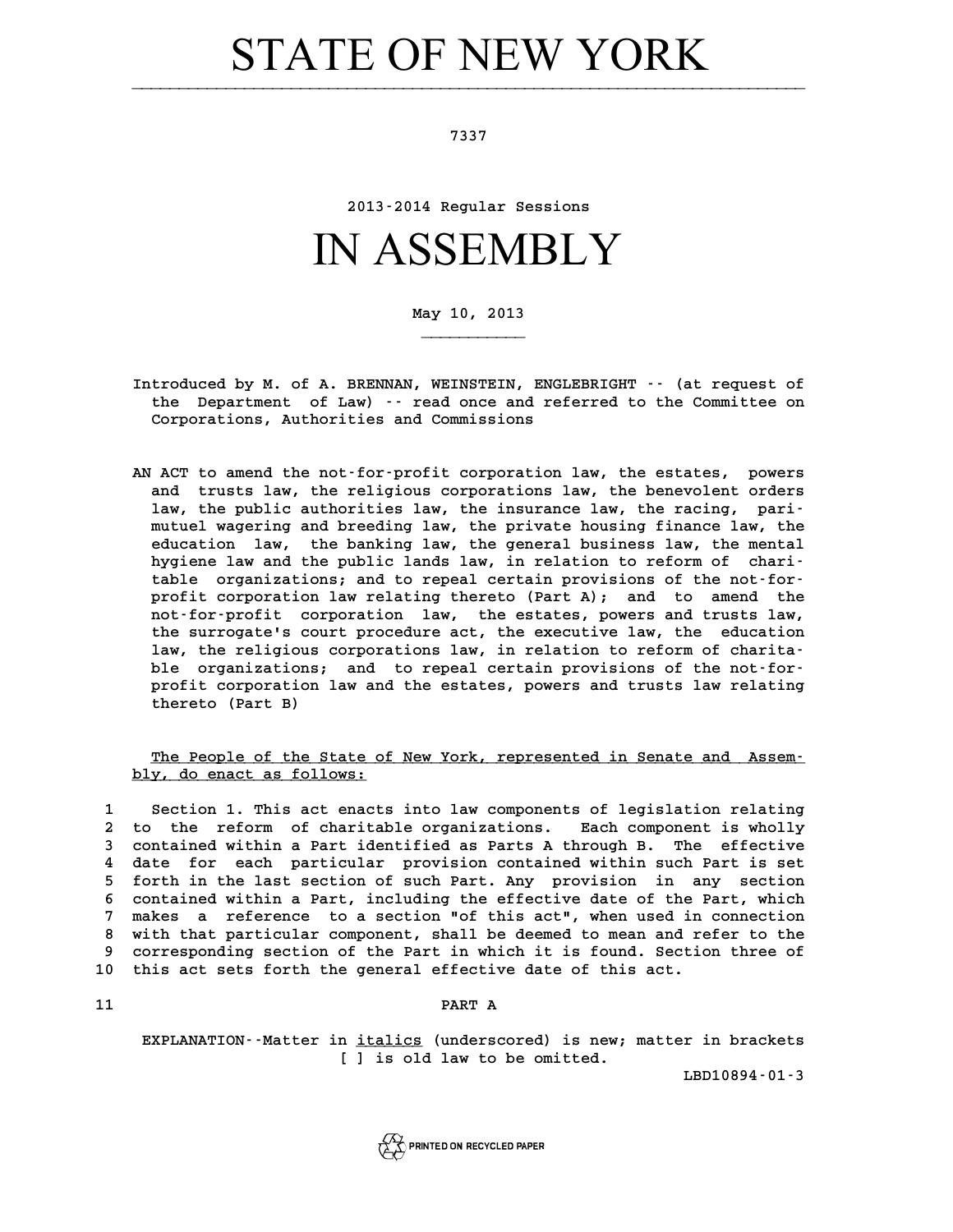A. 7337<br>1 Section 1. Subparagraph 6 of paragraph (a) of section 102 of the not-<br>2 for profit corporation law is amondod and six now subparagraphs <sup>3</sup>:3 **2** Section 1. Subparagraph 6 of paragraph (a) of section 102 of the not-<br>2 for-profit corporation law is amended, and six new subparagraphs 3-a,<br>3 3-b 9:3 19 20 and 21 are added to read as follows: **3 3-b, 9-a, 19, 20 and 21 are added to read as follows:**<br>**3 3-b, 9-a, 19, 20 and 21 are added to read as follows:**<br>**4** (3.3) UCharitable corporation" means any corporation for-profit corporation law is amended, and six new subparagraphs 3-a,<br>
3 3-b, 9-a, 19, 20 and 21 are added to read as follows:<br>
4 (3-a) "Charitable corporation" means any corporation formed, or for<br>
5 the purposes of this 3 3-b, 9-a, 19, 20 and 21 are added to read as follows:<br>
4 (3-a) "Charitable corporation" means any corporation formed, or for<br>
5 the purposes of this chapter, deemed to be formed, for charitable<br>
5 nurposes **4** <u>(3-a)</u> "Ch.<br>5 <u>the purposes.</u><br>6 purposes. the purposes of this chapter, deemed to be formed, for charitable<br>
<u>purposes.</u><br>
7 (3-b) "Charitable purposes" of a corporation means purposes contained<br>
in the sertificate of incorporation of the corporation that are chari **8 purposes.**<br> **8 <u>in the certificate of incorporation of the corporation that are charita-**<br> **8** in the certificate of incorporation of the corporation that are charita-<br>
also educational religious scientific literary sul</u> **9 ble, educational, religious, scientific, literary, cultural or for the \_\_\_\_\_\_\_\_\_\_\_\_\_\_\_\_\_\_\_\_\_\_\_\_\_\_\_\_\_\_\_\_\_\_\_\_\_\_\_\_\_\_\_\_\_\_\_\_\_\_\_\_\_\_\_\_\_\_\_\_\_\_\_\_\_\_\_\_\_\_\_\_** 8 <u>in the certificate of incorporation of the corporation that are charita-</u><br>
9 <u>ble, educational, religious, scientific, literary, cultural or for the</u><br>
10 <u>prevention of cruelty to children or animals.</u><br>
11 (6) "Director **11 (6) "Director" means any member of the governing board of a corpo-10 prevention of cruelty to children or animals.**<br> **11** (6) "Director" means any member of the governing board of a corpo-<br> **12** ration, whether designated as director, trustee, manager, governor, or<br> **13** by any other 11 (6) "Director" means any member of the governing board of a corpo-<br>12 ration, whether designated as director, trustee, manager, governor, or<br>13 by any other title. The term "board" means "board of directors" <u>or any</u><br>14 12 ration, whether designated as director, trustee, manager, governor, or<br>13 by any other title. The term "board" means "board of directors" <u>or any</u><br>14 <u>other body constituting a "governing board" as defined in this secti</u> by any other title. The term "board" means "board of directors" <u>or any</u><br>14 <u>other body constituting a "governing board" as defined in this section</u>.<br>15 (9-a) "Non-charitable corporation" means any corporation formed under other body constituting a "governing board" as defined in this section.<br>
15 (9 - a) "Non-charitable corporation" means any corporation formed under<br>
16 this chapter, other than a charitable corporation, including one forme 15 (9-a) "Non-charitable corporation" means any corporation formed under<br>
16 this chapter, other than a charitable corporation, including one formed<br>
17 <u>for any one or more of the following non-pecuniary purposes: civic,</u> this chapter, other than a charitable corporation, including one formed<br>
17 <u>for any one or more of the following non-pecuniary purposes: civic,</u><br>
18 patriotic, political, social, fraternal, athletic, agricultural, horti-<br> **17** <u>for any one or more of the following non-pecuniary purposes: civic,</u><br> **18** <u>patriotic, political, social, fraternal</u>, athletic, agricultural, horti-<br>
<u>cultural, or animal husbandry, or for the purpose of operating a </u> **20 sional, commercial, and industrial, industrial parameters**<br> **20 sional, commercial, industrial, trade or service association.**<br> **21 (19) Pelated partyl means (i) any director** officer or key <u>cultural, or animal husbandry, or for the purpose of operating a profes-<br>
20 sional, commercial, industrial, trade or service association.<br>
21 (19) "Related party" means (i) any director, officer or key employee<br>
22 of th</u> 20 <u>sional, commercial, industrial, trade or service association.</u><br>
21 (19) "Related party" means (i) any director, officer or key employee<br>
22 of the corporation or any affiliate of the corporation or any<br>
<sup>23</sup> tive of an 21 (19) "Related party" means (i) any director, officer or key employee<br>22 of the corporation or any affiliate of the corporation; (ii) any rela-<br>23 tive of any director, officer or key employee of the corporation or any<br>2 22 <u>of the corporation or any affiliate of the corporation; (ii) any rela-</u><br>23 <u>tive of any director, officer or key employee of the corporation or any</u><br>24 <u>affiliate of the corporation; or (ii) any entity in which any ind</u> 23 tive of any director, officer or key employee of the corporation or any affiliate of the corporation; or (iii) any entity in which any individ-<br>
25 <u>ual described in clauses (i) and (ii) of this subparagraph has a thir-</u> 24 affiliate of the corporation; or (iii) any entity in which any individ-<br>25 ual described in clauses (i) and (ii) of this subparagraph has a thir-<br>26 ty-five percent or greater ownership or beneficial interest or, in the 25 <u>ual described in clauses (i) and (ii) of this subparagraph has a thir-</u><br>26 <u>ty-five percent or greater ownership or beneficial interest or, in the</u><br>27 <u>case of a partnership or professional corporation, a direct or ind</u> 28 <u>ownership interest in excess of five percent.</u><br>29 (20) "Related party transaction" means any <sup>27</sup> case of a partnership or professional corporation, a direct or indirect<br>
<sup>28</sup> ownership interest in excess of five percent.<br>
<sup>29</sup> (20) "Related party transaction" means any transaction, agreement or<br>
<sup>20</sup> any other ar **38 ownership interest in excess of five percent.**<br> **30** (20) "Related party transaction" means any transaction, agreement or<br> **30** any other arrangement in which a related party has a financial interest<br> **31** and in which 130 (20) "Related party transaction" means any transaction, agreement or<br> **31** <u>and in which the corporation or any affiliate of the corporation is a</u><br> **partial** in the corporation or any affiliate of the corporation is a<br> **30** <u>any other arranection</u><br> **31** <u>and in which</u><br> **32** <u>participant.</u><br> **33** (21) **"Key emp** 31 <u>and in which the corporation or any affiliate of the corporation is a<br>32 participant.<br>(21) "Key employee" means any person who is in a position to exercise<br>34 substantial influence ever the affairs of the corporation a</u> **32 <u>participant.</u><br>
<b>33** (21) "Key employee" means any person who is in a position to exercise<br> **34 substantial influence over the affairs of the corporation, as referenced**<br> **35 in 26 U.S.C. §4958(f)(1)(A)** and further sp 33 (21) "Key employee" means any person who is in a position to exercise<br>34 <u>substantial influence over the affairs of the corporation, as referenced</u><br>35 <u>in 26 U.S.C. §4958(f)(1)(A) and further specified in 26 CFR §</u><br>52 4 34 <u>substantial influence over the affairs of the corp</u><br>35 <u>in 26 U.S.C. §4958(f)(1)(A) and further spe</u><br>36 53.4958-3(c) and (d), or succeeding provisions. **35** <u>in 26 U.S.C. §4958(f)(1)(A)</u> and further specified in 26 CFR §<br> **36** <u>53.4958.3(c) and (d)</u>, or succeeding provisions.<br> **37** § 2. Paragraphs (b) and (c) of section 515 of the not-for-profit<br> **38** correction law appro **53.4958.3(c) and (d), or succeeding provisions.**<br> **37** § 2. Paragraphs (b) and (c) of section 515 of the not-for-profit<br> **38** corporation law, paragraph (c) as amended by chapter 847 of the laws of<br> **39** 1970 are amended **59 1970, are american** (b) and (c) of sections corporation law, paragraph (c) as amended 1970, are amended to read as follows: **40 (a) A corporation law, paragraph (c) as amended by chapter 847 of the laws of<br>
<b>40** (b) A corporation may <u>(1)</u> pay compensation [in a reasonable amount] to<br> **41 members** directors [or] officers or bey employees for se 1970, are amended to read as follows:<br>
40 (b) A corporation may <u>(1)</u> pay compensation [in a reasonable amount] to<br>
41 members, directors, [or] officers<u>, or key employees</u> for services<br>
12 readered as permitted by this ch **40** (b) A corporation may <u>(1)</u> pay compensation [in a reasonable amount] to<br>41 members, directors, [or] officers<u>, or key employees</u> for services<br>42 rendered<u>, as permitted by this chapter</u>, and [may] <u>(2)</u> make distribu 41 members, directors, [or] officers<u>, or key employees</u> for services<br>42 rendered<u>, as permitted by this chapter</u>, and [may] <u>(2)</u> make distributions<br>43 of cash or property to members upon dissolution or final liquidation **42** rendered<u>, as permitted by this chapter</u>, and [may] <u>(2)</u> make distributions<br>43 of cash or property to members upon dissolution or final liquidation as<br>44 permitted by this chapter. Total compensation paid to any pers 43 of cash or property to members upon dissolution or final liquidation as<br>44 permitted by this chapter<u>. Total compensation paid to any person pursu-</u><br>45 <u>ant to subparagraph one of this paragraph shall be fair, reasonabl</u> **44** permitted by this chapter. Total compensation paid to any person pursu-<br>45 <u>ant to subparagraph one of this paragraph shall be fair, reasonable, and<br>46 <u>commensurate with services provided to the corporation. No perso</u></u> ant to subparagraph one of this paragraph shall be fair, reasonable, and<br>46 <u>commensurate with services provided to the corporation. No person who</u><br>47 <u>may benefit from such compensation may be present at or otherwise</u><br>28 46 commensurate with services provided to the corporation. No person who<br>47 <u>may benefit from such compensation</u> may be present at or otherwise<br>28 participate in any board or committee deliberation or vote concerning<br>29 su 47 may benefit from such compens<br>48 <u>participate in any board or</u><br>49 <u>such person's compensation</u>.<br>50 (g) a corporation may conform **50 10 (40)** The setter than the setter than the setter than the such person's compensation.<br> **50** (c) A corporation may confer benefits upon members or non-members in<br>
51 conformity with its purposes as permitted by this **50** <u>compensation</u>.<br>
50 (c) A corporation may confer benefits upon members or non-members in<br>
51 conformity with its purposes as permitted by this chapter, including<br>
52 without limitation sostion 715 (Interested director 50 (c) A corporation may confer benefits upon members or non-members in<br>51 conformity with its purposes <u>as permitted by this chapter, including</u><br>52 without limitation, section 715 (Interested directors and officers) of<br>th 51 conformity with its purposes <u>as permitted by this chapter, including</u><br>52 <u>without limitation, section 715 (Interested directors and officers) of<br>this chapter, may redeem its capital certificates or subvention certif-<br>i</u> 52 <u>without limitation, section 715 (Interested directors and officers) of<br>53 <u>this chapter</u>, may redeem its capital certificates or subvention certif-<br>54 icates, and may make other distributions of cash or property to its</u> **53** this chapter, may redeem its capital certificates or subvention certif-<br>54 icates, and may make other distributions of cash or property to its<br>55 members or former members, directors, or officers prior to dissolution<br> 54 icates, and may make other distributions of cash or property to its<br>55 members or former members, directors, or officers prior to dissolution<br>56 or final liquidation, as authorized by this article, except when the

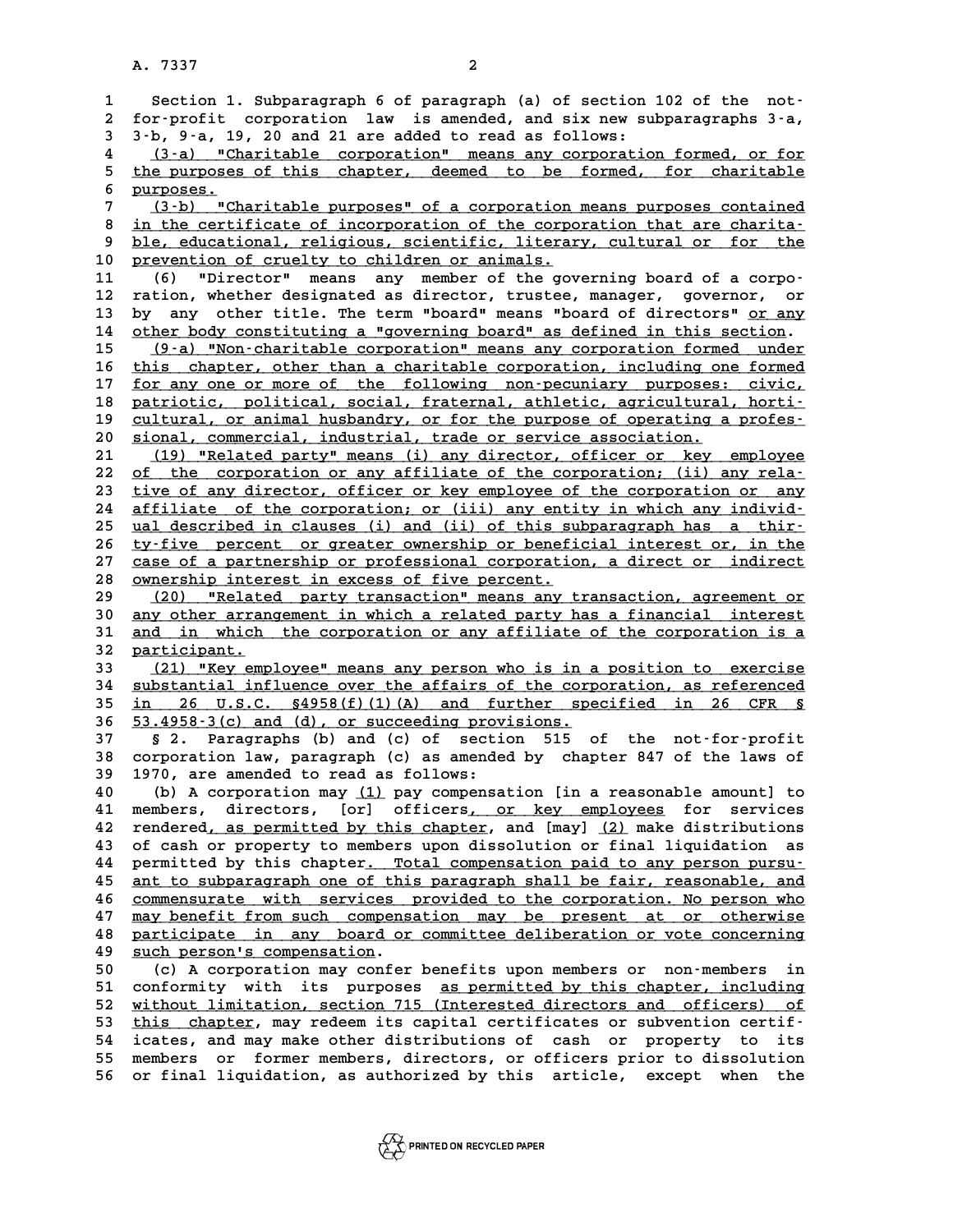**1 corporation is currently insolvent or would thereby be made insolvent or 2** corporation is currently insolvent or would thereby be made insolvent or rendered unable to carry on its corporate purposes, or when the fair<br>2 relue of the corporationis assets remaining after such conferring of 1 corporation is currently insolvent or would thereby be made insolvent or<br>2 rendered unable to carry on its corporate purposes, or when the fair<br>3 value of the corporation's assets remaining after such conferring of<br><sup>4</sup> b 2 rendered unable to carry on its corporate purposes, or when the fair<br>3 value of the corporation's assets remaining after such conferring of<br>4 benefits, or redemption, or other distribution would be insufficient to<br>5 most 3 value of the corporation<br>4 benefits, or redemption<br>5 meet its liabilities. **6 § 3. Paragraph (a) of section 713 of the not-for-profit corporation 7** meet its liabilities.<br> **6** § 3. Paragraph (a) of section 713 of the not-for-profit corporation<br> **7** law is amended, and a new paragraph (f) is added to read as follows:<br>
(a) The beard may cleat ar appeint a shair, who 8 3. Paragraph (a) of section 713 of the not-for-profit corporation<br>
7 law is amended, and a new paragraph (f) is added to read as follows:<br>
(a) The board may elect or appoint a <u>chair, who may be given the title</u><br>
(a) The **9 dim is amended, and a new paragraph (f) is added to read as follows:**<br> **9 chair of the board, chairperson of the board, chairman of the board, or**<br> **20 chairword** of the board, or president or both one or person wise pr 10 (a) The board may elect or appoint a <u>chair, who may be given the title</u><br>
10 <u>chair of the board, chairperson of the board, chairman of the board, or</u><br>
10 <u>chairwoman of the board, or</u> president, <u>or both,</u> one or more 9 chair of the board, chairperson of the board, chairman of the board, or<br>10 chairwoman of the board, or president, <u>or both,</u> one or more vice-presi-<br>11 dents, a secretary and a treasurer, and such other officers as it ma **10** chairwoman of the board, or president, or both, one or more vice-presi-<br>11 dents, a secretary and a treasurer, and such other officers as it may<br>12 determine, or as may be provided in the by-laws. These officers may b 11 dents, a secretary and a treasurer, and such other officers as it may<br>
12 determine, or as may be provided in the by-laws. These officers may be<br>
13 designated by such alternate titles as may be provided in the certif-<br> 12 determine, or as may be provided in the by-laws. These officers may be<br>13 designated by such alternate titles as may be provided in the certif-<br>14 icate of incorporation or the by-laws. Any two or more offices may be<br>15 13 designated by such alternate titles as may be provided in the certif-<br>14 icate of incorporation or the by-laws. Any two or more offices may be<br>15 held by the same person, except the offices of president and secretary, 14 icate of incorporation or the by-laws. A<br>15 held by the same person, except the off<br>16 or the offices corresponding thereto.<br>17 (f) No smalouse of the serperation sha held by the same person, except the offices of president and secretary,<br>
16 or the offices corresponding thereto.<br>
17 (f) No employee of the corporation shall serve as chair of the board<br>
18 and any other title with simila 16 or the offices corresponding thereto.<br>17 (f) No employee of the corporation shall serve as chair<br>18 <u>or hold any other title with similar responsibilities.</u><br>19 5 4 The pot-for-profit corporation law is amonded by or the offices corresponding thereto.<br>
19 **budge of the corporation shall serve as chair of the board**<br>
19 **§ 4.** The not-for-profit corporation law is amended by adding two new<br>
20 sections 715-a and 715-b to read as foll **20 sections 715-a and 715-b to read as follows:** 20 sections 715-a and 715-b to read as follows:<br>21 <u>§ 715-a. Conflict of interest policy.</u><br>22 (a) Every corporation shall adopt a confli 20 sections 715-a and 715-b to read as follows:<br>
<u>21 § 715-a. Conflict of interest policy.</u><br>
22 (a) Every corporation shall adopt a conflict of interest policy to<br>
23 ensure, that its directors officers and key employees a 21 <u>§ 715-a. Conflict of interest policy.</u><br>22 (a) Every corporation shall adopt a conflict of interest policy to<br>23 <u>ensure that its directors, officers and key employees act in the corpo-</u><br>24 rationis best interest and se 22 (a) Every corporation shall adopt a conflict of interest policy to<br>23 <u>ensure that its directors, officers and key employees act in the corpo-</u><br>24 <u>ration's best interest and comply with applicable legal requirements,</u><br> 23 <u>ensure that its directors, officers and key employees act in the corpo-</u><br>24 <u>ration's best interest and comply with applicable legal requirements,</u><br>25 including but not limited to the requirements set forth in section 24 <u>ration's best interest and comply w</u><br>25 <u>including but not limited to the re</u><br>26 <u>hundred fifteen of this article.</u><br>27 (b) The conflict of interest po including but not limited to the requirements set forth in section seven<br>26 <u>hundred fifteen of this article.</u><br>27 (b) The conflict of interest policy shall include, at a minimum, the<br>50 following provisions. <u>26 hundred fifteen of this article.<br>
27 (b) The conflict of interest policy shall include, at a minimum, the<br>
28 following provisions:<br>
29 (1) a definition of the circumstances that constitute a conflict of</u> 27 (b) The conflict of interest policy shall include, at a minimum, the<br>28 <u>following provisions:</u><br>29 (1) a definition of the circumstances that constitute a conflict of<br>interest: 28 <u>following provisions:</u><br>29 <u>(1) a definition of</u><br>30 <u>interest;</u><br>31 (2) procedures fo: (1) a definition of the circumstances that constitute a conflict of<br>30 <u>interest;</u><br>31 (2) procedures for disclosing a conflict of interest to the audit<br>32 commition or if there is no audit commition to the beard. 30 <u>interest;<br>31 (2) procedures for disclosing a conflict of interest to<br>32 <u>committee or, if there is no audit committee, to the board;</u><br>33 (3) a requirement that the person with the conflict of inter</u> 11 (2) procedures for disclosing a conflict of interest to the audit<br>
32 <u>committee or, if there is no audit committee, to the board;</u><br>
33 (3) a requirement that the person with the conflict of interest not be<br>
34 present 32 <u>committee or, if there is no audit committee, to the board;<br>
33 (3) a requirement that the person with the conflict of interest not be<br>
<u>present at or participate in board or committee deliberation or vote on</u><br>
<sup>25</sup> th</u> 33 (3) a requirement that the person with the present at or participate in board or commi<br>35 the matter giving rise to such conflict;<br>(4) a probibition against any attempt by 34 present at or participate in board or committee deliberation or vote on<br>35 <u>the matter giving rise to such conflict;</u><br>36 (4) a prohibition against any attempt by the person with the conflict<br>37 to influence the delibera 35 the matter giving rise to such conflict;<br>
36 (4) a prohibition against any attempt by the person with the conflict<br>
37 to influence the deliberation or voting on the matter giving rise to<br>
38 such conflict. 36 <u>(4) a prohibit</u><br>37 <u>to influence the</u><br>38 <u>such conflict;</u><br>(5) a requirement 37 <u>to influence the deliberation or voting on the matter giving rise to</u><br>38 <u>such conflict;</u><br>(5) a requirement that the existence and resolution of the conflict be<br>39 (5) a requirement that the existence and resolution of 38 <u>such conflict;</u><br>  $\frac{(5)$  a requirement that the existence and resolution of the conflict be<br>  $\frac{10}{10}$  documented in the corporation's records, including in the minutes of any<br>  $\frac{11}{10}$  meeting at which the confli **41** <u>meeting at which the conflict was discussed or voted upon; and</u><br>**42** (6) procedures for disclosing, addressing, and documentir **42** (6) procedures for disclosing, addressing, and documenting related<br>43 party transactions in accordance with section seven hundred fifteen of 41 <u>meeting at which the conflict was discussed or voted upon; and (6) procedures for disclosing, addressing, and documenting related party transactions in accordance with section seven hundred fifteen of this article.</u> 42 (6) procedure<br>43 <u>party transactio:</u><br>44 this article.<br>45 (3) The sonf **43 party transactions in accordance with section seven hundred fifteen of**<br> **44** this article.<br>
<u>(c) The conflict of interest policy shall require that prior to the</u><br> **45** initial election of any director, and annually th this article.<br> **46** <u>(c)</u> The conflict of interest policy shall require that prior to the<br> **46** <u>initial election of any director</u>, and annually thereafter, such director<br> **47** shall complete, sign and submit to the secret 45 (c) The conflict of interest policy shall require that prior to the initial election of any director, and annually thereafter, such director shall complete, sign and submit to the secretary of the corporation a printer **46** <u>initial election of any director</u>, and annually thereafter, such director<br>47 shall complete, sign and submit to the secretary of the corporation a<br><u>written statement identifying</u> any entity of which such director is 47 shall complete, sign and submit to the secretary of the corporation a<br>48 written statement identifying any entity of which such director is an<br><u>officer, director, trustee, member, owner (either as a sole proprietor</u><br> $\frac$ written statement identifying any entity of which such director is an officer, director, trustee, member, owner (either as a sole proprietor or a partner), or employee and with which the corporation has a relationship, and **51** <u>officer, director, trustee, member, owner (either as a sole proprietor</u><br>50 <u>or a partner), or employee and with which the corporation has a relationship, and any transaction in which the corporation is a partic-<br>52 i</u> or a partner), or employee and with which the corporation has a<br>51 <u>relationship, and any transaction in which the corporation is a partic-</u><br>52 <u>ipant and in which the director might have a conflicting interest. The</u><br>polic 51 <u>relationship, and any transaction in which the corporation is a partic-</u><br>52 <u>ipant and in which the director might have a conflicting interest. The<br>53 policy shall require that each director annually resubmit such writ</u> 52 <u>ipant and in which the director might have a conflicting interest. The policy shall require that each director annually resubmit such written 54 statement. The secretary of the corporation shall provide a copy of all c</u> 53 policy shall require that each director annually resubmit such written<br>54 <u>statement.</u> The secretary of the corporation shall provide a copy of<br>55 all completed statements to the chair of the audit committee or, if<br>56 t 53 policy shall require that each director annually resubmit such written<br>54 statement. The secretary of the corporation shall provide a copy of<br>55 all completed statements to the chair of the audit committee or, if<br>56 the

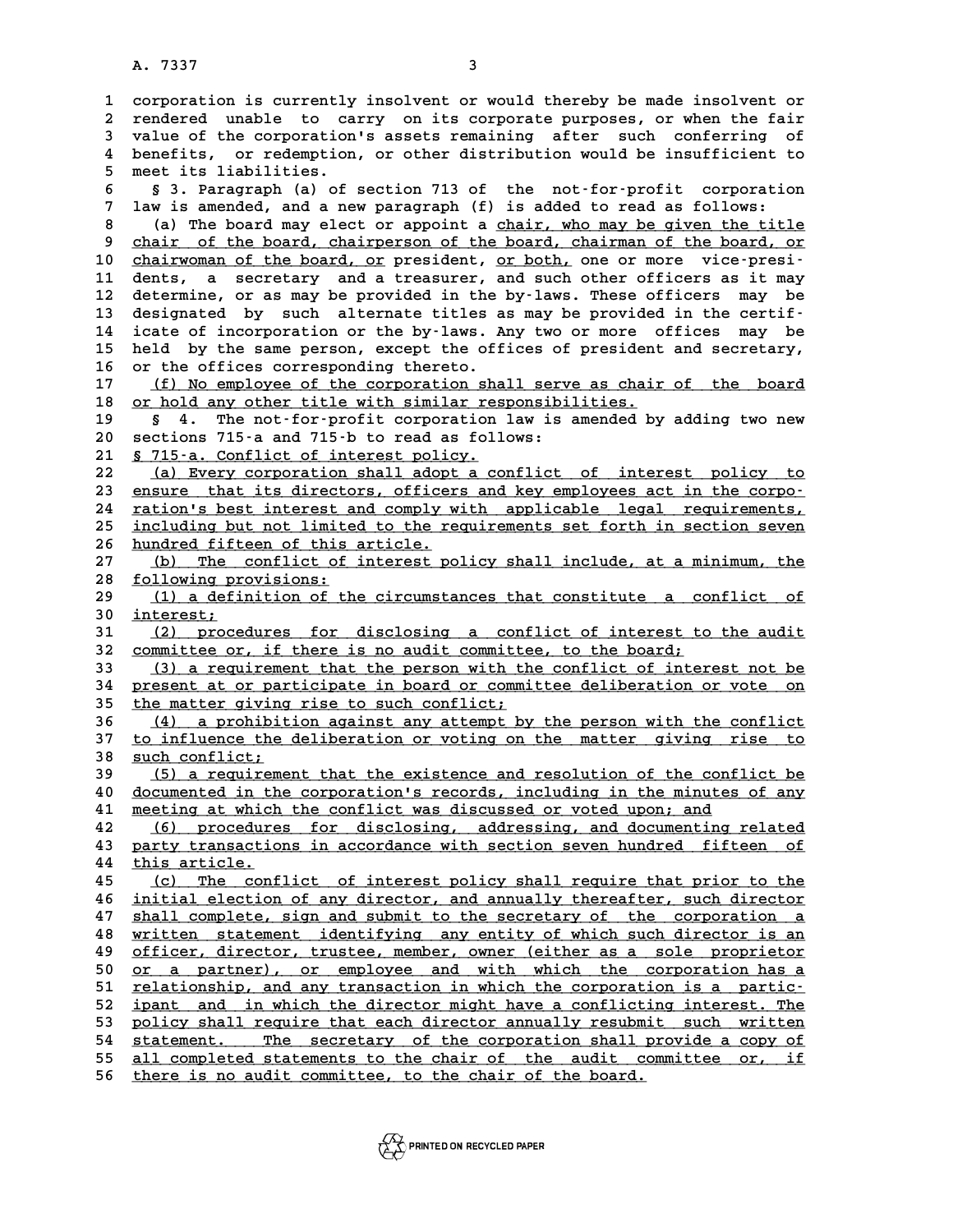|              | A. 7337<br>4                                                                                           |
|--------------|--------------------------------------------------------------------------------------------------------|
|              |                                                                                                        |
| $\mathbf{1}$ | Nothing in this section shall be interpreted to require a corpo-<br>(d)                                |
| 2            | ration to adopt any specific conflict of interest policy not otherwise                                 |
| 3            | required by this section or any other law or rule, or to supersede or                                  |
| 4            | limit any requirement or duty governing conflicts of interest required<br>by any other law or rule.    |
| 5<br>6       |                                                                                                        |
| 7            | § 715-b. Whistleblower policy.<br>(a) Every corporation that has twenty or more employees and in the   |
| 8            | prior fiscal year had annual revenue in excess of one million dollars                                  |
| 9            | shall adopt a whistleblower policy to protect from retaliation persons                                 |
| 10           | who report suspected improper conduct. Such policy shall provide that no                               |
| 11           | director, officer, employee or volunteer of a corporation who in good                                  |
| 12           | faith reports any action or suspected action taken by or within the                                    |
| 13           | corporation that is illegal, fraudulent or in violation of any adopted                                 |
| 14           | policy of the corporation shall suffer intimidation, harassment,                                       |
| 15           | discrimination or other retaliation or, in the case of employees,                                      |
| 16           | adverse employment consequence.                                                                        |
| 17           | (b) The whistleblower policy shall include the following provisions:                                   |
| 18           | (1) Procedures for the reporting of violations or suspected violations                                 |
| 19           | of laws or corporate policies, including procedures for preserving the                                 |
| 20           | confidentiality of reported information;                                                               |
| 21           | (2) A requirement that an employee, officer or director of the corpo-                                  |
| 22           | ration be designated to administer the whistleblower policy and to                                     |
| 23           | report to the audit committee or other committee of independent direc-                                 |
| 24           | tors or, if there are no such committees, to the board; and                                            |
| 25           | A requirement that a copy of the policy be distributed to all<br>(3)                                   |
| 26           | directors, officers, employees and volunteers.                                                         |
| 27           | (c) Nothing in this section shall be interpreted to relieve any corpo-                                 |
| 28           | ration from any additional requirements in relation to internal compli-                                |
| 29           | ance, retaliation, or document retention required by any other law or                                  |
| 30           | rule.                                                                                                  |
| 31           | § 5. The estates, powers and trusts law is amended by<br>adding a<br>new                               |
| 32           | section 8-1.9 to read as follows:                                                                      |
| 33           | § 8-1.9 Trust governance                                                                               |
| 34           | (a) For purposes of this section:                                                                      |
| 35           | (1) A "trust" means a trust created solely for charitable purposes, or                                 |
| 36<br>37     | a trust that continues solely for such purposes after all non-charitable<br>interests have terminated. |
|              | (2) "Charitable purpose" means any religious, charitable, educational                                  |
| 38<br>39     | or benevolent purpose.                                                                                 |
| 40           | (3) "Key employee" means any person who has responsibilities, powers                                   |
| 41           | or influence over the trust similar to those of an officer of a not-for-                               |
| 42           | profit corporation, or is otherwise in a position to exercise substan-                                 |
| 43           | tial influence over the affairs of the trust, as referenced in 26 U.S.C.                               |
| 44           | $§4958(f)(1)(A)$ and further specified in 26 CFR $§53.4958.3(c)$ and (d), or                           |
| 45           | succeeding provisions.                                                                                 |
| 46           | (4) An "affiliate" of a trust means any entity controlled by, in                                       |
| 47           | control of, or under common control with such trust.                                                   |
| 48           | (5) "Relative" of an individual means the (i) spouse, domestic partner                                 |
| 49           | as defined by section twenty-eight hundred five-q of the public health                                 |
| 50           | law, child, grandchild, brother or sister (whether by the whole- or                                    |
| 51           | half-blood) of the individual; and (ii) the spouse or domestic partner                                 |
| 52           | of a child, grandchild, brother, or sister (whether by the whole- or                                   |
| 53           | half-blood) of the individual.                                                                         |
| 54           | (6) "Related party" means (i) any trustee or key employee of the trust                                 |
| 55           | or any affiliate of the trust; (ii) any relative of any trustee or key                                 |
| 56           | employee of the trust or any affiliate of the trust; or (iii) an entity                                |
|              |                                                                                                        |

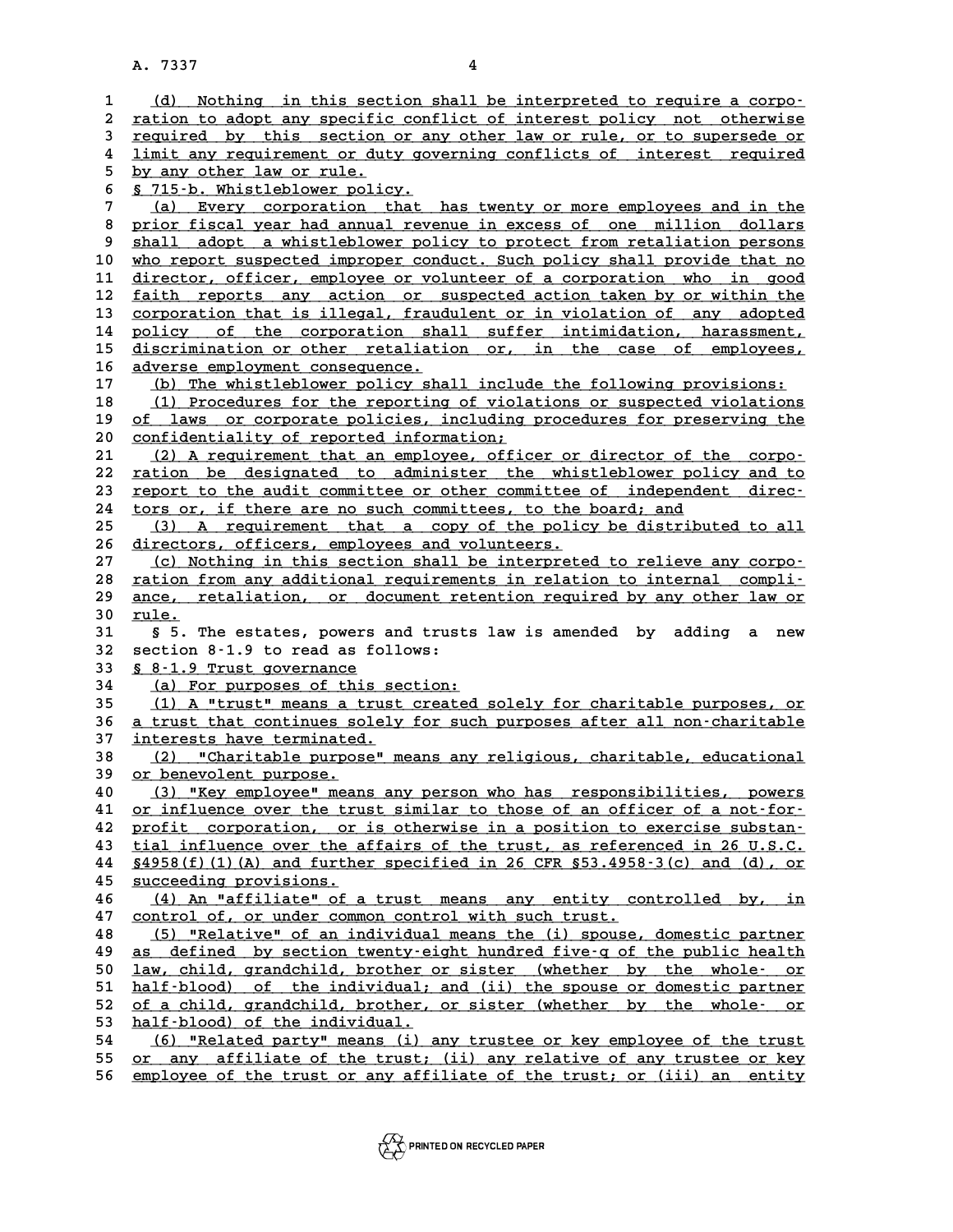|          | 5<br>A. 7337                                                                                                                                   |
|----------|------------------------------------------------------------------------------------------------------------------------------------------------|
|          |                                                                                                                                                |
| 1        | in which any individual described in clauses (i) and (ii) of this                                                                              |
| 2        | subparagraph has a thirty-five percent or greater ownership or benefi-                                                                         |
| 3        | cial interest or, in the case of a partnership or professional corpo-                                                                          |
| 4        | ration, a direct ownership interest in excess of five percent.                                                                                 |
| 5        | (7) "Independent trustee" means a trustee who: (i) is not, and has not                                                                         |
| 6<br>7   | been within the last three years, an employee of the trust or an affil-<br>iate of the trust, and does not have a relative who is, or has been |
| 8        | within the last three years, a key employee of the trust or an affiliate                                                                       |
| 9        | of the trust; (ii) has not received, and does not have a relative who                                                                          |
| 10       | has received, in any of the last three fiscal years, more than ten thou-                                                                       |
| 11       | sand dollars in direct compensation from the trust or an affiliate of                                                                          |
| 12       | the trust (other than reimbursement for expenses or the payment of trus-                                                                       |
| 13       | tee commissions as permitted by law and the governing instrument); and                                                                         |
| 14       | (iii) is not a current employee of or have a substantial financial                                                                             |
| 15       | interest in, and does not have a relative who is a current officer of or                                                                       |
| 16       | have a substantial financial interest in, any entity that has made                                                                             |
| 17       | payments to, or received payments from, the trust or an affiliate of the                                                                       |
| 18       | trust for property or services in an amount which, in any of the last                                                                          |
| 19       | three fiscal years, exceeds the lesser of twenty-five thousand dollars                                                                         |
| 20       | or two percent of such entity's consolidated gross revenues. For                                                                               |
| 21       | purposes of this subparagraph, "payment" does not include charitable                                                                           |
| 22       | contributions.                                                                                                                                 |
| 23       | (8) "Related party transaction" means any transaction, agreement or                                                                            |
| 24       | any other arrangement in which a related party has a financial interest                                                                        |
| 25<br>26 | and in which the trust or any affiliate of the trust is a participant.<br>(9) "Independent auditor" means any certified public accountant      |
| 27       | performing the audit of the financial statements of a trust required by                                                                        |
| 28       | subdivision one of section one hundred seventy-two-b of the executive                                                                          |
| 29       | law.                                                                                                                                           |
| 30       | (b) (1) Every trust shall adopt a conflict of interest policy to ensure                                                                        |
| 31       | that its trustees, officers and key employees act in the best interest                                                                         |
| 32       | of the trust and its beneficiaries and comply with applicable legal                                                                            |
| 33       | requirements, including but not limited to the requirements set forth in                                                                       |
| 34       | paragraph (e) of this section.                                                                                                                 |
| 35       | The conflict of interest policy shall include, at a minimum, the<br>(2)                                                                        |
| 36       | following provisions:                                                                                                                          |
| 37       | (A) a definition of the circumstances that constitute a conflict of                                                                            |
| 38       | interest;                                                                                                                                      |
| 39       | (B) procedures for disclosing a conflict of interest to the audit                                                                              |
| 40       | committee or, if there is no audit committee, to the trustees;<br>(C) a requirement that the person with the conflict of interest not be       |
| 41<br>42 | present at or participate in any deliberation or vote on the matter                                                                            |
| 43       | giving rise to such conflict;                                                                                                                  |
| 44       | (D) a prohibition against any attempt by the person with the conflict                                                                          |
| 45       | to influence the deliberation or voting on the matter giving rise to                                                                           |
| 46       | such conflict;                                                                                                                                 |
| 47       | (E) a requirement that the existence and resolution of the conflict be                                                                         |
| 48       | documented in the trust's records, including in the minutes of any meet-                                                                       |
| 49       | ing at which the conflict was discussed or voted upon; and                                                                                     |
| 50       | (F) procedures for disclosing, addressing, and documenting related                                                                             |
| 51       | party transactions in accordance with paragraph (e) of this section.                                                                           |
| 52       | (3) The conflict of interest policy shall require that prior to a                                                                              |
| 53       | trustee's initial appointment, and annually thereafter, such trustee                                                                           |
| 54       | shall complete, sign and file with the records of the trust a written                                                                          |
| 55       | statement identifying any entity of which he or she is an officer,                                                                             |
| 56       | director, trustee, member, owner (either as a sole proprietor or a part-                                                                       |

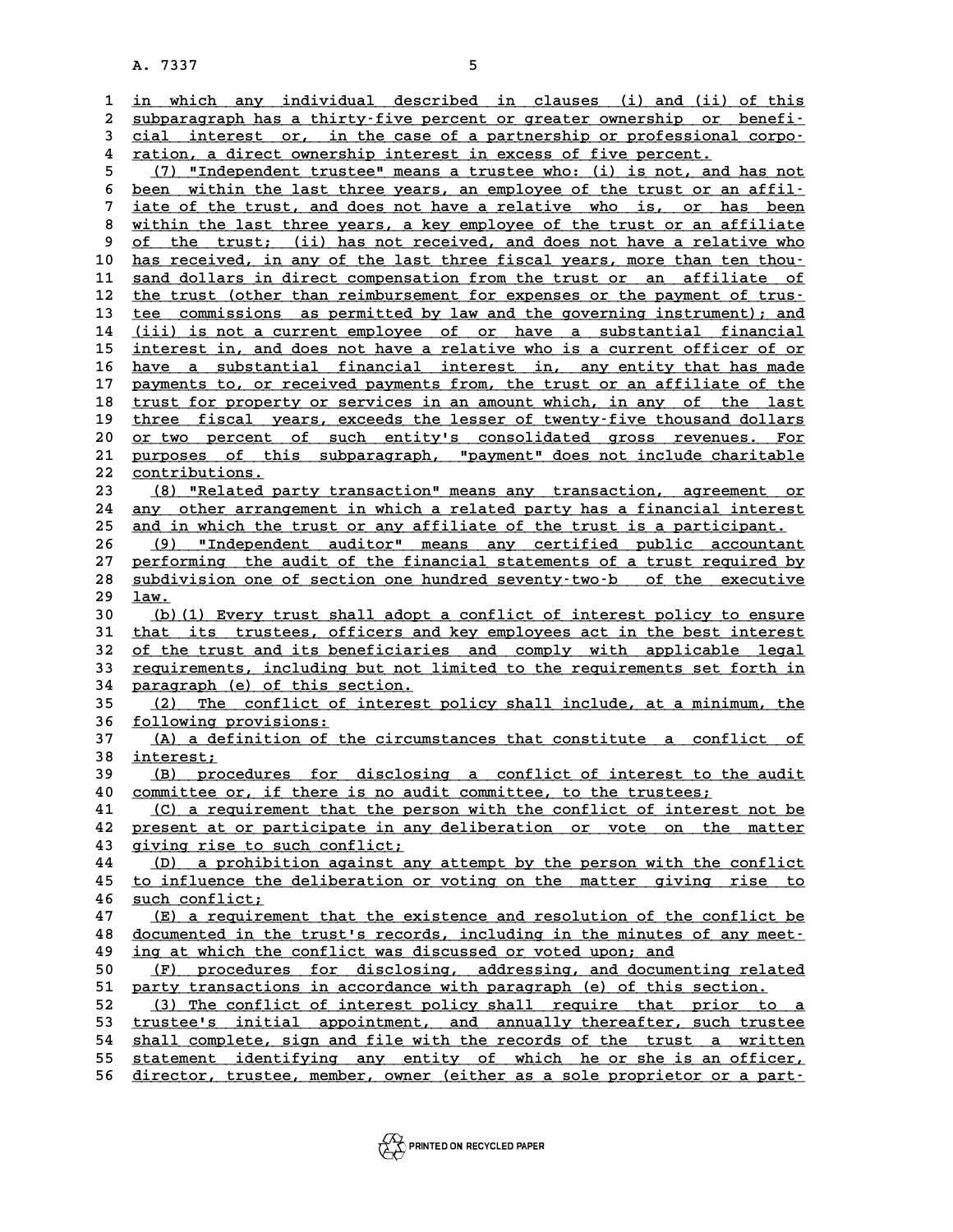A. 7337<br>1 <u>ner), or employee and with which the trust has a relationship, and any</u><br>2 transaction in which the trust is a participant and in which the trustee 1 ner), or employee and with which the trust has a relationship, and any<br>2 <u>transaction in which the trust is a participant and in which the trustee</u><br>3 might, have a conflicting interest. The policy shall require that each **3** mer), or employee and with which the trust has a relationship, and any<br> **2** transaction in which the trust is a participant and in which the trustee<br> **3** might have a conflicting interest. The policy shall require that 4 transaction in which the trust is a participant and in which the trustee<br>  $\frac{1}{2}$  might have a conflicting interest. The policy shall require that each<br>  $\frac{1}{2}$  trustee annually resubmit such written statement. The t 3 <u>might have a conflicting interest. The policy shall require that each</u><br>
4 trustee annually resubmit such written statement. The trustees shall<br>
5 provide a copy of all completed statements to the chair of the audit 4 trustee annually resubmit such written statement. The trustees shall<br>5 provide a copy of all completed statements to the chair of the audit<br>6 committee, if there is an audit committee.<br>7 (4) Nothing in this paragraph sha 5 provide a copy of all completed statements to the chair of the audit<br>
6 committee, if there is an audit committee.<br>
7 (4) Nothing in this paragraph shall be interpreted to require a trust<br>
8 to adopt any specific conflic 8 committee, if there is an audit committee.<br> **8 (4)** Nothing in this paragraph shall be interpreted to require a trust<br> **8 to adopt any specific conflict of interest policy not otherwise required**<br>
by this paragraph or an **9 by this paragraph or any other law or rule, or to supersede or limit any \_\_\_\_\_\_\_\_\_\_\_\_\_\_\_\_\_\_\_\_\_\_\_\_\_\_\_\_\_\_\_\_\_\_\_\_\_\_\_\_\_\_\_\_\_\_\_\_\_\_\_\_\_\_\_\_\_\_\_\_\_\_\_\_\_\_\_\_\_\_\_\_ 10 requirement or duty governing conflicts of interest required by any \_\_\_\_\_\_\_\_\_\_\_\_\_\_\_\_\_\_\_\_\_\_\_\_\_\_\_\_\_\_\_\_\_\_\_\_\_\_\_\_\_\_\_\_\_\_\_\_\_\_\_\_\_\_\_\_\_\_\_\_\_\_\_\_\_\_\_\_\_\_\_\_** 9 <u>by this paragraph or</u><br>10 <u>requirement or duty g</u><br>11 <u>other law or rule.</u><br>22 (3)(1) Front trust **10** requirement or duty governing conflicts of interest required by any other law or rule.<br> **12** (c)(1) Every trust that has twenty or more employees and in the prior<br> **13** fiscal year had annual revenue in excess of one **11 <u>other law or rule.</u><br>
12 (c)(1) Every trust that has twenty or more employees and in the prior<br>
13 fiscal year had annual revenue in excess of one million dollars shall<br>
2dont a whistleblower polisy to protect from ret** 12 (c)(1) Every trust that has twenty or more employees and in the prior<br>
13 fiscal year had annual revenue in excess of one million dollars shall<br>
14 <u>adopt a whistleblower policy to protect from retaliation persons who</u><br> 12 (c)(1) Every trust that has twenty or more employees and in the prior<br>
13 <u>fiscal year had annual revenue in excess of one million dollars shall</u><br>
14 <u>adopt a whistleblower policy to protect from retaliation persons who</u> **14** adopt a whistleblower policy to protect from retaliation persons who<br> **15** report suspected improper conduct. Such policy shall provide that no<br> **16** officer, trustee, employee or volunteer of a trust who in good fait **15** report suspected improper conduct. Such policy shall provide that no<br>16 officer, trustee, employee or volunteer of a trust who in good faith<br>17 reports any action or suspected action taken by or within the trust that<br> **16** <u>officer, trustee, employee or volunteer of a trust who in good faith</u><br>17 <u>reports any action or suspected action taken by or within the trust that</u><br>18 <u>is illegal, fraudulent or in violation of any adopted policy of </u> **17** reports any action or suspected action taken by or within the trust that<br> **18** is illegal, fraudulent or in violation of any adopted policy of the<br>
<u>trust shall suffer intimidation, harassment, discrimination or other</u> **20 <u>is illegal</u>, fraudulent or in violation of any adopted policy of the<br>
20 <u>trust shall suffer intimidation, harassment, discrimination or other</u><br>
21 quence** 19 <u>trust shall suffer intimidation, harassment, discrimination or other<br>
20 <u>retaliation or, in the case of employees, adverse employment conse-</u><br>
21 <u>(2)</u> The whistleblower policy shall include the following provisions:</u> 20 <u>retaliation or, in the case of employees, adverse employment conse-<br>
21 <u>quence.</u><br>
<u>(2) The whistleblower policy shall include the following provisions:</u><br>
(2) The whistleblower policy shall include the following provis</u> 23 (A) Procedures for the reporting of violations or suspected violations<br>24 of laws or trust policies, including procedures for preserving the **22 (2) The whistleblower policy shall include the following provisions:**<br> **23** (A) Procedures for the reporting of violations or suspected violations<br> **24** of laws or trust policies, including procedures for preserving th **23** (A) Procedures for the reporting of viola<br>
<u>24</u> of laws or trust policies, including<br>
25 <u>confidentiality of reported information;</u><br>
26 (B) a requirement that a trustee officer 24 of laws or trust policies, including procedures for preserving the<br>
25 <u>confidentiality</u> of reported information;<br>
26 (B) A requirement that a trustee, officer or employee of the trust be<br>
27 decignated to administer, t 25 <u>confidentiality of reported information;</u><br>
26 (B) A requirement that a trustee, officer or employee of the trust be<br>
27 <u>designated to administer, the whistleblower policy and to report to the</u><br>
28 audit committee or o (B) A requirement that a trustee, officer or employee of the trust be<br>27 <u>designated to administer</u>, the whistleblower policy and to report to the<br>28 audit committee or other committee of independent trustees, or to the<br>29 27 <u>designated to a</u><br>28 <u>audit committee</u><br>29 <u>trustees; and</u><br>20 (C) 2 require and and the committee or other committee of independent trustees, or to the trustees; and trustees; and  $(C)$  A requirement that a copy of the policy be distributed to all trustees of figers employees and volunteers with in <sup>29</sup> trustees; and<br>
30 (C) A requirement that a copy of the policy be distributed to all<br>
31 trustees, officers, employees and volunteers, with instructions on how<br>
<sup>22</sup> to comply with the procedures set forth in the polic 30 (C) A requirement that a copy of the policy be dis<br>
31 trustees, officers, employees and volunteers, with instru<br>
32 to comply with the procedures set forth in the policy.<br>
<sup>33</sup> (3) Nothing in this paragraph shall be in 31 <u>trustees, officers, employees and volunteers, with instructions on how<br>32 to comply with the procedures set forth in the policy.<br>33 (3) Nothing in this paragraph shall be interpreted to relieve any<br>34 trust from any ad</u> to comply with the procedures set forth in the policy.<br>
33 (3) Nothing in this paragraph shall be interpreted to relieve any<br>
34 trust from any additional requirements in relation to internal compli-<br>
35 apoc, retaliation 33 (3) Nothing in this paragraph shall be interpreted to relieve any<br>34 trust from any additional requirements in relation to internal compli-<br>35 ance, retaliation, or document retention required by any other law or 34 <u>trust free</u><br>35 <u>ance, reed<br>36 rule.</u> **35 <u>ance, retaliation, or document retention required by any other law or**<br>36 <u>rule.</u><br>37 § 6. Section 105 of the not-for-profit corporation law, as amended by<br>38 chapter 172 of the laws of 1999, is amended to read as foll</u> **36 <u>rule.</u><br>37 § 6. Section 105 of the not-for-profit corporation law, as amend<br>38 chapter 172 of the laws of 1999, is amended to read as follows:<br>39 § 195 Cortificates: corrections 37** § 6. Section 105 of the not-for-probable chapter 172 of the laws of 1999, is<br>39 § 105. Certificates; corrections. 38 chapter 172 of the laws of 1999, is amended to read as follows:<br>39 § 105. Certificates; corrections.<br>40 <u>(a) Any certificate or other instrument relating to a domestic or</u><br>41 foreign corporation submitted to the departm **40** § 105. Certificates; corrections.<br> **40** (a) Any certificate or other instrument relating to a domestic or<br>
<u>41 foreign corporation submitted to the department of state under this</u><br> **42 sharter may be corrected with re 40** (a) Any certificate or other instrument relating to a domestic or<br> **41** <u>foreign corporation submitted to the department of state under this</u><br> **22** <u>chapter may be corrected with respect to any typographical, or simil</u> 41 <u>foreign corporation submitted to the department of state under this</u><br>42 <u>chapter may be corrected with respect to any typographical, or similar</u><br><u>44 ment, prior to the filing</u> of such certificate or instrument by the 44 <u>ment, prior to the filing of such certificate or instrument by the</u><br>45 department of state. Such correction shall be effected by the department 43 <u>non-material error apparent on the face of the certificate or instru-</u><br>44 <u>ment, prior to the filing of such certificate or instrument by the department</u><br>45 <u>department of state. Such correction shall be effected by th</u> 44 <u>ment, prior to the filing of such certificate or instrument by the</u><br>45 <u>department of state. Such correction shall be effected by the department</u><br>46 <u>of state upon authorization in writing or by electronic mail by the</u> department of state. Such correction shall be effected by the department<br>46 of state upon authorization in writing or by electronic mail by the<br>incorporator, or following incorporation, by any person authorized by<br>the corp 46 of state upon autho<br>47 <u>incorporator, or<br>48 the corporation.</u><br>49 (b) Apy cortifica **47** incorporator, or following incorporation, by any person authorized by<br> **48** the corporation.<br> **49** (b) Any certificate or other instrument relating to a domestic or<br> **60** foreign corporation filed by the dopentment of **50 formulary 10 formulary 10 formulary 10 formulary 10 formulary 10 foreign corporation filed by the department of state under this chapter**<br>**50 foreign corporation filed by the department of state under this chapter**<br>**51** 49 (b) Any certificate or other instrument relating to a domestic or<br>50 foreign corporation filed by the department of state under this chapter<br>51 may be corrected with respect to any [informality or] <u>typographical or</u><br>52 50 foreign corporation filed by the department of state under this chapter<br>51 may be corrected with respect to any [informality or] <u>typographical or</u><br>52 <u>similar non-material</u> error apparent on the face or defect in the<br>e 51 may be corrected with respect to any [informality or] <u>typographical or</u><br>52 <u>similar non-material</u> error apparent on the face or defect in the<br>53 execution thereof including the deletion of any matter not permitted to<br>5 52 <u>similar non-material</u> error apparent on the face or defect in the<br>53 execution thereof including the deletion of any matter not permitted to<br>54 be stated therein. A certificate, entitled "Certificate of correction<br>55 o **55 of.......... (correct title of certificate and name of corporation)" 56 shall be signed and delivered to the department of state. It shall set**

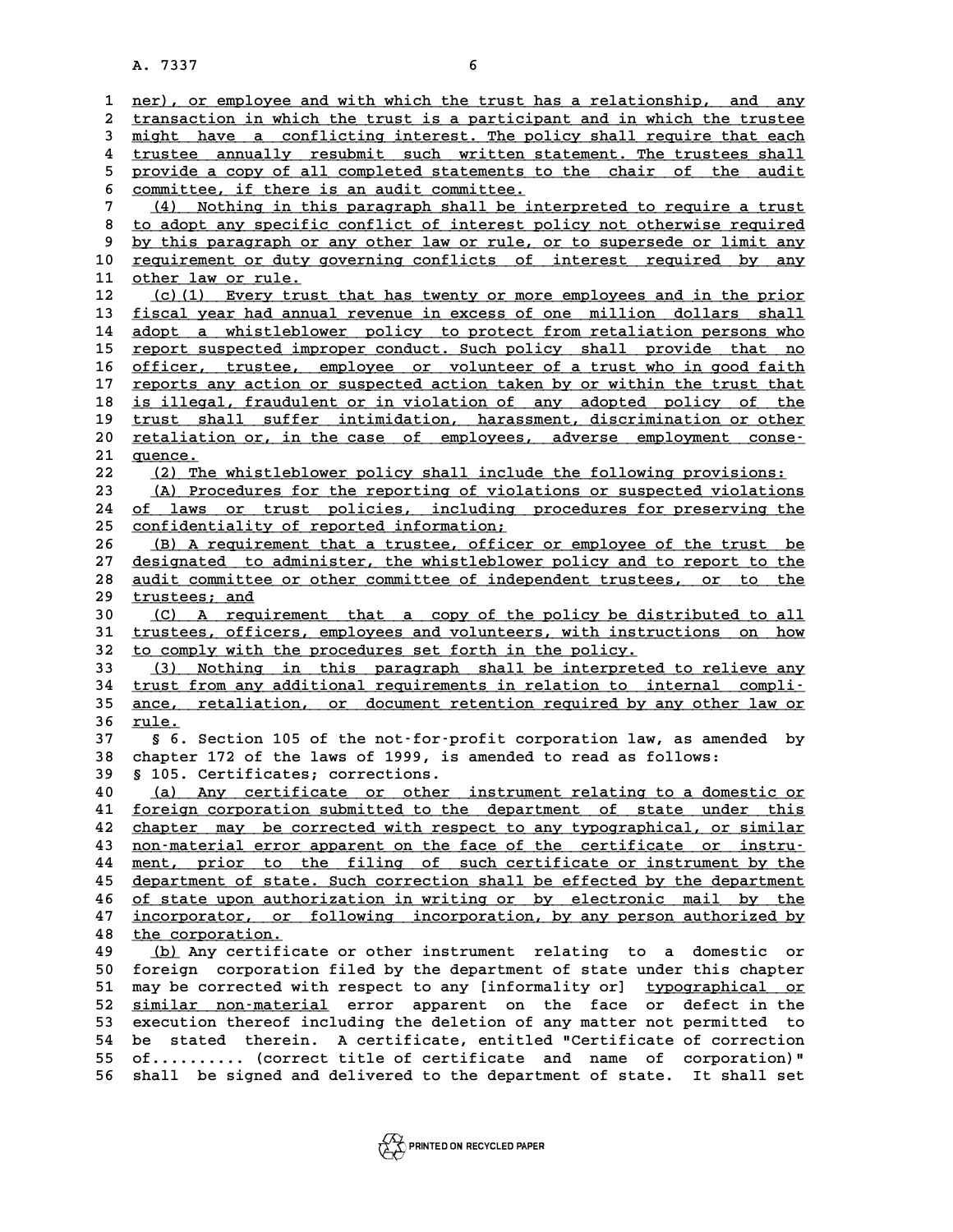**1 forth the name of the corporation, the date the certificate to be** 1 forth the name of the corporation, the date the certificate to be<br>2 corrected was filed by the department of state, the provision in the<br>3 certificate as corrected or eliminated and if the execution was defected 1 forth the name of the corporation, the date the certificate to be<br>2 corrected was filed by the department of state, the provision in the<br>3 certificate as corrected or eliminated and if the execution was defec-<br><sup>4</sup> tive t 2 corrected was filed by the department of state, the provision in the certificate as corrected or eliminated and if the execution was defective, the proper execution. The filing of the certificate by the depart-<br> **A** mort 3 certificate as corrected or eliminated and if the execution was defective, the proper execution. The filing of the certificate by the depart-<br>5 ment of state shall not alter the effective time of the instrument being<br>cor 4 tive, the proper execution. The filing of the certificate by the depart-<br>5 ment of state shall not alter the effective time of the instrument being<br>6 corrected, which shall remain as its original effective time, and shal 5 ment of state shall not alter the effective time of the instrument being<br>6 corrected, which shall remain as its original effective time, and shall<br>7 not affect any right or liability accrued or incurred before such<br>8 fil **8 corrected, which shall remain as its original effective time, and shall<br>
7 not affect any right or liability accrued or incurred before such<br>
8 filing. A corporate name may not be changed or corrected under this<br>
8 sect** 9 not affect any right or liability accrued or incurred before such<br>8 filing. A corporate name may not be changed or corrected under this<br>9 section <u>other than to correct any typographical or similar non-material</u><br>0 crror 8 filing.<br>9 section <u>o</u><br>10 <u>error</u>.<br>11 5 7 80 9 section other than to correct any typographical or similar non-material<br>10 <u>error</u>.<br>11 § 7. Section 113 of the not-for-profit corporation law is REPEALED.<br>12 § 8 Section 201 of the not-for-profit corporation law paragrap 10 <u>error</u>.<br>11 § 7. Section 113 of the not-for-profit corporation law is REPEALED.<br>12 § 8. Section 201 of the not-for-profit corporation law, paragraph (b)<br>13 as amended by chapter 847 of the laws of 1970 and paragraph (c) **11 § 7. Section 113 of the not-for-profit corporation law is REPEALED.**<br> **12 § 8. Section 201 of the not-for-profit corporation law, paragraph (b)**<br> **13 as amended by chapter 847 of the laws of 1970 and paragraph (c) as**<br> 12 § 8. Section 201 of the not-for-profit corporation law, paragraph (b)<br>13 as amended by chapter 847 of the laws of 1970 and paragraph (c) as<br>14 amended by chapter 1058 of the laws of 1971, is amended to read as 13 as amended 14<br>14 amended by<br>15 follows: 14 amended by chapter 1058 of the laws of 1971, is amended to read as<br>15 follows:<br>16 § 201. Purposes.<br>17 (a) A corporation, as defined in subparagraph [(5)] (10), paragraph 17 (a) A corporation, as defined in subparagraph [(5)] <u>(10)</u>, paragraph<br>18 (a) of § 102 (Definitions), may be formed under this chapter [as **16 § 201. Purposes.**<br>17 (a) A corporation, as defined in subparagraph [(5)] <u>(10)</u>, paragraph<br>18 (a) of § 102 (Definitions), may be formed under this chapter [as<br>19 provided in paragraph (b)] upless it may be formed under 17 (a) A corporation, as defined in subparagraph [(5)] <u>(10)</u>, paragraph 18 (a) of § 102 (Definitions), may be formed under this chapter [as provided in paragraph (b)] unless it may be formed under any other 18 (a) of § 102 (Definitions), may be formed under this chapter [as<br>19 provided in paragraph (b)] unless it may be formed under any other<br>20 corporate law of this state, in which event it may not be formed under<br>21 this ch 19 provided in paragraph (b)] unless it may be formed under any other corporate law of this state, in which event it may not be formed und<br>21 this chapter unless such other corporate law expressly so provides.<br>22 (b) In co 20 corporate law of this state, in which event it may not be formed under<br>21 this chapter unless such other corporate law expressly so provides.<br>22 (b) [A corporation, of a type and for a purpose or purposes as<br>23 follows, 21 this chapter unless such other corporate law expressly so provides.<br>22 (b) [A corporation, of a type and for a purpose or purposes as<br>23 follows, may be formed under this chapter, provided consents required<br>24 under any 22 (b) [A corporation, of a type and for a purpose or<br>23 follows, may be formed under this chapter, provided conse:<br>24 under any other statute of this state have been obtained:<br><sup>25</sup> Turne A al A corporation formed on a aft 23 follows, may be formed under this chapter, provided consents required<br>24 under any other statute of this state have been obtained:<br>25 Type A - <u>] A corporation formed on or after January first, two thousand</u><br>26 fourteen 24 under any other statute of this state have been obtained:<br>25 Type A - ] <u>A corporation formed on or after January first, two thousand</u><br>26 <u>fourteen shall either be a charitable corporation or a non-charitable</u><br>27 corpor Type A - 1 <u>A corporation formed on or after January first, two thousand</u><br>
26 <u>fourteen shall either be a charitable corporation or a non-charitable</u><br>
27 <u>corporation. Any corporation formed for both charitable purposes an</u> 26 <u>fourteen shall either be a charitable corporation or a non-charitable</u><br>27 <u>corporation. Any corporation formed for both charitable purposes and</u><br>28 <u>non-charitable purposes shall be deemed a charitable corporation for</u> 29 <u>purposes of this chapter.</u> A <u>type A</u> not-for-profit corporation [of this<br>30 type may be formed for any lawful non-business purpose or purposes **30 non-charitable purposes shall be deemed a charitable corporation for**<br> **30 type may be formed for any lawful non-business purpose or purposes**<br> **30 type may be formed for any lawful non-business purpose or purposes**<br> **30 purposes of this chapter. A type A not for profit corporation [of this**<br>30 type may be formed for any lawful non-business purpose or purposes<br>31 including, but not limited to, any one or more of the following non-pe-<br>2 **30 type may be formed for any lawful non-business purpose or purposes**<br>31 including, but not limited to, any one or more of the following non-pe-<br>32 cuniary purposes: civic, patriotic, political, social, fraternal,<br>33 ath 31 including, but not limited to, any one or more of the following non-pe-<br>32 cuniary purposes: civic, patriotic, political, social, fraternal,<br>33 athletic, agricultural, horticultural, animal husbandry, and for a 32 cuniary purposes: civic, patriotic, political, social, fraterna<br>33 athletic, agricultural, horticultural, animal husbandry, and for<br>34 professional, commercial, industrial, trade or service association.<br><sup>35</sup> Tupe B. Ang 33 athletic, agricultural, horticultural, animal husbandry, and for a<br>34 professional, commercial, industrial, trade or service association.<br>35 Type B - A not-for-profit corporation of this type may be formed for<br>26 Animal **34 professional, commercial, industrial, trade or service association.**<br> **35 Type B - A not-for-profit corporation of this type may be formed for**<br> **36 any one or more of the following non-business purposes: charitable,<br> 35** Type B - A not-for-profit corporation of this type may be formed for<br>36 any one or more of the following non-business purposes: charitable,<br>37 educational, religious, scientific, literary, cultural or for the<br>28 prove 36 any one or more of the following non-busine<br>37 educational, religious, scientific, literary,<br>38 prevention of cruelty to children or animals. 37 educational, religious, scientific, literary, cultural or for the<br>38 prevention of cruelty to children or animals.<br>39 Type C - A not-for-profit corporation of this type may be formed for<br>40 any lawful business purpose t **40 38 prevention of cruelty to children or animals.**<br>**40 any lawful business purpose to achieve a lawful public or quasi-public**<br>**41 objective 40** any lawful bu<br> **40** any lawful bu<br> **41** objective. **42 Type D - A not-for-profit corporation of this type may be formed under 43 this chapter when such formation is authorized by any other corporate 42** Type D - A not-for-profit corporation of this type may be formed under<br>43 this chapter when such formation is authorized by any other corporate<br>44 law of this state for any business or non-business, or pecuniary or<br>45 **43 this chapter when such formation is authorized by any other corporate**<br>**44 law of this state for any business or non-business, or pecuniary or**<br>**45 non-pecuniary, purpose or purposes specified by such other law, whethe** 44 law of this state for any business or non-business, or pecuniary or<br>45 non-pecuniary, purpose or purposes specified by such other law, whether<br>46 such purpose or purposes are also within types A, B, C above or other-<br><sup>4</sup> at the mon-pecuniary, purpose or purposes specified by such other law, whether<br>46 such purpose or purposes are also within types A, B, C above or other-<br>47 wise.<br>(c) If a corporation is formed for purposes which are within **46 such purpose or purposes are also within types A, B, C above or other-**<br>**47 wise.** (c) If a corporation is formed for purposes which are within both type<br>**49 A and type B above, it is a type B corporation.** If a corpor **49 A and type B above, it is a type B corporation. If a corporation has** (c) If a corporation is formed for purposes which are within both type 49 A and type B above, it is a type B corporation. If a corporation has 50 among its purposes any purpose which is within type C, such corporation is a A and type B above, it is a type B corporation. If a corporation has<br>50 among its purposes any purpose which is within type C, such corporation<br>51 is a type C corporation. A type D corporation is subject to all<br>52 provisio 50 among its purposes any purpose which is within type C, such corporation<br>51 is a type C corporation. A type D corporation is subject to all<br>52 provisions of this chapter which are applicable to a type B corporation<br>53 un 51 is a type C corporation. A type D corporation is subject to all<br>52 provisions of this chapter which are applicable to a type B corporation<br>53 under this chapter unless provided to the contrary in, and subject to<br>54 the 52 provisions of this chapter which are applicable to a type B corporation<br>
53 under this chapter unless provided to the contrary in, and subject to<br>
54 the contrary provisions of, the other corporate law authorizing forma 52 provisions of this chapter which are applicable to a type B corporation<br>53 under this chapter unless provided to the contrary in, and subject to<br>54 the contrary provisions of, the other corporate law authorizing forma-<br> **56 January first, two thousand fourteen shall be deemed a non-charitable \_\_\_\_\_\_\_\_\_\_\_\_\_\_\_\_\_\_\_\_\_\_\_\_\_\_\_\_\_\_\_\_\_\_\_\_\_\_\_\_\_\_\_\_\_\_\_\_\_\_\_\_\_\_\_\_\_\_\_\_\_\_\_\_\_\_\_\_\_\_\_\_**

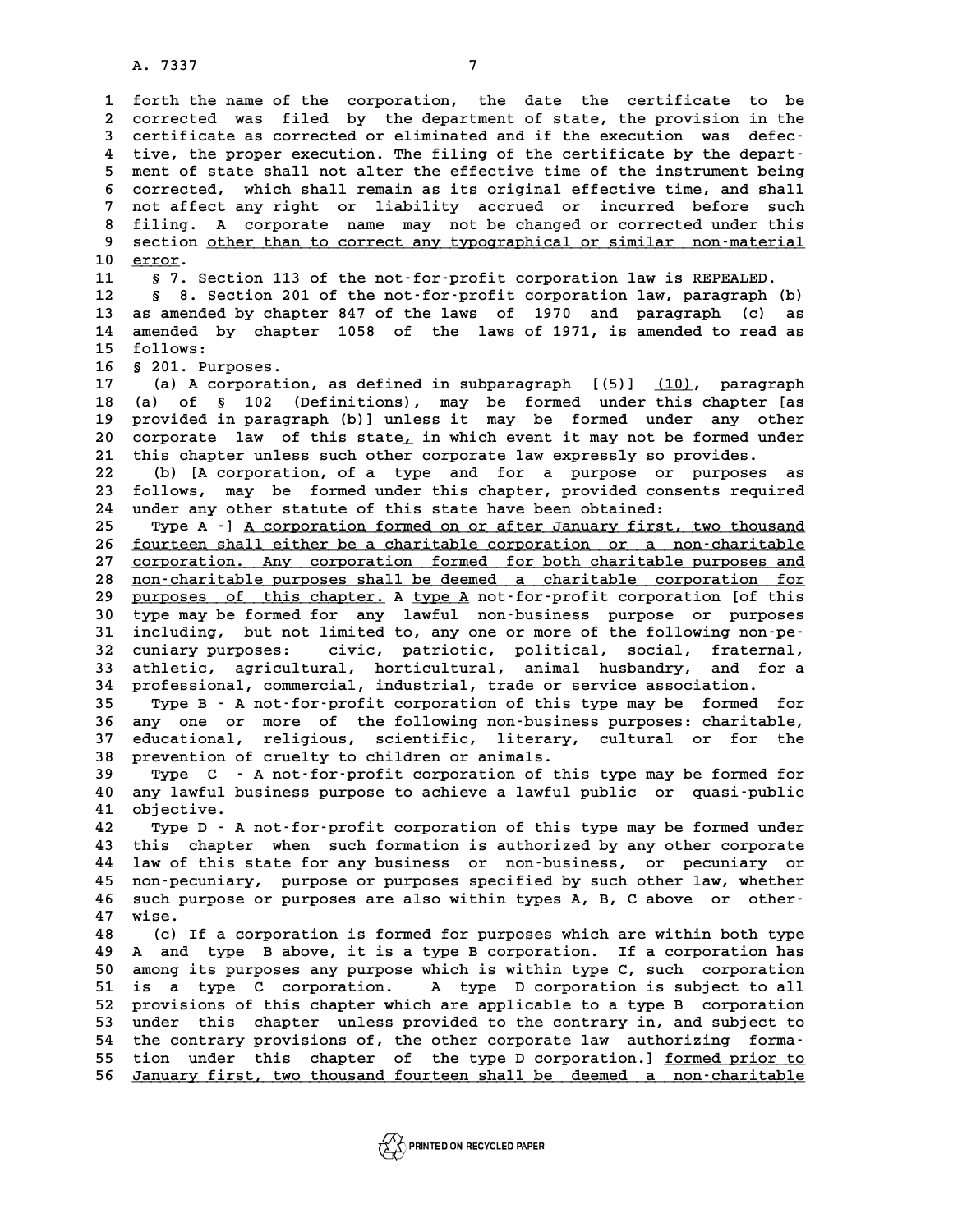A. 7337<br>1 <u>corporation under this chapter. Any submission or filing by such corpo-</u><br>2 ration to any person or entity shall be deemed to baye been submitted or 2 <u>corporation under this chapter. Any submission or filing by such corpo-</u><br>2 <u>ration to any person or entity shall be deemed to have been submitted or</u><br>3 filed by a pop-charitable corporation, and any, reference in any, s 3 <u>corporation under this chapter. Any submission or filing by such corporation to any person or entity shall be deemed to have been submitted or filed by a non-charitable corporation, and any reference in any such<br>
4 fili</u> a filed by a non-charitable corporation, and any reference in any such<br> **4** filing or submission referring to the status of such corporation as a<br> **time a corporation shall be deemed to refer to a per-charitable corporatio** Filed by a non-charitable corporation, and any reference in any such<br>
filing or submission referring to the status of such corporation as a<br>
<u>type A corporation shall be deemed to refer to a non-charitable corpo-</u><br>
stier 4 <u>filing or submission referring to the status of such corporation as a<br>5 <u>type A corporation shall be deemed to refer to a non-charitable corpo-<br>6 <u>ration.</u><br>(c) A type B or C not-for-profit corporation formed prior to Ja</u></u> 5 type A corporation shall be deemed to refer to a non-charitable corpo-<br> **6 ration.**<br>
<u>**7** (c) A type B or C not-for-profit corporation formed prior to January</u><br>
8 first, two thousand fourteen shall be deemed a charitable <u>(c) A type B or C not-for-profit corporation formed prior to January</u><br>8 <u>first, two thousand fourteen shall be deemed a charitable corporation</u><br>9 for all purposes under this chapter. Any submission or filing by such 9 <u>for all purposes under this chapter. Any submission or filing by such</u><br>10 corporation to any person or entity shall be deemed to have been submit-8 <u>first, two thousand fourteen shall be deemed a charitable corporation</u><br>
<u>10 for all purposes under this chapter</u>. Any submission or filing by such<br>
10 <u>corporation</u> to any person or entity shall be deemed to have been s **10** <u>for all purposes under this chapter</u>. Any submission or filing by such<br>10 corporation to any person or entity shall be deemed to have been submit-<br>11 ted or filed by a charitable corporation, and any reference in any corporation to any person or entity shall be deemed to have been submit-<br>
i1 ted or filed by a charitable corporation, and any reference in any such<br>
i12 filing or submission referring to the status of such corporation as 11 ted or filed by a charitable corporation, and any reference in any such<br>12 filing or submission referring to the status of such corporation as a<br>13 type B or type C corporation shall be deemed to refer to a charitable<br>2 12 <u>filing or sub:</u><br>13 <u>type B or type</u><br>14 <u>corporation.</u><br>15 (d) A type D : **13** type B or type C corporation shall be deemed to refer to a charitable corporation.<br> **14** corporation.<br> **15** (d) A type D not-for-profit corporation formed prior to January first,<br> **16** type they and fourteen for chari **14 corporation.**<br> **15 (d) A type D not-for-profit corporation formed prior to January first,<br>
16 two thousand fourteen for charitable purposes as that term is defined in<br>
this shaptor shall be deemed a sharitable corporat** 15 (d) A type D not-for-profit corporation formed prior to January first,<br>16 two thousand fourteen for charitable purposes as that term is defined in<br>17 this chapter shall be deemed a charitable corporation. Any submission two thousand fourteen for charitable purposes as that term is defined in<br>17 this chapter shall be deemed a charitable corporation. Any submission or<br>18 filing by such corporation to any person or entity shall be deemed to<br> 17 this chapter shall be deemed a charitable corporation. Any submission or filing by such corporation to any person or entity shall be deemed to have been submitted or filed by a charitable corporation, and any refer-<br>20 18 filing by such corporation to any person or entity shall be deemed to have been submitted or filed by a charitable corporation, and any refer-<br>20 ence in any such filing or submission referring to the status of such<br>21 have been submitted or filed by a charitable corporation, and any refer-22 table corporation. Any other type D not-for-profit corporations formed<br>23 prior to January first, two thousand fourteen shall be deemed a non-21 <u>corporation as a type D corporation shall be deemed to refer to a chari-</u><br>22 <u>table corporation. Any other type D not-for-profit corporations formed</u><br>23 <u>prior to January first, two thousand fourteen shall be deemed a </u> 22 table corporation. Any other type D not-for-profit corporations formed<br>23 <u>prior to January first, two thousand fourteen shall be deemed a non-</u><br>24 <u>charitable corporation. Any submission or filing by such corporation t</u> Prior to January first, two thousand fourteen shall be deemed a non-<br>
24 charitable corporation. Any submission or filing by such corporation to<br>
25 any person or entity shall be deemed to have been submitted or filed by<br> charitable corporation. Any submission or filing by such corporation to<br>25 <u>any person or entity shall be deemed to have been submitted or filed by</u><br>26 <u>a non-charitable corporation, and any reference in any such filing or</u> any person or entity shall be deemed to have been submitted or filed by<br> **a** non-charitable corporation, and any reference in any such filing or<br> **EXECUTE:**<br> **EXECUTE:**<br> **EXECUTE:**<br> **EXECUTE:**<br> **EXECUTE:**<br> **EXECUTE:**<br> **EXE** 26 <u>a non-charitable corporation, and any reference in any such filing or<br>27 submission referring to the status of such corporation as a type D<br>28 corporation shall be deemed to refer to a non-charitable corporation.<br>29 5 </u> **27 submission referring to the status of such corporation as a type D**<br>28 **corporation shall be deemed to refer to a non-charitable corporation.**<br>29 **8** 9. Section 204 of the not-for-profit corporation law is amended to 28 <u>corporation shall b</u><br>29 § 9. Section 20<br>30 read as follows:<br>31 § 204 Limitation 20 <sup>29</sup> § 9. Section 204 of the not-for<br>30 read as follows:<br>31 § 204. Limitation on activities. **30 read as follows:**<br> **31 § 204. Limitation on activities.**<br> **32 Notwithstanding any other provision of this chapter or any other**<br> **33 deparal law a corporation of any [type orl kind to which this chapter 31 § 204. Limitation on activities.**<br>**32 Wotwithstanding any other provision of this chapter or any other**<br>**33 general law, a corporation of any [type or] kind to which this chapter**<br>**34 applies shall conduct po activitie** 32 Notwithstanding any other provision of this chapter or any other<br>33 general law, a corporation of any [type or] kind to which this chapter<br>34 applies shall conduct no activities for pecuniary profit or financial<br>35 gain 33 general law, a corporation of any [type or] kind to which this chapter<br>34 applies shall conduct no activities for pecuniary profit or financial<br>35 gain, [whether or not] <u>except</u> in furtherance of, and as reasonably<br>26 34 applies shall conduct no activities for pecuniary profit or financial<br>35 gain, [whether or not] <u>except</u> in furtherance of, and as reasonably<br>36 <u>necessary to achieve</u>, its corporate purposes[, except to the extent that 35 gain, [whether or not] <u>except</u> in furtherance of<u>, and as reasonably</u><br>36 <u>necessary to achieve,</u> its corporate purposes[, except to the extent that<br>37 such activity supports its other lawful activities then being<br>28 co 36 <u>necessary to achieve,</u> its corporate purposes[, except to the extent that<br>37 such activity supports its other lawful activities then being<br>38 conducted].<br>39 \$ 10. Paragraph (a) of section 104-A of the not-for-profit co 37 such activity supports its other lawful activities then being<br>38 conducted].<br>39 § 10. Paragraph (a) of section 104-A of the not-for-profit corporation<br><sup>40</sup> law is PEPEALED 38 conducted].<br>
39 § 10. Paragraph (<br>
40 law is REPEALED.<br>
<sup>41</sup> § <sup>11</sup> Section 1 **5 10. Paragraph (a) of section 104-A of the not-for-profit corporation**<br> **40 law is REPEALED.**<br> **41 § 11. Section 115 of the not-for-profit corporation law, as added by**<br> **42. Section 115 of the laws of 1977** is arreaded **40 law is REPEALED.**<br> **41 S 11. Section 115 of the not-for-profit corporation law, as ad<br>
<b>42 chapter 669 of the laws of 1977, is amended to read as follows:**<br> **43 S 115 Power to soligit contributions for charitable purpo 41 § 11. Section 115 of the not-for-profit corporation law, as a**<br>**42 chapter 669 of the laws of 1977, is amended to read as follows:**<br>**43 § 115. Power to solicit contributions for charitable purposes.**<br><sup>44</sup> [No corporati 42 chapter 669 of the laws of 1977, is amended to read as follows:<br>43 § 115. Power to solicit contributions for charitable purposes.<br>44 [No corporation having the power to solicit contributions for charita-<br><sup>15</sup> ble purpos **43 § 115. Power to solicit contributions for charitable purposes.**<br>**44** [No corporation having the power to solicit contributions for charita-<br>**45 ble purposes may solicit contributions for any purpose for which<br>16 proces** Factor and the power to solicit contributions for charita-<br>
45 ble purposes may solicit contributions for any purpose for which<br>
46 approval of such solicitation is required under the provisions of<br>
47 section four bundred ble purposes may solicit contributions for any purpose for which<br> **46 approval of such solicitation is required under the provisions of**<br> **47 section four hundred four of this chapter unless the certificate specif-**<br> **49 i** 46 approval of such solicitation is required under the provisions of<br>47 section four hundred four of this chapter unless the certificate specif-<br>48 ically makes provision for such solicitation and the required written<br>29 i **47 section four hundred four of this chapter unless the certificate specif-**<br>48 ically makes provision for such solicitation and the required written<br>49 approval is endorsed on or annexed to such certificate or unless the ically makes provision for such solicitation and the required written<br>
49 approval is endorsed on or annexed to such certificate or unless the<br>
50 corporation is among those referred to in section one hundred seventy-<br>
51 **49 approval is endorsed on or annexed to such certificate or unless the corporation is among those referred to in section one hundred seventy-**<br>51 two-a of the executive law. If such approval is not obtained and the<br>52 co **50 corporation is among those referred to in section one hundred seventy-**<br>51 two-a of the executive law. If such approval is not obtained and the<br>52 corporation continues to solicit or to receive contributions for such<br>5 51 two-a of the executive law. If such approval is not obtained and the<br>52 corporation continues to solicit or to receive contributions for such<br>53 purpose or advertises that it has obtained such approval, the <u>[(a) No</u><br>54 52 corporation continues to solicit or to receive contributions for such<br>53 purpose or advertises that it has obtained such approval, the] <u>(a) No</u><br>54 <u>corporation required to obtain approval or provide notice of formation</u> 55 <u>pursuant to section 404 (Approvals, notices and consents) of this chap-</u><br>56 ter may solicit contributions for any purpose unless and until such **56 ter may solicit contributions for any purpose unless and until such \_\_\_\_\_\_\_\_\_\_\_\_\_\_\_\_\_\_\_\_\_\_\_\_\_\_\_\_\_\_\_\_\_\_\_\_\_\_\_\_\_\_\_\_\_\_\_\_\_\_\_\_\_\_\_\_\_\_\_\_\_\_\_\_\_\_\_\_\_\_\_\_**

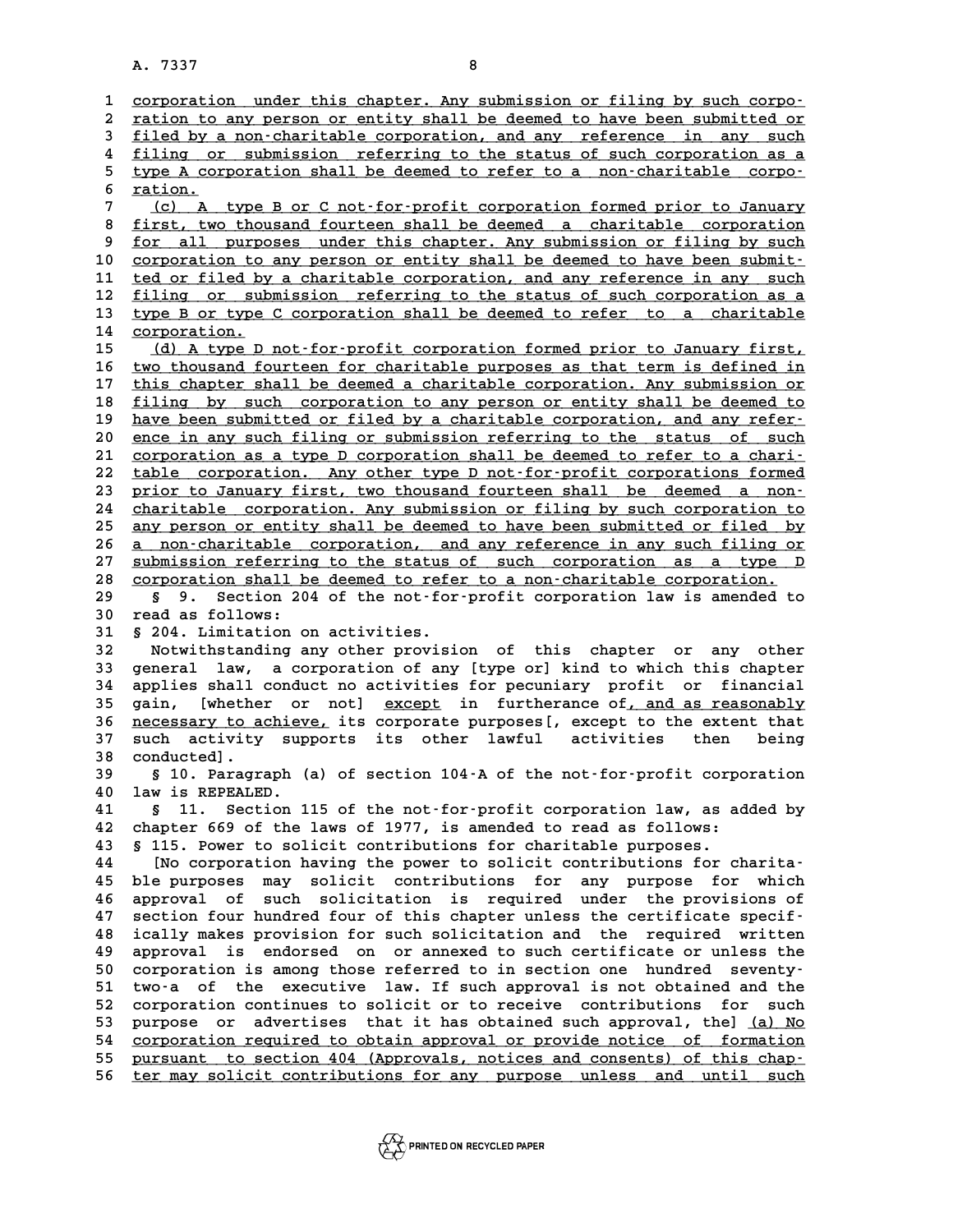A. 7337<br>1 <u>corporation (1) obtains and submits any approval or notice required</u><br>2 thereunder and (2) is in compliance with the registration and reperting **2** <u>thereunder, and (1)</u> obtains and submits any approval or notice required<br>2 <u>thereunder, and (2) is in compliance with the registration and reporting<br>3 requirements of article seven. A of the executive law and section </u> 3 <u>corporation (1) obtains and submits any approval or notice required</u><br>
2 thereunder, and (2) is in compliance with the registration and reporting<br>
3 requirements of article seven-A of the executive law and section 8-1.4<br> 2 <u>thereunder, and (2) is in compliance with</u><br>3 <u>requirements of article seven A of the ex</u><br>4 <u>of the estates, powers and trusts law.</u><br>5 (b) The atterney seneral is the **Figurements of article seven-A of the executive law and section 8-1.4**<br>4 of the estates, powers and trusts law.<br>5 (b) The attorney general[, at the request of the officer or body<br>6 outborized to graph such approved shall **6 authorized to grant such an argume in the states, powers and trusts law.**<br> **6 authorized to grant such approval, shall]** <u>may</u> maintain an action or<br> **6 authorized to grant such approval, shall]** <u>may</u> maintain an actio <sup>5</sup> (b) The attorney general [, at the request of the officer or body<br>
<sup>6</sup> authorized to grant such approval, shall] <u>may</u> maintain an action or<br>
<sup>7</sup> proceeding pursuant to the provisions of subparagraph one of paragraph<br> 8 authorized to grant such approval, shall]  $\frac{may}{may}$  maintain an action or<br>
7 proceeding pursuant to the provisions of subparagraph one of paragraph<br>
8 (a) of section one hundred twelve of this [chapter] <u>article against </u> 9 proceeding pursuant to the provisions of subparagraph one of paragraph (a) of section one hundred twelve of this [chapter] <u>article against any</u><br>9 <u>corporation that solicits contributions in violation of paragraph (a) of</u> **10 this section. Such an action may also be maintained in relation to a \_\_\_\_\_\_\_\_\_\_\_\_\_ 10** corporation that solicits contributions in violation of paragraph (a) of<br>10 this section. Such an action may also be maintained in relation to a<br>11 corporation hereinafter incorporated if the name, purposes, objects o 11 corporation hereinafter incorporated if the name, purposes, objects or<br>12 the activities of such corporation may, in any manner, lead to the<br>13 belief that the corporation possesses or may exercise any of such 11 corporation hereinafter incorporated if the name, purposes, objects or<br>12 the activities of such corporation may, in any manner, lead to the<br>13 belief that the corporation possesses or may exercise any of such<br>14 nurros 12 the activit<br>13 belief that<br>14 purposes.<br><sup>15 \$ 12</sup> mb **13 belief that the corporation possesses or may exercise any of such purposes.**<br>**14 purposes.**<br>**15 § 12. The section heading and paragraph (a) of section 304 of the**<br>**16 pot for profit corporation law as argueded by chant 14 purposes.**<br>15 § 12. The section heading and paragraph (a) of section 304 of the<br>16 not-for-profit corporation law, as amended by chapter 168 of the laws of<br>17 1982 is amended to read as follows: 15 § 12. The section heading and pa<br>16 not-for-profit corporation law, as amen<br>17 1982, is amended to read as follows:<br>18 Statutery decignation of accretary: 16 not-for-profit corporation law, as amended by chapter 168 of the laws of<br>17 1982, is amended to read as follows:<br>18 Statutory designation of secretary of state as agent of domestic<br>29 Secretary in the secretary of this 17 1982, is amended to read as follows:<br>18 Statutory designation of secretary of state as agent of domestic<br>19 corporations [formed under article four of this chapter] and authorized<br>20 foreign corporations for servise of 18 Statutory designation of secretary of state<br>19 corporations [formed under article four of thi<br>20 foreign corporations for service of process.<br>21 (a) The secretary of state shall be the agent 20 corporations [formed under article four of this chapter] and authorized<br>
20 foreign corporations for service of process.<br>
21 (a) The secretary of state shall be the agent of every domestic corpo-<br>
22 ration [formed unde **20 foreign corporations for service of process.**<br> **21** (a) The secretary of state shall be the agent of every domestic corpo-<br> **22 ration [formed under article four of this chapter] and every authorized**<br> **23 foreign corp** 21 (a) The secretary of state shall be the agent of every domestic corpo-<br>22 ration [formed under article four of this chapter] and every authorized<br>23 foreign corporation upon whom process against the corporation may be 22 ration [fo.<br>23 foreign c<br>24 served.<br><sup>25 \$ 13 Pa.</sup> 23 foreign corporation upon whom process against the corporation may be<br>24 served.<br>25 § 13. Paragraphs (b) and (c) of section 306 of the not-for-profit<br>26 servestion law paragraph (b) as amended by shapter 169 of the law o **24 served.**<br> **25 § 13. Paragraphs (b) and (c) of section 306 of the not-for-profit<br>
<b>26 corporation law, paragraph (b) as amended by chapter 168 of the laws of**<br> **27 1982 and paragraph** (c) as amended by chapter 83 of the 8 13. Paragraphs (b) and (c) of section 306 of the not-for-profit<br>26 corporation law, paragraph (b) as amended by chapter 168 of the laws of<br>27 1982, and paragraph (c) as amended by chapter 93 of the laws of 1984, 26 corporation law, paragraph (b) as amended by chapter 168 of the laws of 27 1982, and paragraph (c) as amended by chapter 93 of the laws of 1984, are amended to read as follows:<br>29 (b) Service of process on the secretary **29 (b) Service of process on the secretary of state as agent of a domes**are amended to read as follows:<br> **30** (b) Service of process on the secretary of state as agent of a domes-<br> **30** tic corporation [formed under article four of this chapter] or an<br> **31** authorized foreign corporation shall **39** (b) Service of process on the secretary of state as agent of a domes-<br>30 tic corporation [formed under article four of this chapter] or an<br>31 authorized foreign corporation shall be made by personally delivering to<br>32 30 tic corporation [formed under article four of this chapter] or an<br>31 authorized foreign corporation shall be made by personally delivering to<br>32 and leaving with [him or his] <u>the</u> deputy <u>of the secretary of state</u>, or 31 authorized foreign corporation shall be made by personally delivering to<br>32 and leaving with [him or his] <u>the</u> deputy <u>of the secretary of state</u>, or<br>33 with any person authorized by the secretary of state to receive s 32 and leaving with [him or his] <u>the</u> deputy <u>of the secretary of state</u>, or<br>33 with any person authorized by the secretary of state to receive such<br>34 service, at the office of the department of state in the city of Alba 33 with any person authorized by the secretary of state to receive such<br>34 service, at the office of the department of state in the city of Albany,<br>35 duplicate copies of such process together with the statutory fee, which 33 with any person authorized by the secretary of state to receive such<br>34 service, at the office of the department of state in the city of Albany,<br>35 duplicate copies of such process together with the statutory fee, which 35 duplicate copies of such process together with the statutory fee, which<br>36 fee shall be a taxable disbursement. Service of process on such corpo-<br>37 ration shall be complete when the secretary of state is so served. The 36 fee shall be a taxable disbursement. Service of process on such corporation shall be complete when the secretary of state is so served. The secretary of state shall promptly send one of such copies by certified mail. re 37 ration shall be complete when the secretary of state is so served. The<br>38 secretary of state shall promptly send one of such copies by certified<br>39 mail, return receipt requested, to such corporation, at the post office **40 address, on file in the department of such copies by certified**<br>**40 address, on file in the department of state, specified for the purpose.**<br>41 If a domestic corporation [formed under article four of this chanter] or 39 mail, return receipt requested, to such corporation, at the post office<br>40 address, on file in the department of state, specified for the purpose.<br>41 If a domestic corporation [formed under article four of this chapter] **40 address, on file in the department of state, specified for the purpose.**<br>**41 If a domestic corporation [formed under article four of this chapter] or**<br>**42 an authorized foreign corporation has no such address on file i** 41 If a domestic corporation [formed under article four of this chapter] or<br>42 an authorized foreign corporation has no such address on file in the<br>43 department of state, the secretary of state shall so mail such copy to<br> 42 an authorized foreign corporation has no such address on file in the<br>43 department of state, the secretary of state shall so mail such copy to<br>44 such corporation at the address of its office within this state on file<br>4 43 department of state,<br>44 such corporation at<br>45 in the department. 44 such corporation at the address of its office within this state on file<br>45 in the department.<br>46 (c) If an action or special proceeding is instituted in a court of<br>47 limited iurigdiction, service of process may be made 45 in the department.<br>46 (c) If an action or special proceeding is instituted in a court of<br>47 limited jurisdiction, service of process may be made in the manner<br>48 provided in this section if the office of the domestic co **46** (c) If an action or special proceeding is instituted in a court of 17 limited jurisdiction, service of process may be made in the manner as provided in this section if the office of the domestic corporation is 47 limited jurisdiction, service of process may be made in the manner<br>48 provided in this section if the office of the domestic corporation<br>49 [formed under article four of this chapter] or foreign corporation is<br>50 within **50 within the territorial jurisdiction of the court. 19** [formed under article four of this chapter] or foreign corporation is<br>
50 within the territorial jurisdiction of the court.<br>
51 § 14. Subparagraphs 2 and 4 of paragraph (a) of section 402 of the<br>
52 not-for-profit cor

**50 within the territorial jurisdiction of the court.**<br> **51 § 14. Subparagraphs 2 and 4 of paragraph (a) of section 402 of the**<br> **52 not-for-profit corporation law, subparagraph 2 as amended by chapter 847**<br> **53 of the law** 51 § 14. Subparagraphs 2 and 4 of paragraph (a) of section 402 of the<br>52 not-for-profit corporation law, subparagraph 2 as amended by chapter 847<br>53 of the laws of 1970 and subparagraph 4 as amended by chapter 679 of the<br>5 52 not-for-profit corporation law, subparagraph 2 as amended by chapter 847<br>53 of the laws of 1970 and subparagraph 4 as amended by chapter 679 of the<br>54 laws of 1985, are amended to read as follows:<br>(2) That the corporati

**55 (2) That the corporation is a corporation as defined in subparagraph** (a) (5) of section 102 (Definitions) $[j]_L$  the purpose or purposes for



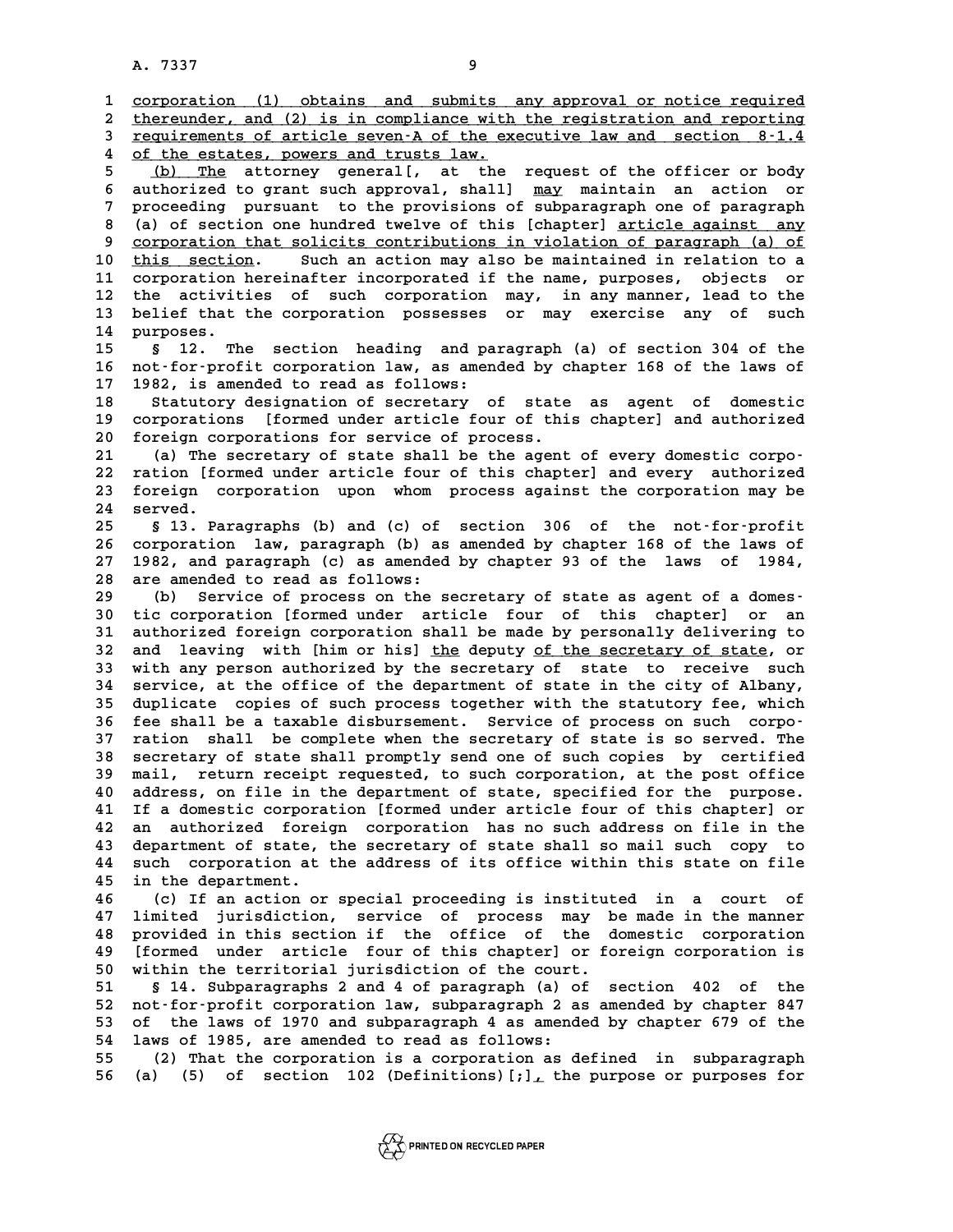**10**<br> **1** which it is formed, and [the type of] <u>whether it is a charitable</u> corpo-<br> **2** ration [it shall be] or a pop-sharitable corporation under section 201 **2** which it is formed, and [the type of] <u>whether it is a charitable</u> corpo-<br>2 ration [it shall be] <u>or a non-charitable corporation</u> under section 201<br>3 (Purposes)[, and in the gase of a Time C corporation, the lawful, p which it is formed, and [the type of] <u>whether it is a charitable</u> corporation [it shall be] <u>or a non-charitable corporation</u> under section 201<br>3 (Purposes)[; and in the case of a Type C corporation, the lawful public<br>2 ( 2 ration [it shall be] <u>or a non-charitable corporation</u> under section 201<br>3 (Purposes) [; and in the case of a Type C corporation, the lawful public<br>4 or quasi-public objective which each business purpose will achieve].<br>5 For the same of a type C corporation, the lawful public<br>
4 or quasi-public objective which each business purpose will achievel.<br>
5 Any corporation may also set forth any activities that it intends to<br>
5 Any corporation may 6 carry out in furtherance of such puriness purpose will achievel.<br>
<u>Fany corporation may also set forth any activities that it intends to</u><br> **Example 18 carry out in furtherance of such purpose or purposes; provided that t** 5 Any corporation may also set forth any activities that it intends to<br>6 carry out in furtherance of such purpose or purposes; provided that this<br>7 subparagraph shall not be interpreted to require that the certificate of<br>8 8 carry out in furtherance of such purpose or purposes; provided that this<br> **8 subparagraph shall not be interpreted to require that the certificate of**<br> **8 incorporation set forth such activities or otherwise state how th** q subparagraph shall not be interpreted to re<br>
<u>incorporation set</u> forth such activities<br>
<u>corporation's purposes will be achieved.</u><br>
(1) In the gase of a Time A Time B ox **10 (4) [In the case of a Type A, Type B, or Type C corporation, the] The \_\_\_**

**11 names and addresses of the initial directors. [In the case of a Type D** 10 (4) [In the case of a Type A, Type B, or Type C corporation, the] <u>The</u><br>11 names and addresses of the initial directors. [In the case of a Type D<br>12 corporation, the names and addresses of the initial directors, if any, 10 (4) [In the case of a Type A, Type B, or Type C corporation, the] <u>The</u><br>11 names and addresses of the initial directors. [In the case of a Type D<br>12 corporation, the names and addresses of the initial directors, if any, 12 corporation, the names and addresses of the initial directors, if any,<br>13 may but need not be set forth.]<br>14 § 15. The section heading and paragraphs (b) and (d) of section 404 of<br>15 the not-for-profit corporation 12W t

**13 may but need not be set forth.]**<br>
14 § 15. The section heading and paragraphs (b) and (d) of section 404 of<br>
15 the not-for-profit corporation law, the section heading and paragraph<br>
16 (d) as appended by shapter 130 o 14 § 15. The section heading and paragraphs (b) and (d) of section 404 of<br>15 the not-for-profit corporation law, the section heading and paragraph<br>16 (d) as amended by chapter 139 of the laws of 1993, paragraph (b) as<br>17 p **15 the not-for-profit corporation law, the section heading and paragraph** (d) as amended by chapter 139 of the laws of 1993, paragraph (b) as amended by section 4 of part D of chapter 58 of the laws of 2006, and<br>19 paragr 16 (d) as amended by chapter 139 of the laws of 1993, paragraph (b) as<br>17 amended by section 4 of part D of chapter 58 of the laws of 2006, and<br>18 paragraph (d) as relettered by chapter 431 of the laws of 1993, are<br>19 amen 17 amended by section 4 of par<br>18 paragraph (d) as relettered by<br>19 amended to read as follows:<br><sup>20</sup> Approvials retiges and separat 18 paragraph (d) as relettered by chap<br>19 amended to read as follows:<br>20 Approvals, notices and consents.<br><sup>21</sup> (b) (1) Every certificate of i

**20 Approvals, notices and consents.<br>
21 (b) (1) Every certificate of incorporation which includes among its**<br>
22 purposes the care of destitute, delinguent, abandoned, neglected or **22 purposes the care of destitute, delinquent, abandoned, neglected or 21 (b)** (1) Every certificate of incorporation which includes among its<br>22 purposes the care of destitute, delinquent, abandoned, neglected or<br>23 dependent children; the establishment or operation of any adult care<br>24 fac 22 purposes the care of destitute, delinquent, abandoned, neglected or<br>23 dependent children; the establishment or operation of any adult care<br>24 facility, or the establishment or operation of a residential program for<br>25 dependent children; the establishment or operation of any adult care<br>24 facility, or the establishment or operation of a residential program for<br>25 victims of domestic violence as defined in subdivision four of section<br>26 24 facility, or the establishment or operation of a residential program for<br>25 victims of domestic violence as defined in subdivision four of section<br>26 four hundred fifty-nine-a of the social services law, or the placing-25 victims of domestic violence as defined in subdivision four of section<br>26 four hundred fifty-nine-a of the social services law, or the placing-out<br>27 or boarding-out of children or a home or shelter for unmarried mother 26 four hundred fifty-nine-a of the social services law, or the placing-out<br>27 or boarding-out of children or a home or shelter for unmarried mothers,<br>28 excepting the establishment or maintenance of a hospital or facility 27 or boarding out of children or a home or shelter for unmarried mothers,<br>28 excepting the establishment or maintenance of a hospital or facility<br>29 providing health-related services as those terms are defined in article<br> 28 excepting the establishment or maintenance of a hospital or facility<br>
29 providing health related services as those terms are defined in article<br>
30 twenty-eight of the public health law and a facility for which an oper 29 providing health-related services as those terms are defined in article<br>30 twenty-eight of the public health law and a facility for which an oper-<br>31 ating certificate is required by articles sixteen, nineteen, twenty-t 30 twenty-eight of the public health law and a facility for which an oper-<br>31 ating certificate is required by articles sixteen, nineteen, twenty-two<br>32 and thirty-one of the mental hygiene law; or the solicitation of<br>33 c 31 ating certificate is required by articles sixteen, nineteen, twenty-two<br>32 and thirty-one of the mental hygiene law; or the solicitation of<br>33 contributions for any such purpose or purposes, shall have endorsed<br><sup>34</sup> the 32 and thirty-one of the mental hygiene law; or the solicitation of<br>33 contributions for any such purpose or purposes, shall have endorsed<br>34 thereon or annexed thereto the approval of the commissioner of the<br>35 office of 33 contributions for any such purpose or purposes, shall have endorsed<br>34 thereon or annexed thereto the approval of the commissioner of the<br>35 office of children and family services or with respect to any adult care<br>26 fa 34 thereon or annexed thereto the approval<br>35 office of children and family services of<br>36 facility, the commissioner of health.<br><sup>37</sup> (2) A corporation whose statement of 35 office of children and family services or with respect to any adult care<br>36 facility, the commissioner of health.<br>37 (2) A corporation whose statement of purposes specifically includes<br>the catablishment or eperation of

**36 facility, the commissioner of health.**<br>
37 (2) A corporation whose statement of purposes specifically includes<br>
38 the establishment or operation of a child day care center, as that term<br>
39 is dofined in section three **37** (2) A corporation whose statement of purposes specifically includes<br>38 the establishment or operation of a child day care center, as that term<br>39 is defined in section three hundred ninety of the social services law,<br> **40 shall provide a certified copy of the center, as that term**<br>**40 shall provide a certified copy of the certificate of incorporation, each**<br>**41 smendment thereto and any certificate of merger** consolidation or **40 is defined in section three hundred ninety of the social services law,<br>
40 shall provide a certified copy of the certificate of incorporation, each**<br>
41 amendment thereto, and any certificate of merger, consolidation o 40 shall provide a certified copy of the certificate of incorporation, each<br>41 amendment thereto, and any certificate of merger, consolidation or<br>42 dissolution involving such corporation to the office of children and<br>43 f 41 amendment thereto, and any certificate of merger, consolidation or<br>42 dissolution involving such corporation to the office of children and<br>43 family services within [thirty] <u>ten business</u> days after the filing of<br>44 su 42 dissolution involving such corporation to the office of children and<br>43 family services within [thirty] <u>ten business</u> days after the filing of<br>44 such certificate, amendment, merger, consolidation or dissolution with<br>4 43 family services within [thirty] <u>ten business</u> days after the filing of<br>44 such certificate, amendment, merger, consolidation or dissolution with<br>45 the department of state. This requirement shall also apply to any<br>46 f 44 such certificate, amendment, merger, consolidation or dissolution with<br>45 the department of state. This requirement shall also apply to any<br>46 foreign corporation filing an application for authority under section<br>47 thi 45 the department of state. This requirement shall also apply to any<br>46 foreign corporation filing an application for authority under section<br>47 thirteen hundred four of this chapter, any amendments thereto, and any<br>48 sur **46 foreign corporation filing an application for authority under section**<br>47 thirteen hundred four of this chapter, any amendments thereto, and any<br>48 surrender of authority or termination of authority in this state of su 47 thirteen hundred four of this chapter, any amendments thereto, and any<br>48 surrender of authority or termination of authority in this state of such<br>49 corporation.<br>50 (d) Every <u>corporation the</u> certificate of incorporat **50 (d)** Every corporation the certificate of incorporation can include the certificate of incorporation of which<br> **50** (d) Every corporation the certificate of incorporation of which<br> **51** includes among its purposes the

corporation.<br>
50 (d) Every <u>corporation the</u> certificate of incorporation <u>of which</u><br>
51 <u>includes among its purposes the operation of a school, college, univer-</u><br>
52 situ library museum or bistorical society shall have en 50 (d) Every <u>corporation the</u> certificate of incorporation <u>of which</u><br>51 <u>includes among its purposes the operation of a school, college, univer-</u><br>52 <u>sity, library, museum or historical society shall have endorsed thereo</u> 51 <u>includes among its purposes the operation of a school, college, univer-</u><br>52 <u>sity, library, museum or historical society shall have endorsed thereon</u><br>53 <u>or annexed thereto the approval of the commissioner of education</u> 52 <u>sity, library, museum or historical society shall have endorsed thereon</u><br>53 <u>or annexed thereto the approval of the commissioner of education. Any<br>54 other corporation the certificate of incorporation of which includes</u> **53** <u>or annexed thereto the approval of the commissioner of education. Any other corporation the certificate of incorporation of which includes a purpose for which a corporation might be chartered by the regents of the un</u> **56 university of the State of New York shall [have endorsed thereon or**

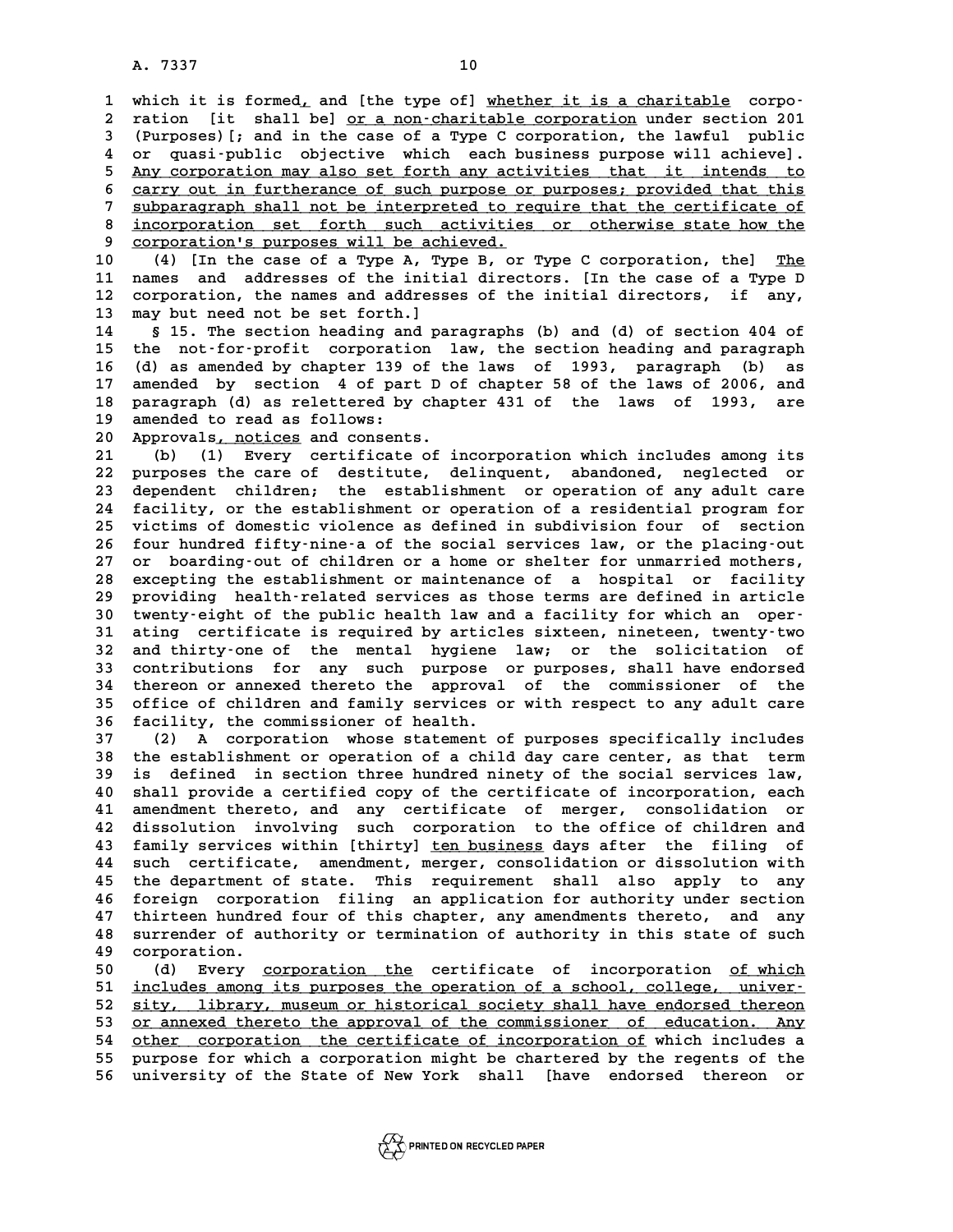**11**<br>**1** annexed thereto the consent of the commissioner of education.] <u>provide a</u><br>2 contified copy of the contificate of incorporation to the commissioner 2 annexed thereto the consent of the commissioner of education.] <u>provide a</u><br>2 <u>certified copy of the certificate of incorporation to the commissioner</u><br>3 of education within ten business days, after, the corporation, requi 3 annexed thereto the consent of the commissioner of education.] <u>provide a</u><br>2 <u>certified copy of the certificate of incorporation to the commissioner</u><br>3 <u>of education within ten business days after the corporation receive</u> 2 <u>certified copy of the certificate of incorporation to the commissioner<br>3 <u>of education within ten business days after the corporation receives</u><br>4 confirmation from the department of state that the certificate has been<br>5</u> 3 <u>of education within ten</u><br>4 <u>confirmation from the</u><br>5 <u>accepted for filing.</u> **6** <u>confirmation from the department of state that the certificate has been<br>**6 § 16. Paragraph** (w) of section 404 of the not-for-profit corporation<br>7 law is REPEALED.</u> 5 <u>accepted for filing.</u><br>
5 <u>accepted for filing.</u><br>
5 **16. Paragraph (w)** of section 404 of the not-for-profit corporation<br>
7 law is REPEALED.<br>
8 § 17. The section heading and paragraph (a) of section 804 of the 8 **8 16. Paragraph (w)** of section 404 of the not-for-profit corporation<br>
7 law is REPEALED.<br>
8 **§ 17.** The section heading and paragraph (a) of section 804 of the<br>
9 not-for-profit corporation law, as amended by chapter 1 **9 not-for-profit corporation law, as amended by chapter 139 of the laws of** 8 § 17. The section heading and paragraph (a) of section 804 of the<br>9 not-for-profit corporation law, as amended by chapter 139 of the laws of<br>10 1993, and subparagraph (i) of paragraph (a) as amended by chapter 198 of<br>11 9 not-for-profit corporation law, as amended by chapte<br>10 1993, and subparagraph (i) of paragraph (a) as amend<br>11 the laws of 2010, are amended to read as follows:<br><sup>12</sup> Approvels potions and offect 10 1993, and subparagraph (i) of parag<br>11 the laws of 2010, are amended to re<br>12 Approvals<u>, notices</u> and effect. 11 the laws of 2010, are amended to read as follows:<br>
12 Approvals<u>, notices</u> and effect.<br>
13 (a) (i) A certificate of amendment shall not be filed if the amendment<br>
14 adds, changes or eliminates a purpose, power or provi **14 adds, changes or eliminates a purpose, power or provision the inclusion 15 of which in a certificate of incorporation requires consent or approval 14 adds, changes or eliminates a purpose, power or provision the inclusion**<br>15 of which in a certificate of incorporation requires consent or approval<br>16 of a governmental body or officer or any other person or body, or i 15 of which in a certificate of incorporation requires consent or approval<br>
16 of a governmental body or officer or any other person or body, or if the<br>
17 amendment changes the name of a corporation whose certificate of i 16 of a governmental body or officer or any other person or body, or if the<br>17 amendment changes the name of a corporation whose certificate of incor-<br>18 poration had such consent or approval endorsed thereon or annexed th 17 amendment changes the name of a corporation whose certificate of incor-<br>18 poration had such consent or approval endorsed thereon or annexed there-<br>19 to, unless such consent or approval is no longer required or is endo 20 poration had such consent or approval endorsed thereon or annexed there-<br>
20 on or annexed to the certificate of amendment. <u>A certificate of amend-</u><br>
21 ment adding chapping or eliminating a purpose, power or provision to, unless such consent or approval is no longer required or is endorsed<br>20 on or annexed to the certificate of amendment. <u>A certificate of amend-</u><br>21 <u>ment adding, changing or eliminating a purpose, power or provision th</u> 21 <u>ment adding, changing or eliminating a purpose, power or provision the</u><br>22 <u>inclusion of which in a certificate of incorporation requires the incor-</u><br>23 <u>porator to send such certificate to a governmental body or offic</u> 21 <u>ment adding, changing or eliminating a purpose, power or provision the<br>22 inclusion of which in a certificate of incorporation requires the incor-<br>23 porator to send such certificate to a governmental body or officer o</u> 22 <u>inclusion of which in a certificate of incorporation requires the incor-</u><br>23 <u>porator to send such certificate to a governmental body or officer or</u><br>24 <u>any other person or body, or if the amendment changes the name of</u> 23 porator to send such certificate to a governmental body or officer or<br>24 any other person or body, or if the amendment changes the name of a<br>25 corporation whose certificate of incorporation was required to be deliv-<br>26 24 any other person or body, or if the amendment changes the name of a<br>25 <u>corporation whose certificate of incorporation</u> was required to be deliv-<br>26 <u>ered</u> by the incorporator to a governmental body or officer or any ot 25 <u>corporation whose certificate of incorporation was required to be deliv-</u><br>26 <u>ered by the incorporator to a governmental body or officer or any other</u><br>27 <u>person or body, shall be delivered by the person or entity fili</u> 28 certificate of amendment within ten business days after the corporation<br>29 receives confirmation from the department of state that the certificate Person or body, shall be delivered by the person or entity filing the<br>
28 <u>certificate</u> of amendment within ten business days after the corporation<br>
29 receives confirmation from the department of state that the certificat 28 certificate of amendment within<br>
29 <u>receives confirmation from the d</u><br>
30 has been accepted for filing.<br>
<sup>21</sup> (ii) Every certificate of amen. **130 Teceives confirmation from the department of state that the certificate**<br> **31** (ii) Every certificate of amendment of a <u>charitable</u> corporation [clas-<br> **32** sified as time B or time C under sestion 201 (Durnessa)] wh **1230 32 sified as type B or type C under section 201 (Purposes)] which seeks to**<br>32 sified as type B or type C under section 201 (Purposes)] which seeks to<br>33 shapes or eliminate a purpose or power enumerated in the corpo **31** (ii) Every certificate of amendment of a <u>charitable</u> corporation [clas-<br>32 sified as type B or type C under section 201 (Purposes)] which seeks to<br>33 change or eliminate a purpose or power enumerated in the corporati 32 sified as type B or type C under section 201 (Purposes)] which seeks to<br>33 change or eliminate a purpose or power enumerated in the corporation's<br>34 certificate of incorporation, or to add a power or purpose not enumer-33 change or eliminate a purpose or power enumerated in the corporation's<br>34 certificate of incorporation, or to add a power or purpose not enumer-<br>35 ated therein, shall have endorsed thereon or annexed thereto the<br>26 app 34 certificate of incorporation, or to add a power or purpose not enumer-<br>35 ated therein, shall have endorsed thereon or annexed thereto the<br>36 approval of <u>either (A) the attorney general, or (B)</u> a justice of the<br><sup>37</sup> s 35 ated therein, shall have endorsed thereon or annexed thereto the approval of <u>either (A) the attorney general, or (B)</u> a justice of the supreme court of the judicial district in which the office of the corpo-<br> **37 supre 36 approval of <u>either (A) the attorney general, or (B)</u> a justice of the supreme court of the judicial district in which the office of the corporation is located. [Ten days' written notice of the application for such** ap 37 supreme court of the judicial district in which the office of the corporation is located. [Ten days' written notice of the application for such approval shall be given to the attorney-general] <u>If the attorney general</u> 38 ration is located. [Ten days' written notice of the application for such<br>39 approval shall be given to the attorney-general] <u>If the attorney general</u><br>40 <u>does not approve a certificate of amendment submitted pursuant t</u> approval shall be given to the attorney-general] <u>If the attorney general</u><br>40 <u>does not approve a certificate of amendment submitted pursuant to clause</u><br>41 <u>(A) of this subparagraph the corporation may apply for approval o</u> **40** <u>does not approve a certificate of amendment submitted pursuant to clause</u><br> **41** (A) of this subparagraph the corporation may apply for approval of the<br>
<u>amendment</u> to a justice of the supreme court of the judicial di **41 (A) of this subparagraph the corporation may apply for approval of the amendment to a justice of the supreme court of the judicial district in which the office of the corporation is located. Any application for approve** 42 <u>amendment to a justice of the supreme court of the judicial district in<br>43 which the office of the corporation is located. Any application for<br>44 approval of a certificate of amendment by the supreme court pursuant to<br></u> 43 which the office of the corporation is located. Any application for<br>44 approval of a certificate of amendment by the supreme court pursuant to<br>this paragraph shall be on ten days' written notice to the attorney<br>26 appro approval of a certificate of amendment by the supreme court pursuant to<br>45 this paragraph shall be on ten days' written notice to the attorney<br>46 general.<br>47 § 18. Section 909 of the not-for-profit corporation law, as amen **45** this paragraph shall be on ten days' written notice to the attorney<br> **46** general.<br> **47** § 18. Section 909 of the not-for-profit corporation law, as amended by<br> **48** section 6 of part D of chapter 58 of the laws of 20 **46 general.**<br>47 § 18. Section 909 of the not-for-profit corporation law, as amended by<br>48 section 6 of part D of chapter 58 of the laws of 2006, is amended to<br>19 road as follows. 47 **8 18. Section 909**<br>48 section 6 of par<br>49 read as follows: **48 section 6 of part D of chapter 58<br><b>49 read as follows:**<br>50 § 909. Consent to filing; notices.<br>51 (a) If the purposes of any constiti **50 s 909. Consent to filing<u>; notices</u>.<br>
51 (a) If the purposes of any constituent or consolidated corporation<br>
52 yould require the energy of consent of any governmental body or official** 50 § 909. Consent to filing<u>; notices</u>.<br>
51 (a) If the purposes of any constituent or consolidated corporation<br>
52 would require the approval or consent of any governmental body or offi-<br>
53 der or any other person or body 51 (a) If the purposes of any constituent or consolidated corporation<br>52 would require the approval or consent of any governmental body or offi-<br>53 cer or any other person or body under section 404 (Approvals<u>, notices</u><br>54 52 would require the approval or consent of any governmental body or offi-<br>53 cer or any other person or body under section 404 (Approvals<u>, notices</u><br>54 and consents) <u>of this chapter</u> no certificate of merger or consolida 53 cer or any other person or body under section 404 (Approvals<u>, notices</u><br>54 and consents) <u>of this chapter</u> no certificate of merger or consolidation<br>55 shall be filed pursuant to this article unless such approval or con 54 and consents) <u>of this chapter</u> no certificate of merger or consolidation<br>55 shall be filed pursuant to this article unless such approval or consent<br>56 is endorsed thereon or annexed thereto. A corporation whose stateme

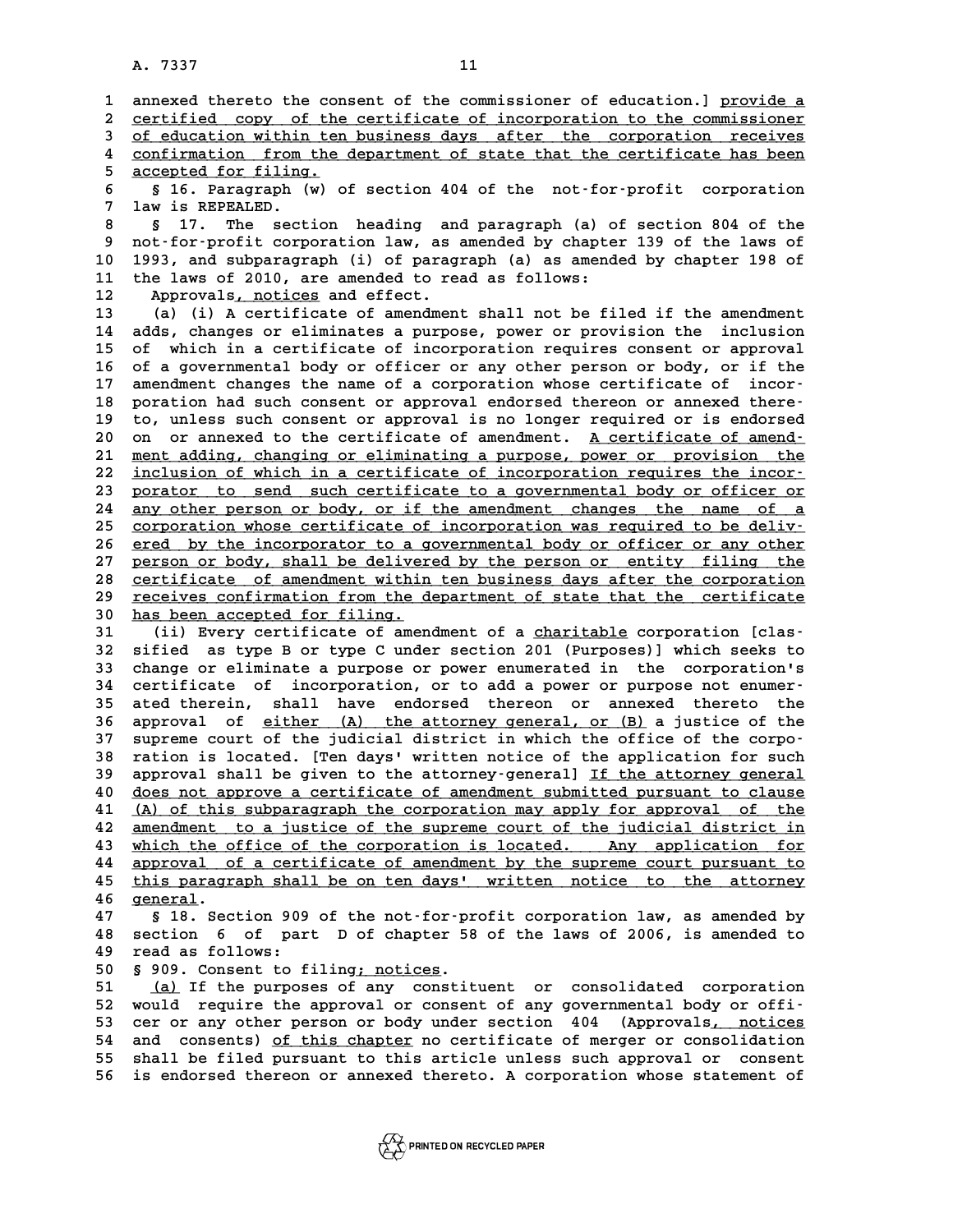A. 7337<br>1 purposes specifically includes the establishment or operation of a child<br>2 day gare conter, as that term is defined in section three hundred ninety **2** purposes specifically includes the establishment or operation of a child<br>2 day care center, as that term is defined in section three hundred ninety<br>3 of the social services law, shall provide a certified copy of any 1 purposes specifically includes the establishment or operation of a child<br>2 day care center, as that term is defined in section three hundred ninety<br>3 of the social services law, shall provide a certified copy of any<br>4 ce day care center, as that term is defined in section three hundred ninety<br>3 of the social services law, shall provide a certified copy of any<br>4 certificate of merger or consolidation involving such corporation to the<br>5 offi 3 of the social services law, shall provide a certified copy of any<br>4 certificate of merger or consolidation involving such corporation to the<br>5 office of children and family services within thirty days after the<br>5 filing 4 certificate of merger or consolidation involving such corporation to the office of children and family services within thirty days after the filing of such merger or consolidation with the department of state.<br><sup>7</sup> (b) If 5 office of children and family services within thirty days after the<br>6 filing of such merger or consolidation with the department of state.<br><u>(b) If the purposes of any constituent or consolidated corporation</u><br>8 would requ

**8 would require the certificate of incorporation or any other notice to be \_\_\_\_\_\_\_\_\_\_\_\_\_\_\_\_\_\_\_\_\_\_\_\_\_\_\_\_\_\_\_\_\_\_\_\_\_\_\_\_\_\_\_\_\_\_\_\_\_\_\_\_\_\_\_\_\_\_\_\_\_\_\_\_\_\_\_\_\_\_\_\_** (b) If the purposes of any constituent or consolidated corporation<br>8 <u>would require the certificate of incorporation or any other notice to be</u><br>9 <u>delivered to any person or entity under section 404 (Approvals, notices</u><br>20 8 <u>would require the certificate of incorporation or any other notice to be<br>
9 delivered to any person or entity under section 404 (Approvals, notices<br>
10 and consents) of this chapter, the corporation shall provide to suc</u> delivered to any person or entity under section 404 (Approvals, notices<br>
10 and consents) of this chapter, the corporation shall provide to such<br>
11 person or entity a certified copy of the certificate of incorporation<br>
12 and consents) of this chapter, the corporation shall provide to such<br>
11 person or entity a certified copy of the certificate of incorporation<br>
12 within ten business days after the corporation receives confirmation<br>
13 fr 11 person or entity a certified copy of the certificate of incorporation<br>12 <u>within ten business days after the corporation receives confirmation</u><br>13 <u>from the department of state that the certificate has been accepted for</u> 12 <u>within ten</u><br>13 <u>from the</u><br>14 <u>filing.</u> **13** <u>from the department of state that the certificate has been accepted for filing.</u><br>15 § 19. Paragraphs (a), (b) and (c) of section 103 of the not-for-profit<br>16 corporation law paragraph (a) as areaded by shatter 207 of

14 <u>filing.</u><br>15 § 19. Paragraphs (a), (b) and (c) of section 103 of the not-for-profit<br>16 corporation law, paragraph (a) as amended by chapter 807 of the laws of<br>17 1973, paragraph (b) as amended by chapter 847 of the laws 15 § 19. Paragraphs (a), (b) and (c) of section 103 of the not-for-profit<br>16 corporation law, paragraph (a) as amended by chapter 807 of the laws of<br>17 1973, paragraph (b) as amended by chapter 847 of the laws of 1970, and 16 corporation law, paragraph (a) as amended by chapter 807 of the laws of<br>17 1973, paragraph (b) as amended by chapter 847 of the laws of 1970, and<br>18 paragraph (c) as amended by chapter 961 of the laws of 1972, are amend 17 1973, paragraph (b)<br>18 paragraph (c) as amend<br>19 to read as follows:<br><sup>20</sup> (a) Fryaph as other 18 paragraph (c) as amended by chapter 961 of the laws of 1972, are amended<br>19 to read as follows:<br>20 (a) Except as otherwise provided in this section, this chapter<br>21 applies to every domestic corporation as herein define

**21 applies to every domestic corporation as herein defined, and to every 20** (a) Except as otherwise provided in this section, this chapter<br> **21 applies to every domestic corporation as herein defined, and to every**<br> **22 foreign corporation as herein defined which is authorized to conduct or**<br> 21 applies to every domestic corporation as herein defined, and to every<br>22 foreign corporation as herein defined which is authorized to conduct or<br>23 which conducts any activities in this state. This chapter also applies<br> 22 foreign corporation as herein defined which is authorized to conduct or<br>23 which conducts any activities in this state. This chapter also applies<br>24 to any other domestic corporation or foreign corporation of any [type<br> 23 which conducts any activities in this state. This chapter also applies<br>24 to any other domestic corporation or foreign corporation of any [type<br>25 or] kind to the extent, if any, provided under this chapter or any law<br>2 24 to any other domestic corporation or foreign corporation of any [type<br>25 or] kind to the extent, if any, provided under this chapter or any law<br>26 governing such corporation and, if no such provision for application is<br> 25 or] kind to the extent, if any, provided under this chapter or any law<br>26 governing such corporation and, if no such provision for application is<br>27 made, to the extent, if any, that the membership corporations law<br>28 a 26 governing such corporation and, if no such provision for application is<br>27 made, to the extent, if any, that the membership corporations law<br>28 applied to such corporation as of the effective date of this chapter. A<br>29 27 made, to the extent, if any, that the membership corporations law<br>
28 applied to such corporation as of the effective date of this chapter. A<br>
29 corporation formed by a special act of this state which has as its prin-<br> applied to such corporation as of the effective date of this chapter. A<br>
29 corporation formed by a special act of this state which has as its prin-<br>
30 cipal purpose an education purpose and which is a member of the unive <sup>29</sup> corporation formed by a special act of this state which has as its prin-<br>30 cipal purpose an education purpose and which is a member of the univer-<br>31 sity of the state of New York, is an "education corporation" under 30 cipal purpose an education purpose and which is a memb<br>31 sity of the state of New York, is an "education<br>32 section two hundred sixteen-a of the education law.<br>33 To the extent that the membership corporations law 31 sity of the state of New York, is an "education corporation" under<br>32 section two hundred sixteen-a of the education law.<br>33 To the extent that the membership corporations law or the general<br>34 secondary law applied to

32 section two hundred sixteen-a of the education law.<br>
33 To the extent that the membership corporations law or the general<br>
34 corporation law applied to it as of the effective date of this chapter,<br>
35 the corresponding To the extent that the membership corporations law or the general<br>34 corporation law applied to it as of the effective date of this chapter,<br>35 the corresponding provisions of this chapter apply to a corporation<br>26 heratof 34 corporation law applied to it as of the effective date of this chapter,<br>35 the corresponding provisions of this chapter apply to a corporation<br>36 heretofore formed by or pursuant to a special act of this state other<br>37 35 the corresponding provisions of this chapter apply to a corporation<br>36 heretofore formed by or pursuant to a special act of this state other<br>37 than a religious corporation or an "education corporation" under clause<br><sup>28</sup> **36 heretofore formed by or pursuant to a special act of this state other**<br>**37 than a religious corporation or an "education corporation" under clause**<br>**38 (b) of subdivision one of section two hundred sixteen-a of the edu** 37 than a religious corporation or an "education corporation" under clause<br>38 (b) of subdivision one of section two hundred sixteen-a of the education<br>39 law, if (1) its principal purpose is a religious, charitable or educ **40 (b)** of subdivision one of section two hundred sixteen-a of the education<br> **40 tion purpose, and (2) it is operated, supervised or controlled by or in**<br> **41 connection** with a religious organization [Any such corporati **41 connection with a religious organization. [Any such corporation may** 40 tion purpose, and (2) it is operated, supervised or controlled by or in<br>41 connection with a religious organization. [Any such corporation may<br>42 elect hereunder at any time after the effective date of this chapter to<br>4 41 connection with a religious organization. [Any such corporation may elect hereunder at any time after the effective date of this chapter to file a certificate of type under section one hundred thirteen (Certif-<br>
<sup>14</sup> is **44 icate of type of not-for-profit corporation). Upon the filing of such** 43 file a certificate of type under section one hundred thirteen (Certif-<br>44 icate of type of not-for-profit corporation). Upon the filing of such<br>45 certificate by the department of state, this chapter shall apply in all<br> 44 icate of type of not-for-profit corporation.<br>45 certificate by the department of<br>46 respects to such corporation.] **45 certificate by the department of state, this chapter shall apply in all**<br>46 respects to such corporation.]<br>47 This chapter also applies to any other corporation of any [type or]<br>18 bind formed pot for profit under any

**46 respects to such corporation.]**<br>47 This chapter also applies to any other corporation of any [type or]<br>48 kind, formed not for profit under any other chapter of the laws of this<br>49 state exact a shapter of the consolid **47** This chapter also applies to any other corporation of any [type or]<br>48 kind, formed not for profit under any other chapter of the laws of this<br>49 state except a chapter of the consolidated laws, to the extent that<br>50 **50 provisions of the consolidated laws of the laws of this state except a chapter of the consolidated laws, to the extent that provisions of this chapter do not conflict with the provisions of such<br>The provisions of this** 49 state except a chapter of the consolidated laws, to the extent that<br>50 provisions of this chapter do not conflict with the provisions of such<br>51 unconsolidated law. If an applicable provision of such unconsolidated<br>52 l 50 provisions of this chapter do not conflict with the provisions of such<br>51 unconsolidated law. If an applicable provision of such unconsolidated<br>52 law relates to a matter embraced in this chapter but is not in conflict<br> 51 unconsolidated law. If an applicable provision of such unconsolidated<br>52 law relates to a matter embraced in this chapter but is not in conflict<br>53 therewith, both provisions shall apply. Any corporation to which this<br>5 52 law relates to a matter embraced in this chapter but is not in conflict<br>53 therewith, both provisions shall apply. Any corporation to which this<br>54 chapter is made applicable by this paragraph shall be treated as a<br>55 d 53 therewith, both provisions shall apply. Any corporation to which this<br>54 chapter is made applicable by this paragraph shall be treated as a<br>55 "corporation" or "domestic corporation" as such terms are used in this<br>56 sh 54 chapter is made applicable by this paragraph shall be treated as a<br>55 "corporation" or "domestic corporation" as such terms are used in this<br>56 chapter, except that the purposes of any such corporation formed or

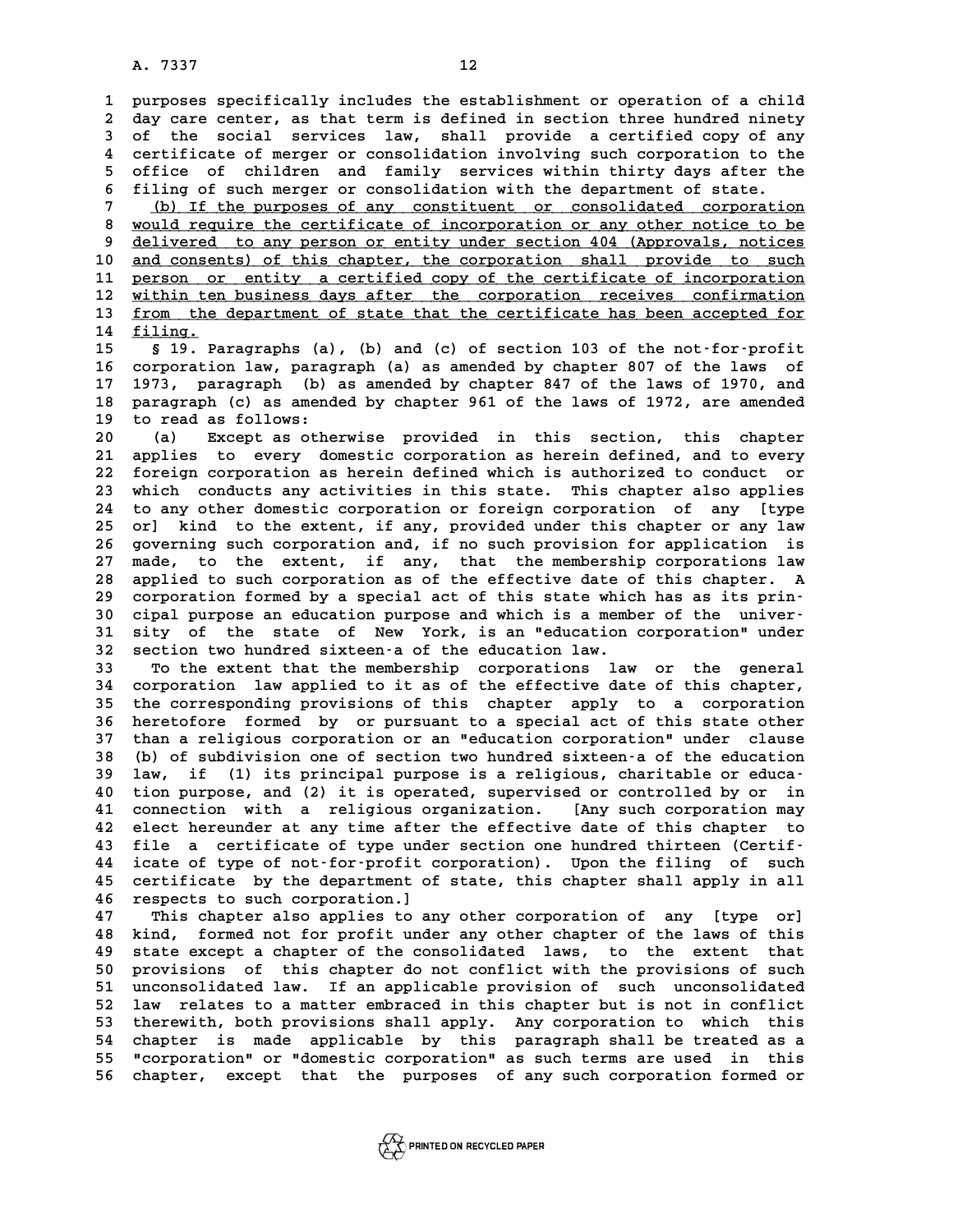A. 7337<br>1 formable under such unconsolidated law shall not thereby be extended.<br>2 For the purpose of this paragraph, the effective date of this shaptor as 1 formable under such unconsolidated law shall not thereby be extended.<br>2 For the purpose of this paragraph, the effective date of this chapter as<br>3 to dernorations, to which this chapter is made applicable by this para. 1 formable under such unconsolidated law shall not thereby be extended.<br>
2 For the purpose of this paragraph, the effective date of this chapter as<br>
3 to corporations to which this chapter is made applicable by this para-<br> 2 For the purpose of this paragraph, the effective date of this ch<br>3 to corporations to which this chapter is made applicable by th<br>4 graph shall be September one, nineteen hundred seventy-three.<br><sup>5</sup> 5 to corporations to which this chapter is made applicable by this para-<br>4 graph shall be September one, nineteen hundred seventy-three.<br>5 (b) The general corporation law does not apply to a corporation of<br>5 apply the solu

**6 4 4 4 4 and September one, nineteen hundred seventy-three.**<br> **6 any [type or] kind to which this chapter applies.** A reference in any<br> **6 any [type or] kind to which this chapter applies.** A reference in any<br> **6 any fig** <sup>5</sup> (b) The general corporation law does not apply to a corporation of any [type or] kind to which this chapter applies. A reference in any statute of this state which makes a provision of the general corporation **8 any [type or] kind to which this chapter applies.** A reference in any statute of this state which makes a provision of the general corporation 8 law applicable to a corporation of any [type or] kind to which this chapte 9 statute of this state which makes a provision of the general corporation<br>
8 law applicable to a corporation of any [type or] kind to which this<br>
9 chapter is applicable or a reference in any statute of this state, other<br> **10 than the membership corporations law, which makes a provision of the** 9 chapter is applicable or a reference in any statute of this state, other<br>10 than the membership corporations law, which makes a provision of the<br>11 membership corporations law applicable to a corporation of any [type or] 10 than the membership corporations law, which makes a provision of the<br>11 membership corporations law applicable to a corporation of any [type or]<br>12 kind shall be deemed and construed to refer to and make applicable the<br> 11 membership corporations law applicable to a corporation of any [type or]<br>12 kind shall be deemed and construed to refer to and make applicable the<br>13 corresponding provision, if any, of this chapter.<br>14 (c) If any provi

**14 (c) If any provision in articles one to thirteen inclusive of this** 13 corresponding provision, if any, of this chapter.<br>
14 (c) If any provision in articles one to thirteen inclusive of this<br>
15 chapter conflicts with a provision of any subsequent articles or of any<br>
16 special ast under 14 (c) If any provision in articles one to thirteen inclusive of this<br>15 chapter conflicts with a provision of any subsequent articles or of any<br>16 special act under which a corporation to which this chapter applies is<br>17 **15 chapter conflicts with a provision of any subsequent articles or of any special act under which a corporation to which this chapter applies is<br>17 formed, the provision in such subsequent article or special act<br>18 provi** 16 special act under which a corporation to which this chapter applies is<br>17 formed, the provision in such subsequent article or special act<br>18 prevails. A provision of any such subsequent article or special act<br>19 polatin 17 formed, the provision in such subsequent article or special act<br>18 prevails. A provision of any such subsequent article or special act<br>19 relating to a matter referred to in articles one to thirteen inclusive<br>20 and pot 18 prevails. A provision of any such subsequent article or special act<br>19 relating to a matter referred to in articles one to thirteen inclusive<br>20 and not in conflict therewith is supplemental and both shall apply.<br>21 Whe 19 relating to a matter referred to in articles one to thirteen inclusive<br>20 and not in conflict therewith is supplemental and both shall apply.<br>21 Whenever the board of a [Type B] corporation, formed under a special 20 and not in conflict therewith is supplemental and both shall apply.<br>21 Whenever the board of a [Type B] corporation, formed under a special<br>22 act, reasonably makes an interpretation as to whether a provision of the<br>23 21 Whenever the board of a [Type B] corporation, formed under a special<br>22 act, reasonably makes an interpretation as to whether a provision of the<br>23 special act or this chapter prevails, or both apply, such interpretatio 22 act, reasonably makes an interpretation as to whether a provision of the<br>23 special act or this chapter prevails, or both apply, such interpretation<br>24 shall govern unless and until a court determines otherwise, if such 23 special act or this chapter prevails, or both apply, such interpretation<br>24 shall govern unless and until a court determines otherwise, if such<br>25 board has acted in good faith for a purpose which it reasonably believes 24 shall govern unless and until a court determines otherwise, if such<br>25 board has acted in good faith for a purpose which it reasonably believes<br>26 to be in the best interests of the corporation, provided however, that<br>2 **25 board has acted in good faith for a purpose which it reasonably believe**<br>26 to be in the best interests of the corporation, provided however, tha<br>27 such interpretation shall not bind any governmental body or officer.<br>

**28 to be in the best interests of the corporation, provided however, that**<br>**27 such interpretation shall not bind any governmental body or officer.**<br>**28** § 20. Subparagraphs 7, 8 and 9 of paragraph (a) of section 112 of t 27 such interpretation shall not bind any governmental body or officer.<br>28 § 20. Subparagraphs 7, 8 and 9 of paragraph (a) of section 112 of the<br>29 not-for-profit corporation law, subparagraphs 7 and 9 as amended by<br>20 sha **30 chapter 1058 of the laws of 1971, are amended to read as follows: 39 not-for-profit corporation law, subparagraphs 7 and 9 as amended by chapter 1058 of the laws of 1971, are amended to read as follows:**<br>31 (7) To enforce any right given under this chapter to members, a<br>32 director or a

30 chapter 1058 of the laws of 1971, are amended to read as follows:<br>31 (7) To enforce any right given under this chapter to members, a<br>32 director or an officer of a [Type B or Type C] <u>charitable</u> corporation.<br><sup>33</sup> The a 31 (7) To enforce any right given under this chapter to members, a<br>32 director or an officer of a [Type B or Type C] <u>charitable</u> corporation.<br>33 The attorney-general shall have the same status as such members, direc-<br><sup>34</sup> 32 director or an o<br>33 The attorney-gener<br>34 tor or officer.<br><sup>35</sup> (8) [The compolities] The attorney-general shall have the same status as such members, direc-<br>34 tor or officer.<br>35 (8) [To compel the directors and officers, or any of them, of a Type B<br>36 or Time C correction which has been discolued under se

**34 tor or officer.**<br>35 (8) [To compel the directors and officers, or any of them, of a Type B<br>36 or Type C corporation which has been dissolved under section 1011<br>37 (Dissolution for failure to file sertificate of type of **35** (8) [To compel the directors and officers, or any of them, of a Type B<br>36 or Type C corporation which has been dissolved under section 1011<br>37 (Dissolution for failure to file certificate of type of Not-for-Profit<br>28 36 or Type C corporation which has been dissolved under section 1011<br>37 (Dissolution for failure to file certificate of type of Not-for-Profit<br>38 Corporation Law under section 113) to account for the assets of the<br><sup>39</sup> dis **37** (Dissolution for failure<br> **38** Corporation Law under<br> **39** dissolved corporation.<br> **40** (2) Upon application **40 (40)** 38 Corporation Law under section 113) to account for the assets of the<br> **40** (9)] Upon application, ex parte, for an order to the supreme court at<br> **41** a special term held within the indicial district where the

dissolved corporation.<br>
40 (9)] Upon application, ex parte, for an order to the supreme court at<br>
41 a special term held within the judicial district where the office of the<br>
42 corporation is located, and if the court so **40** (9)] Upon application, ex parte, for an order to the supreme court at a special term held within the judicial district where the office of the corporation is located, and if the court so orders, to enforce any right c **41 a special term held within the judicial district where the office of the corporation is located, and if the court so orders, to enforce any right given under this chapter to members, a director or an officer of a [Type 42 corporation is located, and if the court so orders, to enforce any right<br>43 given under this chapter to members, a director or an officer of a [Type<br>44 A corporation] <u>non-charitable corporation</u>. For such purpose, the** 43 given under this chapter to members, a director or an officer of a [Type<br>44 A corporation] <u>non-charitable corporation</u>. For such purpose, the attor-<br>45 ney-general shall have the same status as such members, director o **44** A corporati<br>**45** ney-general<br>**46** officer. a provide the same status as such members, director or of ficer.<br> **47** § 21. Subparagraph 1 of paragraph (c) of section 112 of the not-for-<br> **49** anofit corporation lay is appened to read as follows:

**46 officer.**<br>47 § 21. Subparagraph 1 of paragraph (c) of section 112 o<br>48 profit corporation law is amended to read as follows:<br>49 (1) As used in this paragraph the term "resident" sha **47** § 21. Subparagraph 1 of paragraph (c) of section 112 of the not-for-<br> **48** profit corporation law is amended to read as follows:<br>
(1) As used in this paragraph the term "resident" shall include indi-<br> **60** uiduals dem

**50 profit corporation law is amended to read as follows:**<br> **49** (1) As used in this paragraph the term "resident" shall include indi-<br> **50 viduals, domestic corporations of any [type or] kind and foreign corpo-**<br> **51 rati 49** (1) As used in this paragraph the term "resident" shall include indi-<br>50 viduals, domestic corporations of any [type or] kind and foreign corpo-<br>51 rations of any [type or] kind authorized to do business or carry on<br>5 50 viduals, domestic corporat<br>51 rations of any [type or] ki:<br>52 activities in the state.<br>53 8 22 Section 114 of the 51 rations of any [type or] kind authorized to do business or carry on<br>52 activities in the state.<br>53 § 22. Section 114 of the not-for-profit corporation law, as added by<br>54 chapter 847 of the laws of 1970, is amended to r

52 activities in the state.<br>53 § 22. Section 114 of the not-for-profit corporation law, as ad<br>54 chapter 847 of the laws of 1970, is amended to read as follows:<br>55 § 114 Vicitation of gunrome court 53 § 22. Section 114 of the not-fo<br>54 chapter 847 of the laws of 1970, is<br>55 § 114. Visitation of supreme court.

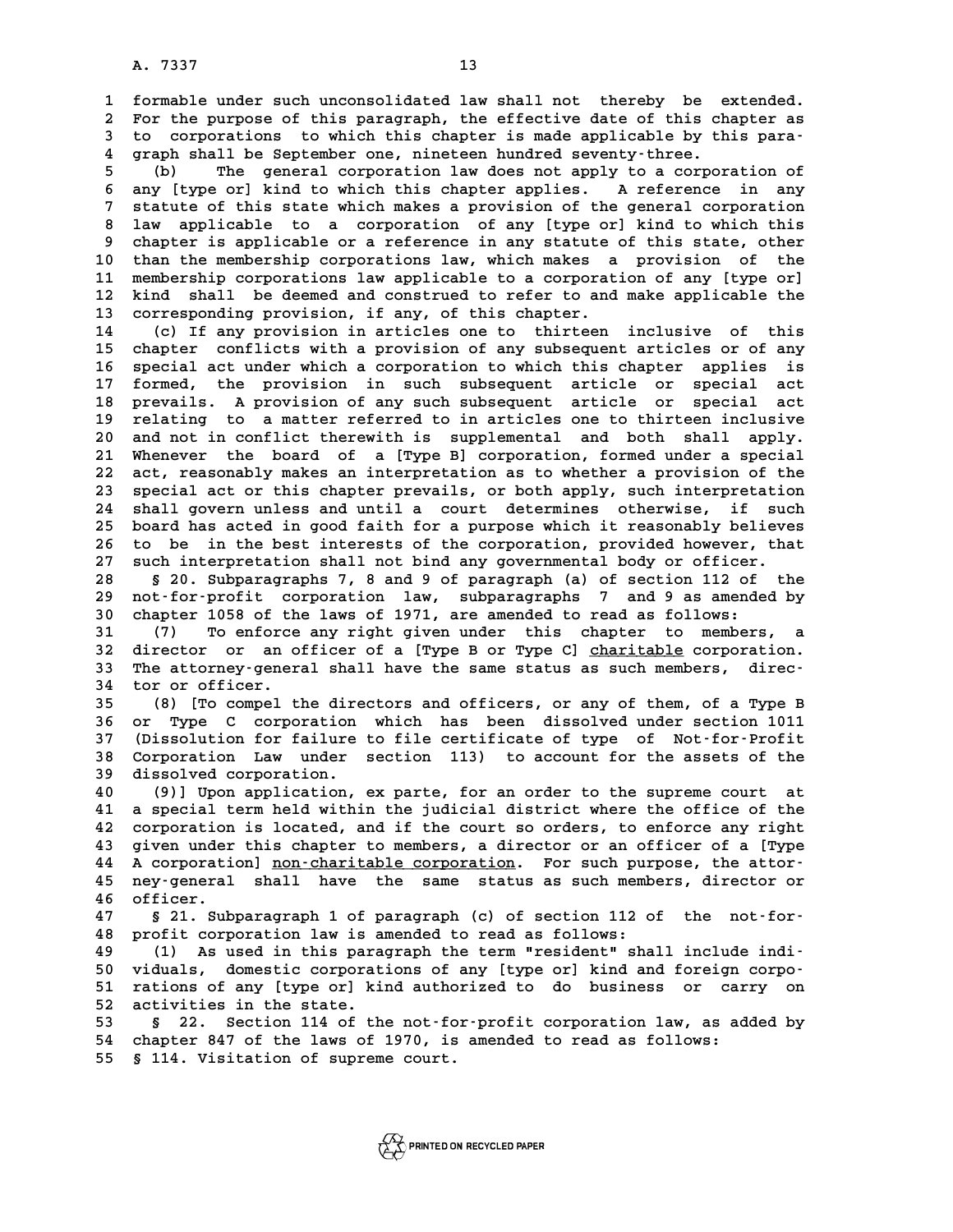**14**<br>1 [Type B and Type C] <u>Charitable</u> corporations, whether formed under<br>2 **conoral or gregial laws** with their books and vousbors shall be subject **2** [Type B and Type C] <u>Charitable</u> corporations, whether formed under<br>2 general or special laws, with their books and vouchers, shall be subject<br>3 to the visitation and inspection of a justice of the supreme court, or **1 [Type B and Type C] Charitable corporations, whether formed under<br>
2 general or special laws, with their books and vouchers, shall be subject<br>
3 to the visitation and inspection of a justice of the supreme court, or<br>
4** q general or special laws, with their books and vouchers, shall be subject<br>
3 to the visitation and inspection of a justice of the supreme court, or<br>
4 of any person appointed by the court for that purpose. If it appears b 5 to the visitation and inspection of a justice of the supreme court, or<br>4 of any person appointed by the court for that purpose. If it appears by<br>5 the verified petition of a member, director, officer or creditor of any<br>5 4 of any person appointed by the court for that purpose. If it appears by<br>5 the verified petition of a member, director, officer or creditor of any<br>6 such corporation <u>on notice to the attorney general</u>, that it, or its<br>di 5 the verified petition of a member<u>, director, officer</u> or creditor of any<br>6 such corporation <u>on notice to the attorney general</u>, that it, or its<br>7 directors, officers<u>, members, key employees</u> or agents, have misappropr 8 such corporation <u>on notice to the attorney general</u>, that it, or its<br>7 directors, officers<u>, members, key employees</u> or agents, have misappropri-<br>8 ated any of the funds or property of the corporation, or diverted them<br> directors, officers<u>, members, key employees</u> or agents, have misappropri-<br>
8 ated any of the funds or property of the corporation, or diverted them<br>
9 from the purpose of its incorporation, or that the corporation has<br>
2 8 ated any of the funds or property of the corporation, or diverted them<br>9 from the purpose of its incorporation, or that the corporation has<br>10 acquired property in excess of the amount which it is authorized by law<br>11 to 9 from the purpose of its incorporation, or that the corporation has<br>10 acquired property in excess of the amount which it is authorized by law<br>11 to hold, or has engaged in any business other than that stated in its<br>22 co 10 acquired property in excess of the amount which it is authorized by law<br>11 to hold, or has engaged in any business other than that stated in its<br>12 certificate of incorporation, the court may order that notice of at<br>13 11 to hold, or has engaged in any business other than that stated in its<br>12 certificate of incorporation, the court may order that notice of at<br>13 least eight days, with a copy of the petition, be served on the corpo-<br>14 r 12 certificate of incorporation, the court may order that notice of at<br>13 least eight days, with a copy of the petition, be served on the corpo-<br>14 ration and the persons charged with misconduct, requiring them to show<br>15 12 certificate of incorporation, the court may order that notice of at<br>13 least eight days, with a copy of the petition, be served on the corpo-<br>14 ration and the persons charged with misconduct, requiring them to show<br>15 **16 make and file an inventory and account of the property, effects and** 15 cause at a time and place specified, why they should not be required to make and file an inventory and account of the property, effects and<br>17 liabilities of such corporation with a detailed statement of its trans-<br>18 a 16 make and file an inventory and account of the property, effects and<br>17 liabilities of such corporation with a detailed statement of its trans-<br>18 actions during the twelve months next preceding the granting of such<br>20 a 17 liabilities of such corporation with a detailed statement of its trans-<br>18 actions during the twelve months next preceding the granting of such<br>19 order. On the hearing of such application, the court may make an order<br>2 actions during the twelve months next preceding the granting of such<br>19 order. On the hearing of such application, the court may make an order<br>20 requiring such inventory, account and statement to be filed, and proceed<br>21 20 order. On the hearing of such application, the court may make an order<br>20 requiring such inventory, account and statement to be filed, and proceed<br>21 to take and state an account of the property and liabilities of the<br>2 20 requiring such inventory, account and statement to be filed, and proceed<br>21 to take and state an account of the property and liabilities of the<br>22 corporation, or may appoint a referee for that purpose. When such<br>23 acc 21 to take and state an account of the property and liabilities of the<br>
22 corporation, or may appoint a referee for that purpose. When such<br>
23 account is taken and stated, after hearing all the parties to the appli-<br>
24 22 corporation, or may appoint a referee for that purpose. When such<br>23 account is taken and stated, after hearing all the parties to the appli-<br>24 cation, the court may enter a final order determining the amount of<br>25 pro 23 account is taken and stated, after hearing all the parties to the appli-<br>24 cation, the court may enter a final order determining the amount of<br>25 property so held by the corporation, its annual income, whether any of<br>t 24 cation, the court may enter a final order determining the amount of<br>25 property so held by the corporation, its annual income, whether any of<br>26 the property or funds of the corporation have been misappropriated or<br>27 d 25 property so held by the corporation, its annual income, whether any of<br>26 the property or funds of the corporation have been misappropriated or<br>27 diverted to any other purpose than that for which such corporation was<br>i 26 the property or funds of the corporation have been misappropriated or<br>27 diverted to any other purpose than that for which such corporation was<br>28 incorporated, and whether such corporation has been engaged in any<br>29 ac 27 diverted to any other purpose than that for which such corporation was<br>28 incorporated, and whether such corporation has been engaged in any<br>29 activity not covered by its certificate of incorporation. An appeal may<br>20 28 incorporated, and whether such corporation has been engaged in any<br>29 activity not covered by its certificate of incorporation. An appeal may<br>30 be taken from the order by any party aggrieved to the appellate division<br>3 30 activity not covered by its certificate of incorporation. An appeal may<br>30 be taken from the order by any party aggrieved to the appellate division<br>31 of the supreme court, and to the court of appeals, as in a civil act 30 be taken from the order by any party aggrieved to the appellate division 31 of the supreme court, and to the court of appeals, as in a civil action.<br>
32 No corporation shall be required to make and file more than one in 31 of the supreme court, and to the court of appeals, as in a civil action.<br>
32 No corporation shall be required to make and file more than one invento-<br>
33 ry and account in any one year, nor to make a second account and 32 No corporation shall be required to make and file more than one invento-<br>33 ry and account in any one year, nor to make a second account and inven-<br>34 tory, while proceedings are pending for the statement of an account 33 ry and account in any<br>34 tory, while proceedi:<br>35 under this section. **34 tory, while proceedings are pending for the statement of an account**<br>**35 under this section.**<br>**36 § 23. Subparagraphs 2 and 3 of paragraph (a) of section 301 of the**<br>**37 pot for profit corporation law subparagraph 2.35** 

35 under this section.<br>
36 § 23. Subparagraphs 2 and 3 of paragraph (a) of section 301 of the<br>
37 not-for-profit corporation law, subparagraph 2 as amended by chapter 344<br>
38 of the laws of 2004, are amended to read as fol **38 of the laws of 2004, are amended to read as follows:** 37 not-for-profit corporation law, subparagraph 2 as amended by chapter 344<br>38 of the laws of 2004, are amended to read as follows:<br>(2) (A) Shall be such as to distinguish it from the names of corpo-<br>40 rations of any [typ

**40 rations of any [type or] kind, or a fictitious name of an authorized 41 (2)** (A) Shall be such as to distinguish it from the names of corporations of any [type or] kind, or a fictitious name of an authorized foreign corporation filed pursuant to article thirteen of this chapter,<br> **42** as s **40 rations of any [type or] kind, or a fictitious name of an authorized**<br>**41 foreign corporation filed pursuant to article thirteen of this chapter,**<br>**42 as such names appear on the index of names of existing domestic and** 41 foreign corporation filed pursuant to article thirteen of this chapter,<br>42 as such names appear on the index of names of existing domestic and<br>43 authorized foreign corporations of any [type or] kind, including ficti-<br>4 42 as such names appear on the index of names of existing domestic and<br>43 authorized foreign corporations of any [type or] kind, including ficti-<br>44 tious names of authorized foreign corporations filed pursuant to article<br> 43 authorized foreign corporations of any [type or] kind, including ficti-<br>44 tious names of authorized foreign corporations filed pursuant to article<br>45 thirteen of this chapter, in the department of state, division of co 44 tious names of authorized foreign corporations filed thirteen of this chapter, in the department of state,<br>46 rations, or a name the right to which is reserved.<br><sup>47</sup> (B) Shall be such as to distinguish it from (i) the **45 thirteen of this chapter, in the department of state, division of corpo-**<br>**46 rations, or a name the right to which is reserved.**<br>**47** (B) Shall be such as to distinguish it from (i) the names of domestic<br>**48** limited

**46 rations, or a name the right to which is reserved.**<br> **47** (B) Shall be such as to distinguish it from (i) the names of domestic<br> **48 limited liability companies, (ii) the names of authorized foreign limit-**<br> **49 od lia 47** (B) Shall be such as to distinguish it from (i) the names of domestic<br>48 limited liability companies, (ii) the names of authorized foreign limit-<br>49 ed liability companies, (iii) the fictitious names of authorized for 150 limited liability companies, (ii) the names of authorized foreign limit-<br>
49 ed liability companies, (ii) the fictitious names of authorized foreign<br>
50 limited liability companies, (iv) the names of domestic limited p **61 Shipseller Companies, (ii) the fictitious names of authorized foreign<br>
50 limited liability companies, (iv) the names of domestic limited partner-<br>
51 ships, (v) the names of authorized foreign limited partnerships, or 50 limited liability companies, (iv) the names of domestic limited partner-**<br> **51 ships, (v) the names of authorized foreign limited partnerships, or (vi)**<br> **52 the fictitious names of authorized foreign limited partnersh** 51 ships, (v) the names of authorized foreign limited partnerships, or (vi)<br>52 the fictitious names of authorized foreign limited partnerships, in each<br>53 case, as such names appear on the index of names of existing domest 52 the fictitious names of authorized foreign limited partnerships, in each<br>53 case, as such names appear on the index of names of existing domestic<br>54 and authorized foreign limited liability companies, including fictitio 53 case, as such names appear on the index of names of existing domestic<br>
54 and authorized foreign limited liability companies, including fictitious<br>
55 names of authorized foreign limited liability companies, in the depa 54 and authorized foreign limited liability companies, including fictitious<br>55 names of authorized foreign limited liability companies, in the depart-<br>56 ment of state, or on the index of names of existing domestic or auth

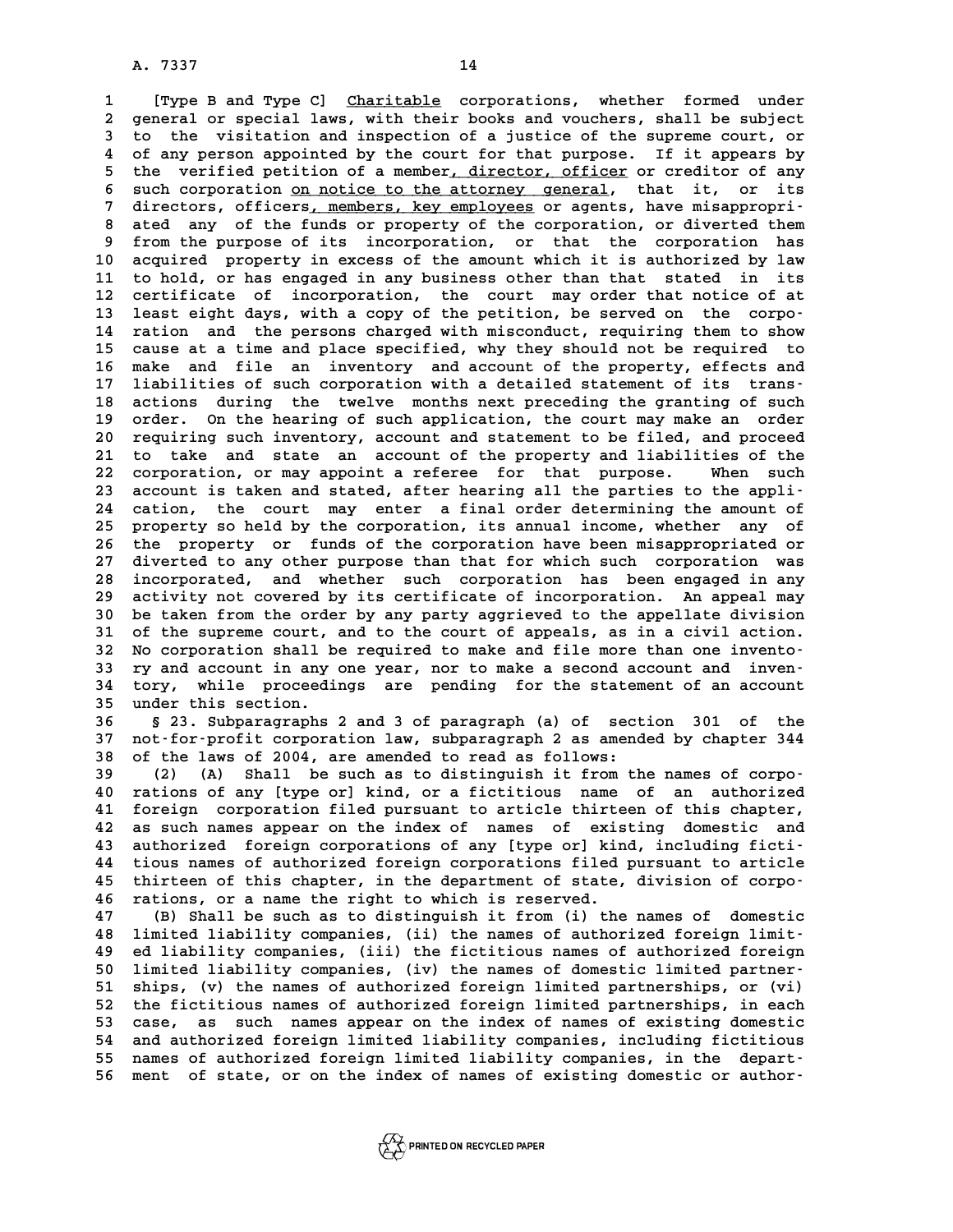A. 7337<br>1 ized foreign limited partnerships, including fictitious names of author-<br><sup>2</sup> ized foreign limited partnerships, in the department of state, or, pames 1 ized foreign limited partnerships, including fictitious names of author-<br>2 ized foreign limited partnerships, in the department of state, or names<br>3 the rights to which are reserved; provided, boyever, that no corporatio 1 ized foreign limited partnerships, including fictitious names of author-<br>2 ized foreign limited partnerships, in the department of state, or names<br>3 the rights to which are reserved; provided, however, that no corporatio ized foreign limited partnerships, in the department of state, or names<br>3 the rights to which are reserved; provided, however, that no corporation<br>4 that was formed prior to the effective date of this clause and no<br>5 forei 3 the rights to which are reserved; provided, however, that no corporation<br>4 that was formed prior to the effective date of this clause and no<br>5 foreign corporation that was qualified to conduct activities in this<br>5 state 4 that was formed prior to the effective date of this clause and no<br>5 foreign corporation that was qualified to conduct activities in this<br>6 state prior to such effective date shall be required to change the name<br>7 or fict 5 foreign corporation that was qualified to conduct activities in this<br>6 state prior to such effective date shall be required to change the name<br>7 or fictitious name it had on such effective date solely by reason of<br>8 such 8 state prior to such effective date shall be required to change the name<br>7 or fictitious name it had on such effective date solely by reason of<br>8 such name or fictitious name being indistinguishable from the name or<br>9 fic 9 or fictitious name it had on such effective date solely by reason of<br>8 such name or fictitious name being indistinguishable from the name or<br>9 fictitious name of any domestic or authorized foreign limited liability<br>10 co 8 such name or fictitious name being indistinguishable from the name or<br>9 fictitious name of any domestic or authorized foreign limited liability<br>10 company or limited partnership or from any name the right to which is<br>11 9 fictitious name of any domestic or authorized foreign limited liability<br>10 company or limited partnership or from any name the right to which is<br>11 reserved by or on behalf of any domestic or foreign limited liability<br>22 10 company or limited partnership<br>11 reserved by or on behalf of any dom<br>12 company or limited partnership.<br>13 (3) shall not contain any. 11 reserved by or on behalf of any domestic or foreign limited liability<br>12 company or limited partnership.<br>13 (3) Shall not contain any word or phrase, or any abbreviation or<br>14 derivative thereof, the use of which is pro

12 company or limited partnership.<br>13 (3) Shall not contain any word or phrase, or any abbreviation or<br>14 derivative thereof, the use of which is prohibited or restricted by<br>15 section 404 (Approvals potions and consonts) 13 (3) Shall not contain any word or phrase, or any abbreviation or<br>14 derivative thereof, the use of which is prohibited or restricted by<br>15 section 404 (Approvals, notices and consents) or any other statute of<br>this state 14 derivative thereof, the use of which is prohibited or restricted by<br>15 section 404 (Approvals<u>, notices</u> and consents) or any other statute of<br>16 this state, unless in the latter case the restrictions have been<br>17 compl 15 section 404 (Ap)<br>16 this state, unles<br>17 complied with. **16 this state, unless in the latter case the restrictions have been**<br> **17 complied with.**<br> **18** § 24. Subparagraph 3 of paragraph (b) of section 302 of the not-for-<br> **19 profit corporation law as amonded by shapter 847 of** 

17 complied with.<br>18 § 24. Subparagraph 3 of paragraph (b) of section 302 of the not–for–<br>19 profit corporation law, as amended by chapter 847 of the laws of 1970,<br>20 is amended to read as follows. 18 § 24. Subparagraph 3 of parag<br>19 profit corporation law, as amende<br>20 is amended to read as follows:<br><sup>21</sup> (3) Shall not prevent a fo **20 profit corporation law, as amended by chapter 847 of the laws of 1970,<br>
20 is amended to read as follows:**<br>
21 (3) Shall not prevent a foreign corporation from being authorized<br>
22 under a name which is similar to the

<sup>2</sup> is amended to read as follows:<br>
21 (3) Shall not prevent a foreign corporation from being authorized<br>
22 under a name which is similar to the name of a corporation of any [type<br>
23 orl kind existing or authorized under 21 (3) Shall not prevent a foreign corporation from being authorized<br>22 under a name which is similar to the name of a corporation of any [type<br>23 or] kind existing or authorized under any statute, if the department of<br>24 22 under a name which is similar to the name of a corporation of any [type<br>23 or] kind existing or authorized under any statute, if the department of<br>24 state finds, upon proof by affidavit or otherwise as it may determine 23 or] kind existing or authorized under any statute, if the department of<br>24 state finds, upon proof by affidavit or otherwise as it may determine,<br>25 that a difference between such names exists in the terms or abbrevi-<br>2 24 state finds, upon proof by affidavit or otherwise as it may determine,<br>25 that a difference between such names exists in the terms or abbrevi-<br>26 ations indicating corporate character or otherwise, that the applicant<br>27 25 that a difference between such names exists in the terms or abbrevi<sup>26</sup><br>26 ations indicating corporate character or otherwise, that the applicant<br>27 has conducted activities as a corporation under its said name for not<br> **28 less than ten consecutive years immediately prior to the date of its 29 application, that the activities to be conducted in this state are not** 18 less than ten consecutive years immediately prior to the date of its<br>
29 application, that the activities to be conducted in this state are not<br>
30 the same or similar to the business or activities conducted by the<br>
31 **39 application, that the activities to be conducted in this state are not**<br>30 the same or similar to the business or activities conducted by the<br>31 corporation with whose name it may conflict and that the public is not<br>32 30 the same or similar to the business or activities conducted by the<br>31 corporation with whose name it may conflict and that the public is not<br>32 likely to be confused or deceived, and if the applicant shall agree in<br>33 i 31 corporation with whose name it may conflict and that the public is not<br>32 likely to be confused or deceived, and if the applicant shall agree in<br>33 its application for authority to use with its corporate name, in this<br>3 32 likely to be confused or deceived, and if the applicant shall agree in<br>33 its application for authority to use with its corporate name, in this<br>34 state, to be placed immediately under or following such name, the words<br> 33 its application for authority to use with its corporate name,<br>34 state, to be placed immediately under or following such name, the<br>35 "a..... (name of jurisdiction of incorporation) corporation". 34 state, to be placed immediately under or following such name, the words<br>35 "a ..... (name of jurisdiction of incorporation) corporation".<br>36 \$ 25. Paragraph (c) of section 303 of the not-for-profit corporation<br><sup>37</sup> lay

**35 "a .....** (name of jurisdiction of incorporation) corporation".<br>36 § 25. Paragraph (c) of section 303 of the not-for-profit corporation<br>37 law, as amended by chapter 590 of the laws of 1982, is amended to read<br>38 35 fo **36 § 25.** Para<br>**37 law, as amende**<br>**38 as follows:**<br>**29** (c) **Applice 37 law, as amended by chapter 590 of the laws of 1982, is amended to read<br>38 as follows:**<br>(c) Application to reserve a corporate name shall be delivered to the<br>40 department of state. It shall set forth the name and addre

**40 department of state. It shall set or porate name shall be delivered to the<br>40 department of state. It shall set forth the name and address of the<br>41 applicant, the name to be reserved and a statement of the basis under 41 applicant, the name to be reserved and a statement of the basis under 40 department of state. It shall set forth the name and address of the applicant, the name to be reserved and a statement of the basis under paragraph (a) or (b) for the application. The secretary of state may**<br>**13 requir** 41 applicant, the name to be reserved and a statement of the basis under<br>42 paragraph (a) or (b) for the application. The secretary of state may<br>43 require the applicant to set forth in his application the nature of the<br>44 42 paragraph (a) or (b) for the application. The secretary of state may<br>43 require the applicant to set forth in his application the nature of the<br>44 activities to be conducted by the corporation. If the name is available<br> **43** require the applicant to set forth in his application the nature of the activities to be conducted by the corporation. If the name is available for corporate use, the department of state shall reserve the name for activities to be conducted by the corporation. If the name is available<br>
45 for corporate use, the department of state shall reserve the name for<br>
46 the use of the applicant for a period of sixty days and issue a certif-<br> 45 for corporate use, the department of state shall reserve the name for<br>46 the use of the applicant for a period of sixty days and issue a certif-<br>47 icate of reservation. The prohibitions, restrictions and qualifications 46 the use of the applicant for a period of sixty days and issue a certif-<br>47 icate of reservation. The prohibitions, restrictions and qualifications<br>48 set forth in section 301 (Corporate name; general), section 302 (Corp 47 icate of reservation. The prohibitions, restrictions and qualifications<br>48 set forth in section 301 (Corporate name; general), section 302 (Corporate name; exceptions) and section 404 (Approvals<u>, notices</u> and consents) **50 are forth in section 301 (Corporate name; general), section 302 (Corpo-**<br>**49 rate name; exceptions) and section 404 (Approvals<u>, notices</u> and consents)<br>50 are not waived by the issuance of a certificate of reservation.** For the name; exceptions) and section 404 (Approvals<u>, notices</u> and consents)<br>
50 are not waived by the issuance of a certificate of reservation. The<br>
51 certificate of reservation shall include the name of the applicant, 50 are not waived by the issuance of a certificate of reservation. The certificate of reservation shall include the name of the applicant, the name reserved and the date of the reservation. The certificate of reser-<br>
<sup>52</sup> 51 certificate of reservation shall include the name of the applicant, the<br>52 name reserved and the date of the reservation. The certificate of reser-<br>53 vation (or in lieu thereof an affidavit by the applicant or by his a 52 name reserved and the date of the reservation. The certificate of reser-<br>53 vation (or in lieu thereof an affidavit by the applicant or by his agent<br>54 or attorney that the certificate of reservation has been lost or<br>55 53 vation (or in lieu thereof an affidavit by the applicant or by his agent<br>54 or attorney that the certificate of reservation has been lost or<br>55 destroyed) shall accompany the certificate of incorporation or the

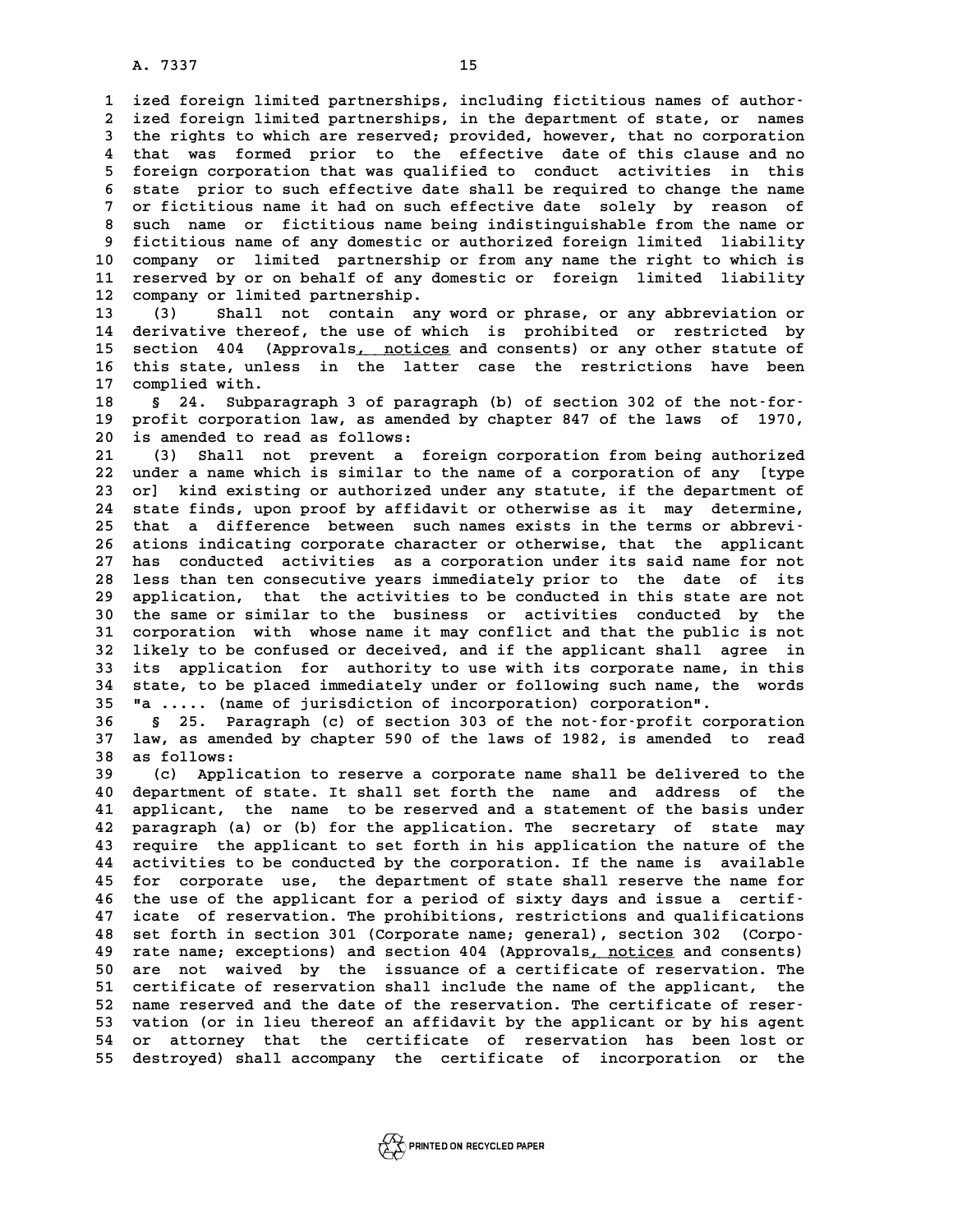**1 application for authority when either is delivered to the department of** 1 applicati<sup>.</sup><br>2 state.<br><sup>3 s</sup> <sup>26</sup> **3 3 3 3 3 application** for authority when either is delivered to the department of state.<br> **3 8** 26. Paragraph (a) of section 305 of the not-for-profit corporation<br> **1 a 121 25. Paragraph (by chantor 131** a state.<br> **4 law, as amended by chapter 131 of the laws of 1985, is amended to read**<br> **4 law, as amended by chapter 131 of the laws of 1985, is amended to read**<br> **5 as follows:** 3 **§ 26. Para**<br>4 law, as amende<br>5 as follows: **6 (a) Every domestic corporation or authorized foreign corporation may**<br>**6 (a) Every domestic corporation or authorized foreign corporation may**<br>**6 (a)** Every domestic corporation or authorized foreign corporation may <sup>5</sup> as follows:<br>
<sup>5</sup> (a) Every domestic corporation or authorized foreign corporation may<br>
<sup>7</sup> designate a registered agent in this state upon whom process against<br>
<sup>2</sup> designate a registered agent in this state upon whom **8 (a) Every domestic corporation or authorized foreign corporation may designate a registered agent in this state upon whom process against such corporation may be served. The agent shall be a natural person who<br>a is a re** designate a registered agent in this state upon whom process against<br>8 such corporation may be served. The agent shall be a natural person who<br>9 is a resident of or has a business address in this state or a domestic<br>8 corp 8 such corporation may be served. The agent shall be a natural person who<br>9 is a resident of or has a business address in this state or a domestic<br>10 corporation or foreign corporation of any [type or] kind formed, or<br>11 a 9 is a resident of or has a business address in this state or a domestic<br>10 corporation or foreign corporation of any [type or] kind formed, or<br>11 authorized to do business in this state, under this chapter or under any<br>12 10 corporation or foreign corpo<br>11 authorized to do business in th<br>12 other statute of this state.<br><sup>13</sup> 5.<sup>27</sup> Paragraph (d) of section 11 authorized to do business in this state, under this chapter or under any<br>12 other statute of this state.<br>13 § 27. Paragraph (d) of section 502 of the not-for-profit corporation<br>14 law is amended to read as follows: 12 other statute of this state.<br>13 § 27. Paragraph (d) of section 502<br>14 law is amended to read as follows:<br>15 (d) a memboris spoital sentribut **13 S 27. Paragraph (d) of section 502 of the not-for-profit corporation**<br>**14 law is amended to read as follows:**<br>(d) A member's capital contribution shall be evidenced by a capital<br>16 sectificate which shall be assumed an **14 law is amended to read as follows:**<br> **15** (d) A member's capital contribution shall be evidenced by a capital<br> **16 certificate which shall be non-transferable, except that the certificate**<br> **17 of incorporation of a [T 15** (d) A member's capital contribution shall be evidenced by a capital<br>16 certificate which shall be non-transferable, except that the certificate<br>17 of incorporation of a [Type A] <u>non-charitable</u> corporation may provid 16 certificate which shall be non-transferable, except that the certificate<br>17 of incorporation of a [Type A] <u>non-charitable</u> corporation may provide<br>18 that its capital certificates, or some of them, may be transferable 17 of incorporation of a [Type A] <u>non-charitable</u> corporation may provide<br>18 that its capital certificates, or some of them, may be transferable to<br>19 other members with the consent of the corporation upon specified terms that its capital certificates, or some of them, may be transferable to<br>19 other members with the consent of the corporation upon specified terms<br>20 and conditions.<br>21 § 28. Paragraphs (b) and (c) of section 503 of the not-**21 b 28. Paragraphs (b)** and (c) of section 503 of the not-for-profit<br> **22 corporation 1aw, subparagraph 1 of paragraph (b)** and paragraph (c) as **20** and conditions.<br>
21 § 28. Paragraphs (b) and (c) of section 503 of the not-for-profit<br>
22 corporation law, subparagraph 1 of paragraph (b) and paragraph (c) as<br>
23 amended by chapter 847 of the laws of 1970 are amende 21 § 28. Paragraphs (b) and (c) of section 503 of the not-for-profit<br>22 corporation law, subparagraph 1 of paragraph (b) and paragraph (c) as<br>23 amended by chapter 847 of the laws of 1970, are amended to read as 22 corporation<br>23 amended by<br>24 follows:<br><sup>25</sup> (b) Fach 23 amended by chapter 847 of the laws of 1970, are amended to read as<br>24 follows:<br>25 (b) Each capital certificate shall when issued state upon the face<br>26 thereof: 24 follows:<br>25 (b) Each capital certificate shall when issued state upon the face<br>26 thereof:<br>27 (1) [That the corporation is a Type ..... corporation under section (b) Each capital certificate shall when issued state upon the face<br>26 thereof:<br>27 (1) [That the corporation is a Type ..... corporation under section<br>28 113 or section 402 of the New York Not-for-Profit Corporation Law. **26 thereof:**<br>27 (1) [That the corporation is a Type .... corporation under sect<br>28 113 or section 402 of the New York Not-for-Profit Corporation Law.<br>29 (2) The name of the member to whem issued 27 (1) [That the corporation is a Type ..... compose that the member to whom issued.<br>29 (2)] The name of the member to whom issued.<br>20 [(3)] (2) The arguint of the member is sanital C 113 or section 402 of the New York Not-for-Profit Corporation Law.<br>
29 (2)] The name of the member to whom issued.<br>
30 [(3)] <u>(2)</u> The amount of the member's capital contribution evidenced by<br>
31 such certificate (2) The name of the member to whom issued.<br> **30** [(3)] <u>(2)</u> The amount of the member's capital contribution evidenced by<br> **31** such certificate.<br> **32** [(4)] <u>(3)</u> If appropriate, that the corporation is a [Type A] <u>non-ch</u> Iable 130 [(3)] (12) The amount of the member's capital contribution evidenced by<br> **31** such certificate.<br> **32** [(4)] (3) If appropriate, that the corporation is a [Type A] non-char-<br> **33** <u>itable</u> corporation, and that it 33 <u>itable</u> corporation, and that its certificate of incorporation provides<br>34 that the capital certificate is transferable to other members with the **32** [(4)] <u>(3)</u> If appropriate, that the corporation is a [Type A] <u>non-char-</u><br>33 <u>itable</u> corporation, and that its certificate of incorporation provides<br>34 that the capital certificate is transferable to other members w 33 <u>itable</u> corporation, and that i<br>34 that the capital certificate<br>35 consent of the corporation. **34 that the capital certificate is transferable to other members with the consent of the corporation.<br>36 [(c)] <u>(4)</u> The fact that the corporation is a not-for-profit corpo-<br>27 ration and that the capital certificate is p** 35 consent of the corporation.<br>36 [(c)] <u>(4)</u> The fact that the corporation is a not-for-profit corpo-<br>37 ration, and that the capital certificate is non-transferable or is<br>28 transferable to sther perhaps with the sensort **36 [(c)] (4) The fact that the corporation is a not-for-profit corpo-**<br>**37 ration, and that the capital certificate is non-transferable or is**<br>**38 transferable to other members, with the consent of the corporation,**<br>**39 s** 37 ration, and that the capital certificate is non-transferable or is<br>38 transferable to other members, with the consent of the corporation,<br>39 shall be noted conspicuously on the face or back of each such certif-<br><sup>40</sup> iga 38 transfera<br>**39 shall be**<br>40 icate.<br>41 \$ 29 99 shall be noted conspicuously on the face or back of each such certif-<br>
40 icate.<br> **41** § 29. Paragraph (b) of section 505 of the not-for-profit corporation<br> **42 law, subparagraph 1** as amended by chapter 847 of the laws **40 icate.**<br>41 § 29. Paragraph (b) of section 505 of the not-for-profit corporation<br>42 law, subparagraph 1 as amended by chapter 847 of the laws of 1970, is<br>43 amended to read as follows: 41 § 29. Paragraph (b) of sect<br>42 law, subparagraph 1 as amen<br>43 amended to read as follows:<br><sup>44</sup> (b) Fach subvention sertific **42 law, subparagraph 1 as amended by chapter 847 of the laws of 1970, is<br>43 amended to read as follows:<br>44 (b) Each subvention certificate shall when issued state upon the face<br>45 thereof:** 43 amended to read as follows:<br>44 (b) Each subvention certificate shall when issued state upon the face<br>45 thereof:<br>46 (1) [That the corporation is a Type ..... corporation under section (b) Each subvention certificate shall when issued state upon the face<br>45 thereof:<br>46 (1) [That the corporation is a Type ..... corporation under section<br><sup>47 113</sup> ex section <sup>402</sup> of the New York Not-for-Profit Corporation **45 thereof:**<br>46 (1) [That the corporation is a Type .... corporation under sect<br>47 113 or section 402 of the New York Not-for-Profit Corporation Law.<br>48 (2)] The name of the names ar persons to rham issued 46 (1) [That the corporation is a Type ..... corporation 47 113 or section 402 of the New York Not-for-Profit Corporation<br>48 (2)] The name of the person or persons to whom issued.<br>19 (3)] (2) The amount of the subvention o **47 113 or section 402 of the New York Not-for-Profit Corporation Law.**<br> **48** (2)] The name of the person or persons to whom issued.<br> **49** [(3)] <u>(2)</u> The amount of the subvention evidenced by such certificate.<br> **50** [(4)] (2) The name of the person or persons to whom issued.<br> **49** [(3)] <u>(2)</u> The amount of the subvention evidenced by such certificate.<br> **50** [(4)] <u>(3)</u> The amount of the periodic payment thereon, if any, author-<br> **51** ized b 49  $[(3)]$   $(2)$  The amount of the subvention<br>50  $[(4)]$   $(3)$  The amount of the periodic is<br>51 ized by the resolution of the board. **50**  $[(4)]$   $(3)$  The amount of the periodic payment thereon, if any, author-<br> **51** ized by the resolution of the board.<br> **52**  $[(5)]$   $(4)$  If appropriate, that the certificate is redeemable and a<br> **53** summary of the condi 51 ized by the resolution of the board.<br>
52 [(5)] <u>(4)</u> If appropriate, that the certificate is redeemable and a<br>
53 summary of the conditions for redemption at the option of the corpo-52 [(5)] <u>(4)</u> If appropria<br>53 summary of the conditions f<br>54 ration or of the holder.<br>55 [(6)] (5) If appropriate 53 summary of the conditions for redemption at the option of the corpo-<br>54 ration or of the holder.<br>55 [(6)] <u>(5)</u> If appropriate, that the certificate is transferable, either<br>56 at vill or subject to aposition portrigtion

54 ration or of the holder.<br>55 [(6)] <u>(5)</u> If appropriate, that the certificate is transferable, either<br>56 at will or subject to specified restrictions.

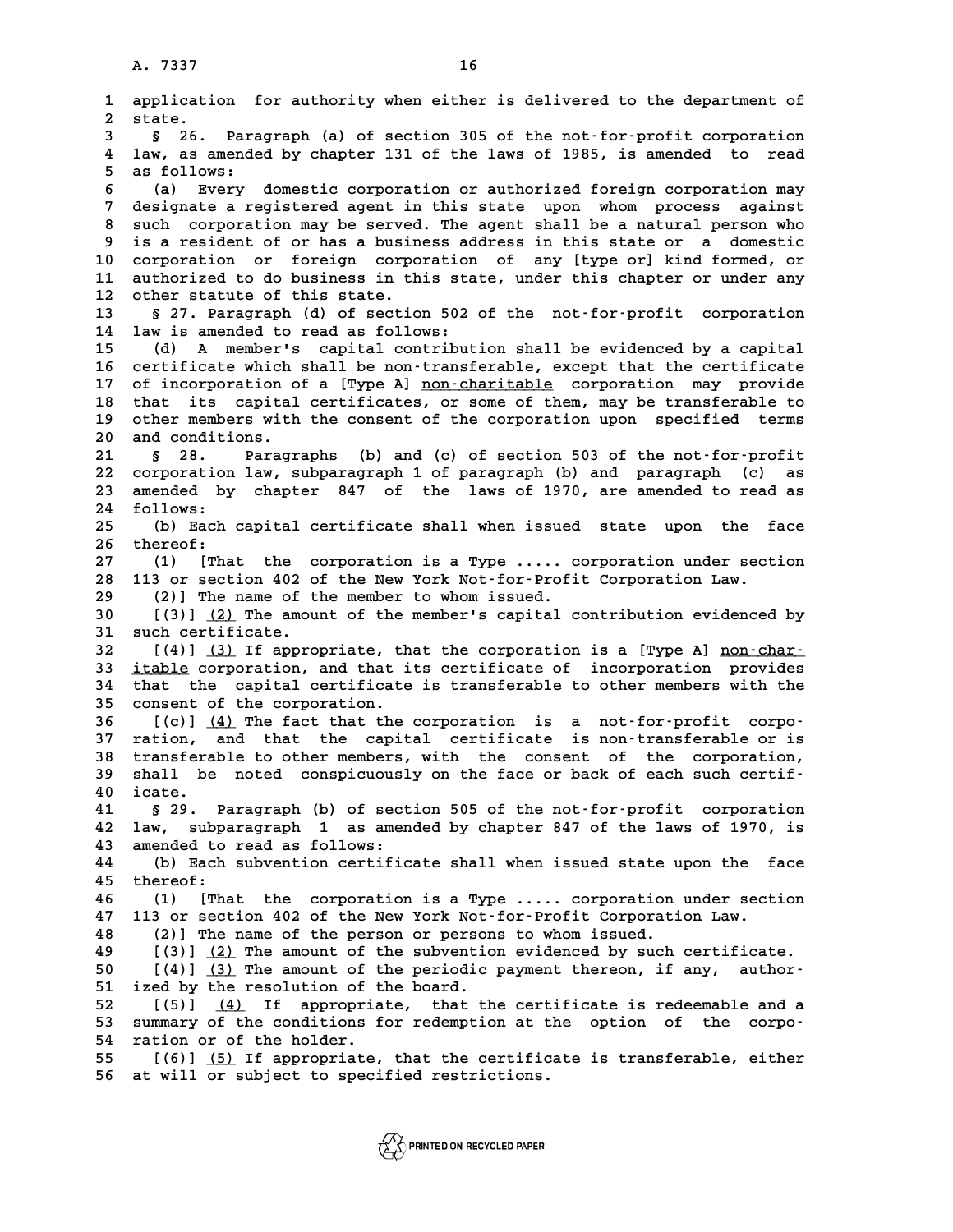**17**<br> **1** § 30. Paragraph (a) of section 510 of the not-for-profit corporation<br> **1** s 30. Paragraph (a) of section 510 of the not-for-profit corporation **2** 1 S 30. Paragraph (a) of section 510 of the not-for-profit corporation<br>2 law, the opening paragraph as amended by chapter 961 of the laws of<br>3 1972 subparagraph 3 as amended by chapter 847 of the laws of 1970 is **3 30. Paragraph (a) of section 510 of the not-for-profit corporation**<br>2 law, the opening paragraph as amended by chapter 961 of the laws of<br>3 1972, subparagraph 3 as amended by chapter 847 of the laws of 1970, is<br>4 amende 2 law, the opening paragraph as<br>3 1972, subparagraph 3 as amen<br>4 amended to read as follows: **5** (a) A subparagraph 3 as amended by chapter 847 of the laws of 1970, is<br> **4** amended to read as follows:<br> **5** (a) A sale, lease, exchange or other disposition of all, or substan-<br> **6** tially all the agasts of a sermanti

4 amended to read as follows:<br>
5 (a) A sale, lease, exchange or other disposition of all, or substan-<br>
6 tially all, the assets of a corporation may be made upon such terms and<br>
7 conditions and for such consideration, whi **7** (a) A sale, lease, exchange or other disposition of all, or substan-<br>6 tially all, the assets of a corporation may be made upon such terms and<br>7 conditions and for such consideration, which may consist in whole or in<br>2 8 tially all, the assets of a corporation may be made upon such terms and<br>
7 conditions and for such consideration, which may consist in whole or in<br>
8 part of cash or other property, real or personal, including shares,<br>
8 Ponditions and for such consideration, which may consist in whole or in<br> **9 bonds** or other securities of any other domestic or foreign corporation<br> **9 bonds** or other securities of any other domestic or foreign corporatio 8 part of cash or other property, real or personal, including shares,<br>
9 bonds or other securities of any other domestic or foreign corporation<br>
10 or corporations of any [type or] kind, as may be authorized in accord-<br>
<sup>1</sup> 9 bonds or other securities of any ot<br>10 or corporations of any [type or] kind<br>11 ance with the following procedure:<br><sup>11</sup> (1) If there are members ontitled 10 or corporations of any [type or] kind, as may be authorized in accord-<br>11 ance with the following procedure:<br>12 (1) If there are members entitled to vote thereon, the board shall<br>13 adopt a resolution recommending such

11 ance with the following procedure:<br>
12 (1) If there are members entitled to vote thereon, the board shall<br>
13 adopt a resolution recommending such sale, lease, exchange or other<br>
14 dignosition mbo resolution shall good 12 (1) If there are members entitled to vote thereon, the board shall<br>13 adopt a resolution recommending such sale, lease, exchange or other<br>14 disposition. The resolution shall specify the terms and conditions of<br>the prop 12 (1) If there are members entitled to vote thereon, the board shall<br>13 adopt a resolution recommending such sale, lease, exchange or other<br>14 disposition. The resolution shall specify the terms and conditions of<br>15 the p 14 disposition. The resolution shall specify the terms and conditions of<br>
15 the proposed transaction, including the consideration to be received by<br>
16 the corporation and the eventual disposition to be made of such consi the proposed transaction, including the consideration to be received by<br>
16 the corporation and the eventual disposition to be made of such consid-<br>
17 eration, together with a statement that the dissolution of the corpo-<br> **16 the corporation and the eventual disposition to be made of such consid-**<br>17 eration, together with a statement that the dissolution of the corpo-<br>18 ration is or is not contemplated thereafter. The resolution shall be<br> 17 eration, together with a statement that the dissolution of the corpo-<br>18 ration is or is not contemplated thereafter. The resolution shall be<br>19 submitted to a vote at a meeting of members entitled to vote thereon,<br>20 w 18 ration is or is not contemplated thereafter. The resolution shall be<br>
19 submitted to a vote at a meeting of members entitled to vote thereon,<br>
20 which may be either an annual or a special meeting. Notice of the meet-<br> 19 submitted to a vote at a meeting of members entitled to vote thereon,<br>
20 which may be either an annual or a special meeting. Notice of the meet-<br>
21 ing shall be given to each member and each holder of subvention certi 20 which may be either an annual or a special meeting. Notice of the meet-<br>21 ing shall be given to each member and each holder of subvention certif-<br>22 icates or bonds of the corporation, whether or not entitled to vote. 21 ing shall be given to each member and each holder of subvention certif-<br>22 icates or bonds of the corporation, whether or not entitled to vote. At<br>23 such meeting by two-thirds vote as provided in paragraph (c) of secti 22 icates or bonds of the corporation, whether or not entitled to vote. At<br>23 such meeting by two-thirds vote as provided in paragraph (c) of section<br>24 613 (Vote of members) the members may approve the proposed transactio 23 such meeting by two-thirds vote as provided in paragraph (c) of section 24 613 (Vote of members) the members may approve the proposed transaction 25 according to the terms of the resolution of the board, or may approve 24 613 (Vote of members) the members may approve the proposed transaction<br>25 according to the terms of the resolution of the board, or may approve<br>26 such sale, lease, exchange or other disposition and may authorize the<br>27 according to the terms of the resolution of the board such sale, lease, exchange or other disposition and conditions thereof.<br>27 board to modify the terms and conditions thereof.<br>28 (2) If there are no members entitled to

27 board to modify the terms and conditions thereof.<br>28 (2) If there are no members entitled to vote thereon, such sale,<br>29 lease, exchange or other disposition shall be authorized by the vote of **29 lease, exchange or other disposition shall be authorized by the vote of 30 100 at least two-thirds of the entire entire dependence of the entire board, provided that if there are**<br>**30** at least two-thirds of the entire board, provided that if there are<br>**31** two-twice or more directors, the wo 19 lease, exchange or other disposition shall be authorized by the vote of at least two-thirds of the entire board, provided that if there are twenty-one or more directors, the vote of a majority of the entire board 30 at least two-thirds of<br>31 twenty-one or more dire<br>32 shall be sufficient.<br><sup>33</sup> (3) If the corporat 31 twenty-one or more directors, the vote of a majority of the entire board<br>32 shall be sufficient.<br>33 (3) If the corporation is, or would be if formed under this chapter,<br>34 classified as a [Type B or Type C] charitable c

**32 shall be sufficient.**<br> **33** (3) If the corporation is, or would be if formed under this chapter,<br> **34 classified as a [Type B or Type C] charitable corporation under section**<br> **35 2011 1. (Durposes)** such sale, lease e **33** (3) If the corporation is, or would be if formed under this chapter,<br>34 classified as a [Type B or Type C] <u>charitable</u> corporation under section<br>35 201[,] (Purposes) such sale, lease, exchange or other disposition sh **34 classified as a [Type B or Type C] <u>charitable</u> corporation under section<br>35 201[,] (Purposes) such sale, lease, exchange or other disposition shall<br>36 in addition require [leave] <u>approval</u> of the supreme court in the** 35 201[,] (Purposes) such sale, lease, exchange or other disposition shall<br>36 in addition require [leave] <u>approval</u> of the supreme court in the judi-<br>37 cial district or of the county court of the county in which the corp **36 in addition require [leave] <u>approval</u> of the supreme court in the judi-<br>37 cial district or of the county court of the county in which the corpo-<br>38 ration has its office or principal place of carrying out the [purops** 37 cial district or of the county court of the county in which the corpo-<br>38 ration has its office or principal place of carrying out the [puropses]<br>39 <u>purposes</u> for which it was formed <u>in accordance with section 511 (Pe</u> 38 ration has its office or principal place of<br>39 <u>purposes</u> for which it was formed <u>in accord</u><br>40 <u>tion for leave of court) of this article</u>.<br>41 5 31 Paragraph (a) of section 513 of the

**41 gurposes for which it was formed in accordance with section 511 (Peti-**<br> **40 tion for leave of court) of this article.**<br> **41 § 31. Paragraph (a) of section 513 of the not-for-profit corporation**<br> **42 law, as amended by 40** <u>tion for leave of court) of this article</u>.<br>41 § 31. Paragraph (a) of section 513 of the not-for-profit corporation<br>42 law, as amended by chapter 690 of the laws of 1978, is amended to read<br>43 as follows. **41 5** 31. Paragr.<br> **42** law, as amen.<br> **43** as follows:

**44 (a) A corporation which is, or would be if formed under this chapter, 43 as follows:**<br>**44** (a) A corporation which is, or would be if formed under this chapter,<br>45 [classified as] a [Type B] <u>charitable</u> corporation shall hold full owner-<br>46 ship rights in any agasts consisting of funds or **44** (a) A corporation which is, or would be if formed under this chapter,<br>45 [classified as] a [Type B] <u>charitable</u> corporation shall hold full owner-<br>46 ship rights in any assets consisting of funds or other real or per **45 [classified as] a [Type B] charitable corporation shall hold full owner-**<br>**46 ship rights in any assets consisting of funds or other real or personal**<br>**47 property of any kind, that may be given, granted, bequeathed or 46 ship rights in any assets consisting of funds or other real or personal**<br>**47 property of any kind, that may be given, granted, bequeathed or devised**<br>**48 to or otherwise vested in such corporation in trust for, or with** 47 property of any kind, that may be given, granted, bequeathed or devised<br>48 to or otherwise vested in such corporation in trust for, or with a<br>49 direction to apply the same to, any purpose specified in its certificate<br>5 48 to or otherwise vested in such corporation in trust for, or with a<br>49 direction to apply the same to, any purpose specified in its certificate<br>50 of incorporation, and shall not be deemed a trustee of an express trust<br>5 49 direction to apply the same to, any purpose specified in its certificate<br>50 of incorporation, and shall not be deemed a trustee of an express trust<br>51 of such assets. Any other corporation subject to this chapter may si 50 of incorporation, and shall not be deemed a trustee of an express trust<br>51 of such assets. Any other corporation subject to this chapter may simi-<br>52 larly hold assets so received, unless otherwise provided by law or in 51 of such assets. Any other corporation subject to this chapter may simi-<br>52 larly hold assets so received, unless otherwise provided by law or in<br>53 the certificate of incorporation.<br>54 \$ 32. Paragraph (a) of section 601 52 larly hold assets so received, unless otherwise provided by law or in<br>53 the certificate of incorporation.<br>54 § 32. Paragraph (a) of section 601 of the not-for-profit corporation<br>55 law 25. Propied by chapter 1958 of th

53 the certificate of incorporation.<br>54 § 32. Paragraph (a) of section 601 of the not-for-profit corporation<br>55 law, as amended by chapter 1058 of the laws of 1971, is amended to read<br>56 as follows: 55 law, as amended by chapter 1058 of the laws of 1971, is amended to read 56 as follows:

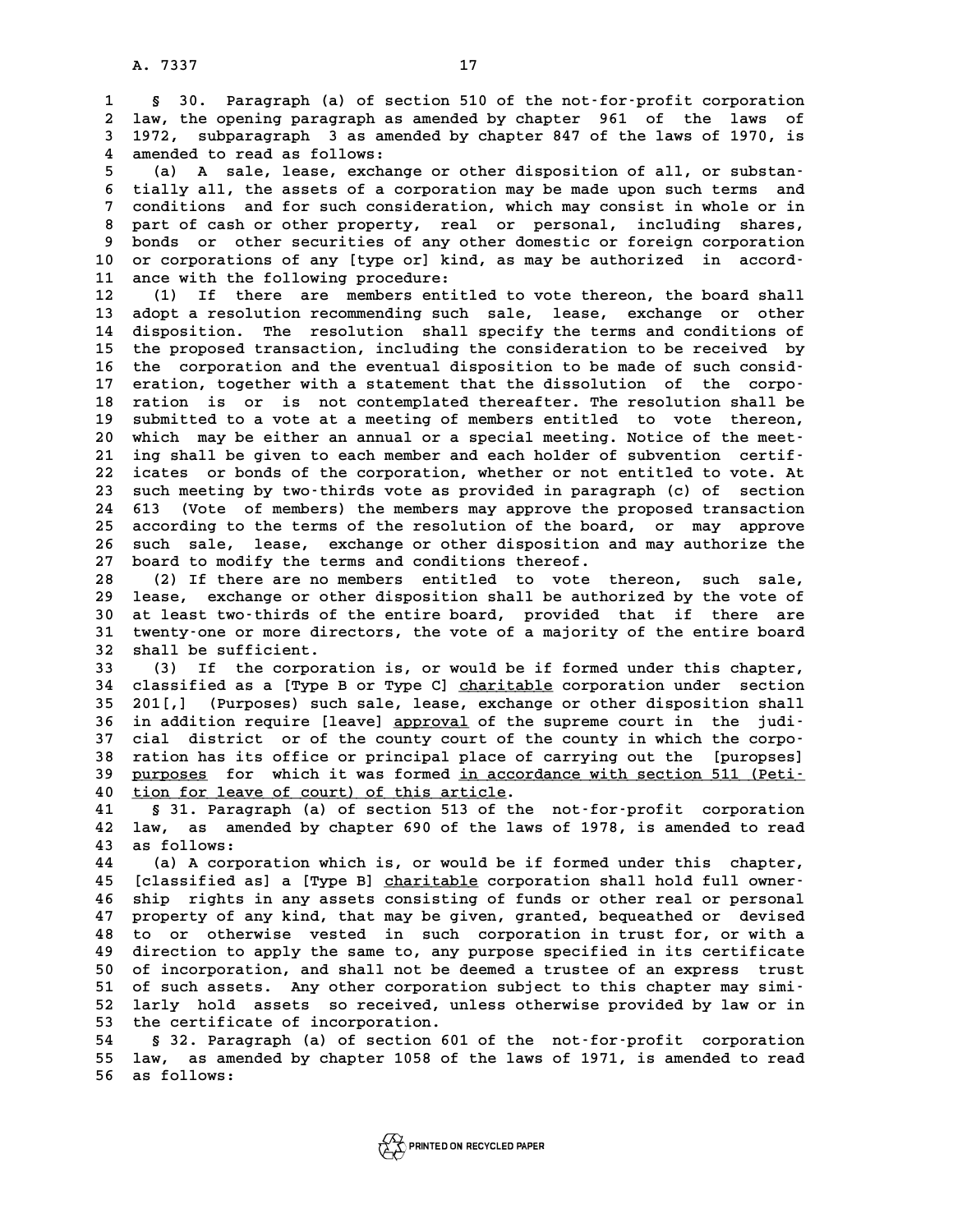A. 7337<br>1 (a) A corporation shall have one or more classes of members, or, in<br>2 the case of a [Type B] charitable corporation, may have no members, in 2 the case of a [Type B] charitable corporation, may have no members, in<br>3 which case any such provision for classes of members or for no members **3 which case any such provision for classes of members or for no members** 2 the case of a [Type B] charitable corporation, may have no members, in<br>3 which case any such provision for classes of members or for no members<br>4 shall be set forth in the certificate of incorporation or the by-laws.<br>5 C which case any such provision for classes of members or for no members<br>4 shall be set forth in the certificate of incorporation or the by-laws.<br>5 Corporations, joint-stock associations, unincorporated associations and<br>5 pa 4 shall be set forth in the certificate of incorporation or the by-laws.<br>5 Corporations, joint-stock associations, unincorporated associations and<br>6 partnerships, as well as any other person without limitation, may be<br><sup>7</sup> 5 Corporations, joint-stock associations, unincorporated associations and<br>6 partnerships, as well as any other person without limitation, may be<br>7 members.<br>8 \$ 33. Section 716 of the not-for-profit corporation law, as amen 8 **partnerships, as well as any other person without limitation, may be**<br>**8 § 33. Section 716 of the not-for-profit corporation law, as amended by**<br>**9 chapter 644 of the laws of 1971, is amended to read as follows:** 

**9 chapter 644 of the laws of 1971, is amended to read as follows:** 9 chapter 644 of the laws of 1971, is amended to read as follows:<br>10 § 716. Loans to directors and officers.<br>11 No loans, other than through the purchase of bonds, debentures, or<br>12 similar chlistians of the two sustanaril

**10 § 716. Loans to directors and officers. 10 § 716. Loans to directors and officers.**<br>**11 No loans, other than through the purchase of bonds, debentures, or**<br>**12 similar obligations of the type customarily sold in public offerings, or**<br>**13 through ordinary deposi** 12 similar obligations of the type customarily sold in public offerings, or<br>13 through ordinary deposit of funds in a bank, shall be made by a corpo<sup>1</sup><br>14 ration to its directors or officers, or to any other corporation, f 12 similar obligations of the type customarily sold in public offerings, or<br>13 through ordinary deposit of funds in a bank, shall be made by a corporation<br>14 ration to its directors or officers, or to any other corporation 13 through ordinary deposit of funds in a bank, shall be made by a corpo-<br>14 ration to its directors or officers, or to any other corporation, firm,<br>15 association or other entity in which one or more of its directors or<br>1 15 association or other entity in which one or more of its directors or<br>16 officers are directors or officers or hold a substantial financial<br>17 interest, except a loan by one [type B] charitable corporation to anoth-**15 association or other entity in which one or more of its directors or officers are directors or officers or hold a substantial financial interest, except a loan by one [type B] charitable corporation to anoth-<br>
<b>12. a 16 officers are directors or officers or hold a substantial financial<br>17 interest, except a loan by one [type B] <u>charitable</u> corporation to anoth-<br>18 er [type B] charitable corporation. A loan made in violation of this<br>c** 17 interest, except a loan by one [type B] <u>charitable</u> corporation to anoth-<br>18 er [type B] <u>charitable</u> corporation. A loan made in violation of this<br>19 section shall be a violation of the duty to the corporation of the<br> 18 er [type B] charitable corporation. A loan made in violation of this<br>19 section shall be a violation of the duty to the corporation of the<br>20 directors or officers authorizing it or participating in it, but the<br>21 chlig 19 section shall be a violation of the duty to the corporation of the<br>20 directors or officers authorizing it or participating in it, but the<br>21 obligation of the borrower with respect to the loan shall not be 20 directors or officer<br>21 obligation of the<br>22 affected thereby.<br><sup>23</sup> 5.34 Paragraphs ( 21 obligation of the borrower with respect to the loan shall not be<br>22 affected thereby.<br>23 § 34. Paragraphs (a) and (c) of section 722 of the not-for-profit<br>24 corporation law, as amended by chapter 368 of the laws of 198

22 affected thereby.<br>23 § 34. Paragraphs (a) and (c) of section 722 of the not-for-profit<br>24 corporation law, as amended by chapter 368 of the laws of 1987, are<br><sup>25</sup> amended to read as follows: 23 § 34. Paragraphs (a) and (c)<br>24 corporation law, as amended<br>25 amended to read as follows:<br>26 (a) a corporation may indown 24 corporation law, as amended by chapter 368 of the laws of 1987, are<br>25 amended to read as follows:<br>26 (a) A corporation may indemnify any person, made, or threatened to be<br><sup>27</sup> made, a party to an action or proceeding o

25 amended to read as follows:<br>
26 (a) A corporation may indemnify any person, made, or threatened to be<br>
27 made, a party to an action or proceeding other than one by or in the<br>
28 right of the corporation to procure a ju **28 (a) A corporation may indemnify any person, made, or threatened to be**<br>27 made, a party to an action or proceeding other than one by or in the<br>28 right of the corporation to procure a judgment in its favor, whether 27 made, a party to an action or proceeding other than one by or in the<br>28 right of the corporation to procure a judgment in its favor, whether<br>29 civil or criminal, including an action by or in the right of any other<br>20 c 28 right of the corporation to procure a judgment in its favor, whether<br>29 civil or criminal, including an action by or in the right of any other<br>30 corporation of any [type or] kind, domestic or foreign, or any partner-<br><sup></sup> 29 civil or criminal, including an action by or in the right of any other<br>30 corporation of any [type or] kind, domestic or foreign, or any partner-<br>31 ship, joint venture, trust, employee benefit plan or other enterprise, 30 corporation of any [type or] kind, domestic or foreign, or any partner-<br>31 ship, joint venture, trust, employee benefit plan or other enterprise,<br>32 which any director or officer of the corporation served in any capacit 31 ship, joint venture, trust, employee benefit plan or other enterprise,<br>32 which any director or officer of the corporation served in any capacity<br>33 at the request of the corporation, by reason of the fact that he, his<br> 32 which any director or officer of the corporation served in any capacity<br>33 at the request of the corporation, by reason of the fact that he, his 33 at the request of the corporation, by reason of the fact that he, his<br>34 testator or intestate, was a director or officer of the corporation, or<br>35 served such other corporation, partnership, joint venture, trust,<br>26 se 34 testator or intestate, was a director or officer of the corporation, or<br>35 served such other corporation, partnership, joint venture, trust,<br>36 employee benefit plan or other enterprise in any capacity, against judg-<br><sup>2</sup> 35 served such other corporation, partnership, joint venture, trust,<br>36 employee benefit plan or other enterprise in any capacity, against judg-<br>37 ments, fines, amounts paid in settlement and reasonable expenses,<br>38 inclu 36 employee benefit plan or other enterprise in any capacity, against judg-<br>37 ments, fines, amounts paid in settlement and reasonable expenses,<br>38 including attorneys' fees actually and necessarily incurred as a result<br>39 37 ments, fines, amounts paid in settlement and reasonable expenses,<br>38 including attorneys' fees actually and necessarily incurred as a result<br>39 of such action or proceeding, or any appeal therein, if such director or<br>40 **40 including attorneys' fees actually and necessarily incurred as a result**<br>**40 officer acted, in good faith, for a purpose which he reasonably believed**<br>**41 to be in oxy in the gase of service for any other corporation o** 40 officer acted, in good faith, for a purpose which he reasonably believed<br>41 to be in, or, in the case of service for any other corporation or any<br>42 partnership, joint venture, trust, employee benefit plan or other ente **42 partnership, joint venture, trust, employee benefit plan or other enter-43 prise, not opposed to, the best interests of the corporation and, in** 42 partnership, joint venture, trust, employee benefit plan or other enter-<br>43 prise, not opposed to, the best interests of the corporation and, in<br>44 criminal actions or proceedings, in addition, had no reasonable cause t 43 prise, not opposed to, the best inter<br>44 criminal actions or proceedings, in addit<br>45 believe that his conduct was unlawful. **44 criminal actions or proceedings, in addition, had no reasonable cause to**<br>45 believe that his conduct was unlawful.<br>46 (c) A corporation may indemnify any person made, or threatened to be<br>47 made, a party to an adding

**45 believe that his conduct was unlawful.**<br>46 (c) A corporation may indemnify any person made, or threatened to be<br>47 made, a party to an action by or in the right of the corporation to<br>48 programs a indemnation its fares 46 (c) A corporation may indemnify any person made, or threatened to be<br>47 made, a party to an action by or in the right of the corporation to<br>48 procure a judgment in its favor by reason of the fact that he, his<br>19 testat 47 made, a party to an action by or in the right of the corporation to<br>48 procure a judgment in its favor by reason of the fact that he, his<br>49 testator or intestate, is or was a director or officer of the corpo-<br>50 ration 48 procure a judgment in its favor by reason of the fact that he, his<br>49 testator or intestate, is or was a director or officer of the corpo-<br>50 ration, or is or was serving at the request of the corporation as a<br>51 direct **51** director or intestate, is or was a director or officer of the corporation, or is or was serving at the request of the corporation as a director or officer of any other corporation of any [type or] kind,<br>52 demostic or 50 ration, or is or was serving at the request of the corporation as a<br>51 director or officer of any other corporation of any [type or] kind,<br>52 domestic or foreign, of any partnership, joint venture, trust, employee<br>benef 51 director or officer of any other corporation of any [type or] kind,<br>52 domestic or foreign, of any partnership, joint venture, trust, employee<br>53 benefit plan or other enterprise, against amounts paid in settlement and<br> 52 domestic or foreign, of any partnership, joint venture, trust, employee<br>53 benefit plan or other enterprise, against amounts paid in settlement and<br>54 reasonable expenses, including attorneys' fees, actually and necessa 53 benefit plan or other enterprise, against amounts paid in settlement and<br>54 reasonable expenses, including attorneys' fees, actually and necessarily<br>55 incurred by him in connection with the defense or settlement of suc 54 reasonable expenses, including attorneys' fees, actually and necessarily<br>55 incurred by him in connection with the defense or settlement of such<br>56 action, or in connection with an appeal therein, if such director or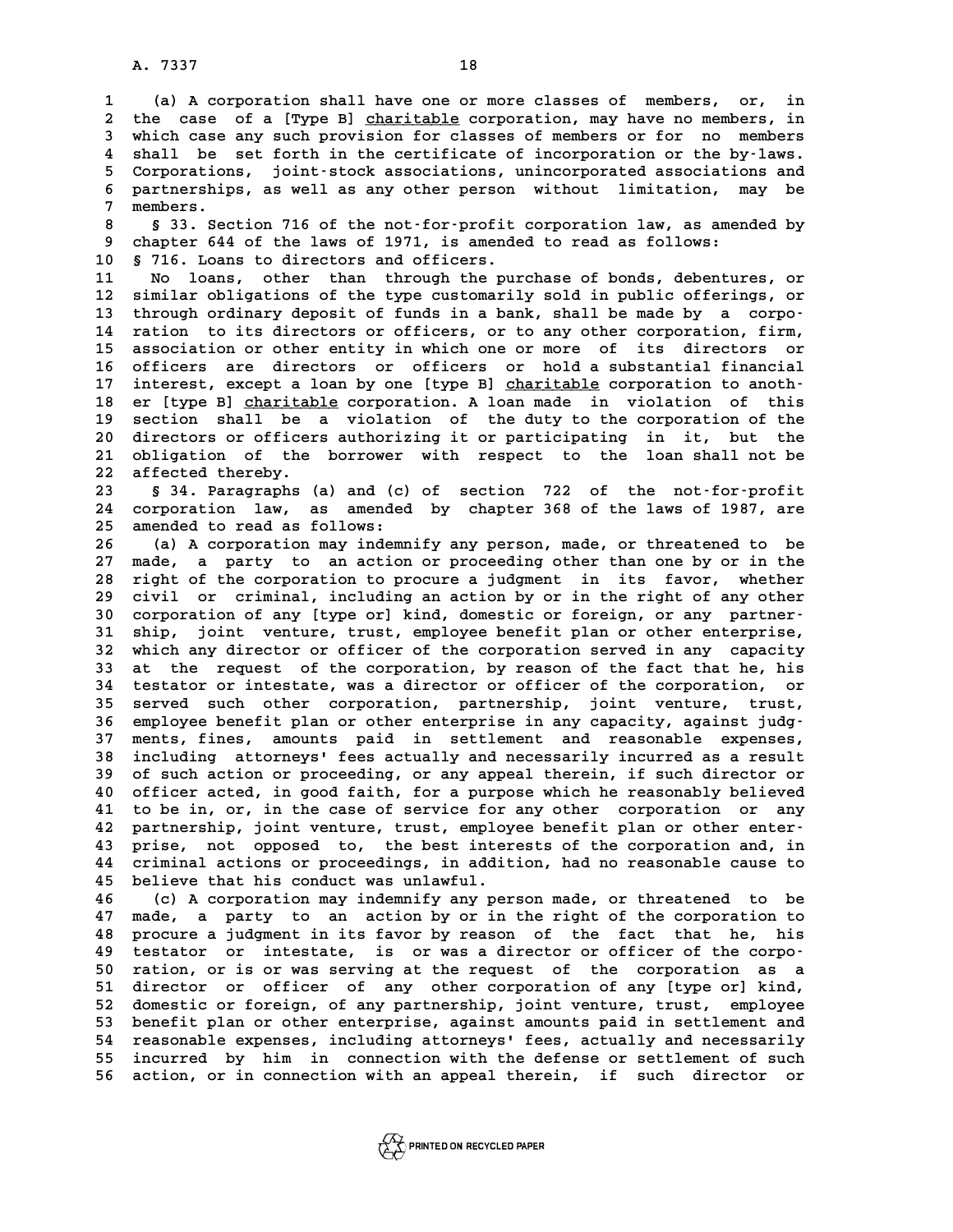**1 officer acted, in good faith, for a purpose which he reasonably believed 2** to be in, or, in good faith, for a purpose which he reasonably believed<br>2 to be in, or, in the case of service for any other corporation or any<br>3 partnership, joint venture, trust, employee benefit plan or other enter. 1 officer acted, in good faith, for a purpose which he reasonably believed<br>
2 to be in, or, in the case of service for any other corporation or any<br>
3 partnership, joint venture, trust, employee benefit plan or other enter 2 to be in, or, in the case of service for any other corporation or any<br>3 partnership, joint venture, trust, employee benefit plan or other enter-<br>4 prise, not opposed to, the best interests of the corporation, except<br>5 th **5** partnership, joint venture, trust, employee benefit plan or other enter-<br>4 prise, not opposed to, the best interests of the corporation, except<br>5 that no indemnification under this paragraph shall be made in respect of 4 prise, not opposed to, the best interests of the corporation, except<br>
5 that no indemnification under this paragraph shall be made in respect of<br>
6 (1) a threatened action, or a pending action which is settled or other-<br> <sup>5</sup> that no indemnification under this paragraph shall be made in respect of (1) a threatened action, or a pending action which is settled or other-<br>7 wise disposed of, or (2) any claim, issue or matter as to which such<br>pa 8 (1) a threatened action, or a pending action which is settled or other-<br>7 wise disposed of, or (2) any claim, issue or matter as to which such<br>8 person shall have been adjudged to be liable to the corporation, unless<br>2 a 9 wise disposed of, or (2) any claim, issue or matter as to which such<br>8 person shall have been adjudged to be liable to the corporation, unless<br>9 and only to the extent that the court in which the action was brought, **10 or, if no action was brought, any court of competent jurisdiction,** 9 and only to the extent that the court in which the action was brought,<br>10 or, if no action was brought, any court of competent jurisdiction,<br>11 determines upon application that, in view of all the circumstances of<br>the ca 10 or, if no action was brought, any court of competent jurisdiction,<br>11 determines upon application that, in view of all the circumstances of<br>12 the case, the person is fairly and reasonably entitled to indemnity for<br>13 s 11 determines upon application that, in view of all the circumstances of<br>12 the case, the person is fairly and reasonably entitled to indemnity for<br>13 such portion of the settlement amount and expenses as the court deems<br>1 12 the case,<br>13 such port<br>14 proper.<br>15 s<sup>25</sup> sui 13 such portion of the settlement amount and expenses as the court deems<br>
14 proper.<br>
5 35. Subparagraph 3 of paragraph (a) of section 803 of the not-for-<br>
16 profit corporation law as amonded by shapter 168 of the law of

14 proper.<br>15 § 35. Subparagraph 3 of paragraph (a) of section 803 of the not-for-<br>16 profit corporation law, as amended by chapter 168 of the laws of 1982,<br>17 is amended to read as follows: 15 **s** 35. Subparagraph 3 of paragram<br>16 profit corporation law, as amen<br>17 is amended to read as follows: **16 profit corporation law, as amended by chapter 168 of the laws of 1982,<br>17 is amended to read as follows:**<br>(3) That the corporation is a corporation as defined in subparagraph<br>19 (a) (5) of soction 102 (Definitionals th

**17** is amended to read as follows:<br> **18** (3) That the corporation is a corporation as defined in subparagraph<br> **19** (a) (5) of section 102 (Definitions)[; the type of corporation it is<br>
20 under section 201 (Durneses), an **20 under section 201 (Purposes); and if the corporate purposes are** 19 (a) (5) of section 102 (Definitions) [; the type of corporation it is 20 under section 201 (Purposes); and if the corporate purposes are 21 enlarged, limited or otherwise changed, the type of corporation it shall therea 20 under section 201 (Purposes); and if the corporate purposes are<br>21 enlarged, limited or otherwise changed, the type of corporation it shall<br>22 thereafter be under section 201].<br>23 § 36. Paragraphs (a) and (f) of section 21 enlarged, limited or otherwise changed, the type of corporation it shall<br>22 thereafter be under section 201].<br>23 § 36. Paragraphs (a) and (f) of section 908 of the not-for-profit<br>24 corporation law are amended to read a

22 thereafter be under section 201].<br>
23 § 36. Paragraphs (a) and (f) of section 908<br>
24 corporation law are amended to read as follows:<br>
25 (a) Ope or more demostic or foreign corporations **23** § 36. Paragraphs (a) and (f) of section 908 of the not-for-profit<br>24 corporation law are amended to read as follows:<br>25 (a) One or more domestic or foreign corporations which is, or would be<br>26 if formed under this sh

24 corporation law are amended to read as follows:<br>25 (a) One or more domestic or foreign corporations which is, or would be<br>26 if formed under this chapter, a <u>non-charitable corporation, or any</u><br>27 corporation formed as 25 (a) One or more domestic or foreign corporations which is, or would be<br>26 if formed under this chapter, a <u>non-charitable corporation, or any</u><br>27 <u>corporation formed as a</u> type A or [type] C corporation [under section<br>2 26 if formed under this chapter, a <u>non-charitable corporation, or any</u><br>27 <u>corporation formed as a</u> type A or [type] C corporation [under section<br>28 201 (Purposes)] prior to January first, two thousand fourteen, may be<br>29 27 <u>corporation formed as a</u> type A or [type] C corporation [under section 28 201 (Purposes)] prior to January first, two thousand fourteen, may be merged or consolidated into a domestic or foreign corporation which is, or 20 201 (Purposes)] <u>prior to January first, two thousand fourteen</u>, may be merged or consolidated into a domestic or foreign corporation which is, or would be if formed under the laws of this state, a corporation formed<br>31 **39 merged or consolidated into a domestic or foreign corporation which is,<br>30 or would be if formed under the laws of this state, a corporation formed<br>31 under the business corporation law of this state if such merger or<br>** 30 or would be if formed under the laws of this state, a corporation formed<br>31 under the business corporation law of this state if such merger or<br>32 consolidation is not contrary to the law of the state of incorporation<br>33 31 under the business corporation law of this state if such merger or<br>32 consolidation is not contrary to the law of the state of incorporation<br>33 of any constituent corporation. With respect to such merger or consol-<br>34 i consolidation is not contrary to the law of the state of incorporation 33 of any constituent corporation. With respect to such merger or consol-<br>34 idation, any reference in paragraph (b) of section 901 <u>(Power of merger</u><br>35 <u>or consolidation</u>) of this article or paragraph (b) of section 901 34 idation, any reference in paragraph (b) of section 901 <u>(Power of merger</u><br>35 <u>or consolidation</u>) of this article or paragraph (b) of section 901 <u>(Power</u><br>36 <u>of merger or consolidation</u>) of the business corporation law 35 <u>or consolidation</u>) of this article or paragraph (b) of section 901 (Power<br>36 <u>of merger or consolidation</u>) of the business corporation law to a corpo-<br>37 ration shall, unless the context otherwise requires, include bot 36 of merger or consolidation) of the business corporation law to a corporation shall, unless the context otherwise requires, include both domes-<br>38 tic and foreign corporations.<br>(f) Where any constituent corporation is, o 37 ration shall, unless the context otherwise requires, include both domes-<br>38 tic and foreign corporations.<br>39 (f) Where any constituent corporation is, or would be if formed under<br>40 this chapter, a Type Cl charitable co

**40 this chapter, a [Type C] charitable corporation [under section 201 \_\_\_\_\_\_\_\_\_\_ 41 (F)** Where any constituent corporation is, or would be if formed under<br>
40 this chapter, a [Type C] charitable corporation [under section 201<br>
41 (Purposes)], no certificate shall be filed pursuant to this section<br>
42 40 this chapter, a [Type C] <u>charitable</u> corporation [under section 2014] (Purposes)], no certificate shall be filed pursuant to this section 42 until an order approving the plan of merger or consolidation and author-<br><sup>42</sup> 41 (Purposes)], no certificate shall be filed pursuant to this section<br>42 until an order approving the plan of merger or consolidation and author-<br>43 izing the filing of the certificate has been made by the supreme court,<br> 42 until an order approving the plan of merger or consolidation and author-<br>43 izing the filing of the certificate has been made by the supreme court,<br>44 as provided in section 907 (Approval by the supreme court) <u>of this </u> **43** izing t<br>**44** as prov<br>**45** cle.<br>*16* 5 37 **44 as provided in section 907 (Approval by the supreme court) <u>of this arti-</u><br>45 <u>cle</u>.<br>46 § 37. Paragraphs (b) and (d) of section 1001 of the not-for-profit<br>47 corporation law as amonded by chanter 434 of the laws of 200** 

45 cle.<br>46 § 37. Paragraphs (b) and (d) of section 1001 of the not-for-profit<br>47 corporation law, as amended by chapter 434 of the laws of 2006, are 46 § 37. Paragraphs (b) and<br>47 corporation law, as amended by<br>48 amended to read as follows:<br><sup>49</sup> (b) If the corporation is **47 corporation law, as amended by chapter 434 of the laws of 2006, are<br>48 amended to read as follows:<br>(b) If the corporation is a [Type B, C or D] <u>charitable</u> corporation<br>50 and bas po assets to distribute and no lightli** 

**50 48 amended to read as follows:**<br> **50 and has no assets to distribute and no liabilities at the time of**<br> **50 and has no assets to distribute and no liabilities at the time of**<br> **51 discolution** the plan of dissolution **49** (b) If the corporation is a [Type B, C or D] <u>charitable</u> corporation<br>50 and has no assets to distribute and no liabilities at the time of<br>51 dissolution, the plan of dissolution shall include a statement to that<br>52 e 50 and has no<br>51 dissolution<br>52 effect.<br>53 (d) If t 51 dissolution, the plan of dissolution shall include a statement to that<br>52 effect.<br>53 (d) If the corporation has assets to distribute or liabilities, the<br>54 plan of dissolution shall contain:

52 effect.<br>
53 (d) If the corporation has assets t<br>
54 plan of dissolution shall contain:<br>
55 (1) a description with reasonab **53** (d) If the corporation has assets to distribute or liabilities, the<br>54 plan of dissolution shall contain:<br>55 (1) a description with reasonable certainty of the assets of the<br>56 corporation and their fair walve and the

**56 corporation and their fair value, and the total amount of debts and**

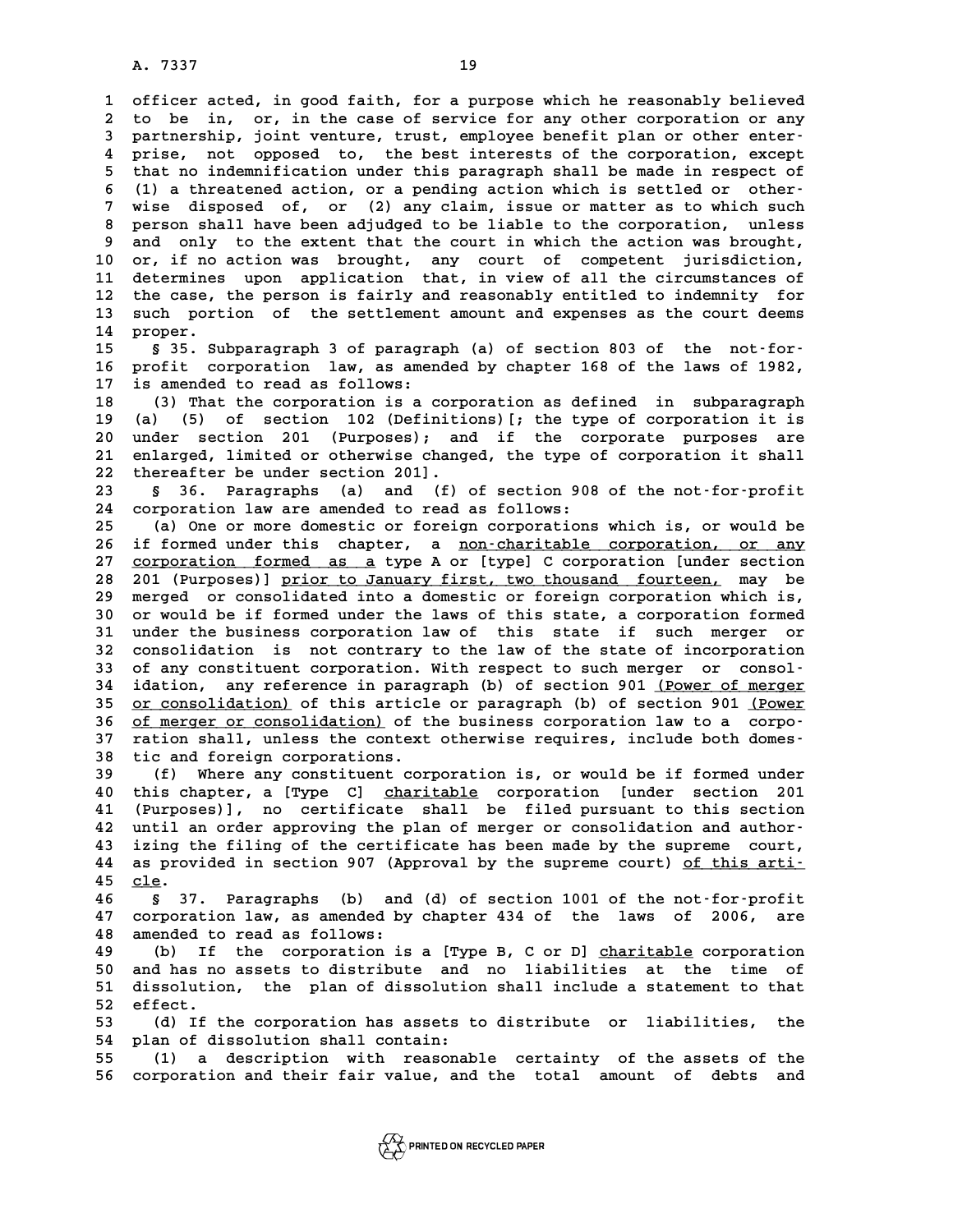**1 other liabilities incurred or estimated by the corporation, including** 1 other liabilities incurred or estimated by the corporation, including<br>2 the total amount of any accounting and legal fees incurred or estimated,<br>3 in connection with the dissolution procedure 1 other liabilities incurred or estimated by th<br>2 the total amount of any accounting and legal fee<br>3 in connection with the dissolution procedure. 2 the total amount of any accounting and legal fees incurred or estimated,<br>3 in connection with the dissolution procedure.<br>4 (2) a statement as to whether any gifts or other assets are legally<br>5 required to be used for a p

3 in connection with the dissolution procedure.<br>4 (2) a statement as to whether any gifts or<br>5 required to be used for a particular purpose.<br>6 (3) if there are against reserved and bold by **6 (2) a statement as to whether any gifts or other assets are legally<br>
<b>6 (3) if there are assets received and held by the corporation either**<br> **6 (3) if there are assets received and held by the corporation either**<br> **6 (** 

**7 for a charitable purpose [specified as Type B in paragraph (b) of \_\_\_\_\_\_\_\_\_\_ 8 (3) if there are assets received and held by the corporation either**<br> **8 section 201 (Purposes)] or which are legally required to be used for a**<br> **8 particular nurposes)] or which are legally required to be used for a**<br> **9 particular purpose is pecified as Type B in paragraph (b) of section 201 (Purposes)] or which are legally required to be used for a particular purpose, a statement that the assets owned by the corpo-<br>
<b>Particular purpos 10 ration, subject to any unpaid liabilities of the corporation, shall be** 9 particular purpose, a statement that the assets owned by the corporation, subject to any unpaid liabilities of the corporation, shall be distributed as required by any gift instrument or to a charitable organ-<br>
<sup>11</sup> inst IO ration, subject to any unpaid liabilities of the corporation, shall be<br>11 distributed as required by any gift instrument or to a charitable organ-<br>12 ization or organizations exempt from taxation pursuant to federal and 11 distributed as required by any gift instrument or to a charitable organ-<br>12 ization or organizations exempt from taxation pursuant to federal and<br>13 state laws and engaged in activities substantially similar to those of 12 ization or organizations exempt from taxation pursuant to federal and<br>13 state laws and engaged in activities substantially similar to those of<br>14 the dissolved corporation. Each such recipient organization shall be<br>ide 13 state laws and engaged in activities substantially similar to those of<br>14 the dissolved corporation. Each such recipient organization shall be<br>15 identified and the governing instrument and amendments thereto of each<br>16 14 the dissolved corporation. Each such recipient organization shall be identified and the governing instrument and amendments thereto of each 16 of the proposed recipient organizations shall be annexed to such state-<br>17 m 15 identified and the governing instrument and amendments thereto of each<br>16 of the proposed recipient organizations shall be annexed to such state-<br>17 ment, along with the <u>most recent</u> financial [reports] <u>report</u> of eac 16 of the proposed recipient organizations shall be annexed to such state-<br>17 ment, along with the <u>most recent</u> financial [reports] <u>report</u> of each<br>18 recipient organization for the last three years and a sworn affidavit 17 ment, along with the <u>most recent</u> financial [reports] <u>report</u> of each recipient organization for the last three years and a sworn affidavit<br>19 from a director and officer of each recipient organization stating the<br>20 18 recipient organization for the last three years and a sworn affidavit<br>19 from a director and officer of each recipient organization stating the<br>20 purposes of the organization, and that it is currently exempt from<br>21 fe 19 from a director and officer of each recipient organization stating the<br>20 purposes of the organization, and that it is currently exempt from<br>21 federal income taxation.<br>22 (4) if any of the assets of the corporation are

**22 (4) if any of the assets of the corporation are to be distributed to a 21 federal income taxation.**<br>
22 (4) if any of the assets of the corporation are to be distributed to a<br>
23 recipient for a particular legally required purpose, an agreement by the<br>
24 required to apply the aggets require **22** (4) if any of the assets of the corporation are to be distributed to a<br>23 recipient for a particular legally required purpose, an agreement by the<br>24 recipient to apply the assets received only for such purpose shall 23 recipient fo<br>24 recipient to<br>25 included.<br>26 s 24 recipient to apply the assets received only for such purpose shall be<br>25 included.<br>26 § 38. Paragraphs (a) and (d) of section 1002 of the not-for-profit<br>27 corporation law, as amended by chapter 434 of the laws of 2006,

25 included.<br>26 § 38. Paragraphs (a) and (d) of section 1002 of the not-for-profit<br>27 corporation law, as amended by chapter 434 of the laws of 2006, are<br>28 corporated to read as follows: 26 § 38. Paragraphs (a) and<br>27 corporation law, as amended by<br>28 amended to read as follows:<br><sup>29</sup> (a) Upon adopting a plan

28 amended to read as follows:<br>29 (a) Upon adopting a plan of dissolution and distribution of assets,<br>30 the board shall submit it to a vote of the members, if any, and such **30 the board shall submit it to a vote of the members, if any, and such 39** (a) Upon adopting a plan of dissolution and distribution of assets,<br>30 the board shall submit it to a vote of the members, if any, and such<br>31 plan shall be approved at a meeting of members by two-thirds vote as<br>32 pr 30 the board shall submit it to a vote of the members, if any, and such<br>31 plan shall be approved at a meeting of members by two-thirds vote as<br>32 provided in paragraph (c) of section 613 (Vote of members) <u>of this chap-</u><br> **31 plan shall be approved at a meeting of members by two-thirds vote as<br>32 provided in paragraph (c) of section 613 (Vote of members) <u>of this chap-</u><br>33 <u>ter</u>; provided, however, that if the corporation is a [Type B, C or** 32 provided in paragraph (c) of section 613 (Vote of members) <u>of this chap-</u><br>33 <u>ter</u>; provided, however, that if the corporation is a [Type B, C or D]<br>34 <u>charitable</u> corporation, other than a corporation incorporated pu **33 ter; provided, however, that if the corporation is a [Type B, C or D]**<br> **34 charitable corporation, other than a corporation incorporated pursuant**<br> **35 to article 15 (Public cemetery corporations) <u>of this chapter</u>, [** 34 charitable corporation, other than a corporation incorporated pursuant<br>35 to article 15 (Public cemetery corporations) <u>of this chapter</u>, [and has<br>36 no assets to distribute, other than a reserve not to exceed twenty-fi **35 to article 15 (Public cemetery corporations) of this chapter, [and has**<br>36 no assets to distribute, other than a reserve not to exceed twenty-five<br>37 thousand dollars for the purpose of paying ordinary and necessary<br>28 36 no assets to distribute, other than a reserve not to exceed twenty-five<br>37 thousand dollars for the purpose of paying ordinary and necessary<br>38 expenses of winding up its affairs including attorney and accountant<br>5000 a 37 thousand dollars for the purpose of paying ordinary and necessary<br>38 expenses of winding up its affairs including attorney and accountant<br>39 fees, and liabilities not in excess of ten thousand dollars at the time<br>40 of 38 expenses of winding up its affairs including attorney and accountant<br>39 fees, and liabilities not in excess of ten thousand dollars at the time<br>40 of adoption of the plan of dissolution,] the vote required by the corpo-**41 11 12 11 12 11 12 11 12 11 12 11 12 11 12 11 12 11 12 11 12 11 12 11 12 11 12 11 12 11 12 11 12 11 12 11 12 11 12 11 12 11 12 11 12 11 12 11 12 11 12 11 12 11 12 11 12 11 12 11 12 11 12 11 12 11 12 11 12 11 12 11 12 11** 40 of adoption of the plan of dissolution,] the vote required by the corpo-<br>41 ration's board of directors for adoption of the plan of dissolution of<br>42 such a corporation or by the corporation's members for the authorizat 41 ration's board of<br>42 such a corporation of<br>43 thereof shall be:<br><sup>44</sup> (1) In the gase of

**44 (1) In the case of a vote by the board of directors: (i) the number of 43 thereof shall be:**<br>44 (1) In the case of a vote by the board of directors: (i) the number of<br>45 directors required under the certificate of incorporation, by-laws, this<br>46 shapter and any other applicable laws or 44 (1) In the case of a vote by the board of<br>45 directors required under the certificate of<br>46 chapter and any other applicable law; or<br>47 (ii) if the number of directors actually

46 chapter and any other applicable law; or<br>47 (ii) if the number of directors actually holding office as such at the<br>48 time of the vote to adopt the plan is less than the number required to do chapter and any other applicable law; or<br>
47 (ii) if the number of directors actually holding office as such at the<br>
48 time of the vote to adopt the plan is less than the number required to<br>
19 constitute a guerum of d 47 (ii) if the number of directors actually holding office as such at the<br>48 time of the vote to adopt the plan is less than the number required to<br>49 constitute a quorum of directors under the certificate of incorporation 48 time of the vote to adopt the plan is less than the number required to constitute a quorum of directors under the certificate of incorporation,<br>50 the by-laws, this chapter or any other applicable law, the remaining<br>51 49 constitute a quorum of di<br>50 the by-laws, this chap<br>51 directors unanimously;<br>52 (2) In the gase of a Ve 50 the by-laws, this chapter or any other applicable law, the remaining<br>51 directors unanimously;<br>52 (2) In the case of a vote by the members, (i) the number of members<br>53 required under the certificate of incorporation by

51 directors unanimously;<br>
52 (2) In the case of a vote by the members, (i) the number of members<br>
53 required under the certificate of incorporation, by-laws, this chapter<br>
54 and any other applicable law; or (ii) by the 52 (2) In the case of a vote by the members, (i) the number of members<br>53 required under the certificate of incorporation, by-laws, this chapter<br>54 and any other applicable law; or (ii) by the vote of members authorized<br>55 53 required under the certificate of incorporation, by laws, this chapter<br>54 and any other applicable law; or (ii) by the vote of members authorized<br>55 by an order of the supreme court pursuant to section 608 <u>(Quorum at</u>

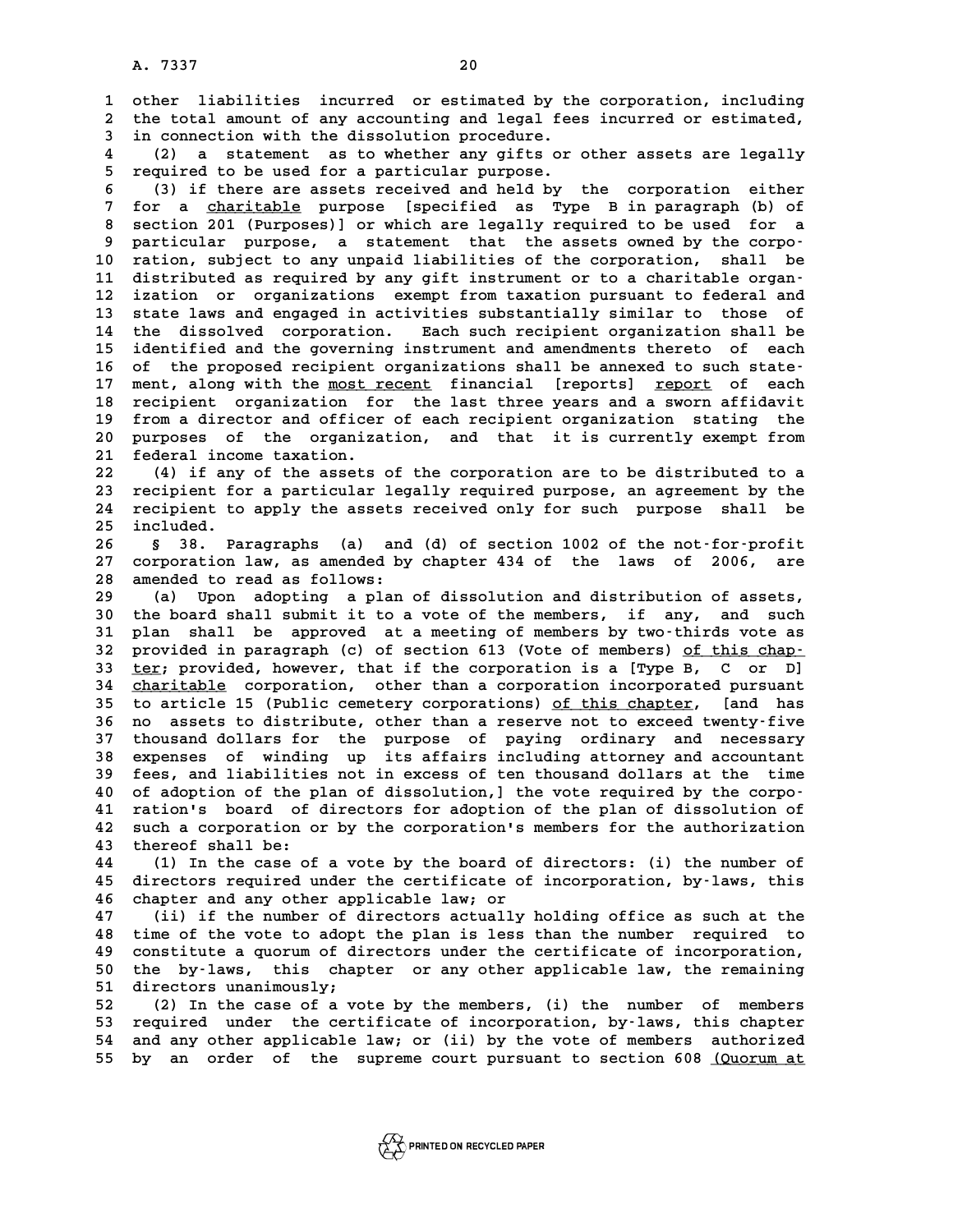A. 7337<br>1 <u>meeting of members)</u> of this chapter permitting the corporation to<br>2 dignonse with the applicable guerum requirement **2** <u>meeting of members)</u> of this chapter permitting<br>2 dispense with the applicable quorum requirement.<br>3 Motice of a special or requier meeting of the boa **3** <u>meeting of members</u>) of this chapter permitting the corporation to<br> **3** dispense with the applicable quorum requirement.<br>
3 Notice of a special or regular meeting of the board of directors or of<br>  $\frac{1}{2}$  the member

dispense with the applicable quorum requirement.<br>
3 Notice of a special or regular meeting of the board of directors or of<br>
4 the members entitled to vote on adoption and authorization or approval<br>
5 of the plan of dissolu **5** Notice of a special or regular meeting of the board of directors or of<br>4 the members entitled to vote on adoption and authorization or approval<br>5 of the plan of dissolution shall be sent to all the directors and<br>5 memb 4 the members entitled to vote on adoption and authorization or approval<br>5 of the plan of dissolution shall be sent to all the directors and<br>6 members of record entitled to vote. Unless otherwise directed by order<br>7 of the 5 of the plan of dissolution shall be sent to all the directors and<br>6 members of record entitled to vote. Unless otherwise directed by order<br>7 of the supreme court pursuant to section 608 <u>(Quorum at meeting of</u><br>members) o 6 members of record entitled to vote. Unless otherwise directed by order<br>7 of the supreme court pursuant to section 608 <u>(Quorum at meeting of</u><br>8 <u>members)</u> of this chapter, the notice shall be sent by certified mail,<br>8 ro 9 of the supreme court pursuant to section 608 <u>(Quorum at meeting of</u><br>
8 <u>members)</u> of this chapter, the notice shall be sent by certified mail,<br>
9 return receipt requested, to the last known address of record of each<br>
8 8 <u>members</u>) of this chapter, the notice shall be sent by certified mail,<br>9 return receipt requested, to the last known address of record of each<br>10 director and member not fewer than thirty, and not more than sixty days<br><sup></sup> 9 return receipt requested, to the last known address of record of each director and member not fewer than thirty, and not more than sixty days 11 before the date of each meeting provided, however, that if the last<br><sup>12</sup> kn 10 director and member not fewer than thirty, and not more than sixty days<br>11 before the date of each meeting provided, however, that if the last<br>12 known address of record of any director or member is not within the<br>13 Un 11 before the date of each meeting provided, however, that if the last<br>12 known address of record of any director or member is not within the<br>13 United States, the notice to such director shall be sent by any other 12 known address of<br>13 United States, the n<br>14 reasonable means.<br>15 (d) (1) The plan **13 United States, the notice to such director shall be sent by any other reasonable means.**<br> **15** (d) <u>(1)</u> The plan of dissolution and distribution of assets shall have<br> **16 annexed thereto the approval of La** justice of

**16 annexed thereto the approval of [a justice of the supreme court in the 17** judicial district in which the office of the corporation is located] <u>the</u><br>18 attorney general in the case of a [Type B, C or D] charitable corpo-**16 annexed thereto the approval of [a justice of the supreme court in the judicial district in which the office of the corporation is located] <u>the</u> attorney general in the case of a [Type B, C or D] <u>charitable</u> corpo-<br> 17** judicial district in which the office of the corporation is located] <u>the</u><br>18 <u>attorney general</u> in the case of a [Type B, C or D] <u>charitable</u> corporation, and in the case of any [other] <u>non-charitable</u> corporation **20 attorney general in the case of a [Type B, C or D] charitable corporation, and in the case of any [other] <u>non-charitable</u> corporation which<br>20 [holds assets] at the time of dissolution <u>holds assets</u> legally required<br>** 19 ration, and in the case of any [other] <u>non-charitable</u> corporation which<br>20 [holds assets] at the time of dissolution <u>holds assets</u> legally required<br>21 to be used for a particular purpose[, except that no such approva **22 be required with respect to the plan of dissolution of a corporation,** 21 to be used for a particular purpose [, except that no such approval shall<br>22 be required with respect to the plan of dissolution of a corporation,<br>23 other than a corporation incorporated pursuant to article 15 (Public<br> 22 be required with respect to the plan of dissolution of a corporation,<br>23 other than a corporation incorporated pursuant to article 15 (Public<br>24 cemetery corporations), which has no assets to distribute at the time of<br>2 23 other than a corporation incorporated pursuant to article 15 (Public<br>24 cemetery corporations), which has no assets to distribute at the time of<br>25 dissolution, other than a reserve not to exceed twenty-five thousand<br>26 24 cemetery corporations), which has no assets to distribute at the time of<br>25 dissolution, other than a reserve not to exceed twenty-five thousand<br>26 dollars for the purpose of paying ordinary and necessary expenses of<br>27 25 dissolution, other than a reserve not to exceed twenty-five thousand<br>26 dollars for the purpose of paying ordinary and necessary expenses of<br>27 winding up its affairs including attorney and accountant fees, and<br>19 light 26 dollars for the purpose of paying ordinary and necessary expenses of 27 winding up its affairs including attorney and accountant fees, and 28 liabilities not in excess of ten thousand dollars, and which has complied wit 27 winding up its affairs including attorney and accountant fees, and<br>28 liabilities not in excess of ten thousand dollars, and which has<br>29 complied with the requirements of section 1001 (Plan of dissolution and<br>20 distri 28 liabilities not in excess of ten thousand dollars, and which has<br>29 complied with the requirements of section 1001 (Plan of dissolution and<br>30 distribution of assets) and this section applicable to such a corpo-<br><sup>31</sup> ra 29 complied wi<br>30 distribution<br>31 ration]. 30 distribution of assets) and this section applicable to such a corpo-<br>31 ration].<br>32 <u>(2)</u> Application to the [supreme court for an order] <u>attorney general</u><br>33 for such approval shall be by verified petition with the pl

**31 ration].**<br> **32** (2) Application to the [supreme court for an order] <u>attorney general</u><br> **33** for such approval shall be by verified petition, with the plan of<br> **24** discolution and distribution of assets and sertified **32 (2) Application to the [supreme court for an order] <u>attorney general</u><br>33 for such approval shall be by verified petition, with the plan of<br>34 dissolution and distribution of assets and certified copies of the<br>35 copie** 33 for such approval shall be by verified petition, with the plan of<br>34 dissolution and distribution of assets and certified copies of the<br>35 consents prescribed by this section annexed thereto[, and upon ten days<br><sup>36</sup> uni **34 dissolution and distribution of assets and certified copies of the consents prescribed by this section annexed thereto[, and upon ten days written notice to the attorney general accompanied by copies of such<br>
<b>37 potit** 35 consents prescribed by this section annexed thereto[, and upon ten days<br>36 written notice to the attorney general accompanied by copies of such<br>37 petition, plan and consents. In such case where approval of a justice of 36 written notice to the attorney general accompanied by copies of such<br>37 petition, plan and consents. In such case where approval of a justice of<br>38 the supreme court is not required for a Type B, C or D corporation, a<br>3 37 petition, plan and consents. In such case where approval of a justice of<br>38 the supreme court is not required for a Type B, C or D corporation, a<br>39 copy of such plan certified under penalties of perjury shall be filed<br> <sup>4</sup> the supreme court is not required for a Type B, C or D corporation,<br>
<sup>40</sup> with the attorney general within ten days after its authorization].<br>
<sup>41</sup> (3) The attorney general may approve the petition if the corporation

copy of such plan certified under penalties of perjury shall be filed<br>40 with the attorney general within ten days after its authorization].<br>41 (3) The attorney general may approve the petition if the corporation<br>42 has ad **42** <u>has adopted a plan in accordance with the requirements of section 1001</u><br>43 <u>(Plan of dissolution and distribution of assets) of this article, and</u> **41 (3) The attorney general may approve the petition if the corporation**<br>42 has adopted a plan in accordance with the requirements of section 1001<br>43 (Plan of dissolution and distribution of assets) of this article, and<br>4 A and the requirements of section 1001<br>
43 (Plan of dissolution and distribution of assets) of this article, and<br>
44 any other requirements imposed by law or rule. If the attorney general<br>
45 does not approve the potition 43 (Plan of dissolution and distribution of assets) of this article, and<br>44 any other requirements imposed by law or rule. If the attorney general<br>45 <u>does not approve the petition, or the attorney general concludes, in hi</u> 44 any other requirements imposed by law or rule. If the attorney general<br>45 <u>does not approve the petition, or the attorney general concludes, in his</u><br>46 <u>or her discretion, that court review of the petition is appropriat</u> does not approve the petition, or the attorney general concludes, in his<br>
or her discretion, that court review of the petition is appropriate, the<br>
<u>corporation may apply for approval to the supreme court in the judicial</u><br> or her discretion, that court review of the petition is appropriate, the<br>47 corporation may apply for approval to the surveme court in the judicial<br>48 district in which the principal office of the surviving or consolidated **47** corporation may apply for approval to the supreme court in the judicial<br>48 district in which the principal office of the surviving or consolidated<br>49 corporation is to be located, or in which the office of one of the<br> district in which the principal office of the surviving or consolidated<br>49 <u>corporation is to be located, or in which the office of one of the</u><br>50 <u>domestic constituent corporations is located, for an order dissolving</u><br>the corporation is to be located, or in which the office of one of the<br>50 <u>domestic constituent corporations is located</u>, for an order dissolving<br>51 the corporation. Application to the supreme court for an order for such<br>52 pr 50 <u>domestic constituent corporations is located, for an order dissolving<br>51 the corporation. Application to the supreme court for an order for such<br>52 approval shall be by verified petition upon ten days written notice to</u> 51 the corporation. Application to the supreme court for an order for such<br>52 approval shall be by verified petition upon ten days written notice to<br>53 the attorney general, and shall include all information required to be 52 approval shall be by verified petition upon ten days written notice to<br>53 <u>the attorney general, and shall include all information required to be<br>54 included in the application to the attorney general pursuant to this<br>5</u> 53 <u>the attorn</u><br>54 <u>included in</u><br>55 <u>section.</u>

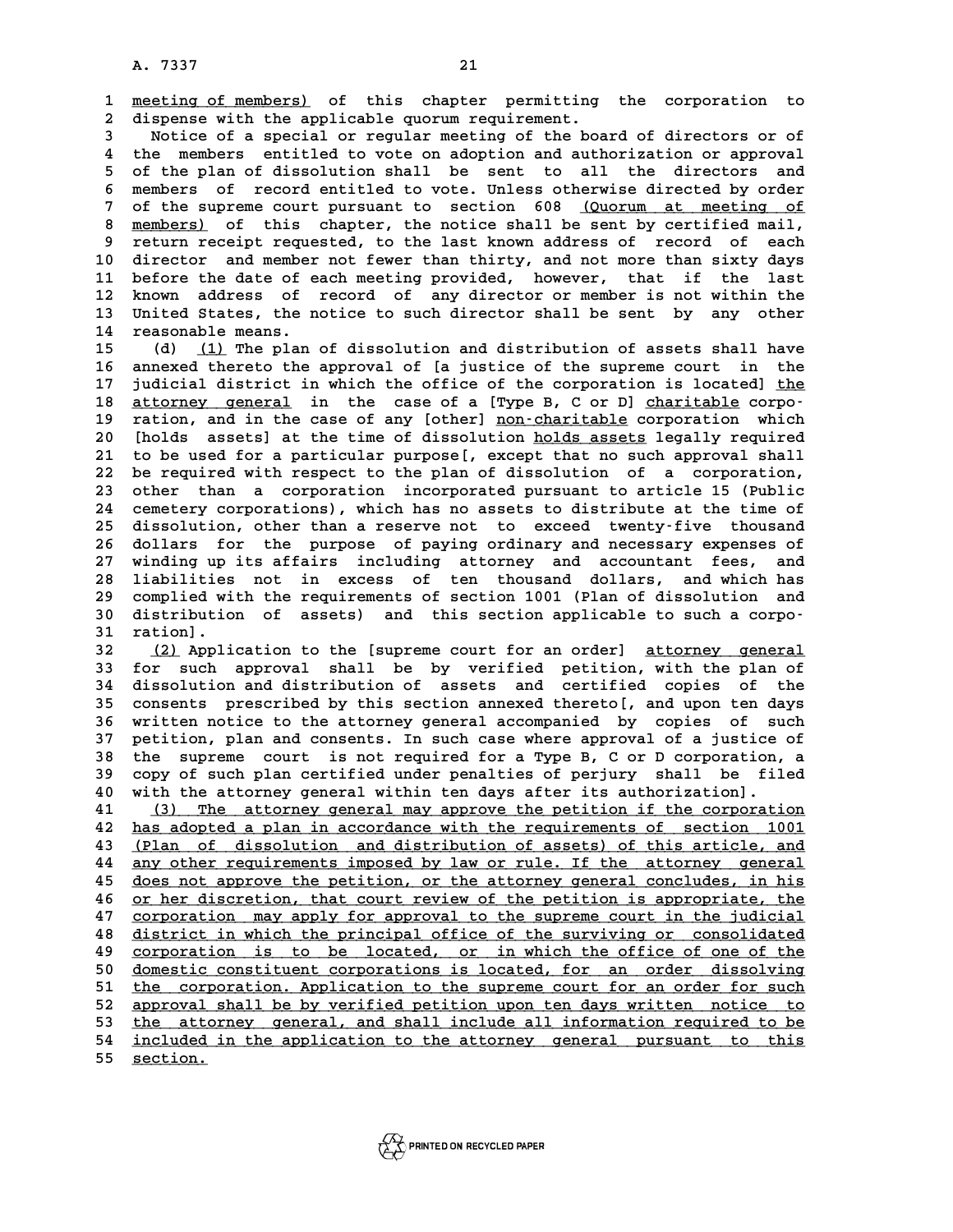**1 § 39. Paragraphs (a) and (b) of section 1003 of the not-for-profit 2** 1 S 39. Paragraphs (a) and (b) of section 1003 of the not-for-profit<br>2 corporation law, as amended by chapter 434 of the laws of 2006, are 1 § 39. Paragraphs (a) and<br>2 corporation law, as amended by<br>3 amended to read as follows: 2 corporation law, as amended by chapter 434 of the laws of 2006, are<br>3 amended to read as follows:<br>4 (a) After the plan of dissolution and distribution of assets has been<br>5 adopted authorized approved and carried out purg 3 amended to read as follows:<br>
4 (a) After the plan of dissolution and distribution of assets has been<br>
5 adopted, authorized, approved and carried out pursuant to the terms of<br>
6 the plan within the time period set forth **(a)** After the plan of dissolution and distribution of assets has been<br>5 adopted, authorized, approved and carried out pursuant to the terms of<br>6 the plan within the time period set forth pursuant to section 1002-a<br>6 (Car 5 adopted, authorized, approved and carried out pursuant to the terms of<br>6 the plan within the time period set forth pursuant to section 1002-a<br>7 (Carrying out the plan of dissolution and distribution of assets), a<br>8 conti 6 the plan within the time period set forth pursuant to section 1002-a<br>7 (Carrying out the plan of dissolution and distribution of assets), a<br>8 certificate of dissolution, entitled "Certificate of dissolution<br>0.6 (para of 9 (Carrying out the plan of dissolution and distribution of assets), a<br>
8 certificate of dissolution, entitled "Certificate of dissolution<br>
9 of ....... (name of corporation) under section 1003 of the Not-for-Pro-<br>
10 fit 8 certificate of dissolution, entitled "Certificate of dissolution<br>9 of ....... (name of corporation) under section 1003 of the Not-for-Pro-<br>10 fit Corporation Law" shall be signed and, if required pursuant to<br>11 subparazz 9 of ....... (name of corporation) under section 1003 of the Not-for-Pro-<br>10 fit Corporation Law" shall be signed and, if required pursuant to<br>11 subparagraph two of paragraph (b) of this section, after the attorney<br>22 sep 10 fit Corporation Law" shall be signed and, if required pursuant to<br>11 subparagraph two of paragraph (b) of this section, after the attorney<br>12 general has affixed thereon his or her consent to the dissolution, such<br>13 ge 11 subparagraph two of paragraph (b) of this section, after the attorney<br>12 general has affixed thereon his or her consent to the dissolution, such<br>13 certificate of dissolution shall be delivered to the department of<br>14 s 12 general has affixed thereon h<br>13 certificate of dissolution<br>14 state. It shall set forth:<br><sup>15</sup> (1) The name of the germora 13 certificate of dissolution shall be delivered to the department of<br>14 state. It shall set forth:<br>15 (1) The name of the corporation and, if its name has been changed, the<br>16 nome under which it was formed 14 state. It shall set forth:<br>15 (1) The name of the corporation<br>16 name under which it was formed.<br>17 (2) The date its cortificate of (1) The name of the corporation and, if its name has been changed, the<br> **16** name under which it was formed.<br>
17 (2) The date its certificate of incorporation was filed by the depart-<br>
18 mont of state 16 name under which it was formed.<br>17 (2) The date its certificate<br>18 ment of state.<br>19 (3) The name and address of e 17 (2) The date its certificate of incorporation was filed by the depart-<br>18 ment of state.<br>19 (3) The name and address of each of its officers and directors.<br>20 (4) [The type of corporation it is at the time of dissolutio **20** (3) The name and address of each of its officers and directors.<br> **20** (4) [The type of corporation it is at the time of dissolution] <u>A</u><br>
21 statement as to whether the corporation is a charitable corporation or a (3) The name and address of each of its officers and directors.<br>
20 (4) [The type of corporation it is at the time of dissolution] <u>A</u><br>
21 <u>statement as to whether the corporation is a charitable corporation or a</u><br>
22 non-20 (4) [The type of corporation<br>
21 <u>statement as to whether the co</u><br>
22 <u>non-charitable corporation</u>.<br>
23 (5) a statement as to what 21 <u>statement as to whether the corporation is a charitable corporation or a</u><br>22 <u>non-charitable corporation</u>.<br>23 (5) A statement as to whether or not the corporation holds assets at<br>24 the time of authorization of its pla **22 non-charitable corporation.**<br> **23** (5) A statement as to whether or not the corporation holds assets at<br> **24** the time of authorization of its plan of dissolution and distribution of<br> **25** assets as provided in section **23** (5) A statement as to whether or not the corporation holds assets at the time of authorization of its plan of dissolution and distribution of assets as provided in section 1002 of this article (Authorization of plan) 24 the time of authorization of its plan of dissolution and distribution of assets as provided in section 1002 of this article (Authorization of plan) which are legally required to be used for a particular purpose.<br>27 (6) 25 assets as provided in section 1002 of this arti<br>26 plan) which are legally required to be used for a<br>27 (6) That the corporation elects to dissolve.<br>28 (7) The paper in which the dissolution was auto plan) which are legally required to be used for a particular purpose.<br>
27 (6) That the corporation elects to dissolve.<br>
28 (7) The manner in which the dissolution was authorized. If the dissol-<br>
29 ution of the corporation **27 (6) That the corporation elects to dissolve.**<br> **28** (7) The manner in which the dissolution was authorized. If the dissol-<br> **29** ution of the corporation is authorized by a vote of the directors and/or<br> **20** members of **30 130 11 members of the corporation is authorized by a vote of the directors and/or**<br>**30 members of the corporation that is less than that ordinarily required by**<br>**31** the cortificate of incorporation the by-laws this ch 29 ution of the corporation is authorized by a vote of the directors and/or<br>30 members of the corporation that is less than that ordinarily required by<br>31 the certificate of incorporation, the by-laws, this chapter or any 30 members of the corporation that is less than that ordinarily required by<br>31 the certificate of incorporation, the by-laws, this chapter or any other<br>32 applicable law, as permitted by paragraph (a) of section 1002 (Auth 31 the certificate of incorporation, the by-laws, this chapter or any other<br>32 applicable law, as permitted by paragraph (a) of section 1002 (Authori-<br>33 zation of plan) <u>of this article</u>, then the certificate of dissoluti 32 applicable law, as permitted by paragraph (a) of section 1002 (Authori<sup>3</sup><br>33 zation of plan) <u>of this article</u>, then the certificate of dissolution<br>34 shall so state.<br>35 (8) A statement that prior to delivery of such ce **35 (8) A statement that prior to delivery of such certificate of dissol-34 shall so state.**<br>35 (8) A statement that prior to delivery of such certificate of dissol-<br>36 ution to the department of state for filing, the plan of dissolution and<br>37 distribution of assets has been approved by the a **35 (8)** A statement that prior to delivery of such certificate of dissol-<br>36 ution to the department of state for filing, the plan of dissolution and<br>37 distribution of assets has been approved by <u>the attorney general or</u> 36 ution to the department of state for filing, the plan of dissolution and<br>37 distribution of assets has been approved by <u>the attorney general or by</u> a<br>38 justice of the supreme court, if such approval is required <u>pursu</u> 37 distribution of assets has been approved by <u>the attorney general or by</u> a<br>38 justice of the supreme court, if such approval is required <u>pursuant to</u><br><u>section 1002</u> (Authorization of plan) of this article. A copy of th **40 dege is the supreme court, if such approval is required pursuant to**<br> **40 section 1002 (Authorization of plan) of this article. A copy of the**<br> **40 order shall be attached to the certificate of dissolution. In the case** 39 <u>section 1002 (Authorization of plan) of this article</u>. A copy of the<br>40 order shall be attached to the certificate of dissolution. In the case<br>41 of a corporation, other than a corporation incorporated pursuant to<br>42 a **42 article 15 (Public cemetery corporations), having no assets to distrib-43 ute, other than a reserve not to exceed twenty-five thousand dollars for** 42 article 15 (Public cemetery corporations), having no assets to distrib-<br>43 ute, other than a reserve not to exceed twenty-five thousand dollars for<br>44 the purpose of paying ordinary and necessary expenses of winding up 43 ute, other than a reserve not to exceed twenty-five thousand dollars for<br>44 the purpose of paying ordinary and necessary expenses of winding up its<br>45 affairs including attorney and accountant fees, and liabilities not 44 the purpose of paying ordinary and necessary expenses of winding up its<br>45 affairs including attorney and accountant fees, and liabilities not in<br>46 excess of ten thousand dollars at the time of dissolution, a statement 45 affairs including attorney and accountant fees, and liabilities not in<br>46 excess of ten thousand dollars at the time of dissolution, a statement<br>47 that a copy of the plan of dissolution which contains the statement<br>48 **46 excess of ten thousand dollars at the time of dissolution, a statement**<br>47 that a copy of the plan of dissolution which contains the statement<br>48 prescribed by paragraph (b) of section 1001 (Plan of dissolution and<br>dis 47 that a copy of the plan of dissolution which contains the statement<br>48 prescribed by paragraph (b) of section 1001 (Plan of dissolution and<br>49 distribution of assets) has been duly filed with the attorney general,<br>50 if 48 prescribed by<br>49 distribution of<br>50 if required.<br>51 (b) Such Ce distribution of assets) has been duly filed with the attorney general,<br>50 if required.<br>51 (b) Such certificate of dissolution shall have [indorsed] endorsed<br>52 thereon or annexed thereto the approval of the dissolution: <sup>5</sup> 15 the suited.<br>
51 (b) Such certificate of dissolution shall have [indorsed<br>
52 thereon or annexed thereto the approval of the dissolution:<br>
<sup>53</sup> (1) By a covernmental body or officer if such annoyal is r **51** (b) Such certificate of dissolution shall have [indorsed] endorsed<br>
52 thereon or annexed thereto the approval of the dissolution:<br>
53 (1) By a governmental body or officer, if such approval is required. A<br>
54 corpora

53 (1) By a governmental body or officer, if such approval is required. A<br>54 corporation whose statement of purposes specifically includes the estab-<br>55 lishment or operation of a child day care center, as that term is 53 (1) By a governmental body or officer, if such approval is required. A<br>54 corporation whose statement of purposes specifically includes the estab-<br>55 lishment or operation of a child day care center, as that term is<br>56 54 corporation whose statement of purposes specifically includes the estab-<br>55 lishment or operation of a child day care center, as that term is<br>56 defined in section three hundred ninety of the social services law,

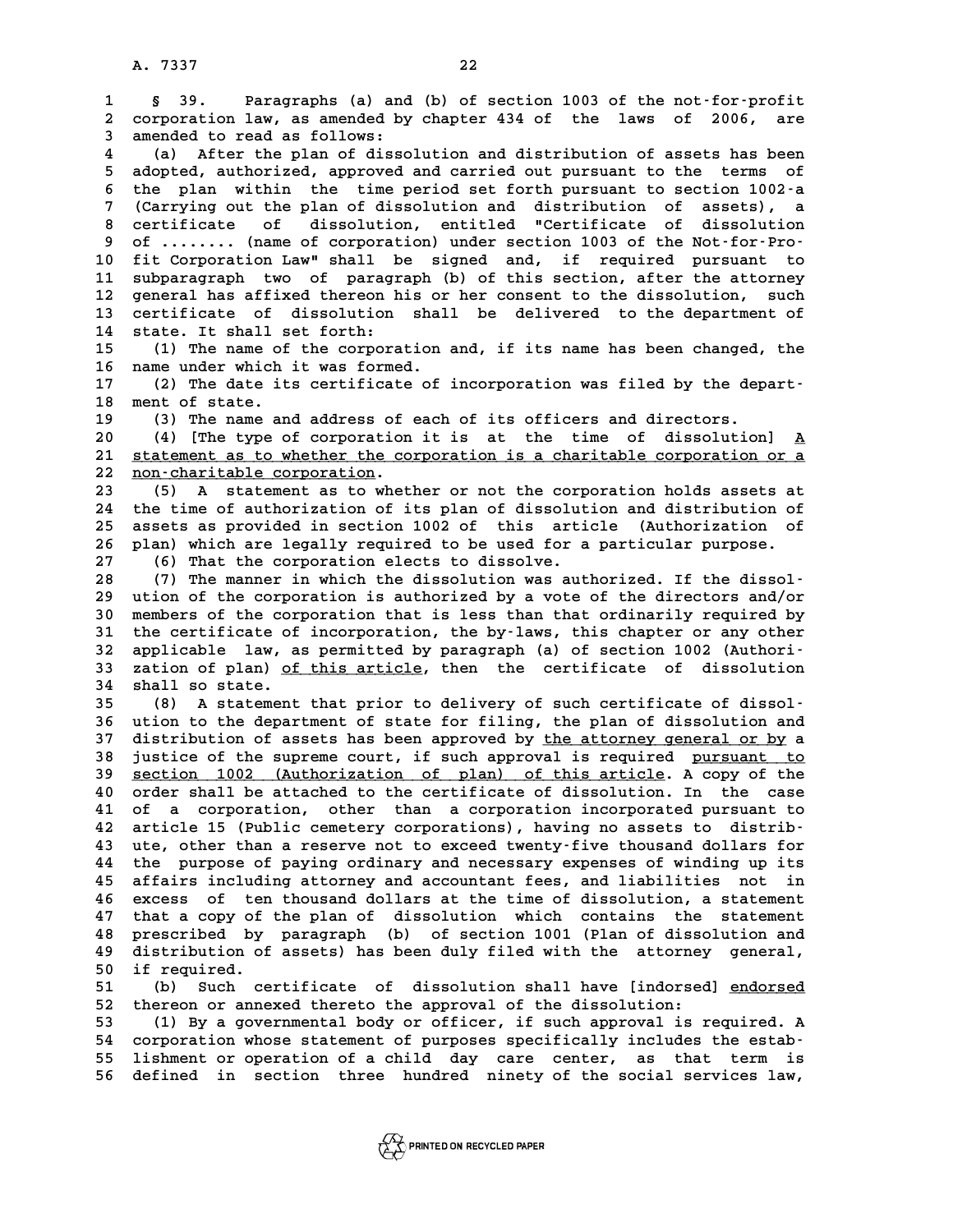A. 7337<br>1 shall provide a certified copy of any certificate of dissolution involv-<br><sup>2</sup> ing such corporation to the office of children and family corvices with-1 shall provide a certified copy of any certificate of dissolution involv-<br>2 ing such corporation to the office of children and family services with-<br>3 in thirty days after the filing of such dissolution with the departmen **3 in the superior of the filipity of the filipity of the such corporation to the office of children and family services with-**<br> **3** in thirty days after the filing of such dissolution with the department<br> **4** of this 2 ing such cort<br>3 in thirty day<br>4 of state. 3 in thirty days after the filing of such dissolution with the department<br>4 of state.<br>5 (2) By the attorney general in the case of a [Type B, C or D] <u>charita-</u><br><sup>5</sup> ble corporation or any other corporation that helds again 6 blackstate.<br> **6** (2) By the attorney general in the case of a [Type B, C or D] <u>charita-</u><br> **6** ble corporation, or any other corporation that holds assets at the time<br> **6** dissolution locally required to be used for a pa <sup>5</sup> (2) By the attorney general in the case of a [Type B, C or D] charita<br>
<sup>6</sup> <u>ble</u> corporation, or any other corporation that holds assets at the tim<br>
<sup>7</sup> of dissolution legally required to be used for a particular purpo **8 <u>ble</u> corporation, or any other corporation that holds assets at the time<br>
7 of dissolution legally required to be used for a particular purpose.<br>
8 40. Subparagraph 15 of paragraph (a) of section 1008 of the not-for-<br> 9 profit corporation law, as amended by chapter 434 of the laws of 2006,** 8 § 40. Subparagraph 15 of paragr<br>9 profit corporation law, as amende<br>10 is amended to read as follows:<br><sup>11</sup> (15) Where assets were received **11 (15)** Profit corporation law, as amended by chapter 434 of the laws of 2006,<br>10 is amended to read as follows:<br>11 (15) Where assets were received and held by the corporation either for **10** is amended to read as follows:<br> **11** (15) Where assets were received and held by the corporation either for<br> **12** a charitable purpose [specified as Type B in paragraph (b) of section<br> **13** 201 (Burposes) Lor [werel l 11 (15) Where assets were received and held by the corporation either for<br>12 a <u>charitable</u> purpose [specified as Type B in paragraph (b) of section<br>13 201 (Purposes),] or [were] legally required to be used for a particula 12 a <u>charitable</u> purpose [specified as Type B in paragraph (b) of section<br>13 201 (Purposes),] or [were] legally required to be used for a particular<br>14 purpose, the distribution of such assets to one or more domestic or<br>1 13 201 (Purposes), or [were] legally required to be used for a particular<br>14 purpose, the distribution of such assets to one or more domestic or<br>15 foreign corporations or other organizations engaged in activities<br>16 subst 14 purpose, the distribution of such assets to one or more domestic or<br>15 foreign corporations or other organizations engaged in activities<br>16 substantially similar to those of the dissolved corporation, on notice<br>17 to th **15 foreign corporations or other organizations engaged in activities**<br>16 substantially similar to those of the dissolved corporation, on notice<br>17 to the attorney general and to such other persons, and in such manner,<br>28 16 substantially similar to those<br>17 to the attorney general and to s<br>18 as the court may deem proper. 17 to the attorney general and to such other persons, and in such manner,<br>
18 as the court may deem proper.<br>
19 § 41. Subparagraph 6 of paragraph (a) of section 1012 of the not-for-<br>
20 profit corporation law, as amended b 18 as the court may deem proper.<br>19 § 41. Subparagraph 6 of paragraph (a) of section 1012 of the not-for-<br>20 profit corporation law, as amended by chapter 726 of the laws of 2005,<br><sup>21</sup> is amended to read as follows: **20 S 41. Subparagraph 6 of paragraph 20** profit corporation law, as amended to read as follows: **20 profit corporation law, as amended by chapter 726 of the laws of 2005,<br>21 is amended to read as follows:**<br>22 (6) That[, under section 201 (Purposes),] it is a [Type ................ **21** is amended to read as follows:<br> **22** (6) That [, under section 201 (Purposes),] it is a [Type .............<br> **23** (Insert A, B, C or D) not-for-profit] <u>charitable</u> corporation <u>or a non-</u><br> **24** charitable corporation 22 (6) That[, under section 201 (Purposes)<br>23 (Insert A, B, C or D) not-for-profit] <u>c</u><br>24 <u>charitable corporation, as applicable</u>.<br>25 5.42 Sostion 1302 of the pot-for-prof **23 (Insert A, B, C or D) not-for-profit] charitable corporation or a non-**<br>24 <u>charitable corporation, as applicable</u>.<br>25 § 42. Section 1302 of the not-for-profit corporation law, as amended<br>26 by charitar 247 of the law charitable corporation, as applicable.<br>
25 § 42. Section 1302 of the not-for-profit corporation law, as amended to read as follows:<br>
27 § 1302. Application to ovising authorized foreign corporations. <sup>25</sup> § 42. Section 1302 of the not-for-profit corporation law, as am<br>26 by chapter 847 of the laws of 1970, is amended to read as follows:<br>27 § 1302. Application to existing authorized foreign corporations. 26 by chapter 847 of the laws of 1970, is amended to read as follows:<br>27 § 1302. Application to existing authorized foreign corporations.<br>28 Every foreign corporation which on the effective date of this chapter<br>29 is autho **29 is authorized to conduct activities in this state under a certificate of 30 authority heretofore issued to it by the secretary of state shall 31 continue to have such authority. Such foreign corporation, its members, 30 authority heretofore issued to it by the secretary of state shall**<br>31 continue to have such authority. Such foreign corporation, its members,<br>32 directors, and officers shall have the same rights, franchises, and<br>33 pr 31 continue to have such authority. Such foreign corporation, its members,<br>32 directors, and officers shall have the same rights, franchises, and<br>33 privileges and shall be subject to the same limitations, restrictions,<br><sup>3</sup> 32 directors, and officers shall have the same rights, franchises, and<br>33 privileges and shall be subject to the same limitations, restrictions,<br>34 liabilities, and penalties as a foreign corporation authorized under<br><sup>35</sup> **33 privileges and shall be subject to the same limitations, restrictions, 14 liabilities, and penalties as a foreign corporation authorized under this chapter, its members, directors, and officers respectively. A 34 liabilities, and penalties as a foreign corporation authorized under<br>35 this chapter, its members, directors, and officers respectively. A<br>36 foreign corporation may by amendment to its certificate of authority set<br>37** 35 this chapter, its members, directors, and officers respectively. A<br>36 foreign corporation may by amendment to its certificate of authority set<br>37 forth [the type of] whether it is a charitable corporation [it is under<br>3 36 foreign corporation may by amendment to its certificate of authority set<br>37 forth [the type of] <u>whether it is a charitable</u> corporation [it is under<br>38 section 201 (Purposes);] <u>or a non-charitable corporation</u> and in 37 forth [the type of] whether it is a charitable corporation [it is under<br>38 section 201 (Purposes);] <u>or a non-charitable corporation</u> and in the<br>39 absence of such amendment an authorized foreign corporation shall be a<br> **40 absence of such amendment an authorized foreign corporation and in the absence of such amendment an authorized foreign corporation shall be a<br>
<b>40** [Type B] <u>charitable</u> corporation. Reference in this chapter to an app **41 cation for authority shall, unless the context otherwise requires, 40 [Type B] charitable corporation. Reference in this chapter to an appli-**<br>**41 cation for authority shall, unless the context otherwise requires,**<br>**42 include the statement and designation and any amendment thereof requi** 41 cation for authority shall, unless the context otherwise requires,<br>42 include the statement and designation and any amendment thereof required<br>43 to be filed by the secretary of state under prior statutes to obtain a<br>44 42 include the statement and de<br>43 to be filed by the secreta<br>44 certificate of authority.<br><sup>45</sup> 5.43 Subparamaph 4.05.0 43 to be filed by the secretary of state under prior statutes to obtain a<br>44 certificate of authority.<br>45 § 43. Subparagraph 4 of paragraph (a) of section 1304 of the not-for-<br>46 profit corporation law, as amended by chapt **46 profit corporation law, as amended by chapter 847 of the laws of 1970 45 § 43. Subparagraph 4 of paragraph (a) of section 1304 of the not-for-**<br>46 profit corporation law, as amended by chapter 847 of the laws of 1970<br>47 and as renumbered by chapter 590 of the laws of 1982, is amended to rea 46 profit corpora<br>47 and as renumbe<br>48 as follows:<br>49 (4) mbit ti and as renumbered by chapter 590 of the laws of 1982, is amended to read<br>48 as follows:<br>(4) That the corporation is a foreign corporation as defined in<br>50 subparazzarb [(a)] (7) of parazzarb (a) of sostion 102 (Definitiona **50 48 as follows:**<br>**50 subparagraph [(a)] (7) <u>of paragraph (a)</u> of section 102 (Definitions)[;<br><b>51** the type ofl of this chapter, whether it would be a charitable corpo-**49** (4) That the corporation is a foreign corporation as defined in<br>50 subparagraph [(a)] (7) <u>of paragraph (a)</u> of section 102 (Definitions)[;<br>51 the type of] <u>of this chapter, whether it would be a charitable c</u>orpo-<br>52 50 subparagraph [(a)] (7) <u>of paragraph (a)</u> of section 102 (Definitions)[;<br>51 the type of] <u>of this chapter, whether it would be a charitable</u> corpo-<br>52 ration [it shall be under section 201 (Purposes); a statement] <u>or n</u> 51 the type of] <u>of this chapter, whether it would be a charitable</u> corpo-<br>52 ration [it shall be under section 201 (Purposes); a statement] <u>or non-</u><br>53 <u>charitable corporation if formed in this state; a statement</u> of its 52 ration [it shall be under section 201 (Purposes); a statement] <u>or non-</u><br>53 <u>charitable corporation if formed in this state; a statement</u> of its<br>54 purposes to be pursued in this state and of the activities which it<br>55 53 <u>charitable corporation if formed in this state; a statement</u> of its<br>54 purposes to be pursued in this state and of the activities which it<br>55 proposes to conduct in this state; <u>and</u> a statement that it is authorized<br>5 53 charitable corporation if formed in this state; a statement of its<br>54 purposes to be pursued in this state and of the activities which it<br>55 proposes to conduct in this state; <u>and</u> a statement that it is authorized<br>56

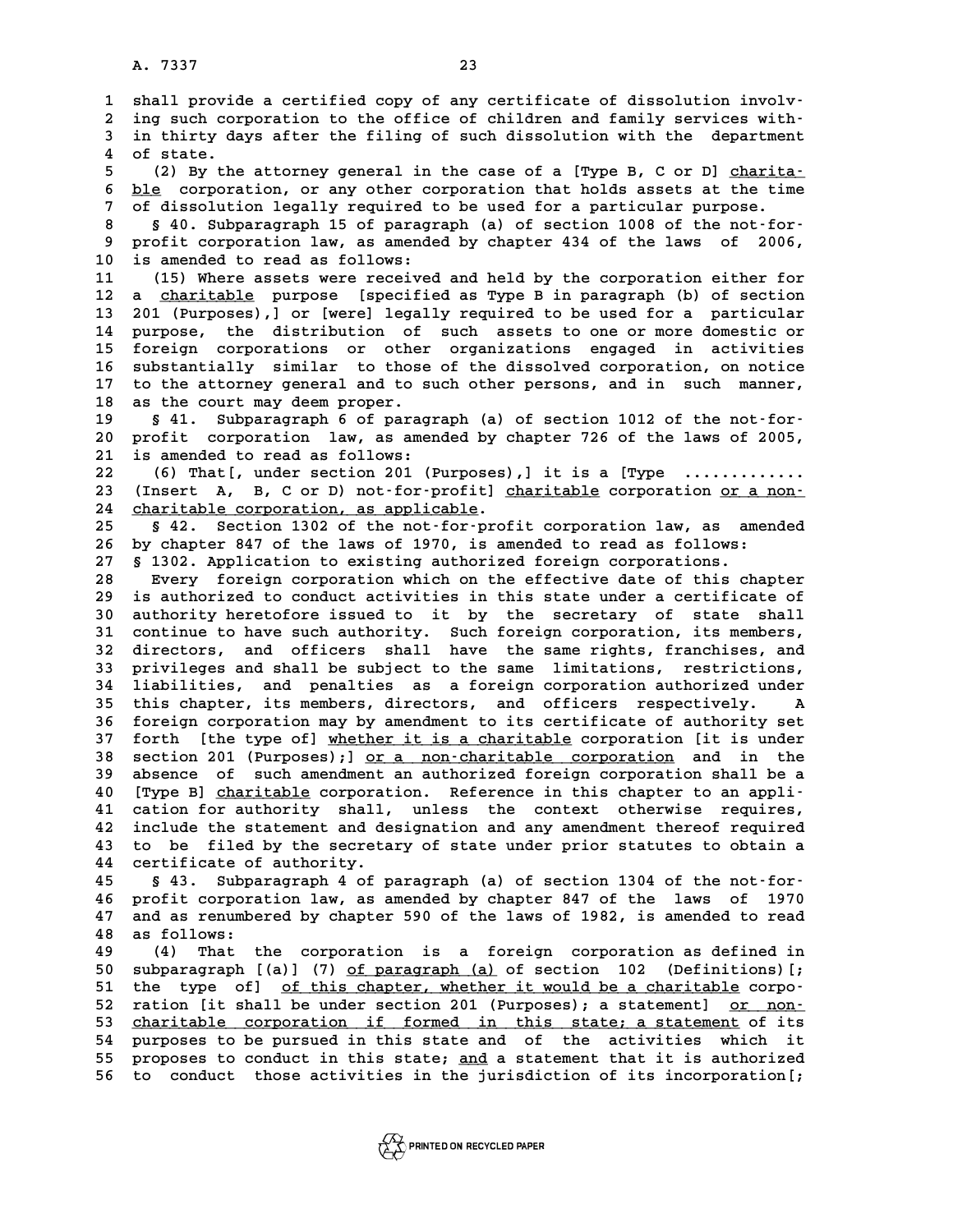A. 7337<br> **1** and in the case of a Type C corporation, the lawful public or quasi-<br>
<sup>2</sup> public objective which each business purpose will achievel **2** and in the case of a Type C corporation, the lawful public<br>2 public objective which each business purpose will achieve]. **3 3 1** and in the case of a Type C corporation, the lawful public or quasi-<br> **3 6** 44. Paragraph (c) of section 1304 of the not-for-profit corporation<br> **1 120** is arranged and a now paragraph (d) is added to read public objective which each business purpose will achieve].<br> **5 44. Paragraph (c) of section 1304 of the not-for-profit corporation**<br> **4 law is amended, and a new paragraph (d) is added to read as follows:**<br> **6 (c) If the 5 44. Paragraph (c) of section 1304 of the not-for-profit corporation<br>
4 law is amended, and a new paragraph (d) is added to read as follows:<br>
<b>5** (c) If the application for authority sets forth any purpose or activ-<br> **6 6 12 is amended, and a new paragraph (d) is added to read as follows:**<br> **6 ity for which a domestic corporation could be formed only with the**<br> **6 ity for which a domestic corporation could be formed only with the**<br> **6 co 7** (c) If the application for authority sets forth any purpose or activ-<br> **6** ity for which a domestic corporation could be formed only with the<br> **7** consent or approval of any governmental body or officer, or other perso 8 ity for which a domestic corporation could be formed only with the<br>
7 consent or approval of any governmental body or officer, or other person<br>
8 or body under section 404 (Approvals, <u>notices</u> and consents) <u>of this</u><br>
8 9 consent or approval of any governmental body or officer, or other person<br>
8 or body under section 404 (Approvals<u>, notices</u> and consents) <u>of this<br>
9 chapter</u>, such consent or approval shall be endorsed thereon or annexe 8 or body under section 404 (Approvals<u>, notices</u> and consents) <u>of this</u><br>9 chapter, such consent or approval shall be endorsed thereon or annexed<br>10 thereto.<br>11 (d) If the application for authority sets forth any purpose 11 (d) If the application for authority sets forth any purpose or activ-<br>12 ity requiring a domestic corporation to provide notice of the filing of 12 <u>ity requiring a domestic corporation to provide notice of the filing of</u><br>13 a certificate of incorporation to any person or entity under section 404 11 (d) If the application for authority sets forth any purpose or activ-<br>12 <u>ity requiring a domestic corporation to provide notice of the filing of</u><br>13 <u>a certificate of incorporation to any person or entity under section</u> **12 ity requiring a domestic corporation to provide notice of the filing of a certificate of incorporation to any person or entity under section 404 (Approvals, notices and consents), then the corporation shall provide a c** 14 <u>(Approvals, notices and consents), then the corporation shall provide a</u><br>15 <u>certified copy of the certificate of authority to such person or entity</u> **14 (Approvals, notices and consents), then the corporation shall provide a**<br>15 <u>certified copy of the certificate of authority to such person or entity</u><br>16 within ten business days after the corporation receives confirmat **15** certified copy of the certificate of authority to such person or entity<br>16 within ten business days after the corporation receives confirmation<br>17 from the department of state that the certificate has been accepted fo **16** <u>within ten</u><br> **17** <u>from the</u><br> **18** <u>filing.</u><br> **19** *s* 45 cm **17** <u>from the department of state that the certificate has been accepted for<br>
18 <u>filing.</u><br>
19 § 45. Subparagraph 1 of paragraph (a) of section 1309 of the not-for-<br>
20 profit corporation law as amondod by chapter 186 of </u> **20 18 12 profit corporation 120 arraged 10 arraged 18 are extended by chapter 186 of the laws of 1983,**<br>20 profit corporation law, as amended by chapter 186 of the laws of 1983, 19 **8 45.** Subparagraph 1 of paragram<br>
20 profit corporation law, as amended to read as follows:<br>
22 (1) The name of the foreign corp **20 profit corporation law, as amended by chapter 186 of the laws of 1983,<br>
21 is amended to read as follows:**<br>
22 (1) The name of the foreign corporation as it appears on the index of<br>
23 names of existing domestic and au 21 is amended to read as follows:<br>22 (1) The name of the foreign corporation as it appears on the index of<br>23 names of existing domestic and authorized foreign corporations of any<br>24 time orl kind in the doportment of stat 22 (1) The name of the foreign corporation as it appears on the index of<br>23 names of existing domestic and authorized foreign corporations of any<br>24 [type or] kind in the department of state and the fictitious name the<br>25 23 names of existing domestic and authorized foreign corporations of any 14 [type or] kind in the department of state and the fictitious name the corporation has agreed to use in this state pursuant to paragraph (d) of sec 24 [type or] kind in the department of state corporation has agreed to use in this state<br>26 section 1301 of this [chapter] <u>article</u>.<br>27 5 46 Subparagraph 1 of paragraph (b) 0 <sup>25</sup> corporation has agreed to use in this state pursuant to paragraph (d) of section 1301 of this [chapter] <u>article</u>.<br>
27 § 46. Subparagraph 1 of paragraph (b) of section 1310 of the not-for-<br>
28 anofit corporation lay a **26 section 1301 of this [chapter] <u>article</u>.<br>27 § 46. Subparagraph 1 of paragraph (b) of section 1310 of the not-for-<br>28 profit corporation law, as amended by chapter 186 of the laws of 1983,<br>29 is aroughed to read as fol** 27 § 46. Subparagraph 1 of paragraph<br>28 profit corporation law, as amende<br>29 is amended to read as follows: **30 profit corporation law, as amended by chapter 186 of the laws of 1983,<br>
29 is amended to read as follows:**<br>
30 (1) The name of the foreign corporation as it appears on the index of<br>
31 names of existing domestic and au <sup>1</sup> is amended to read as follows:<br>
30 (1) The name of the foreign corporation as it appears on the index of<br>
31 names of existing domestic and authorized foreign corporations of any<br>
<sup>22</sup> time orly kind in the dopertment **30** (1) The name of the foreign corporation as it appears on the index of names of existing domestic and authorized foreign corporations of any [type or] kind in the department of state and the fictitious name the corpora 31 names of existing domestic and authorized foreign corporations of any 12 [type or] kind in the department of state and the fictitious name the corporation has agreed to use in this state pursuant to paragraph (d) of sec 34 section 1301 of this [chapter] <u>article</u>.<br>35 § 47. Subparagraph 1 of paragraph (a) **35 § 47. Subparagraph 1 of paragraph (a) of section 1311 of the not-for-**34 section 1301 of this [chapter] <u>article</u>.<br>35 § 47. Subparagraph 1 of paragraph (a) of section 1311 of the not-for-<br>36 profit corporation law, as amended by chapter 186 of the laws of 1983, **35 5 47. Subparagraph 1 of paragram**<br> **36 profit corporation law, as amended to read as follows:**<br> **37 is amended to read as follows: 36 profit corporation law, as amended by chapter 186 of the laws of 1983,<br>37 is amended to read as follows:**<br>38 (1) The name of the foreign corporation as it appears on the index of<br>39 names of existing demostic and autho **19 is amended to read as follows:**<br> **38** (1) The name of the foreign corporation as it appears on the index of<br> **39 names of existing domestic and authorized foreign corporations of any**<br> **10** first only kind in the doppr **40 (1) The name of the foreign corporation as it appears on the index of names of existing domestic and authorized foreign corporations of any 10 [type or] kind in the department of state and the fictitious name the**<br>40 [ 39 names of existing domestic and authorized foreign corporations of any 40 [type or] kind in the department of state and the fictitious name the 41 corporation has agreed to use in this state pursuant to paragraph (d) of **42** section 1301 of this [chapter] <u>article</u>.<br>43 § 48. Paragraphs (a) and (b) of s **43 § 48. Paragraphs (a) and (b) of section 1315 of the not-for-profit 42 section 1301 of this [chapter] <u>article</u>.<br>43 § 48. Paragraphs (a) and (b) of section 1315 of the not-for-profit<br>44 corporation law, subparagraph 5 of paragraph (b) as amended by chapter<br>45 847 of the laws of 1970, are 43 6** 48. Paragraphs (a) and (b) of section 1315 of the n<br>44 corporation law, subparagraph 5 of paragraph (b) as amended<br>45 847 of the laws of 1970, are amended to read as follows:<br>46 (a) largestion or sposial proceedin **44 corporation law, subparagraph 5 of paragraph (b) as amended by chapter**<br>**45 847 of the laws of 1970, are amended to read as follows:**<br>**46** (a) An action or special proceeding against a foreign corporation may<br><sup>47</sup> be m 45 847 of the laws of 1970, are amended to read as follows:<br>46 (a) An action or special proceeding against a foreign corporation may<br>47 be maintained by a resident of this state or by a domestic corporation 46 (a) An action or special proceeding against a<br>47 be maintained by a resident of this state or by<br>48 of any [type or] kind for any cause of action.<br><sup>49</sup> (b) Freent as otherwise previded in this a 47 be maintained by a resident of this state or by a domestic corporation<br>48 of any [type or] kind for any cause of action.<br>49 (b) Except as otherwise provided in this article, an action or<br>50 sposial preseeding against a **50 special proceeding against a for any cause of action.**<br> **50 special proceeding against a foreign corporation may be maintained by**<br> **51 another foreign corporation of any [type or] kind or by a popresident in 49** (b) Except as otherwise provided in this article, an action or special proceeding against a foreign corporation may be maintained by a nontestion foreign corporation of any [type or] kind or by a nonresident in 50 special proceeding against<br>51 another foreign corporation<br>52 the following cases only:<br>53 (1) Where the agtion is b 51 another foreign corporation of any [type or] kind or by a nonresident in<br>52 the following cases only:<br>53 (1) Where the action is brought to recover damages for the breach of<br>54 a contract made or to be performed within 52 the following cases only:<br>
53 (1) Where the action is brought to recover damages for the breach of<br>
54 a contract made or to be performed within this state, or relating to<br>
55 property situated within this state at the 53 (1) Where the action is brought to recover damages for the breach of<br>54 a contract made or to be performed within this state, or relating to<br>55 property situated within this state at the time of the making of the 54 a contra<br>55 property<br>56 contract.

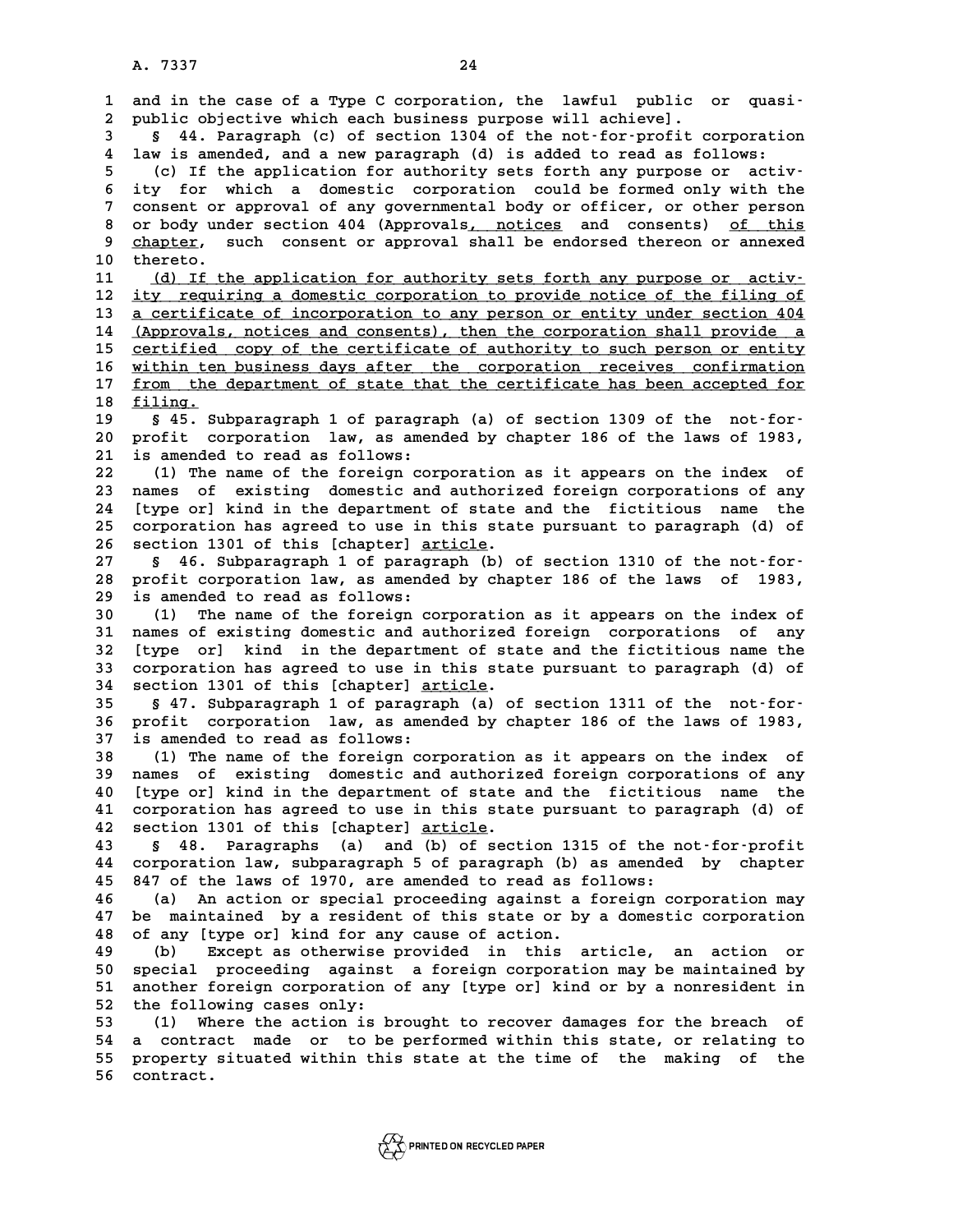**A. 7337 25 1 (2) Where the subject matter of the litigation is situated within** 2 (2) Where the subject matter of the litigation is situated within<br>2 this state.<br>3 (3) Where the cause of action arose within this state, except where **3 (2) Where the subject matter of the litigation is situated within<br>
<b>3** (3) Where the cause of action arose within this state, except where<br>
<sup>4</sup> the chiest of the astion or special preseeding is to affect the title of this state.<br>
4 (3) Where the cause of action arose within this state, except where<br>
4 the object of the action or special proceeding is to affect the title of<br>
5 roal property situated sutside this state. 3 (3) Where the cause of action arose with<br>4 the object of the action or special proceedin<br>5 real property situated outside this state.<br>(4) Where in any sees not included in the 4 the object of the action or special proceeding is to affect the title of<br>5 real property situated outside this state.<br>6 (4) Where, in any case not included in the preceding subparagraphs, a<br>7 non-demigiliary would be sub **7** real property situated outside this state.<br> **6** (4) Where, in any case not included in the preceding subparagraphs, a<br> **7** non-domiciliary would be subject to the personal jurisdiction of the<br> **8** courts of this state **8 (4) Where, in any case not included in the preceding subparagraphs, a**<br>**7 non-domiciliary would be subject to the personal jurisdiction of the courts of this state under section [302] <u>three hundred two</u> of the civil<br><b>8** 9 non-domiciliary would be s<br>8 courts of this state unde<br>9 practice law and rules.<br>0 (5) Where the defendant 8 courts of this state under section [302] three hundred two of the civil<br>
9 practice law and rules.<br>
10 (5) Where the defendant is a foreign corporation conducting activ-<br>
<sup>11</sup> ities or authorized to conduct activities in 9 practice law and rules.<br>
10 (5) Where the defendant is a foreign corporation condu<br>
11 ities or authorized to conduct activities in this state.<br>
<sup>12</sup> 5 49 Paragraph (b) of section 1316 of the pot-for-profi **10** (5) Where the defendant is a foreign corporation conducting activ-<br>11 ities or authorized to conduct activities in this state.<br>12 § 49. Paragraph (b) of section 1316 of the not-for-profit corporation<br>13 law is amended 11 ities or authorized to conduct activities in this state.<br>12 § 49. Paragraph (b) of section 1316 of the not-for-profit corporation<br>13 law is amended to read as follows:<br>14 (b) An examination authorized by paragraph (a) m 12 § 49. Paragraph (b) of section 1316 of the not-for-profit corporation<br>13 law is amended to read as follows:<br>14 (b) An examination authorized by paragraph (a) may be denied to such<br>15 member or other person upon his refu **15 member or other person upon his refusal to furnish to the foreign corpo-14** (b) An examination authorized by paragraph (a) may be denied to such<br>15 member or other person upon his refusal to furnish to the foreign corpo-<br>16 ration or its transfer agent or registrar an affidavit that such<br>17 i 15 member or other person upon his refusal to furnish to the foreign corpo-<br>16 ration or its transfer agent or registrar an affidavit that such<br>17 inspection is not desired for a purpose which is in the interests of a<br>busi 16 ration or its transfer agent or registrar an affidavit that such<br>17 inspection is not desired for a purpose which is in the interests of a<br>18 business or object other than the activities of the foreign corporation<br>20 an 17 inspection is not desired for a purpose which is in the interests of a<br>18 business or object other than the activities of the foreign corporation<br>19 and that such member or other person has not within five years sold or 18 business or object other than the activities of the foreign corporation<br>19 and that such member or other person has not within five years sold or<br>20 offered for sale any list or record of members of any corporation of a and that such member or other person has not within five years sold or 20 offered for sale any list or record of members of any corporation of any 11 [type or] kind, whether or not formed under the laws of this state, or aided or abetted any person in procuring any such list or record of nemb 21 [type or] kind, whether or not<br>22 aided or abetted any person in p<br>23 members for any such purpose. 22 aided or abetted any person in procuring any such list or record of<br>23 members for any such purpose.<br>24 § 50. Paragraph (a) of section 1321 of the not-for-profit corporation<br>25 law subparagraphs 1 2 and 2 as arounded by 23 members for any such purpose.<br>24 § 50. Paragraph (a) of section 1321 of the not-for-profit corporation<br>25 law, subparagraphs 1, 2 and 3 as amended by chapter 847 of the laws of 24 § 50. Paragraph (a) of section 1321<br>25 law, subparagraphs 1, 2 and 3 as amende<br>26 1970, is amended to read as follows:<br><sup>27</sup> (a) Motwithstanding any other pro-**25 law, subparagraphs 1, 2 and 3 as amended by chapter 847 of the laws of 1970, is amended to read as follows:**<br> **27** (a) Notwithstanding any other provision of this chapter, a foreign<br> **28** correction conducting antiurit **26 1970, is amended to read as follows:**<br> **27** (a) Notwithstanding any other provision of this chapter, a foreign<br> **28 corporation conducting activities in this state which is authorized**<br> **29 under this article its direc 27** (a) Notwithstanding any other provision of this chapter, a foreign<br>28 corporation conducting activities in this state which is authorized<br>29 under this article, its directors, officers and members, shall be exempt<br>20 28 corporation conducting activities in this state which is authorized<br>29 under this article, its directors, officers and members, shall be exempt<br>30 from the provisions of paragraph (e) of section 1317 (Voting trust<br>31 re 39 under this article, its directors, officers and members, shall be exempt<br>30 from the provisions of paragraph (e) of section 1317 (Voting trust<br>31 records), subparagraph [(a)] (1) <u>of paragraph (a)</u> of section 1318<br>32 (L **30 from the provisions of paragraph (e) of section 1317 (Voting trust**<br>**31 records), subparagraph [(a)] (1) <u>of paragraph (a)</u> of section 1318<br><b>32 (Liabilities of directors and officers of foreign corporations), and**<br>**33 31 records), subparagraph [(a)] (1) <u>of paragraph (a)</u> of section 1318<br>32 (Liabilities of directors and officers of foreign corporations), and<br>33 subparagraph [(a)] (2) <u>of paragraph (a)</u> of section 1320 (Applicability<br>24** 32 (Liabilities of directors and officers of foreign corporations), and<br>33 subparagraph [(a)] (2) <u>of paragraph (a)</u> of section 1320 (Applicability<br>34 of other provisions) <u>of this article</u> if when such provision would oth 33 subparagraph [<br>34 of other provi<br>35 wise apply:<br><sup>26</sup> (1) mb 34 of other provisions) <u>of this article</u> if when such provision would other-<br>35 wise apply:<br>(1) The corporation is a [Type A] <u>non-charitable</u> corporation under<br>27 this shaptor, its principal activities are conducted suts **37 this chapter; its principal activities are conducted outside this state; 36** (1) The corporation is a [Type A] <u>non-charitable</u> corporation under<br>37 this chapter; its principal activities are conducted outside this state;<br>38 the greater part of its property is located outside this state; and l 37 this chapter; its principal activities are conducted outside thier the greater part of its property is located outside this state;<br>39 than one third of its members are residents of this state; or<br>40 (2) The correction i the greater part of its property is located outside this state; and less<br>
40 (2) The corporation is a [Type B] charitable corporation under this<br>
41 charter, its principal activities are conducted outside this state, the 40 (2) The corporation is a [Type B] charitable corporation under this<br>41 chapter; its principal activities are conducted outside this state; the<br>42 greater part of its property is located outside this state; and less **40** (2) The corporation is a [Type B] charitable corporation under this<br>41 chapter; its principal activities are conducted outside this state; the<br>42 greater part of its property is located outside this state; and less<br>th 41 chapter; its principal activities are conducted outside this state; the<br>42 greater part of its property is located outside this state; and less<br>43 than ten per cent of its annual revenues is derived from solicitation of 42 greater part of its property is<br>43 than ten per cent of its annual<br>44 funds within this state[; or<br>45 (3) mbo corporation is a m 43 than ten per cent of its annual revenues is derived from solicitation of<br>44 funds within this state *[; or*<br>(3) The corporation is a Type C corporation under this chapter; its<br>(5) The corporation is a Type C corporation **44 funds within this state[; or<br>45 (3) The corporation is a Type C corporation under this chapter; its<br>46 principal activities are conducted outside this state; the greater part<br>47 of its proporty is logated outside this 45** (3) The corporation is a Type C corporation under this chapter; its<br>46 principal activities are conducted outside this state; the greater part<br>47 of its property is located outside this state; and less than one half o 46 principal activities are conducted outside this state; the greater part<br>47 of its property is located outside this state; and less than one half of<br>48 its revenues for the preceding three fiscal years, or such portion t 47 of its property is located outside this state; and less than one half of its revenues for the preceding three fiscal years, or such portion ther-<br> **49** eof as the foreign corporation was in existence, was derived from s % its revenues for the preceding three fiscal years, or such portion ther-<br>
49 eof as the foreign corporation was in existence, was derived from sourc-<br>
50 es within this state].<br>
51 § 51. Paragraph (d) of section 1401 of **50** eof as the foreign corporation was in existence, was derived from sourc-<br>
50 es within this state].<br>
51 § 51. Paragraph (d) of section 1401 of the not-for-profit corporation<br>
52 law 25 added by shaptor 271 of the laws 50 es within this state].<br>51 § 51. Paragraph (d) of section 1401 of the not-for-profit corporation<br>52 law, as added by chapter 871 of the laws of 1977, is amended to read as<br>53 follows: 52 law, as added by chapter 871 of the laws of 1977, is amended to read<br>53 follows:<br>54 (d) Type of corporation. A family or private cemetery corporation i 52 law, as added by chapter 871 of the laws of 1977, is amended to read as<br>53 follows:<br>(d) Type of corporation. A family or private cemetery corporation is a<br>55 liune Bl sharitable corporation under this shapter 53 follows:<br>54 (d) Type of corporation. A family or private cemeter<sub>.</sub><br>55 [type B] <u>charitable</u> corporation under this chapter.

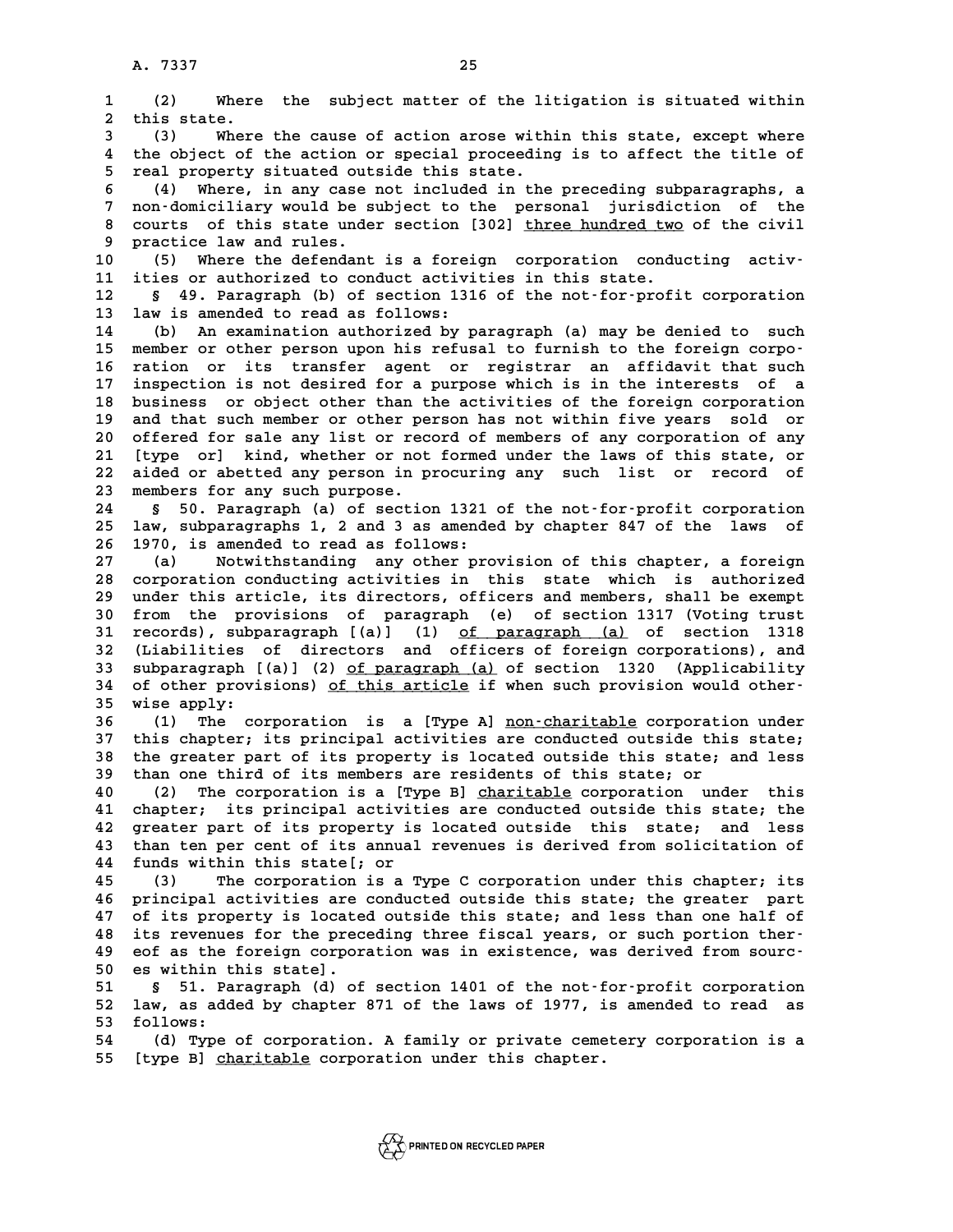**1 § 52. Paragraph (b) of section 1402 of the not-for-profit corporation 2 law is amended to read as follows: 3** 52. Paragraph (b) of sec<br> **2** law is amended to read as fol<br> **3** (b) Type of corporation. **4 A firm 1 A firm 2 A firm 2 and 3 A follows:**<br> **4 A fire corporation.**<br> **4 A fire corporation is a [Type B] <u>charitable</u> corporation under this<br>
E chanter** 3 (b) Type<br>4 A fire<br>5 chapter. **6 \$13. Paragraph (c)** of section 1403 of the not-for-profit corporation<br> **6** § 53. Paragraph (c) of section 1403 of the not-for-profit corporation<br> **6 6** area and an increase in the not-for-profit corporation 5 chapter.<br>6 § 53. Paragraph (c) of section 1403<br>7 law is amended to read as follows: **8 53. Paragraph (c) of section 1<br>
<b>7 law is amended to read as follows:**<br> **8 (c) Type of corporation.**<br> **9 A corporation for the preventi 9 A corporation for the prevention of cruelty is a [Type B] charitable**<br> **9 A corporation for the prevention of cruelty is a [Type B] <u>charitable</u><br>
2 corporation under this shapter** 8 (c) Type of corporation.<br>
9 A corporation for the preventi-<br>
10 corporation under this chapter.<br>
11 S.54 Paragraph (b) of section 1 **11 B 12 & Source 11 S & Source 10 & Source 11 & S & S4. Paragraph (b) of section 1404 of the not-for-profit corporation**<br> **11 § 54. Paragraph (b) of section 1404 of the not-for-profit corporation**<br> **12 law as arended by c 10 corporation under this chapter.**<br> **11 S 54. Paragraph (b) of section 1404 of the not-for-profit corporation**<br> **12 law, as amended by chapter 1058 of the laws of 1971, is amended to read**<br> **13 as follows: 11 § 54. Paragr**<br>**12 law, as amend<br>13 as follows:**<br><sup>14</sup> (b) Time of 12 law, as amended by chapter 1058 of the laws of 1971, is amended to read<br>13 as follows:<br>(b) Type of corporation.<br>15 A christian association is a Type Bl charitable corporation under 13 as follows:<br>14 (b) Type of corporation.<br>15 A christian association is a [Type B] <u>charitable</u> corporation under<br>16 this shaptor 14 (b) Type of c<br>15 A christian as<br>16 this chapter. **15 A** christian association is a [Type B] <u>charitable</u> corporation under<br>16 this chapter.<br>17 § 55. Paragraph (b) of section 1405 of the not-for-profit corporation<br>18 low is appended to read as follows. 16 this chapter.<br>
17 § 55. Paragraph (b) of section 1405 of the not-for-profit corporation<br>
18 law is amended to read as follows:<br>
19 (b) Type of corporation. 18 law is amended to read as follows:<br>19 (b) Type of corporation.<br>20 A soldiers' monument corporation **20** A soldiers' monument corporation is a [Type B] charitable corporation.<br>21 § 56. Paragraph (b) of section 1406 of the not-for-profit corporation **21 § 56. Paragraph (b) of section 1406 of the not-for-profit corporation** 20 A soldiers' monument corporation is<br>21 § 56. Paragraph (b) of section 1406<br>22 law is amended to read as follows:<br><sup>23</sup> (b) Type of corporation 21 § 56. Paragraph (b) of section<br>22 law is amended to read as foll<br>23 (b) Type of corporation.<br>24 **h** modical society is a Furn 22 law is amended to read as follows:<br>23 (b) Type of corporation.<br>24 A medical society is a [Type A] <u>non-charitable</u> corporation under this<br><sup>25</sup> Shanter 23 (b) Type<br>24 A medica<br>25 chapter. **24 • A medical society is a [Type A] <u>non-charitable</u> corporation under this<br>25 chapter. S 57. Paragraph (b) of section 1407 of the not-for-profit corporation<br>27 lay is arended to read as follows:** 25 chapter.<br>
26 § 57. Paragraph (b) of section 1407<br>
27 law is amended to read as follows:<br>
<sup>29</sup> (b) Firms of corporation 26 § 57. Paragraph (b) of section<br>27 law is amended to read as foll<br>28 (b) Type of corporation.<br>29 **Ap alumpi corporation is a** [1] 27 law is amended to read as follows:<br>28 (b) Type of corporation.<br>29 An alumni corporation is a [Type A] <u>non-charitable</u> corporation.<br>30 An alumni corporation in a sample of the pot-for-profit corpora **38 (b)** Type of corporation.<br>29 An alumni corporation is a [Type A] <u>non-charitable</u> corporation.<br>30 § 58. Paragraph (b) of section 1408 of the not-for-profit corporation<br>31 law is amended to read as follows 29 An alumni corporation is a [Type A]<br>30 § 58. Paragraph (b) of section 140<br>31 law is amended to read as follows: S 58. Paragraph (b) of section 1408 of the not-for-profit corporation<br>31 law is amended to read as follows:<br>32 (b) Type of corporation.<br>33 An historical society is a [Type B] charitable corporation under this **31 law is amended to read as follows:<br>32 (b) Type of corporation.<br>33 An historical society is a [Type B] <u>charitable</u> corporation under this<br><sup>34</sup> Shantor** 32 (b) Type<br>33 An histor<br>34 chapter. **35 § 59. Paragraph (b) of section 1409 of the not-for-profit corporation 34 chapter.**<br>35 § 59. Paragraph (b) of section 1409 of the not-for-profit corporation<br>36 law, as amended by chapter 1058 of the laws of 1971, is amended to read<br><sup>37</sup> 35 follows: **35 s** 59. Parag<br>**36 law, as amende**<br>37 as follows: **36 law, as amended by chapter 1058 of the laws of 1971, is amended to read<br>37 as follows:**<br>(b) Type of corporation. An agricultural or horticultural corporation<br>38 is a [Tupe al pop-sharitable corporation under this shapt **37 as follows:**<br> **38** (b) Type of corporation. An agricultural or horticultural corporation<br> **39 is a [Type A] <u>non-charitable</u> corporation under this chapter, except that**<br> **10** any guch corporation which has received mo **40 40 any such corporation.** An agricultural or horticultural corporation<br> **40 any such corporation which has received moneys from the state or has**<br> **40 any such corporation which has received moneys from the state or ha 40** is a [Type A] <u>non-charitable</u> corporation under this chapter, except that<br>40 any such corporation which has received moneys from the state or has<br>41 acted as agent for the state under paragraph (c) <u>of this section</u>, 40 any such corporation which has received moneys from the state or has<br>41 acted as agent for the state under paragraph (c) <u>of this section</u>, or has<br>42 acquired or does acquire real property by condemnation is or becomes **43 [Type B] charitable corporation under this chapter. [If such corporation \_\_\_\_\_\_\_\_\_\_ 42 acquired or does acquire real property by condemnation is or becomes a**<br>**43 [Type B] <u>charitable</u> corporation under this chapter. [If such corporation<br><b>44 has not already filed as a Type B corporation it shall, upon su 43 [Type B] charitable corporation under this chapter. [If such corporation**<br>**44 has not already filed as a Type B corporation it shall, upon such**<br>**45 receipt of moneys or acting as such agent or such acquisition of real** A has not already filed as a Type B corporation it shall, upon<br>45 receipt of moneys or acting as such agent or such acquisition of<br>46 property by condemnation, amend its certificate to that effect.]<br><sup>47</sup> 5 60 Personanth (b **45 receipt of moneys or acting as such agent or such acquisition of real**<br>**46 property by condemnation, amend its certificate to that effect.**]<br>**47** § 60. Paragraph (b) of section 1410 of the not-for-profit corporation<br>**4** 46 property by condemnation, amend its c<br>47 § 60. Paragraph (b) of section 141<br>48 law is amended to read as follows:<br><sup>49</sup> (b) Turne of corporation **47 5** 60. Paragraph (b) of sect<br> **48** law is amended to read as foll<br> **49** (b) Type of corporation.<br> **50. A board of trade or a shappe 50 A board of the set of trade or a chamber:**<br> **50** A board of trade or a chamber of commerce is a [Type A] <u>non-charitable</u><br> **51 Corporation under this chanter** 49 (b) Type of corporation.<br>50 A board of trade or a chamber of<br>51 corporation under this chapter.<br>52 5.51 Personanh (b) of sostion 1 **50** A board of trade or a chamber of commerce is a [Type A] <u>non-charitable</u><br>51 corporation under this chapter.<br>52 § 61. Paragraph (b) of section 1411 of the not-for-profit corporation<br>53 law is arended to read as follows 51 corporation under this chapter.<br>
52 § 61. Paragraph (b) of section 1411 of the not-for-profit corporation<br>
53 law is amended to read as follows:<br>
54 (b) Type of corporation. 53 law is amended to read as follows:<br>54 (b) Type of corporation.<br>55 A local development corporatio **55 A local development corporation is a [Type C] charitable corporation \_\_\_\_\_\_\_\_\_\_ 56 under this chapter.**

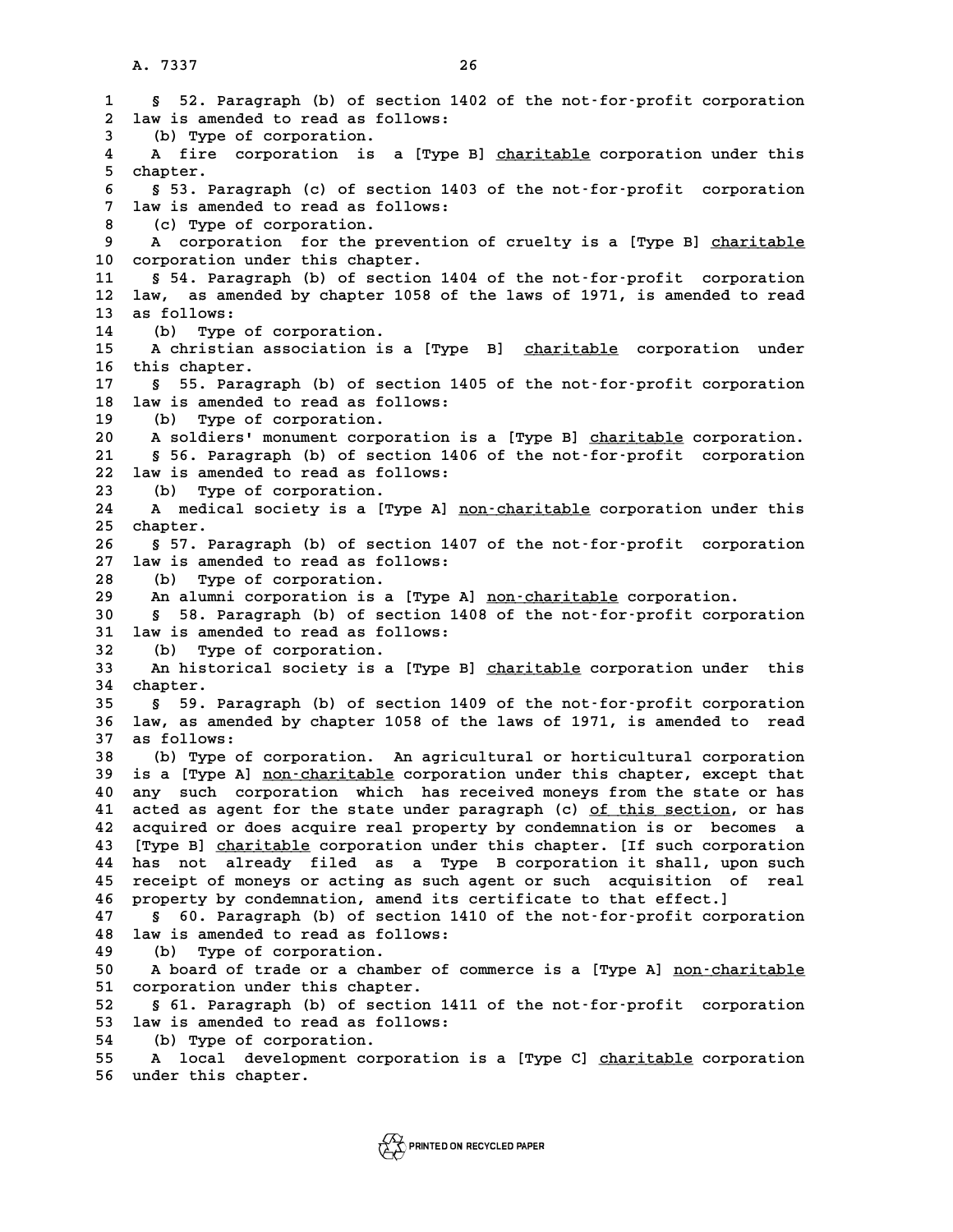**1 § 62. Paragraph (d) of section 1412 of the not-for-profit corporation** 1 § 62. Paragraph (d) of section 1412 of the not-for-profit corporation<br>2 law, as added by chapter 555 of the laws of 1993, is amended to read as<br>3 follows: 1 § 62. Par<br>2 law, as ad<br>3 follows:<br>4 (d) m.mo 1 aw, as added by chapter 555 of the laws of 1993, is amended to read as<br>3 follows:<br>4 (d) Type. A university faculty practice corporation is a [Type B]<br>5 sharitable corporation under this shapter 5 follows:<br>
4 (d) Type. A university faculty practic<br>
5 <u>charitable</u> corporation under this chapter.<br>
5 5 5 Deregana (a) of section 1505 of the **6 (d) Type. A university faculty practice corporation is a [Type B]**<br> **6 <u>s</u> 63. Paragraph (c) of section 1505 of the not-for-profit corporation<br>
7 law as added by chapter 271 of the law of 1277 is appended to read as** 5 charitable corporation under this chapter.<br>6 \$ 63. Paragraph (c) of section 1505 of the not-for-profit corporation<br>7 law, as added by chapter 871 of the laws of 1977, is amended to read as **8 63. Para 6 follows:**<br>**8 follows:**<br>**8 follows: 9 1 aw, as added by chapter 871 of the laws of 1977, is amended to read as follows:<br>8 follows:<br>9 (c) Type of corporation. A cemetery corporation is a [Type B] <u>chari-</u><br>0 table corporation under this shapter** 8 follows:<br>
9 (c) Type of corporation. A cemetery<br>
10 <u>table</u> corporation under this chapter.<br>
11 5 64 Paragraph (b) of section 1602 of **12 (c) Type of corporation.** A cemetery corporation is a [Type B] chari-<br> **10 <u>table</u> corporation under this chapter.**<br> **11** § 64. Paragraph (b) of section 1602 of the not-for-profit corporation<br> **12** law 25.33404 by chap 10 **table corporation under this chapter.**<br>11 § 64. Paragraph (b) of section 1602 of the not-for-profit corporation<br>12 law, as added by chapter 257 of the laws of 2011, is amended to read as<br><sup>13</sup> follows: **11 5** 64. Par **12 law**, as ad **13 follows:** 12 law, as added by chapter 257 of the laws of 2011, is amended to read as<br>13 follows:<br>14 (b) "land bank" shall mean a land bank established as a [type C] <u>char-</u><br>15 itable pot for profit corporation under this shapter and 13 follows:<br>14 (b) "land bank" shall mean a land bank established as a [type C] <u>char-</u><br>15 <u>itable</u> not-for-profit corporation under this chapter and in accordance<br>16 with the provisions of this article and pursuant to thi 13 follows:<br>
16 (b) "land bank" shall mean a land bank established as a [type C] char-<br>
15 <u>itable</u> not-for-profit corporation under this chapter and in accordance<br>
16 with the provisions of this article and pursuant to th **15 <u>itable</u> not-for-profit corporation under this chapter and in accordance<br>16 with the provisions of this article and pursuant to this article;<br>17 § 65. Paragraph (f) of section 1603 of the not-for-profit corporation<br>18 16 with the provisions of this article and pursuant to this article;<br>17 § 65. Paragraph (f) of section 1603 of the not-for-profit corporation<br>18 law, as added by chapter 257 of the laws of 2011, is amended to read as**<br>501 17 § 65. Pa<br>18 law, as add<br>19 follows:<br><sup>20 (f) Fach</sub></sup> 18 law, as added by chapter 257 of the laws of 2011, is amended to read as<br>19 follows:<br>20 (f) Each land bank created pursuant to this act shall be a [type C<br>21 not-for-profitl charitable corporation and shall have permanen 19 follows:<br>
20 (f) Each land bank created pursuant to this act shall be a [type C<br>
21 not-for-profit] <u>charitable</u> corporation, and shall have permanent and<br>
22 perpetual duration until terminated and dissolved in accorda **20** (f) Each land bank created pursuant to this act shall be a [type C<br>21 not-for-profit] <u>charitable</u> corporation, and shall have permanent and<br>22 perpetual duration until terminated and dissolved in accordance with the<br> 21 not-for-profit] <u>charitable</u> corporation, and shall have permanen<br>22 perpetual duration until terminated and dissolved in accordance wi<br>23 provisions of section sixteen hundred thirteen of this article.<br>24 5 55 The epon **22 perpetual duration until terminated and dissolved in accordance with the<br>
23 provisions of section sixteen hundred thirteen of this article.<br>
24 § 66. The opening paragraph of paragraph (a) of section 1607 of the<br>
25 p 23 provisions of section sixteen hundred thirteen of this article.**<br>24 § 66. The opening paragraph of paragraph (a) of section 1607 of the<br>25 not-for-profit corporation law, as added by chapter 257 of the laws of<br>26 2011 **24** § 66. The opening paragraph of par<br>
25 not-for-profit corporation law, as adde<br>
26 2011, is amended to read as follows:<br>
27 a land bank shall constitute a f 25 not-for-profit corporation law, as added by chapter 257 of the laws of<br>26 2011, is amended to read as follows:<br>27 A land bank shall constitute a [type C] charitable not-for-profit<br>28 degrados under Nou York law which po 26 2011, is amended to read as follows:<br>27 A land bank shall constitute a [type C] charitable not for profit<br>28 corporation under New York law, which powers shall include all powers<br>29 nogosary to sarry, sut and offectuate **27 a land bank shall constitute a [type C] charitable not for profit**<br> **28 corporation under New York law, which powers shall include all powers**<br> **29 necessary to carry out and effectuate the purposes and provisions of**<br> 28 corporation under New York law, which powers shall include all powers<br>29 necessary to carry out and effectuate the purposes and provisions of<br>30 this article, including the following powers in addition to those herein<br>3 29 necessary to carry<br>30 this article, includi<br>31 otherwise granted:<br><sup>32</sup> 5.67 Soction 1613 **30 this article, including the following powers in addition to those herein**<br>31 otherwise granted:<br>32 § 67. Section 1613 of the not-for-profit corporation law, as added by<br>33 obanter 257 of the laws of 2011 is amended to 31 otherwise granted:<br>32 § 67. Section 1613 of the not-for-profit corporation law, as ad<br>33 chapter 257 of the laws of 2011, is amended to read as follows:<br><sup>34</sup> § 1613 Dissolution of land bank **32** § 67. Section 1613 of the not-for<br> **33** chapter 257 of the laws of 2011, is<br> **34** § 1613. Dissolution of land bank. 33 chapter 257 of the laws of 2011, is amended to read as follows:<br>34 § 1613. Dissolution of land bank.<br>35 A land bank may be dissolved as a [type C] charitable not-for-profit<br>26 Corporation sittly selected as a formation **34 § 1613. Dissolution of land bank.**<br>**35 A land bank may be dissolved as a [type C]** charitable not for profit<br>36 corporation sixty calendar days after an affirmative resolution approved<br>37 by typethirds of the membershi **35** A land bank may be dissolved as a [type C] charitable not-for-profit<br>36 corporation sixty calendar days after an affirmative resolution approved<br>37 by two-thirds of the membership of the board of directors. Sixty cale 36 corporation sixty calendar days after an affirmative resolution approved<br>37 by two-thirds of the membership of the board of directors. Sixty calen-<br>38 dar days advance written notice of consideration of a resolution of<br> **37 by two-thirds of the membership of the board of directors. Sixty calen-**<br>**38 dar days advance written notice of consideration of a resolution of dissolution shall be given to the foreclosing governmental unit or units<br> 40 that created the land bank, shall be published in a local newspaper of** dissolution shall be given to the foreclosing governmental unit or units<br>40 that created the land bank, shall be published in a local newspaper of<br>41 general circulation, and <u>posted prominently and continuously on the</u><br>22 40 that created the land bank, shall be published in a local newspaper of<br>41 general circulation, and <u>posted prominently and continuously on the</u><br>42 <u>homepage of any website maintained by the land bank, and</u> shall be sent 41 general circulation, and <u>posted prominently and continuously on the</u><br>42 <u>homepage of any website maintained by the land bank, and</u> shall be sent<br>43 certified mail to the trustee of any outstanding bonds of the land ban A upon dissolution of the land bank and shall be sent<br>
43 certified mail to the trustee of any outstanding bonds of the land bank.<br>
44 Upon dissolution of the land bank all real property, personal property<br>
45 and other ag **43** certified mail to the trustee of any outstanding bonds of the land bank.<br>44 Upon dissolution of the land bank all real property, personal property<br>45 and other assets of the land bank shall become the assets of the fo **44 Upon dissolution of the land bank all real property, personal property**<br>45 and other assets of the land bank shall become the assets of the fore-<br>46 closing governmental unit or units that created the land bank. In the and other assets of the land bank shall become the assets of the fore-<br>46 closing governmental unit or units that created the land bank. In the<br>47 event that two or more foreclosing governmental units create a land bank<br>48 do closing governmental unit or units that created the land bank. In the<br>47 event that two or more foreclosing governmental units create a land bank<br>48 in accordance with section sixteen hundred three of this article, the<br> 47 event that two or more foreclosing governmental units create a land bank<br>48 in accordance with section sixteen hundred three of this article, the<br>49 withdrawal of one or more foreclosing governmental units shall not<br>50 48 in accordance with section sixteen hundred three of this article, the<br>49 withdrawal of one or more foreclosing governmental units shall not<br>50 result in the dissolution of the land bank unless the intergovernmental<br>51 a 49 withdrawal of one or more foreclosing governmental units shall not<br>50 result in the dissolution of the land bank unless the intergovernmental<br>51 agreement so provides, and there is no foreclosing governmental unit 50 result in the dissolution of the land bank unless the inte<br>51 agreement so provides, and there is no foreclosing gover:<br>52 that desires to continue the existence of the land bank.<br>53 68 Paragraph (c) of subdivision 1 of 51 agreement so provides, and there is no foreclosing governmental unit<br>52 that desires to continue the existence of the land bank.<br>53 § 68. Paragraph (c) of subdivision 1 of section 2-b of the religious<br>54 corporations la 52 that desires to continue the existence of the land bank.<br>53 § 68. Paragraph (c) of subdivision 1 of section 2 b of the religious<br>54 corporations law, as amended by chapter 490 of the laws of 2010, is<br>55 amended to read

53 § 68. Paragraph (c) of<br>54 corporations law, as amende<br>55 amended to read as follows:

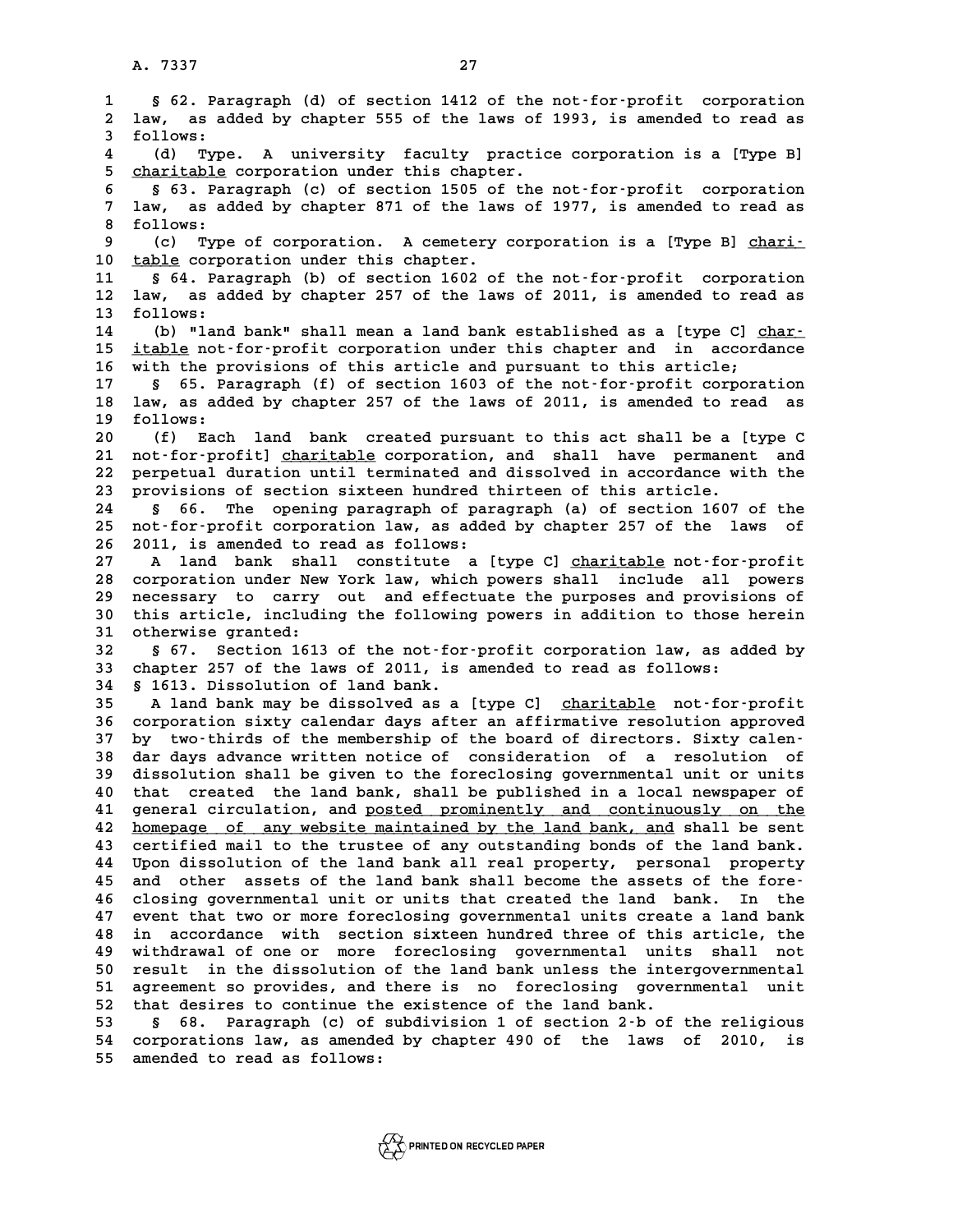**1 (c) The following provisions of the not-for-profit corporation law 2** (c) The following provisions of the not-for-profit corporation law<br>2 shall not apply to religious corporations: [subparagraphs] <u>subparagraph</u><br>3 (7) [and (8)] of paragraph (a) of section one hundred twelve, [section **3 (7)** The following provisions of the not-for-profit corporation law<br> **3 shall not apply to religious corporations:** [subparagraphs] subparagraph<br> **3** (7) [and (8)] of paragraph (a) of section one hundred twelve, [sectio 4 shall not apply to religious corporations: [subparagraphs] subparagraph<br>
4 (7) [and (8)] of paragraph (a) of section one hundred twelve, [section<br>
4 one hundred thirteen,] section one hundred fourteen, section two hundre **5** (7) [and (8)] of paragraph (a) of section one hundred twelve, [section<br>4 one hundred thirteen,] section one hundred fourteen, section two hundred<br>5 one, section three hundred three, section three hundred four, section 4 one hundred thirteen,] section one hundred fourteen, section two hundred<br>5 one, section three hundred three, section three hundred four, section<br>6 three hundred five, section three hundred six, article four except<br>7 sect 5 one, section three hundred three, section three hundred four, section 6 three hundred five, section three hundred six, article four except 7 section four hundred one, section five hundred fourteen, that portion of 8 sect 8 three hundred five, section three hundred six, article four except<br>
8 section four hundred one, section five hundred fourteen, that portion of<br>
8 section five hundred fifty-five (b) and section five hundred fifty-five<br>
8 **9** section four hundred one, section five hundred fourteen, that portion of<br>
8 section five hundred fifty-five (b) and section five hundred fifty-five<br>
9 (c) which reads "The institution shall notify the donor, if availab 8 section five hundred fifty-five (b) and section five hundred fifty-five<br>9 (c) which reads "The institution shall notify the donor, if available,<br>10 and the attorney general of the application, and the attorney general<br><sup>1</sup> 10 (c) which reads "The institution shall notify the donor, if available,<br>10 and the attorney general of the application, and the attorney general<br>11 and such donor must be given an opportunity to be heard", section six<br><sup>1</sup> 10 and the attorney general of the application, and the attorney general<br>11 and such donor must be given an opportunity to be heard", section six<br>12 hundred five, section six hundred seven, section six hundred nine,<br>sectio 11 and such donor must be given an opportunity to be heard", section six<br>12 hundred five, section six hundred seven, section six hundred nine,<br>13 section eight hundred four, article nine except section nine hundred<br>14 top 12 hundred five, section six hundred seven, section six hundred nine,<br>13 section eight hundred four, article nine except section nine hundred<br>14 ten, article ten except as provided in section eleven hundred fifteen,<br>15 sec 13 section eight hundred four, article nine except section nine hundred<br>14 ten, article ten except as provided in section eleven hundred fifteen,<br>15 section eleven hundred two, and article fifteen except paragraph (c) of<br>1 14 ten, article ten except as provided in section eleven hundred fifteen,<br>15 section eleven hundred two, and article fifteen except paragraph (c) of<br>16 section fifteen hundred seven.<br>17 § 69. Paragraph (c) of subdivision 1 15 section eleven hundred two, and article fifteen except paragraph (c) of<br>16 section fifteen hundred seven.<br>17 § 69. Paragraph (c) of subdivision 1 of section 1-a of the benevolent<br>18 orders law, as added by chapter 703 o

**16 section fifteen hundred seven.**<br>17 § 69. Paragraph (c) of subdivision 1 of section 1 a of the benevolent<br>18 orders law, as added by chapter 703 of the laws of 1970, is amended to<br>19 road as follows. 17 § 69. Paragraph<br>18 orders law, as ad<br>19 read as follows:<br><sup>20</sup> (3) <sup>The following</sup> 18 orders law, as added by chapter 703 of the laws of 1970, is amended to<br>19 read as follows:<br>20 (c) The following provisions of the not-for-profit corporation law<br>21 shall not apply to benevolant orders: [section one hund

**21 shall not apply to benevolent orders:** [section one hundred thirteen,]<br>**21 shall not apply to benevolent orders:** [section one hundred thirteen,]<br>22 section two hundred one, article four, paragraphs (a), (b), and (c) o **22 section two hundred one, article four, paragraphs (a), (b), and (c) of** 21 shall not apply to benevolent orders: [section one hundred thirteen,]<br>22 section two hundred one, article four, paragraphs (a), (b), and (c) of<br>23 section eight hundred four, section nine hundred seven, section nine<br>24 22 section two hundred one, article four, paragraphs (a), (b), and (c) of<br>23 section eight hundred four, section nine hundred seven, section nine<br>24 hundred eight, section nine hundred nine, [section ten hundred eleven,]<br>2 23 section eight hundred four, section nine hundred<br>24 hundred eight, section nine hundred nine, [section t<br>25 section ten hundred twelve, and article fourteen. 24 hundred eight, section nine hundred nine, [section ten hundred eleven,]<br>25 section ten hundred twelve, and article fourteen.<br>26 § 70. Subdivision 1 of section 1825 of the public authorities law, as<br>27 amended by chapter

25 section ten hundred twelve, and article fourteen.<br>26 § 70. Subdivision 1 of section 1825 of the public authorities law, as<br>27 amended by chapter 1045 of the laws of 1974, is amended to read as 26 **s** 70. Su<br>
27 amended by<br>
28 follows:

**29 1. The corporation shall (a) be incorporated or reincorporated under 30 [article nineteen of the membership corporations law, or under] section** 1. The corporation shall (a) be incorporated or reincorporated under<br>30 [article nineteen of the membership corporations law, or under] section<br>31 fourteen hundred eleven of the not-for-profit corporation law, or (b) be<br>32 **30** [article nineteen of the membership corporations law, or under] section<br>31 fourteen hundred eleven of the not-for-profit corporation law, or (b) be<br>32 incorporated under [article two of the membership corporations law 31 fourteen hundred eleven of the not-for-profit corporation law, or (b) be<br>32 incorporated under [article two of the membership corporations law, or<br>33 under] article four of the not-for-profit corporation law, in additio 32 incorporated under [article two of the membership corporations law, or<br>33 under] article four of the not-for-profit corporation law, in addition<br>34 to other purposes, to construct new industrial or manufacturing plants<br> 33 under] article four of the not-for-profit corporation law, in addition<br>34 to other purposes, to construct new industrial or manufacturing plants<br>35 or new research and development buildings and acquire machinery and<br>26 **34 to other purposes, to construct new industrial or manufacturing plants**<br>35 or new research and development buildings and acquire machinery and<br>36 equipment deemed related thereto or acquire, rehabilitate, and improve<br>3 35 or new research and development buildings and acquire machinery and<br>36 equipment deemed related thereto or acquire, rehabilitate, and improve<br>37 for use by others, industrial or manufacturing plants in the area of the<br>3 36 equipment deemed related thereto or acquire, rehabilitate, and improve<br>37 for use by others, industrial or manufacturing plants in the area of the<br>38 state in which an assisted project is to be located, to assist finan-37 for use by others, industrial or manufacturing plants in the area of the<br>38 state in which an assisted project is to be located, to assist finan-<br>39 cially in such construction, acquisition, rehabilitation and improveme **40 and to maintain such construction, acquisition, rehabilitation and improvement<br>40 and to maintain such plants, buildings and equipment for others, and may<br>41 also be authorized to study and promote alone or in concert** 39 cially in such construction, acquisition, rehabilitation and improvement<br>40 and to maintain such plants, buildings and equipment for others, and may<br>41 also be authorized to study and promote, alone or in concert with l 40 and to maintain such plants, buildings and equipment for others, and may<br>41 also be authorized to study and promote, alone or in concert with local<br>42 officials and interested local groups, the economic growth and busin **41 also be authorized to study and promote, alone or in concert with local**<br>**42 officials and interested local groups, the economic growth and business**<br>**43 prosperity of the area and the solution of other civic problems** 42 officials and interested local groups, the economic growth and business<br>43 prosperity of the area and the solution of other civic problems of the<br>44 region which includes such areas[, and (c) if incorporated or reincorp 43 prosperity of the area and the solution of other civic problems of the<br>44 region which includes such areas [, and (c) if incorporated or reincorpo-<br>45 rated under the membership corporations law, have complied with the<br> for a region which includes such areas [, and (c) if incorporated or reincorpo-<br>45 rated under the membership corporations law, have complied with the<br>46 requirements of section one hundred thirteen of the not-for-profit<br>4 ated under the membership corporations law, have complied with the<br>46 requirements of section one hundred thirteen of the not-for-profit<br>47 corporation law].<br>48 § 71. Subsection (a) of section 3435 of the insurance law, as % **46** requirements of section one hundred thirteen of the not-for-profit<br>
47 corporation law].<br>
48 § 71. Subsection (a) of section 3435 of the insurance law, as added by<br>
49 chapter 220 of the laws of 1986, is amended to

**47 corporation law].**<br>**48 § 71. Subsection (a) of section 3435 of the insurance law, as ad<br>49 chapter 220 of the laws of 1986, is amended to read as follows:<br>50 (a) This section shall apply to publis entities as defined i 5** 71. Subsection (a) of section 3435 of the insurance law, as added by<br>49 chapter 220 of the laws of 1986, is amended to read as follows:<br>50 (a) This section shall apply to public entities as defined in section<br>51 one hu

**50** chapter 220 of the laws of 1986, is amended to read as follows:<br>
50 (a) This section shall apply to public entities as defined in section<br>
51 one hundred seven of this chapter, organizations described by section<br>
52 5 **50** (a) This section shall apply to public entities as defined in section<br>51 one hundred seven of this chapter, organizations described by section<br>52 501(c)(3) of the United States internal revenue code, [Type B] charita-(a) This section shall apply to public entities as defined in section<br>51 one hundred seven of this chapter, organizations described by section<br>52 501(c)(3) of the United States internal revenue code, [Type B] <u>charita-</u><br>53 52 501(c)(3) of the United States internal revenue code, [Type B] <u>charita-</u><br>53 <u>ble</u> corporations <u>as defined in paragraph (a) of section one hundred two</u><br>54 <u>(Definitions) of the not-for-profit corporation law and</u> forme 53 <u>ble</u> corporations <u>as defined in paragraph (a) of section one hundred two</u><br>54 <u>(Definitions) of the not-for-profit corporation law and</u> formed pursuant<br>55 to paragraph [(b)] <u>(a)</u> of section two hundred one of the not-

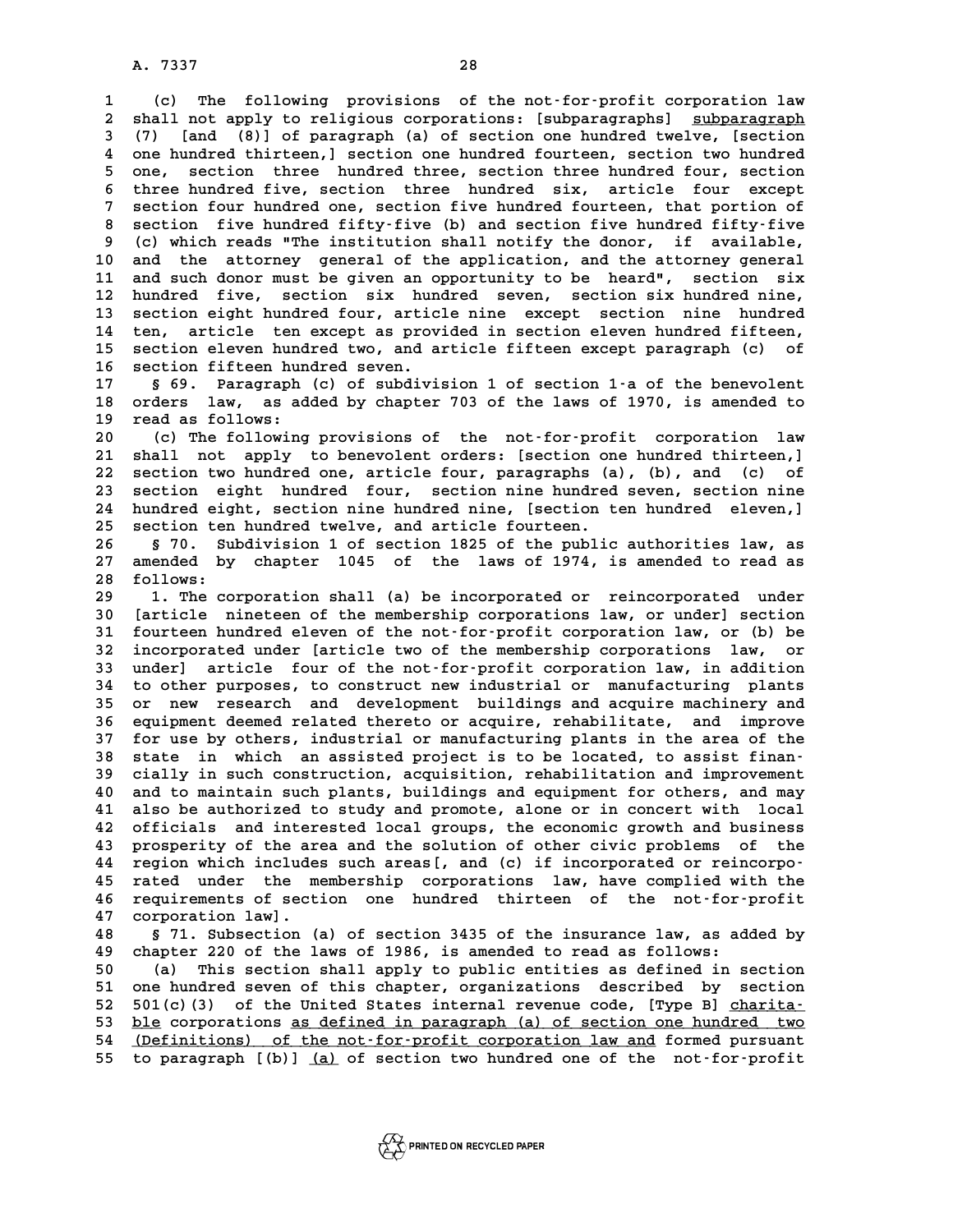**1 corporation law, and organizations described by section two hundred 2** corporation law, and organization<br>2 sixteen-a of the education law.<br>3 5.72 Subsection (a) of section **3 § 72. Subsection (a) of section 6703 of the insurance law, as added by** 4 sixteen a of the education law.<br>
4 s 72. Subsection (a) of section 6703 of the insurance law, as added by<br>
4 chapter 598 of the laws of 2000, is amended to read as follows:<br>
5 (a) A corporation may be organized as a [typ 5 72. Subsection (a) of section 6703 of the insurance law, as added by<br>4 chapter 598 of the laws of 2000, is amended to read as follows:<br>(a) A corporation may be organized as a [type B] <u>charitable</u> corpo-<br>f ration [purgua 4 chapter 598 of the laws of 2000, is amended to read as follows:<br>
5 (a) A corporation may be organized as a [type B] <u>charitable</u> corpo-<br>
6 ration [pursuant to paragraph (b) of section two hundred one] <u>as defined</u><br>
7 in **7** (a) A corporation may be organized as a [type B] charitable corpo-<br> **6** ration [pursuant to paragraph (b) of section two hundred one] <u>as defined</u><br> **7** <u>in paragraph (a) of section one hundred two (Definitions)</u> of the 8 **formal form-profit corporation** (b) of section two hundred one] as defined<br>
8 in paragraph (a) of section one hundred two (Definitions) of the not-<br>
8 for-profit corporation law or as a nonprofit reciprocal insurer unde in paragraph (a) of section one hundred two (Definitions) of the not-10 for-profit corporation law or as a nonprofit reciprocal insurer under<br>
10 article sixty-one of this chapter to write the kinds of insurance speci-<br>
10 fied in subsection (a) of section one thousand one hundred thirteen 9 article sixty-one of this chapter to write the kinds of insurance speci-<br>10 fied in subsection (a) of section one thousand one hundred thirteen of<br>11 this chapter other than (1) those types of insurance specified in para 10 fied in subsection (a) of section one thousand one hundred thirteen of<br>11 this chapter other than (1) those types of insurance specified in para-<br>12 graphs one, two, eighteen, twenty-two, twenty-three and twenty-five of 11 this chapter other than (1) those types of insurance specified in para-<br>12 graphs one, two, eighteen, twenty-two, twenty-three and twenty-five of<br>13 such subsection, (2) insurance against legal liability of the insured, 12 graphs one, two, eighteen, twenty-two, twenty-three and twenty-five of<br>
13 such subsection, (2) insurance against legal liability of the insured,<br>
14 and against loss, damage or expense incident to a claim of such liabi 13 such subsection, (2) insurance against legal liability of the insured,<br>14 and against loss, damage or expense incident to a claim of such liabil-<br>15 ity arising out of death or injury of any person, due to medical or<br>16 14 and against loss, damage or expense incident to a claim of such liabil-<br>15 ity arising out of death or injury of any person, due to medical or<br>16 hospital malpractice by any licensed physician or hospital, and (3)<br>17 in 15 ity arising out of death or injury of any person, due to medical or<br>16 hospital malpractice by any licensed physician or hospital, and (3)<br>17 insurance subject to section three thousand four hundred twenty-five of<br><sup>19</sup> 16 hospital malpractice by any licensed physician or hospital, and (3) insurance subject to section three thousand four hundred twenty-five of this chapter.<br>19 \$ 73. The opening paragraph of subsection (b) of section 6704 **17** insurance subject to section three thousand four hundred twenty-five of this chapter.<br> **19** § 73. The opening paragraph of subsection (b) of section 6704 of the<br> **20** insurance law, as added by chapter 598 of the laws **20 18 this chapter.**<br>19 5 73. The opening paragraph of subsection (b) of section 6704 of the<br>20 insurance law, as added by chapter 598 of the laws of 2000, is amended<br>21 to read as follows: 19 § 73. The opening pa<br>20 insurance law, as ad<br>21 to read as follows:<br><sup>22</sup> mbe superintedent m 20 insurance law, as added by chapter 598 of the laws of 2000, is amended<br>21 to read as follows:<br>22 The superintendent may pursuant to this article issue a license to a<br>23 nonrofit, property/gasualty insurance company, tha 21 to read as follows:<br>22 The superintendent may pursuant to this article issue a license to a<br>23 nonprofit property/casualty insurance company that is organized as a<br>24 time Bl sharitable corporation [nursuant to paragrap The superintendent may pursuant to this article issue a license to a<br>23 nonprofit property/casualty insurance company that is organized as a<br>24 [type B] <u>charitable</u> corporation [pursuant to paragraph (b) of section<br>25 typ 23 nonprofit property/casualty insurance company that is organized as a<br>24 [type B] <u>charitable</u> corporation [pursuant to paragraph (b) of section<br>25 two hundred one] <u>as defined in paragraph (a) of section one hundred two</u> 24 [type B] <u>charitable</u> corporation [pursuant to paragraph (b) of section<br>25 two hundred one] <u>as defined in paragraph (a) of section one hundred tw</u><br>26 <u>(Definitions)</u> of the not-for-profit corporation law if such compan **25 two hundred onel as defined in paragraph (a) of section one hundred two**<br>26 <u>(Definitions)</u> of the not-for-profit corporation law if such company:<br>27 § 74. Subsection (a) of section 6706 of the insurance law, as added **28 (Definitions)** of the not-for-profit corporation law if such company:<br> **27** § 74. Subsection (a) of section 6706 of the insurance law, as added by<br> **28** chapter 598 of the laws of 2000, is amended to read as follows:<br> **29 (a) Except as otherwise provided in this article, where inconsistent** 28 chapter 598 of the laws of 2000, is amended to read as follows:<br>29 (a) Except as otherwise provided in this article, where inconsistent<br>30 with this article, or where the context otherwise requires, all of the<br>31 provis **39** (a) Except as otherwise provided in this article, where inconsistent<br>
30 with this article, or where the context otherwise requires, all of the<br>
31 provisions of this chapter and the rules and regulations of the super 30 with this article, or where the context otherwise requires, all of the<br>31 provisions of this chapter and the rules and regulations of the super-<br>32 intendent, relating to all insurers and those relating to<br>33 property/c 31 provisions of this chapter and the rules and regulations of the super-<br>32 intendent, relating to all insurers and those relating to<br>33 property/casualty insurance companies transacting the same kind or kinds **34 of insurance shall be applicable to a nonprofit property/casualty insur-**33 property/casualty insurance companies transacting the same kind or kinds<br>34 of insurance shall be applicable to a nonprofit property/casualty insur-<br>35 ance company organized as a [type B] <u>charitable</u> corporation <u>as d</u> of insurance shall be applicable to a nonprofit property/casualty insur-<br>35 ance company organized as a [type B] <u>charitable</u> corporation <u>as defined</u><br>36 <u>in paragraph (a) of section one hundred two (Definitions) of the no</u> 35 ance company organized as a [type B] <u>charitable</u> corporation <u>as defined</u><br>36 <u>in paragraph (a) of section one hundred two (Definitions) of the not-</u><br>37 <u>for-profit corporation law and formed</u> pursuant to paragraph (b) **36 in paragraph (a) of section one hundred two (Definitions) of the not-**<br>**37 <u>for-profit corporation law and</u> formed pursuant to paragraph (b) of<br><b>38 section two hundred one of the not-for-profit corporation law and**<br>**39 <u>for-profit corporation law and formed</u> pursuant to paragraph (b) of section two hundred one of the not-for-profit corporation law and licensed pursuant to subsection (b) of section six thousand seven<br>All hundred four of** 38 section two hundred one of the not-for-profit corporation law and<br>39 licensed pursuant to subsection (b) of section six thousand seven<br>40 hundred four of this article. Where any of such provisions of law refer<br>41 to a c 19 licensed pursuant to subsection (b) of section six thousand seven<br>40 hundred four of this article. Where any of such provisions of law refer<br>41 to a corporation, company or insurer, such references, when read in<br>42 conn 40 hundred four of this article. Where any of such provisions of law refer<br>41 to a corporation, company or insurer, such references, when read in<br>42 connection with and applicable to this article, shall mean such a<br>43 nonr 41 to a corporation, company or insurer, such refe<br>42 connection with and applicable to this arti<br>43 nonprofit property/casualty insurance company. 42 connection with and applicable to this article, shall mean such a<br>43 nonprofit property/casualty insurance company.<br>44 § 75. Section 202 of the racing, pari-mutuel wagering and breeding<br>45 lay as amonded by chapter 18 o 43 nonprofit property/casualty insurance company.<br>44 § 75. Section 202 of the racing, pari-mutuel wagering and breeding<br>45 law, as amended by chapter 18 of the laws of 2008, is amended to read as<br>46 follows: **44 5** 75. Sec<br>**45 law, as ame:**<br>**46 follows: 45 law, as amended by chapter 18 of the laws of 2008, is amended to read as<br>
<b>46 follows:**<br> **47 § 202. Restriction upon commencement of business. No business corpo-**<br> **49 ration organized under the provisions of this arti 46 follows:**<br> **47** § 202. Restriction upon commencement of business. No business corpo-<br> **48 ration organized under the provisions of this article shall engage in**<br> **19 the procesution or management of its business until 47 S 202. Restriction upon commencement of business. No business corpo-**<br>**48 ration organized under the provisions of this article shall engage in**<br>**49 the prosecution or management of its business until the whole of its** 48 ration organized under the provisions of this article shall engage in<br>49 the prosecution or management of its business until the whole of its<br>50 capital stock shall have been subscribed, nor until it shall have filed 49 the prosecution or management of its business until the whole of its<br>50 capital stock shall have been subscribed, nor until it shall have filed<br>51 in the offices where certificates of incorporation were filed, a further 50 capital stock shall have been subscribed, nor until it shall have filed<br>51 in the offices where certificates of incorporation were filed, a further<br>52 certificate stating that the whole of its capital stock has been in 51 in the offices where certificates of incorporation were filed, a further<br>52 certificate stating that the whole of its capital stock has been in good<br>53 faith subscribed, executed and acknowledged by its president or vic 52 certificate stating that the whole of its capital stock has been in good<br>53 faith subscribed, executed and acknowledged by its president or vice<br>54 president and treasurer or secretary, and verified by them to the effec **55 that the statements contained in it are true.**

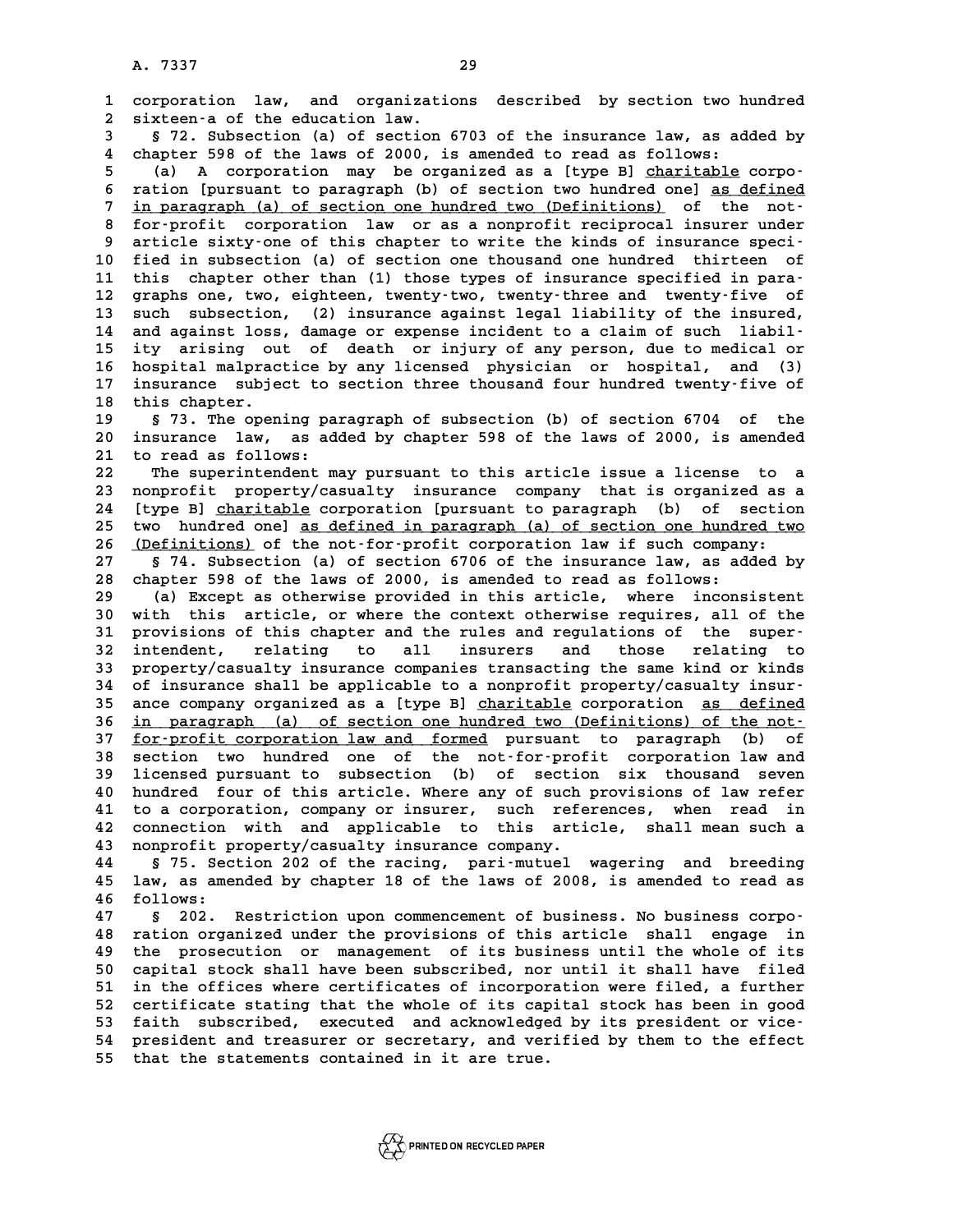**1 Notwithstanding the foregoing, corporations organized pursuant to 2** Notwithstanding the foregoing, corporations organized pursuant to<br>2 section two hundred one of the not-for-profit corporation law as [type<br>3 Cl charitable corporations as defined in paragraph (a) of section one Notwithstanding the foregoing, corporations organized pursuant to<br>
2 section two hundred one of the not-for-profit corporation law as [type<br>
3 C] <u>charitable</u> corporations <u>as defined in paragraph (a) of section one</u><br>
4 hu a ection two hundred one of the not-for-profit corporation law as [type<br> **4 hundred two (Definitions)** of the not-for-profit corporation law shall<br> **1** and engage in the procession or processment of its husiness until its 3 C] <u>charitable</u> corporations <u>as defined in paragraph (a) of section one</u><br>4 <u>hundred two (Definitions) of the not-for-profit corporation law</u> shall<br>5 not engage in the prosecution or management of its business until its<br> 4 <u>hundred two (Definitions) of the not-for-profit corporation law</u> shall<br>5 not engage in the prosecution or management of its business until its<br>6 certificate of incorporation has been accepted for filing by the secre-<br><sup>7</sup> 5 not engage in the prosecution or management of its business until its<br>6 certificate of incorporation has been accepted for filing by the secre-<br>7 tary of state and such confirmation of filing has been filed with the<br>8 bo 6 certificate of incorporation has been accepted for filing by the secre-<br>
7 tary of state and such confirmation of filing has been filed with the<br>
8 board and the franchise oversight board.<br>
8 76. Subdivision 2 of section 9 **tary** of state and such confirmation of filing has been filed with the<br>**8 board and the franchise oversight board.**<br>**9** § 76. Subdivision 2 of section 2-b of the religious corporations law,<br>10 as added by chapter 956 of 8 board and the franchise oversight board.<br>
9 § 76. Subdivision 2 of section 2 b of the religious corporations law,<br>
10 as added by chapter 956 of the laws of 1971, is amended to read as<br>
<sup>11 follows</sub>.</sup> 9 § 76. Sub<br>10 as added :<br>11 follows:<br><sup>12</sup> <sup>2</sup> Every 10 as added by chapter 956 of the laws of 1971, is amended to read as<br>11 follows:<br>12 2. Every corporation to which the not-for-profit corporation law is<br>13 made applicable by this section is a live Bl charitable corporatio 11 follows:<br>12 2. Every corporation to which the not-for-profit corporation law is<br>13 made applicable by this section is a [type B] <u>charitable</u> corporation <u>as</u><br>14 defined in paragraph (a) of section and bundred two (Defi 12 2. Every corporation to which the not-for-profit corporation law is<br>13 made applicable by this section is a [type B] <u>charitable</u> corporation <u>as</u><br>14 <u>defined in paragraph (a) of section one hundred two (Definitions) of</u> 2. Every corporation to which the not-for-profit corporation law is<br>
13 made applicable by this section is a [type B] <u>charitable</u> corporation <u>as</u><br>
14 <u>defined in paragraph (a) of section one hundred two (Definitions) of </u> **16 § 77. Subdivision 2 of section 13-a of the private housing finance 15** <u>not-for-profit corporation law</u> for all purposes of that law.<br>16 § 77. Subdivision 2 of section 13-a of the private housing finance<br>17 law, as added by chapter 547 of the laws of 1971, is amended to read as<br>5. 16 **s** 77. Sub<br>17 law, as ad<br>18 follows: **17 law, as added by chapter 547 of the laws of 1971, is amended to read as<br>18 follows:<br>2. Every corporation to which the not-for-profit corporation law is<br>20 made applicable by this section is a livre Bl sharitable corpor 20 18 follows:**<br> **20 made applicable by this section is a [type B] <u>charitable</u> corporation <u>as</u><br>
<b>20 made applicable by this section is a [type B] <u>charitable</u> corporation <u>as</u><br>
<b>21** defined in paragraph (a) of section o 2. Every corporation to which the not-for-profit corporation law is<br>
20 made applicable by this section is a [type B] <u>charitable</u> corporation <u>as</u><br>
21 <u>defined in paragraph (a) of section one hundred two (Definitions) of </u> 20 made applicable by this section is a [type B] <u>charitable</u> corpo<br>21 <u>defined in paragraph (a) of section one hundred two (Definition</u><br>22 <u>not-for-profit corporation law</u> for all purposes of that law.<br>23 5.78 Subdivision 20 made applicable by this section is a [type B] charitable corporation as<br>
21 defined in paragraph (a) of section one hundred two (Definitions) of the<br>
22 not-for-profit corporation law for all purposes of that law.<br>
3 § **22 <u>not-for-profit corporation law</u> for all purposes of that law.<br>
23 § 78. Subdivision 5 of section 216-a of the education law, as ad<br>
24 chapter 901 of the laws of 1972, is amended to read as follows:<br>
25 § Fuery corpor** <sup>23</sup> 5 78. Subdivision 5 of section 216 a of the education law, as added by<br>
<sup>24</sup> chapter 901 of the laws of 1972, is amended to read as follows:<br>
<sup>25</sup> 5. Every corporation to which the not-for-profit corporation law is<br>
<sup></sup> chapter 901 of the laws of 1972, is amended to read as follows:<br>25 5. Every corporation to which the not-for-profit corporation law is<br>26 made applicable by this section, is a [type B] <u>charitable</u> corporation as<br>27 define **25** 5. Every corporation to which the not-for-profit corporation law is<br>26 made applicable by this section, is a [type B] <u>charitable</u> corporation <u>as</u><br>27 <u>defined in paragraph (a) of section one hundred two (Definitions)</u> 26 made applicable by this section, is a [type B] <u>charitable</u> corporation <u>as</u><br>27 <u>defined in paragraph (a) of section one hundred two (Definitions) of the<br>28 not-for-profit corporation law under all applicable provisions</u> 27 <u>defined</u><br>28 <u>not-for</u><br>29 law.<br>30 \$ 79 **30 <u>not-for-profit</u> corporation law under all applicable provisions of that<br>29 law. S 79. Section 579 of the banking law, as amended by chapter 629 of the<br>31 laws of 2002, is amended to read as follows: 130 law.**<br> **30 s** 79. Section 579 of the banking law, as amended to read as follows:<br> **32 5** 579 Doing business without ligence probibi **30** § 79. Section 579 of the banking law, as amended by chapter 629 of the<br>
31 laws of 2002, is amended to read as follows:<br> **32** § 579. Doing business without license prohibited. Only a [type B not-<br> **33** for profitly ch **11 laws of 2002, is amended to read as follows:**<br>**32** § 579. Doing business without license prohibited. Only a [type B not-<br>**33** for-profit] <u>charitable</u> corporation as defined in [section two hundred<br>**34** one] paragraph 34 one] paragraph (a) of section one hundred two (Definitions) of the not-<br>35 for-profit corporation law of this state, or an entity incorporated in **33 for-profit]** charitable corporation as defined in [section two hundred one] paragraph (a) of section one hundred two (Definitions) of the not-<br>35 for-profit corporation law of this state, or an entity incorporated in<br>2 34 one] paragraph (a) of section one hundred two (Definitions) of the not-<br>35 for-profit corporation law of this state, or an entity incorporated in<br>36 another state and having a similar not-for-profit status, shall engage **35 for-profit corporation law of this state, or an entity incorporated in**<br>36 another state and having a similar not-for-profit status, shall engage<br>37 in the business of budget planning as defined in subdivision one of<br>3 36 another state and having a similar not-for-profit status, shall engage<br>37 in the business of budget planning as defined in subdivision one of<br>38 section four hundred fifty-five of the general business law of this<br>39 sta 37 in the business of budget planning as defined in subdivision one of<br>38 section four hundred fifty-five of the general business law of this<br>39 state except as authorized by this article and without first obtaining a<br>40 l 38 section four hundred fifty-five of<br>39 state except as authorized by this<br>40 license from the superintendent. **40 state except as authorized by this article and without first obtaining a**<br>**40 license from the superintendent.**<br>**41 § 80. Subdivision 4 of section 455 of the general business law, as**<br>22 appended by chapter 456 of the **40 license from the superintendent.**<br>41 § 80. Subdivision 4 of section 455 of the general business law, as<br>42 amended by chapter 456 of the laws of 2006, is amended to read as<br>43 follows: **41 5** 80. S<br> **42** amended by<br> **43** follows: **42 amended by chapter 456 of the laws of 2006, is amended to read as<br>43 follows:<br>44 4. Person or entity as used in this article shall not include a [type<br>45 B pot-for-profitl gharitable corporation as defined in [section 45 B not-for-profit] charitable corporation as defined in [section two \_\_\_\_\_\_\_\_\_\_ 44 4.** Person or entity as used in this article shall not include a [type<br> **45** B not-for-profit] <u>charitable</u> corporation as defined in [section two<br> **46** hundred one] <u>paragraph (a) of section one hundred two (Definit</u> **45 B not-for-profit] charitable corporation as defined in [section two**<br>46 hundred one] <u>paragraph (a) of section one hundred two (Definitions)</u> of<br>47 the not-for-profit corporation law of this state, or an entity incorpo 46 hundred one] <u>paragraph (a) of section one hundred two (Definitions)</u> of<br>47 the not-for-profit corporation law of this state, or an entity incorpo-<br>48 rated in another state and having a similar not-for-profit status,<br>4 47 the not-for-profit corporation law of this state, or an entity incorpo-<br>48 rated in another state and having a similar not-for-profit status,<br>49 licensed by the superintendent, to engage in the business of budget<br>50 pla % 48 rated in another state and having a similar not-for-profit status,<br>
49 licensed by the superintendent, to engage in the business of budget<br>
50 planning as defined in this section.<br>
51 § 81. Paragraph (a) of subdivisio **51 § 81. Paragraph (a) of subdivision 1 of section 458-b of the general** 50 planning as defined in this section.<br>51 § 81. Paragraph (a) of subdivision 1 of section 458-b of the general<br>52 business law, as added by chapter 386 of the laws of 1986, is amended to<br>53 read as follows: 51 § 81. Paragraph<br>
52 business law, as ad<br>
53 read as follows:<br>
54 (2) Apy Live P.P. 52 business law, as added by chapter 386 of the laws of 1986, is amended to<br>53 read as follows:<br>(a) Any [type B not-for-profit] <u>charitable</u> corporation <u>as defined in</u><br>55 paragraph (a) of sostion ano hundred type (Definit 53 read as follows:<br>54 (a) Any [type B not-for-profit] <u>charitable</u> corporation <u>as defined in</u><br>55 <u>paragraph (a) of section one hundred two (Definitions) of the not-for-</u>

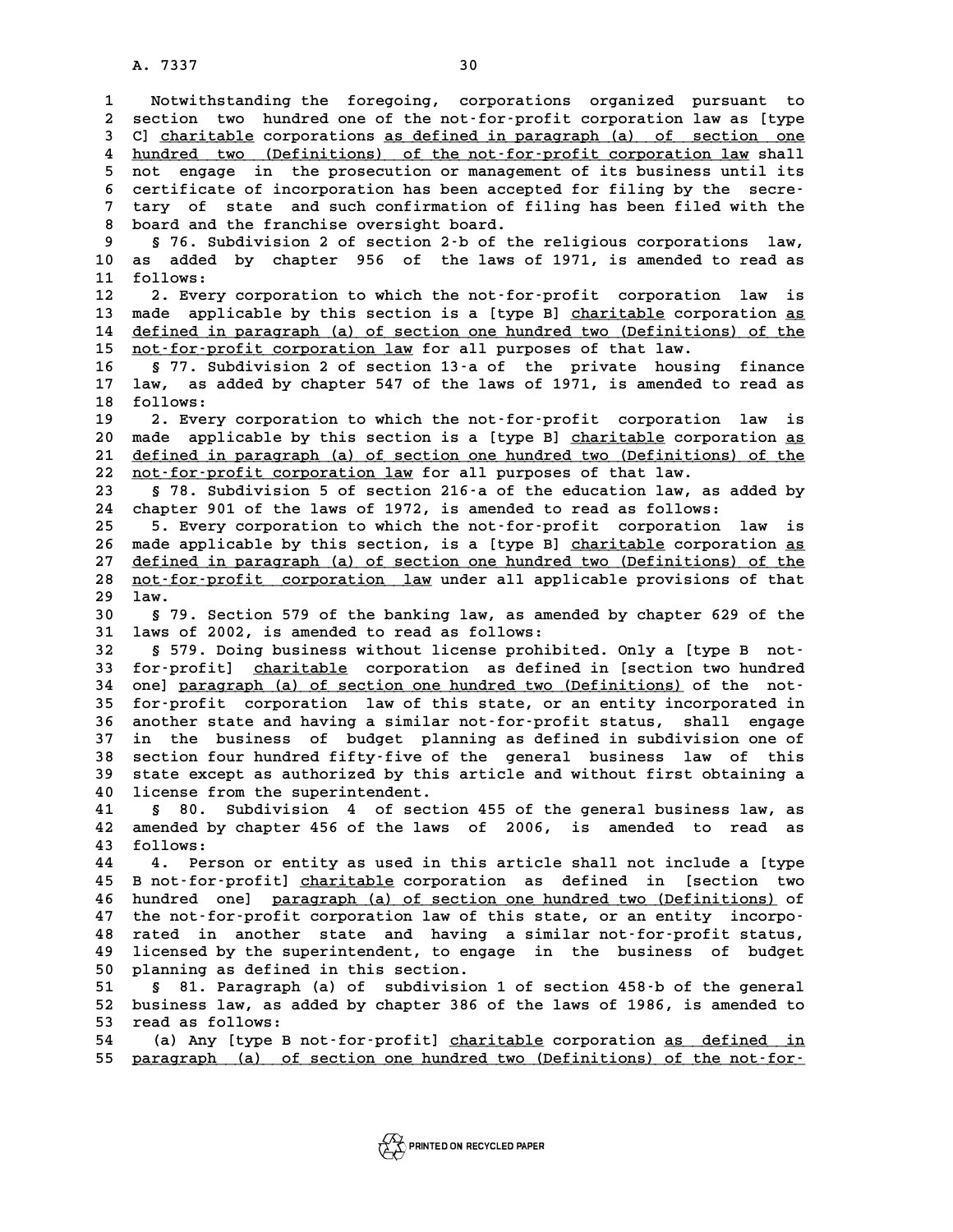**1 1**<br>**1** <u>profit corporation law</u> licensed pursuant to article twelve-c of the<br><sup>2</sup> banking law **1** <u>profit corporat</u><br>2 banking law.<br>3 f 82 Subdi **3 profit corporation law** licensed pursuant to article twelve-c of the<br> **3** § 82. Subdivision (b) of section 16.32 of the mental hygiene law, as<br> **3** arounded by chapter 669 of the laws of 1995 is arounded to read as

**6 anking law.**<br> **4** amended by chapter 669 of the laws of 1995, is amended to read as<br> **4** amended by chapter 669 of the laws of 1995, is amended to read as **5 5 62. 5**<br>**4** amended by<br>5 follows: **6 (b)** 4 amended by chapter 669 of the laws of 1995, is amended to read as<br> **6** (b) No loans, other than through the purchase of bonds, debentures, or<br> **6** (b) No loans, other than through the purchase of bonds, debenture

**7** follows:<br> **6** (b) No loans, other than through the purchase of bonds, debentures, or<br> **7** similar obligations of the type customarily sold in public offerings, or<br>
<sup>8</sup> through ordinary depect of funds in a bank, shall **8 (b)** No loans, other than through the purchase of bonds, debentures, or<br> **8 through ordinary deposit of funds in a bank, shall be made by a not-for-**<br> **8 through ordinary deposit of funds in a bank, shall be made by a n** 9 similar obligations of the type customarily sold in public offerings, or<br>8 through ordinary deposit of funds in a bank, shall be made by a not-for-<br>9 profit corporation which is certified as a provider of services pursua 8 through ordinary deposit of funds in a bank, shall be made by a not-for-<br>9 profit corporation which is certified as a provider of services pursuant<br>10 to this article to its employee who receives an annual salary in exce 9 profit corporation which is certified as a provider of services pursuant<br>
10 to this article to its employee who receives an annual salary in excess<br>
11 of thirty thousand dollars, or to any other corporation, firm, asso **10** to this article to its employee who receives an annual salary in excess<br>11 of thirty thousand dollars, or to any other corporation, firm, associ-<br>12 ation or other entity in which such employee is a director or office **13 employee or holds a direct or indirect substantial financial interest,** 14 except a loan by one corporation incorporated as a [type B] charitable<br>15 corporation [pursuant to] as defined in paragraph (a) of section one 15 corporation [pursuant to] <u>as defined in paragraph (a) of section one</u><br>16 hundred two (Definitions) of the not-for-profit corporation law to 14 except a loan by one corporation incorporated as a [type B] <u>charitable</u><br>15 corporation [pursuant to] <u>as defined in paragraph (a) of section one</u><br>16 <u>hundred two (Definitions) of</u> the not-for-profit corporation law to<br> 15 corporation [pursuant to] <u>as defined in paragraph (a) of section one</u><br>16 <u>hundred two (Definitions) of</u> the not-for-profit corporation law to<br>17 another type B corporation, or a loan for a temporary or emergency<br>18 nur 16 <u>hundred two (Definitions) of</u> the not-for-profit corporation law to<br>17 another type B corporation, or a loan for a temporary or emergency<br>18 purpose which will further the health and welfare of the employee so<br>19 lors 17 another type B corporation, or a loan for a temporary or emergency<br>18 purpose which will further the health and welfare of the employee so<br>19 long as the purpose and amount of such loan are disclosed to and<br>20 approved 18 purpose which will further the health and welfare of the employee so<br>19 long as the purpose and amount of such loan are disclosed to and<br>20 approved by the board of directors of such agency. Such disclosure shall<br>21 be <sup>19</sup> long as the purpose and amount of such loan are disclosed to and<br>20 approved by the board of directors of such agency. Such disclosure shall<br>21 be filed with the secretary of the corporation and entered in the<br>22 minu 20 approved by the board of directors of such agency. Such disclosure shall<br>21 be filed with the secretary of the corporation and entered in the<br>22 minutes of the meeting, and, if approved by such board, such disclosure<br>23 21 be filed with the secretary of the corporation and entered in the<br>
22 minutes of the meeting, and, if approved by such board, such disclosure<br>
23 shall also be forwarded in writing to the commissioner and to the direc-<br> 22 minutes of the meeting, and, if approved by such board, such disclosure<br>23 shall also be forwarded in writing to the commissioner and to the direc-<br>24 tor of community services of each local governmental unit that has, 23 shall also be forwarded in writing to the commissioner and to the direc-<br>24 tor of community services of each local governmental unit that has, at<br>25 the time of such disclosure, a contract with such corporation for the 24 tor of community services of each local governmental unit that has, at<br>25 the time of such disclosure, a contract with such corporation for the<br>26 rendition of services pursuant to article forty-one of this chapter. A<br>2 25 the time of such disclosure, a contract with such corporation for the<br>26 rendition of services pursuant to article forty-one of this chapter. A<br>27 loan made in violation of this section shall be a violation of the duty<br> 26 rendition of services pursuant to article forty-one of this chapter. A<br>27 loan made in violation of this section shall be a violation of the duty<br>28 to the not-for-profit corporation of the directors or officers authori 26 rendition of services pursuant to article forty-one of this chapter. A 10an made in violation of this section shall be a violation of the duty to the not-for-profit corporation of the directors or officers authoriz-<br>29 28 to the not-for-profit corporation of the directors or<br>29 ing it or participating in it, but the obligation of<br>30 respect to the loan shall not be affected thereby.<br>31 8 83 Subdivision (b) of section 31.31 of the men **39 ing it or participating in it, but the obligation of the borrower with**<br>30 respect to the loan shall not be affected thereby.<br>31 § 83. Subdivision (b) of section 31.31 of the mental hygiene law, as<br>32. aported by chapt

**30** respect to the loan shall not be affected thereby.<br>31 § 83. Subdivision (b) of section 31.31 of the mental hygiene law, as<br>32 amended by chapter 669 of the laws of 1995, is amended to read as<br>5010VS: **31 s** 83. **s**<br>32 amended by<br>33 follows: **32 amended by chapter 669 of the laws of 1995, is amended to read as<br>33 follows:**<br>(b) No loans, other than through the purchase of bonds, debentures, or<br>35 similar chligations of the two sustanarily sold in public offerin

**53 follows:**<br> **34** (b) No loans, other than through the purchase of bonds, debentures, or<br> **35 similar obligations of the type customarily sold in public offerings, or**<br> **16 through ordinary deposit of funds in a bank, sh** (b) No loans, other than through the purchase of bonds, debentures, or<br>35 similar obligations of the type customarily sold in public offerings, or<br>36 through ordinary deposit of funds in a bank, shall be made by a not-for-35 similar obligations of the type customarily sold in public offerings, or<br>36 through ordinary deposit of funds in a bank, shall be made by a not-for-<br>37 profit corporation which is licensed as a provider of services purs 36 through ordinary deposit of funds in a bank, shall be made by a not-for-<br>37 profit corporation which is licensed as a provider of services pursuant<br>38 to this article to its employee who receives an annual salary in exc 37 profit corporation which is licensed as a provider of services pursuant<br>38 to this article to its employee who receives an annual salary in excess<br>39 of thirty thousand dollars, or to any other corporation, firm, associ **40 ation of this article to its employee who receives an annual salary in excess**<br>**40 ation or other entity in which such employee is a director or officer or**<br>**41 amployee or holds a direct or indirect substantial financ** 39 of thirty thousand dollars, or to any other corporation, firm, associ-<br>40 ation or other entity in which such employee is a director or officer or<br>41 employee or holds a direct or indirect substantial financial interest **42** except a loan by one corporation incorporated as a [type B] charitable<br>43 corporation [pursuant to] <u>as defined in paragraph (a) of section one</u> 41 employee or holds a direct or indirect substantial financial interest,<br>42 except a loan by one corporation incorporated as a [type B] <u>charitable</u><br>43 corporation [pursuant to] <u>as defined in paragraph (a) of section one</u> **42 except a loan by one corporation incorporated as a [type B] <u>charitable</u><br>43 corporation [pursuant to] <u>as defined in paragraph (a) of section one</u><br>44 <u>hundred two (Definitions) of</u> the not-for-profit corporation law to** 43 corporation [pursuant to] as defined in paragraph (a) of section one<br>44 hundred two (Definitions) of the not-for-profit corporation law to<br>45 another type B corporation, or a loan for a temporary or emergency<br>46 nurrece 44 <u>hundred two (Definitions) of</u> the not-for-profit corporation law to<br>45 another type B corporation, or a loan for a temporary or emergency<br>46 purpose which will further the health and welfare of the employee so<br>47 long another type B corporation, or a loan for a temporary or emergency<br>46 purpose which will further the health and welfare of the employee so<br>47 long as the purpose and amount of such loan are disclosed to and<br>18 parameter in 46 purpose which will further the health and welfare of the employee so<br>47 long as the purpose and amount of such loan are disclosed to and<br>48 approved by the board of directors of such agency. Such disclosure shall<br>be fil **47 long as the purpose and amount of such loan are disclosed to and approved by the board of directors of such agency. Such disclosure shall**<br>**49 be filed with the secretary of the corporation and entered in the**<br>50 minut 48 approved by the board of directors of such agency. Such disclosure shall<br>49 be filed with the secretary of the corporation and entered in the<br>50 minutes of the meeting, and, if approved by such board, such disclosure<br>51 **50** shall also be forwarded in writing to the corporation and entered in the minutes of the meeting, and, if approved by such board, such disclosure shall also be forwarded in writing to the commissioner and to the direc-50 minutes of the meeting, and, if approved by such board, such disclosure<br>51 shall also be forwarded in writing to the commissioner and to the direc-<br>52 tor of community services of each local governmental unit that has, 51 shall also be forwarded in writing to the commissioner and to the direc-<br>52 tor of community services of each local governmental unit that has, at<br>53 the time of such disclosure, a contract with such corporation for the 52 tor of community services of each local governmental unit that has, at<br>53 the time of such disclosure, a contract with such corporation for the<br>54 rendition of services pursuant to article forty-one of this chapter. A<br>5 53 the time of such disclosure, a contract with such corporation for the<br>54 rendition of services pursuant to article forty-one of this chapter. A<br>55 loan made in violation of this section shall be a violation of the duty<br> 54 rendition of services pursuant to article forty-one of this chapter. A<br>55 loan made in violation of this section shall be a violation of the duty<br>56 to the not-for-profit corporation of the directors or officers authori

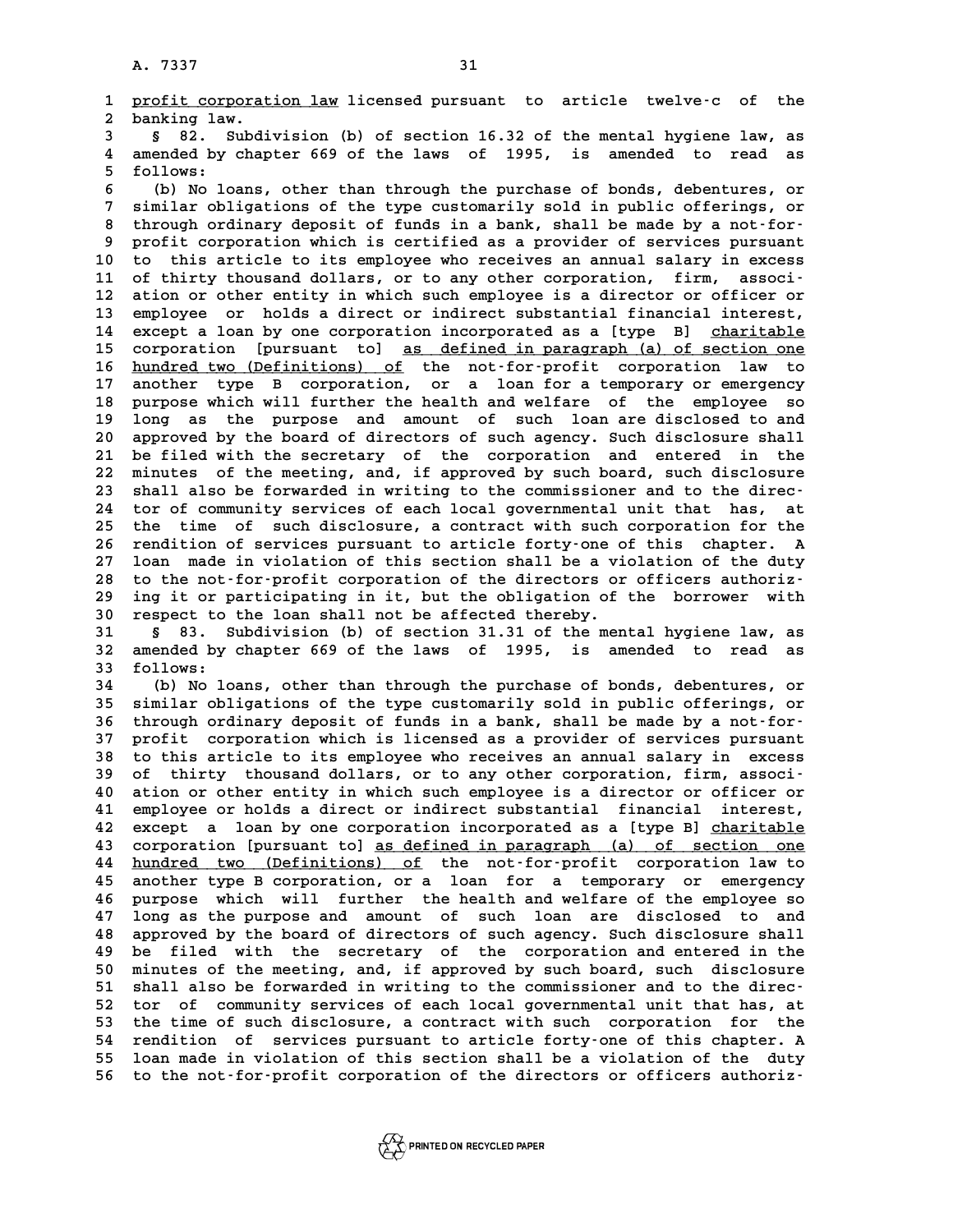**1 ing it or participating in it, but the obligation of the borrower with 2** ing it or participating in it, but the obligation of<br>2 respect to the loan shall not be affected thereby.

**3** ing it or participating in it, but the obligation of the borrower with<br>2 respect to the loan shall not be affected thereby.<br>3 § 84. Paragraph (f) of subdivision 7 of section 75 of the public lands<br><sup>4</sup> law as added by s **4 a law is composed to the loan shall not be affected thereby.**<br>**4 S 84. Paragraph (f) of subdivision 7 of section 75 of the public lands<br>4 law, as added by chapter 791 of the laws of 1992, is amended to read as<br>5 follows 5 5** 84. Par.<br>**4 law, as ad**<br>5 follows: 4 law, as added by chapter 791 of the laws of 1992, is amended to read as<br>
5 follows:<br>
(f) The commissioner, in consultation with the commissioner of envi-<br>
<sup>7</sup> represented approximation the secretary of that the office of

**7** follows:<br> **6** (f) The commissioner, in consultation with the commissioner of envi-<br> **7** ronmental conservation, the secretary of state, the office of parks,<br> **8** recreation and biotaric procession and other interested **8 (f) The commissioner, in consultation with the commissioner of envi-<br>7 ronmental conservation, the secretary of state, the office of parks,<br>8 recreation and historic preservation and other interested state agencies**<br>2 r **1 ronmental conservation, the secretary of state, the office of parks,<br>8 recreation and historic preservation and other interested state agencies<br>9 administering state-owned lands underwater, shall promulgate pursuant to<br>** 10 article two of the state administering state owned lands underwater, shall promulgate pursuant to<br>10 article two of the state administrative procedure act such rules with<br>11 respect to graphs, leases easements and lesse 9 administering state-owned lands underwater, shall promulgate pursuant to<br>10 article two of the state administrative procedure act such rules with<br>11 respect to grants, leases, easements and lesser interests for the use o 10 article two of the state administrative procedure act such rules with<br>11 respect to grants, leases, easements and lesser interests for the use of<br>12 state-owned land underwater, and the cession of jurisdiction thereof, 11 respect to grants, leases, easements and lesser interests for the use of state-owned land underwater, and the cession of jurisdiction thereof, as in his or her judgment are reasonable and necessary to protect the intere 12 state-owned land underwater, and the cession of jurisdiction thereof, as<br>13 in his or her judgment are reasonable and necessary to protect the<br>14 interests of the people in such lands underwater. Such regulations shall<br> 13 in his or her judgment are reasonable and necessary to protect the<br>14 interests of the people in such lands underwater. Such regulations shall<br>15 include without being limited to: the fees to be charged, consistent<br>16 w 14 interests of the people in such lands underwater. Such regulations shall<br>15 include without being limited to: the fees to be charged, consistent<br>16 with the provisions of this section, including mitigation of such fees<br> 15 include without being limited to: the fees to be charged, consistent<br>16 with the provisions of this section, including mitigation of such fees<br>17 in the event of economic hardship on existing commercial enterprises;<br><sup>18</sup> **16 with the provisions of this section, including mitigation of such fees**<br>17 in the event of economic hardship on existing commercial enterprises;<br>18 fee limitations to administrative expenses for municipal uses which ar 17 in the event of economic hardship on existing commercial enterprises;<br>18 fee limitations to administrative expenses for municipal uses which are<br>19 public, non-commercial and offer services free or for nominal fees, and 18 fee limitations to administrative expenses for municipal uses which are<br>19 public, non-commercial and offer services free or for nominal fees, and<br>20 for uses undertaken and operated for public and non-commercial purpos public, non-commercial and offer services free or for nominal fees, and<br>20 for uses undertaken and operated for public and non-commercial purposes<br>21 by not-for-profit corporations characterized as ["Type B"] <u>charitable</u><br> **20** for uses undertaken and operated for public and non-commercial purposes<br>21 by not-for-profit corporations characterized as ["Type B"] <u>charitable</u><br>22 corporations [pursuant to paragraph (b) of section two hundred one] 21 by not-for-profit corporations characterized as ["Type B"] <u>charitable</u><br>22 corporations [pursuant to paragraph (b) of section two hundred one] <u>as</u><br>23 <u>defined in paragraph (a) of section one hundred two (Definitions)</u> 22 corporations [pursuant to paragraph (b) of section two hundred one] <u>as</u><br>23 <u>defined in paragraph (a) of section one hundred two (Definitions)</u> of the<br>24 not-for-profit corporation law, and for uses undertaken and opera 23 <u>defined in paragraph (a) of section one hundred two (Definitions)</u> of the<br>
24 not-for-profit corporation law, and for uses undertaken and operated for<br>
25 public purposes by a corporation formed pursuant to the religio 24 not-for-profit corporation law, and for uses undertaken and operated for<br>25 public purposes by a corporation formed pursuant to the religious corpo-<br>26 ration law or by a corporation formed pursuant to <u>a</u> special act o ration law or by a corporation formed pursuant to a special act of this **26 ration law or by a corporation formed pursuant to <u>a</u> special act of this<br>27 state and which has as its principal purpose a religious purpose; such<br>28 further exemptions for projects as the commissioner determines do n** 27 state and which has as its principal purpose a religious purpose; such<br>28 further exemptions for projects as the commissioner determines do not<br>29 represent significant encroachments; limitations on grants, including<br>20 28 further exemptions for projects as the commissioner determines do not<br>29 represent significant encroachments; limitations on grants, including<br>30 conversion grants, with respect to underwater lands consistent with the<br><sup></sup> 29 represent significant encroachments; limitations on grants, including<br>30 conversion grants, with respect to underwater lands consistent with the<br>31 public purposes of this subdivision and limiting such grants to excep-30 conversion grants, with respect to underwater lands consistent with the<br>31 public purposes of this subdivision and limiting such grants to excep-<br>32 tional circumstances; and factors to be examined in considering an<br>33 31 public purposes of this subdivision and limiting such grants to excep-<br>32 tional circumstances; and factors to be examined in considering an<br>33 application for a lease, easement or other interest. Those factors shall<br>34 32 tional circumstances; and factors to be examined in considering an<br>33 application for a lease, easement or other interest. Those factors shall<br>34 include without limitation the following: (i) the environmental impact<br>25 33 application for a lease, easement or other interest. Those factors shall<br>34 include without limitation the following: (i) the environmental impact<br>35 of the project; (ii) the values for natural resource management, recr **34 include without limitation the following: (i) the environmental impact**<br>35 of the project; (ii) the values for natural resource management, recre-<br>36 ational uses, and commercial uses of the pertinent underwater land;<br> 35 of the project; (ii) the values for natural resource management, recre-<br>36 ational uses, and commercial uses of the pertinent underwater land;<br>37 (iii) the size, character and effects of the project in relation to **36 ational uses, and commercial uses of the pertinent underwater land;**<br>37 (iii) the size, character and effects of the project in relation to<br>38 neighboring uses; (iv) the potential for interference with navigation,<br>29 n **37** (ii) the size, character and effects of the project in relation to neighboring uses; (iv) the potential for interference with navigation, public uses of the waterway and rights of other riparian owners; (v) the offect **40 a sum in the set of the potential for interference with navigation,**<br> **40 effect of the project on the natural resource interests of the state in**<br> **40 effect of the project on the natural resource interests of the sta** qualic uses of the waterway and rights of other riparian owners; (v) the effect of the project on the natural resource interests of the state in the lands; (vi) the water-dependent nature of the use; (vii) and any advance **40** effect of the project on the natural resource interests of the state in<br>
41 the lands; (vi) the water-dependent nature of the use; (vii) and any<br>
42 adverse economic impact on existing commercial enterprises. The fina 41 the lands; (vi) the water-dependent nature of the use; (vii) and any<br>42 adverse economic impact on existing commercial enterprises. The final<br>43 promulgation of rules establishing fees or fee structures shall be<br>44 subj 42 adverse economic impact on existing commercial enterpris<br>43 promulgation of rules establishing fees or fee stru<br>44 subject to the approval of the director of the budget.<br>45 Set mbig 2014 and shall take offect Innuary 1, Az adverse economic impact on existing commercial enterprises. The final<br>43 promulgation of rules establishing fees or fee structures shall be<br>44 subject to the approval of the director of the budget.<br>45 § 85. This act sha

44 subject to the approval of the director of the budget.<br>45 § 85. This act shall take effect January 1, 2014, provi<br>46 section three of this act shall take effect January 1, 2015. 46 section three of this act shall take effect January 1, 2015.<br>47 **PART B** 

PART B<br>
48 Section 1. Paragraph (a) of section 102 of the not-for-profit corpo-<br>
49 ration law is amended by adding six new subparagraphs 6:3 22 23 24 **48** Section 1. Paragraph (a) of section 102 of the not-for-profit corpo-<br>49 ration law is amended by adding six new subparagraphs 6–a, 22, 23, 24,<br>50 35 and 36 to read as follows: **50 1. Paragraph (a) of**<br>**50 25 and 26 to read as follows:**<br>**50 25 and 26 to read as follows:**<br>**51** (6.3) **UFRITE** board means to 49 ration law is amended by adding six new subparagraphs 6-a, 22, 23, 24,<br>50 25 and 26 to read as follows:

| 50 25 and 26 to read as follows:                                            |
|-----------------------------------------------------------------------------|
| 51 (6-a) "Entire board" means the total number of directors entitled to     |
| 52 vote which the corporation would have if there were no vacancies. If     |
| 53 the by–laws of the corporation provide that the board shall consist of a |
| 54 fixed number of directors, then the "entire board" shall consist of that |
|                                                                             |

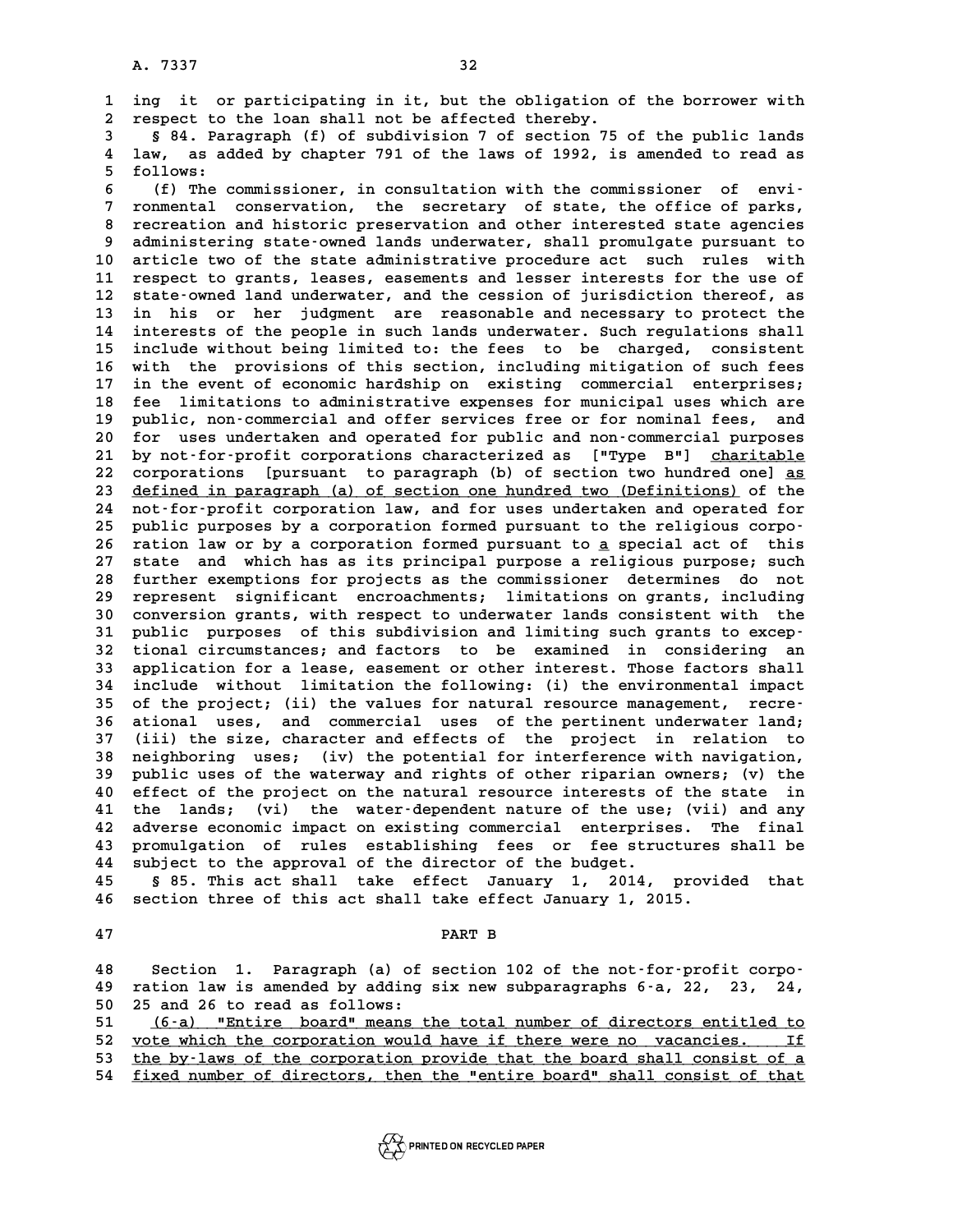|          | A. 7337                           | 33                                                                                                                                           |
|----------|-----------------------------------|----------------------------------------------------------------------------------------------------------------------------------------------|
|          |                                   |                                                                                                                                              |
| 1        |                                   | number of directors. If the by-laws of any corporation provide that the                                                                      |
| 2        |                                   | board may consist of a range between a minimum and maximum number of                                                                         |
| 3        |                                   | directors, then the "entire board" shall consist of the number of direc-                                                                     |
| 4        |                                   | tors within such range that were elected as of the most recently held                                                                        |
| 5        | election of directors.            |                                                                                                                                              |
| 6        |                                   | (22) An "affiliate" of a corporation means any entity controlled by,                                                                         |
| 7        |                                   | in control of, or under common control with such corporation.                                                                                |
| 8        | (23)                              | "Independent auditor" means any certified public accountant                                                                                  |
| 9        |                                   | performing the audit of the financial statements of a corporation                                                                            |
| 10       |                                   | required by subdivision one of section one hundred seventy-two-b of the                                                                      |
| 11       | executive law.                    |                                                                                                                                              |
| 12       |                                   | (24) "Independent director" means a director who: (i) is not, and has                                                                        |
| 13       |                                   | not been within the last three years, an employee of the corporation or                                                                      |
| 14       |                                   | an affiliate of the corporation, and does not have a relative who is, or                                                                     |
| 15       |                                   | has been within the last three years, a key employee of the corporation                                                                      |
| 16       |                                   | or an affiliate of the corporation; (ii) has not received, and does not                                                                      |
| 17       |                                   | have a relative who has received, in any of the last three fiscal years,                                                                     |
| 18       |                                   | more than ten thousand dollars in direct compensation from the corpo-                                                                        |
| 19       |                                   | ration or an affiliate of the corporation (other than reimbursement for                                                                      |
| 20       |                                   | expenses reasonably incurred as a director or reasonable compensation                                                                        |
| 21       |                                   | for service as a director as permitted by paragraph (a) of section 202                                                                       |
| 22       |                                   | (General and special powers)); and (iii) is not a current employee of or                                                                     |
| 23       |                                   | have a substantial financial interest in, and does not have a relative                                                                       |
| 24       |                                   | who is a current officer of or has a substantial financial interest in,                                                                      |
| 25       |                                   | any entity that has made payments to, or received payments from, the                                                                         |
| 26       |                                   | corporation or an affiliate of the corporation for property or services                                                                      |
| 27       |                                   | in an amount which, in any of the last three fiscal years, exceeds the                                                                       |
| 28       |                                   | lesser of twenty-five thousand dollars or two percent of such entity's                                                                       |
| 29       |                                   | consolidated gross revenues. For purposes of this subparagraph,                                                                              |
| 30       |                                   | "payment" does not include charitable contributions.                                                                                         |
| 31<br>32 |                                   | (25) "Relative" of an individual means the (i) spouse, domestic part-<br>ner as defined by section twenty-eight hundred five-q of the public |
| 33       |                                   | health law, child, grandchild, brother or sister (whether by the whole-                                                                      |
| 34       |                                   | or half-blood) of the individual; and (ii) the spouse or domestic part-                                                                      |
| 35       |                                   | ner of a child, grandchild, brother or sister (whether by the whole- or                                                                      |
| 36       | half-blood) of the individual.    |                                                                                                                                              |
| 37       |                                   | (26) "Total compensation" means: (i) any compensation, whether paid or                                                                       |
| 38       |                                   | accrued, by or on behalf of the corporation or any affiliate of the                                                                          |
| 39       |                                   | corporation for services rendered to, on behalf of, or at the request of                                                                     |
| 40       |                                   | the corporation, including but not limited to salary, bonus, and                                                                             |
| 41       |                                   | deferred compensation; and (ii) any benefit having monetary value                                                                            |
| 42       |                                   | provided by or on behalf of the corporation or any affiliate of the                                                                          |
| 43       |                                   | corporation, including but not limited to housing allowances, living                                                                         |
| 44       |                                   | expenses, perquisites, fringe benefits, employer contributions to                                                                            |
| 45       |                                   | defined contribution retirement plans and other retirement benefits.                                                                         |
| 46       |                                   | § 2. Paragraph (a) of section 112 of the not-for-profit corporation                                                                          |
| 47       |                                   | law is amended by adding a new subparagraph 9 to read as follows:                                                                            |
| 48       |                                   | (9) To enjoin, void or rescind any related party transaction, or seek                                                                        |
| 49       |                                   | additional damages or remedies pursuant to section 715 (Related party                                                                        |
| 50       | transactions) of this chapter.    |                                                                                                                                              |
| 51       | Ş.                                | 3. The not-for-profit corporation law is amended by adding a new                                                                             |
| 52       | section 712-a to read as follows: |                                                                                                                                              |
| 53       | § 712-a. Audit oversight.         |                                                                                                                                              |
| 54       |                                   | (a) The board or a designated audit committee of the board comprised                                                                         |
| 55       |                                   | solely of independent directors of any corporation required to file an                                                                       |
| 56       |                                   | independent certified public accountant's audit report with the attorney                                                                     |
|          |                                   |                                                                                                                                              |

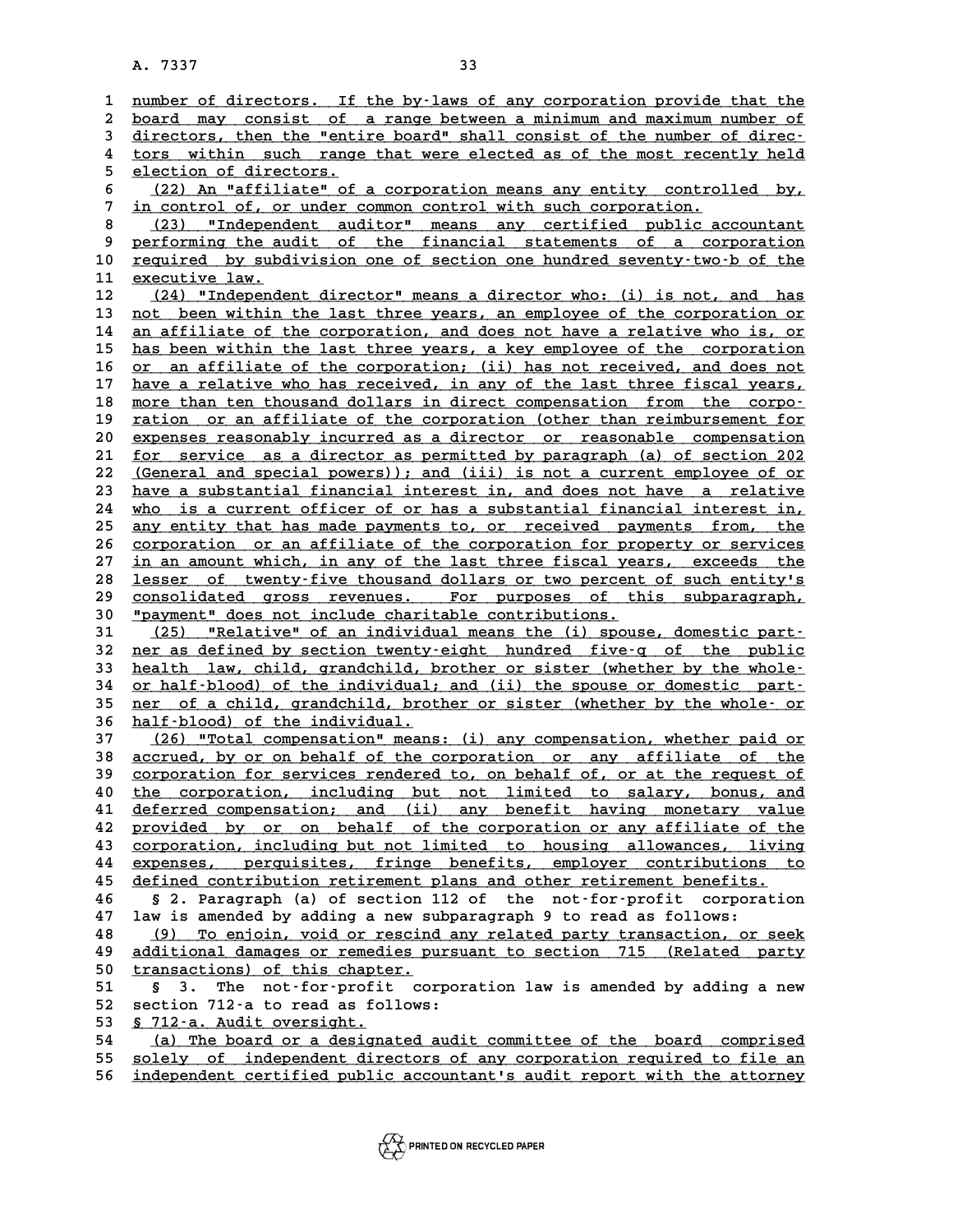|          | A. 7337<br>34                                                                                                                            |
|----------|------------------------------------------------------------------------------------------------------------------------------------------|
| 1        | general pursuant to subdivision one of section one hundred seventy-two-b                                                                 |
| 2        | of the executive law shall oversee the accounting and financial report-                                                                  |
| 3        | ing processes of the corporation and the audit of the corporation's                                                                      |
| 4        | financial statements. The board or designated audit committee shall                                                                      |
| 5        | annually retain or renew the retention of an independent auditor to                                                                      |
| 6        | conduct the audit and, upon completion thereof, review the results of                                                                    |
| 7        | the audit and any related management letter with the independent audi-                                                                   |
| 8        | tor.                                                                                                                                     |
| 9        | The board or a designated audit committee of the board comprised<br>(b)                                                                  |
| 10       | solely of independent directors of any corporation required to file an                                                                   |
| 11       | independent certified public accountant's audit report with the attorney                                                                 |
| 12       | general pursuant to subdivision one of section one hundred seventy-two-b                                                                 |
| 13       | of the executive law and that in the prior fiscal year had or in the                                                                     |
| 14       | current fiscal year reasonably expects to have annual revenue in excess                                                                  |
| 15       | of one million dollars shall, in addition to those duties set forth in                                                                   |
| 16<br>17 | paragraph (a) of this section:<br>(1) review with the independent auditor the scope and planning of the                                  |
| 18       | audit prior to the audit's commencement;                                                                                                 |
| 19       | upon completion of the audit, review and discuss with the inde-<br>(2)                                                                   |
| 20       | pendent auditor: (A) any material risks and weaknesses in internal                                                                       |
| 21       | controls identified by the auditor; (B) any restrictions on the scope of                                                                 |
| 22       | the auditor's activities or access to requested information; (C) any                                                                     |
| 23       | significant disagreements between the auditor and management; and (D)                                                                    |
| 24       | the adequacy of the corporation's accounting and financial reporting                                                                     |
| 25       | processes;                                                                                                                               |
| 26       | (3) annually consider the performance and independence of the inde-                                                                      |
| 27       | pendent auditor; and                                                                                                                     |
| 28<br>29 | if the duties required by this section are performed by an audit<br>(4)<br>committee, report on the committee's activities to the board. |
| 30       | (c) The board or designated audit committee of the board shall oversee                                                                   |
| 31       | the adoption, implementation of, and compliance with any conflict of                                                                     |
| 32       | interest policy or whistleblower policy adopted by the corporation if                                                                    |
| 33       | this function is not otherwise performed by another committee of the                                                                     |
| 34       | board comprised solely of independent directors.                                                                                         |
| 35       | (d) If a corporation controls a group of corporations, the board or                                                                      |
| 36       | designated audit committee of the board of the controlling corporation                                                                   |
| 37       | may perform the duties required by this section for one or more of the                                                                   |
| 38       | <u>controlled corporations.</u>                                                                                                          |
| 39       | (e) Only independent directors may participate in any board or commit-                                                                   |
| 40<br>41 | tee deliberations or voting relating to matters set forth in this<br>section.                                                            |
| 42       | § 4. Section 715 of the not-for-profit corporation law, as amended by                                                                    |
| 43       | chapter 847 of the laws of 1970 and paragraph (f) as amended by chapter                                                                  |
| 44       | 1057 of the laws of 1971, is amended to read as follows:                                                                                 |
| 45       | § 715. [Interested directors and officers] Related party transactions.                                                                   |
| 46       | (a) [No contract or other transaction between a corporation and one or                                                                   |
| 47       | more of its directors or officers, or between a corporation and any                                                                      |
| 48       | other corporation, firm, association or other entity in which one or                                                                     |
| 49       | more of its directors or officers are directors or officers, or have a                                                                   |
| 50       | substantial financial interest, shall be either void or voidable for                                                                     |
| 51       | this reason alone or by reason alone that such director or directors or                                                                  |
| 52       | officer or officers are present at the meeting of the board, or of a                                                                     |
| 53       | committee thereof, which authorizes such contract or transaction, or                                                                     |
| 54<br>55 | that his or their votes are counted for such purpose:<br>If the material facts as to such director's or officer's interest<br>(1)        |
| 56       | in such contract or transaction and as to any such common directorship,                                                                  |
|          |                                                                                                                                          |

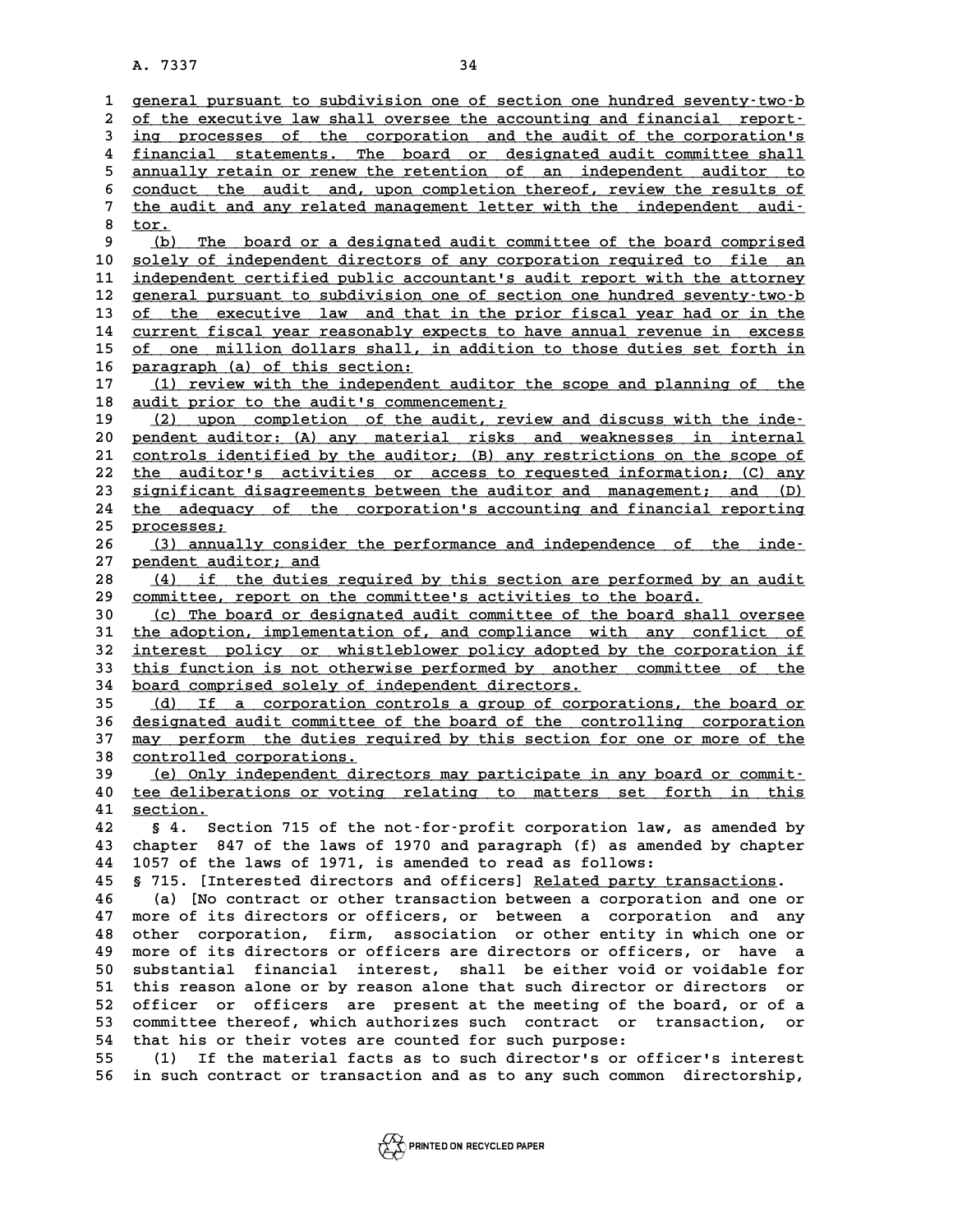**1 officership or financial interest are disclosed in good faith or known 2** officership or financial interest are disclosed in good faith or known<br>2 to the board or committee, and the board or committee authorizes such<br>3 contract or transaction, by a vote sufficient for such purpose without 1 officership or financial interest are disclosed in good faith or known<br>2 to the board or committee, and the board or committee authorizes such<br>3 contract or transaction by a vote sufficient for such purpose without<br>4 cou 2 to the board or committee, and the board or committee authorizes such<br>3 contract or transaction by a vote sufficient for such purpose without<br>4 counting the vote or votes of such interested director or officer; or<br><sup>4</sup> (2 3 contract or transaction by a vote sufficient for such purpose without<br>4 counting the vote or votes of such interested director or officer; or<br>5 (2) If the material facts as to such director's or officer's interest<br>in qua

4 counting the vote or votes of such interested director or officer; or<br>
5 (2) If the material facts as to such director's or officer's interest<br>
6 in such contract or transaction and as to any such common directorship,<br>
7 <sup>5</sup> (2) If the material facts as to such director's or officer's interest<br>6 in such contract or transaction and as to any such common directorship,<br>7 officership or financial interest are disclosed in good faith or known<br>b **8 in such contract or transaction and as to any such common directorship,<br>
<b>8 to the members entitled to vote thereon, if any, and such contract or**<br> **8 transaction is authorized by yote of such members** 9 officership or financial interest are disclosed in to the members entitled to vote thereon, if any, and<br>9 transaction is authorized by vote of such members.<br>(b) If such good faith disclosure of the mater 10 to the members entitled to vote thereon, if any, and such contract or<br>
10 (b) If such good faith disclosure of the material facts as to the<br>
11 director's or officer's interest in the contract or transaction and as

9 transaction is authorized by vote of such members.<br>
10 (b) If such good faith disclosure of the material facts as to the<br>
11 director's or officer's interest in the contract or transaction and as<br>
<sup>12</sup> to any such common **10** (b) If such good faith disclosure of the material facts as to the director's or officer's interest in the contract or transaction and as to any such common directorship, officership or financial interest, is<br>a made to 11 director's or officer's interest in the contract or transaction and as<br>12 to any such common directorship, officership or financial interest, is<br>13 made to the directors or members, or known to the board or committee or 12 to any such common directorship, officership or financial interest, is<br>13 made to the directors or members, or known to the board or committee or<br>14 members authorizing such contract or transaction, as provided in para-13 made to the directors or members, or known to the board or committee or<br>14 members authorizing such contract or transaction, as provided in para-<br>15 graph (a), the contract or transaction may not be avoided by the corpo 14 members authorizing such contract or transaction, as provided in para-<br>15 graph (a), the contract or transaction may not be avoided by the corpo-<br>16 ration for the reasons set forth in paragraph (a). If there was no suc 15 graph (a), the contract or transaction may not be avoided by the corpo-<br>16 ration for the reasons set forth in paragraph (a). If there was no such<br>17 disclosure or knowledge, or if the vote of such interested director o 16 ration for the reasons set forth in paragraph (a). If there was no such<br>17 disclosure or knowledge, or if the vote of such interested director or<br>18 officer was necessary for the authorization of such contract or trans-17 disclosure or knowledge, or if the vote of such interested director or 18 officer was necessary for the authorization of such contract or trans-<br>
19 action at a meeting of the board or committee at which it was author-<br> 18 officer was necessary for the authorization of such contract or trans-<br>19 action at a meeting of the board or committee at which it was author-<br>20 ized, the corporation may avoid the contract or transaction unless the<br>2 19 action at a meeting of the board or committee at which it was author-<br>20 ized, the corporation may avoid the contract or transaction unless the<br>21 party or parties thereto shall establish affirmatively that the contract 20 ized, the corporation may avoid the contract or transaction unless the<br>21 party or parties thereto shall establish affirmatively that the contract<br>22 or transaction was fair and reasonable as to the corporation at the t 21 party or parties thereto shall establish affirmatively that the contract<br>22 or transaction was fair and reasonable as to the corporation at the time<br>23 it was authorized by the board, a committee or the members.<br>24 (c) 22 or transaction was fair and reasonable as to the corporation at the time<br>23 it was authorized by the board, a committee or the members.<br>24 (c) Common or interested directors may be counted in determining the<br>25 processe

23 it was authorized by the board, a committee or the members.<br>24 (c) Common or interested directors may be counted in determining the<br>25 presence of a quorum at a meeting of the board or of a committee which<br>26 puthorizes 24 (c) Common or interested directors may be<br>25 presence of a quorum at a meeting of the 1<br>26 authorizes such contract or transaction.<br>27 (d) No corporation shall other into 25 presence of a quorum at a meeting of the board or of a committee which<br>26 authorizes such contract or transaction.<br>(d)] <u>No corporation shall enter into any related party transaction</u><br>28 unless the transaction is fair r

**26 authorizes such contract or transaction.**<br>
27 (d)] <u>No corporation shall enter into any related party transaction</u><br>
28 <u>unless the transaction is fair, reasonable and in the corporation's best</u><br>
interest. Any director 27 (d)] <u>No corporation shall enter into any related party transaction</u><br>28 <u>unless the transaction is fair, reasonable and in the corporation's best<br>29 interest. Any director, officer or key employee who has an interest in</u> and in the corporation's best<br> **30** <u>interest. Any director, officer or key employee who has an interest in a<br> **20** related party transaction shall disclose in good faith to the board, or<br> **31** an authorized committee ther</u> 30 interest. Any director, officer or key employee who has an interest in a<br>30 related party transaction shall disclose in good faith to the board, or<br>31 an authorized committee thereof, the material facts concerning such<br> interest. Any director, officer or key employee who has an interest in a<br>
30 <u>related</u> party transaction shall disclose in good faith to the board, or<br>
31 <u>an authorized committee thereof</u>, the material facts concerning su 31 <u>an authorized committee thereof, the material facts concerning such<br>32 <u>interest.</u><br>(b) With respect to any related party transaction involving a charita-<br><sup>34</sup> ble corporation and in which a related party based substant</u>

34 <u>ble corporation and in which a related party has a substantial financial</u><br>35 interest, the board of such corporation, or an authorized committee 33 (b) With respect to any related party transaction involving a charita-<br>34 <u>ble corporation and in which a related party has a substantial financial</u><br>35 interest, the board of such corporation, or an authorized committee 34 <u>ble corporation and<br>35 <u>interest, the both</u><br>36 <u>thereof, shall:</u><br>27 (1) Prier to ent</u> 35 interest, the board of such corporation, or an authorized committee<br>36 <u>thereof, shall:</u><br>37 (1) Prior to entering into the transaction, consider alternative tran-<br>38 sections to the sutent supplets:

36 <u>thereof, shall:</u><br>37 (1) Prior to entering into the tra<br>38 <u>sactions to the extent available;</u><br>(2) Approve the transaction by not 37 (1) Prior to entering into the transaction, consider alternative tran-<br>38 <u>sactions to the extent available;</u><br>39 (2) Approve the transaction by not less than a majority vote of the<br>directors or committee members present

38 <u>sactions to the extent available;</u><br>
40 <u>directors or committee members present at the meeting; and</u><br>
41 (3) Contemporaneously document in writing the basis for the board or

41 (3) Contemporaneously document in writing the basis for the board or<br>42 <u>authorized committee's approval</u>, including its consideration of any 40 <u>directors or committee members present at the meeting; and<br>41 (3) Contemporaneously document in writing the basis for the board or<br>42 authorized committee's approval, including its consideration of any<br>3) alternative t</u> 41 (3) Contemporaneously do<br>42 <u>authorized committee's approximate</u><br>43 <u>alternative transactions.</u> **42 <u>authorized committee's approval</u>, including its consideration of any alternative transactions.<br>43 <u>definitive</u> discussed and the certificate of incorporation, by-laws or any policy adopted by<br>45 the beard may contain** 

**43** alternative transactions.<br> **44** (c) The certificate of incorporation, by-laws or any policy adopted by<br>
<u>the board</u> may contain additional restrictions on [contracts or] <u>related</u><br> **16** portu transactions [botween a s 44 (c) The certificate of incorporation, by-laws or any policy adopted by<br>45 <u>the board</u> may contain additional restrictions on [contracts or] <u>related</u><br>46 <u>party</u> transactions [between a corporation and its directors or o 45 <u>the board</u> may contain additional restrictions on [contracts or] <u>related</u><br>46 <u>party</u> transactions [between a corporation and its directors or officers<br>47 or other persons and may] <u>and additional procedures necessary </u> **46 party transactions [between a corporation and its directors or officers**<br>47 or other persons and may] <u>and additional procedures necessary for the</u><br>48 <u>review and approval of such transactions, or</u> provide that [contra **47** or other persons and may] <u>and additional procedures necessary for the review and approval of such transactions, or provide that [contracts or transactions] <u>any transaction</u> in violation of such restrictions shall be</u> a the seriew and approval of such transactions, or provide that [contracts or<br>
49 transactions] <u>any transaction</u> in violation of such restrictions shall be<br>
50 void or voidable.<br>
51 [(e) Unless otherwise provided in the c **51 11 121 121 121 131 131 131 131 131 131 131 131 141 141 141 141 141 141 141 141 141 141 141 141 141 141 141 141 141 141 141 141 141 141 141 141 1** 

**50 void or voidable.**<br> **51 [(e) Unless otherwise provided in the certificate of incorporation or**<br> **52 the by-laws, the board shall have authority to fix the compensation of**<br> **53 directors for services in any ganagity** 51 [(e) Unless otherwise provided in the c<br>52 the by-laws, the board shall have authorit<br>53 directors for services in any capacity.<br>54 (f) (d) The fiving of palaries of offi-52 the by-laws, the board shall have authority to fix the compensation of<br>53 directors for services in any capacity.<br>54 (f)] <u>(d)</u> The fixing of salaries of officers, if not done in or pursu-<br>55 ant to the by-laws, shall r

**55 ant to the by-laws, shall require the affirmative vote of a majority of**

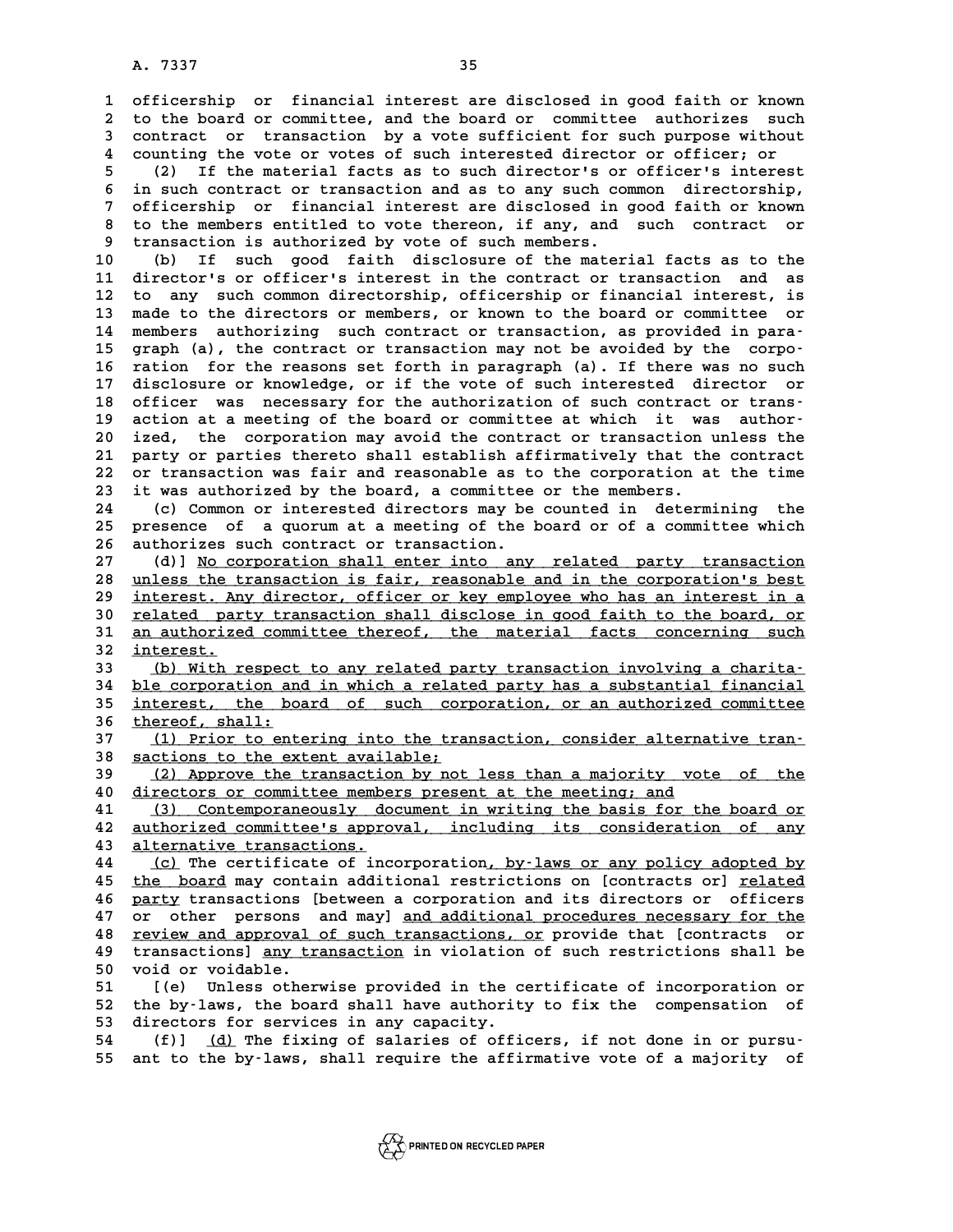**1 the entire board unless a higher proportion is set by the certificate of** 1 the entire board unless a him<br>2 incorporation or by-laws.<br><sup>2</sup> (e) The attorney cenera the entire board unless a higher proportion is set by the certificate of<br>2 incorporation or by-laws.<br>3 <u>(e) The attorney general may bring an action to enjoin, void or</u><br>2 reggind any related party transaction or proposed r incorporation or by-laws.<br>
4 <u>(e) The attorney general may bring an action to enjoin, void or<br>
4 rescind any related party transaction or proposed related party trans-<br>
5 action including the payment of componention to any</u> <u>(e) The attorney general may bring an action to enjoin, void or rescind any related party transaction or proposed related party trans-<br>
5 <u>action, including the payment of compensation to any officer, director</u><br>
5 ar kov </u> 4 <u>rescind any related party transaction or proposed related party trans-</u><br>5 <u>action, including the payment of compensation to any officer, director</u><br>6 <u>or key employee, that violates any law or is otherwise not fair, reas</u> 3 action, including the payment of compensation to any officer, director<br>
or key employee, that violates any law or is otherwise not fair, reason-<br>
<sup>2</sup> able, or in the best interests of the corporation, or to seek other<br>
<sup></sup> 8 <u>or key employee, that violates any law or is otherwise not fair, reason-</u><br>
8 <u>relief, including but not limited to damages, restitution, and the</u><br> **R** removel of directors or officers or sook to require any porson or on **able, or in the best interests of the corporation, or to seek other<br>
<u>relief, including but not limited to damages, restitution, and the<br>
<b>P** removal of directors or officers, or seek to require any person or enti-<br>  $\frac{1$ 8 <u>relief,<br>
9 removal o</u><br>
10 <u>ty to:</u><br>
11 (1) 000 9 **removal of directors or officers, or seek to require any person or enti-**<br>
10 <u>ty to:</u><br>
11 (1) Account for any profits made from such transaction, and pay them<br>
12 to the corporation: 10 <u>ty to:</u><br>11 (1) Account for any<br>12 <u>to the corporation;</u><br>13 (2) Pay the corporat 11 (1) Account for any profits made from such transaction, and pay them<br>
12 <u>to the corporation;</u><br>
13 (2) Pay the corporation the value of the use of any of its property or<br>
14 other aggets used in such transaction. 12 <u>to the corporation;<br>
13 (2) Pay the corporation the value of the<br>
14 other assets used in such transaction;<br>
15 (3) Boturn or replace any proporty or</u> 13 (2) Pay the corporation the value of the use of any of its property or other assets used in such transaction;<br>
15 (3) Return or replace any property or other assets lost to the corpo-<br>
16 ration as a requit of quantipro other assets used in such transaction;<br>
15 (3) Return or replace any property or other assets lost to the corpo-<br>
16 ration as a result of such transaction, together with any income or<br>
17 procession, lost to the corporati 15 (3) Return or replace any property or other assets lost to the corpo-<br>16 <u>ration as a result of such transaction</u>, together with any income or<br>17 appreciation lost to the corporation by reason of such transaction, or<br>20 16 <u>ration as a result of such transaction, together with any income or</u><br>17 appreciation lost to the corporation by reason of such transaction, or<br>18 account for any proceeds of sale of such property, and pay the proceeds<br> appreciation lost to the corporation by reason of such transaction<br>18 account for any proceeds of sale of such property, and pay the pro<br>19 to the corporation together with interest at the legal rate; and<br>20 (4) Pay in the account for any proceeds of sale of such property, and pay the proceeds<br>
19 to the corporation together with interest at the legal rate; and<br>
20 (4) Pay, in the case of willful conduct, an amount up to double the<br>
21 amoun <u>to the corporation together with interest at the legal rate; and<br>
20 (4) Pay, in the case of willful conduct, an amount up to double the<br>
21 amount of any benefit improperly obtained.<br>
22 (f) The powers of the attorney ge</u> 10 (4) Pay, in the case of willful conduct, an amount up to double the<br>
21 <u>amount of any benefit improperly obtained.</u><br>
22 (f) The powers of the attorney general provided in this section are in<br>
23 <u>addition</u> to all other 21 <u>amount of any benefit improperly obtained.</u><br>22 (f) The powers of the attorney general provided in this section are in<br>23 <u>addition to all other powers the attorney general may have under this</u><br>24 sharter or any other l 22 <u>(f) The powers of the atto</u><br>23 <u>addition to all other powers</u><br>24 <u>chapter or any other law.</u><br>25 (g) No related party may n 23 <u>addition to all other powers the attorney general may have under this<br>24 chapter or any other law.<br>25 (g) No related party may participate in deliberations or voting relat-<br>ing to patters act forth in this acction</u> 24 chapter or any other law.<br>
25 (g) No related party may participate in de<br>
26 <u>ing to matters set forth in this section.</u><br>
27 5 5 mbo section booding and paragraph (a **25 (g)** No related party may participate in deliberations or voting relat-<br> **27** § 5. The section heading and paragraph (a) of section 720 of the not-<br> **28** for profit corporation low the section boding as emerged by ch **26 ing to matters set forth in this section.**<br> **27** § 5. The section heading and paragraph (a) of section 720 of the not-<br> **28** for-profit corporation law, the section heading as amended by chapter<br> **29** 1058 of the laws <sup>27</sup> § 5. The section heading and paragraph (a) of section 720<br>
<sup>28</sup> for-profit corporation law, the section heading as amended<br>
<sup>29</sup> 1058 of the laws of 1971, are amended to read as follows:<br>
<sup>20</sup> Actions [on behalf of th for-profit corporation law, the section heading as amended by chapter<br>29 1058 of the laws of 1971, are amended to read as follows:<br>30 Actions [on behalf of the corporation] <u>against directors, officers and</u><br>31 29 1058 of the laws of 1971,<br>30 Actions [on behalf of th<br>31 key employees. **30** Actions [on behalf of the corporation] <u>against directors, officers and</u><br>31 <u>key employees</u>.<br>32 (a) An action may be brought against one or more directors [or], offi-<br>33 cers or key employees of a corporation to proqu **31** key employees.<br> **32** (a) An action may be brought against one or more directors  $[or]_L$  offi-<br> **33** cers, or key employees of a corporation to procure a judgment for the<br> **34** following relief: 33 cers<u>, or key employees</u> of a corporation to procure a judgment for the<br>34 following relief:<br>35 (1) To compel the defendant to account for his official conduct in the 33 cers<u>, or key employees</u> of a corporation to procure a judgment for the<br>34 following relief:<br>35 (1) To compel the defendant to account for his official conduct in the<br><sup>36</sup> following sesses 34 following relief:<br>35 (1) To compel the<br>36 following cases:<br><sup>37</sup> (2) The reglect **35** (1) To compel the defendant to account for his official conduct in the<br>36 following cases:<br>37 (A) The neglect of, or failure to perform, or other violation of his<br>38 duties in the person and disposition of corporate c 36 following cases:<br>37 (A) The neglect of, or failure to perform, or other violation of his<br>38 duties in the management and disposition of corporate assets committed<br>39 to bis share **37** (A) The negle<br>**38 duties in the man**<br>**39 to his charge.**<br> $\frac{10}{10}$  (B) The aggri **40 40 (B)** duties in the management and disposition of corporate assets committed<br>
40 (B) The acquisition by himself, transfer to others, loss or waste of<br>
41 corporate assets due to any peolect of or failure to perform o <sup>2</sup> to his charge.<br>
40 (B) The acquisition by himself, transfer to others, loss or waste of<br>
41 corporate assets due to any neglect of, or failure to perform, or other<br>
<sup>42</sup> violation of his dution 40 (B) The acquisition by 1<br>41 corporate assets due to any<br>42 violation of his duties.<br><sup>43</sup> (2) To set aside anyw 41 corporate assets due to any neglect of, or failure to perform, or other<br>42 violation of his duties.<br>43 (2) To set aside an unlawful conveyance, assignment or transfer of<br>44 corporate assets where the transferee know of 42 violation of his duties.<br>43 (2) To set aside an unlawful conveyance, assignment or transf<br>44 corporate assets, where the transferee knew of its unlawfulness.<br><sup>45</sup> (3) To opicin a proposed unlawful conveyance assignment **43** (2) To set aside an unlawful conveyance, assignment or transfer of<br>44 corporate assets, where the transferee knew of its unlawfulness.<br>45 (3) To enjoin a proposed unlawful conveyance, assignment or transfer<br>46 of corp **44 corporate assets, where the transferee knew of its unlawfulness.**<br>45 (3) To enjoin a proposed unlawful conveyance, assignment or transfer<br>46 of corporate assets, where there are reasonable grounds for belief that<br>47 it 45 (3) To enjoin a p<br>46 of corporate asset<br>47 it will be made.<br>48 5.5 Personant (3 **46 of corporate assets, where there are reasonable grounds for belief that**<br>**47 it will be made.**<br>**48 § 6. Paragraph (c) of section 723 of the not-for-profit corporation**<br>19 Jay 25 arranded by shapter 368 of the lays of 1 **47 it will be made.**<br>48 § 6. Paragraph (c) of section 723 of the not-for-profit corporation<br>49 law, as amended by chapter 368 of the laws of 1987, is amended to read<br>50 33 follows: **48 § 6. Paragra:**<br>**49 law, as amen**<br>50 as follows:<br>51 (c) Experience **50 law, as amended by chapter 368 of the laws of 1987, is amended to read<br>
50 as follows:**<br>
51 (c) Expenses incurred in defending a civil or criminal action or<br>
52 proceeding may be paid by the corporation in advance of t 50 as follows:<br>
51 (c) Expenses incurred in defending a civil or criminal action or<br>
52 proceeding may be paid by the corporation in advance of the final dispo-<br>
53 sition of such action or proceeding upon receipt of an un **53 sition of such action or proceeding upon receipt of an undertaking by or** 52 proceeding may be paid by the corporation in advance of the final dispo-<br>53 sition of such action or proceeding upon receipt of an undertaking by or<br>54 on behalf of such director or officer [to repay] <u>sufficient to ens</u> 53 sition of such action or proceeding upon receipt of an undertaking by or<br>54 on behalf of such director or officer [to repay] <u>sufficient to ensure</u><br>55 <u>repayment of</u> such amount as, and to the extent, required by paragr

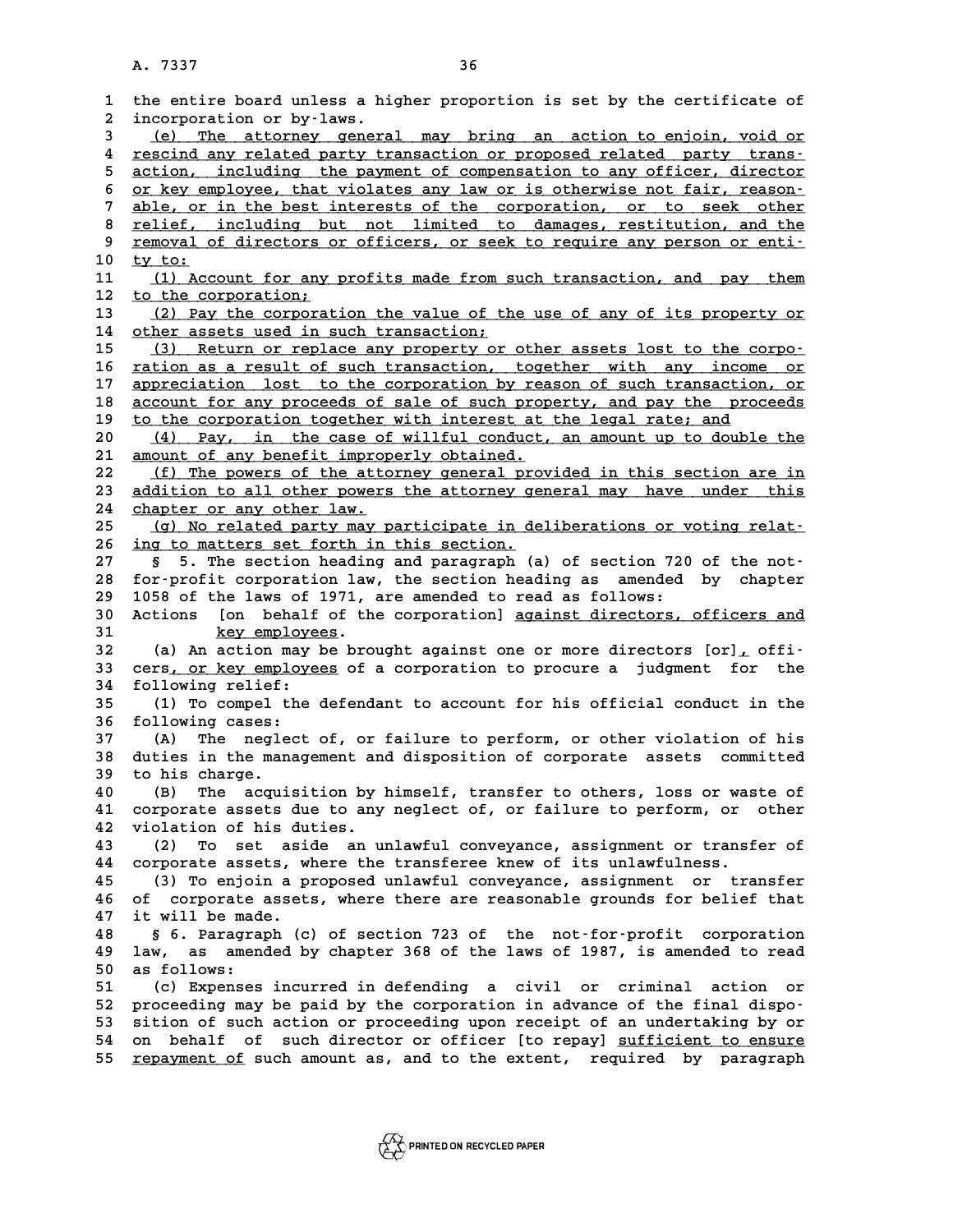|                     | A. 7337<br>37                                                                                                                                   |
|---------------------|-------------------------------------------------------------------------------------------------------------------------------------------------|
|                     |                                                                                                                                                 |
| 1<br>$\overline{a}$ | (a) of section 725 (other provisions affecting indemnification of direc-                                                                        |
| 3                   | tors and officers).<br>Paragraph (a) of section 724 of the not-for-profit corporation<br>S.<br>7.                                               |
| 4                   | law, as amended by chapter 368 of the laws of 1987, is amended to read                                                                          |
| 5                   | as follows:                                                                                                                                     |
| 6                   | (a) Notwithstanding the failure of a corporation to provide indemnifi-                                                                          |
| 7                   | and despite any contrary resolution of the board or of the<br>cation,                                                                           |
| 8                   | members in the specific case under section 723 (Payment of indemnifica-                                                                         |
| 9                   | tion other than by court award), indemnification shall be awarded by a                                                                          |
| 10                  | court to the extent authorized under section 722 (Authorization for                                                                             |
| 11                  | indemnification of directors and officers), and paragraph (a) of section                                                                        |
| 12                  | 723 (Payment of indemnification other than by court award). Application                                                                         |
| 13                  | therefor shall be made on notice to the attorney general and may be                                                                             |
| 14                  | made, in every case, either:                                                                                                                    |
| 15                  | In the civil action or proceeding in which the expenses were<br>(1)                                                                             |
| 16                  | incurred or other amounts were paid, or                                                                                                         |
| 17                  | (2) To the supreme court in a separate proceeding, in which case the                                                                            |
| 18                  | application shall set forth the disposition of any previous application                                                                         |
| 19<br>20            | made to any court for the same or similar relief and also reasonable<br>cause for the failure to make application for such relief in the action |
| 21                  | or proceeding in which the expenses were incurred or other amounts were                                                                         |
| 22                  | paid.                                                                                                                                           |
| 23                  | 8. Section 8-1.9 of the estates, powers and trusts law, as added by<br>S.                                                                       |
| 24                  | section 5 of part A of this act, is amended by adding two new paragraphs                                                                        |
| 25                  | (d) and (e) to read as follows:                                                                                                                 |
| 26                  | (d) (1) The trustees or a designated audit committee consisting of one                                                                          |
| 27                  | or more independent trustees of any trust required to file an independ-                                                                         |
| 28                  | ent certified public accountant's audit report with the attorney general                                                                        |
| 29                  | pursuant to subdivision one of section one hundred seventy-two-b of the                                                                         |
| 30                  | executive law shall oversee the accounting and financial reporting proc-                                                                        |
| 31<br>32            | esses of the trust and the audit of the trust's financial statements.<br>The trustees or designated audit committee shall annually retain or    |
| 33                  | renew the retention of an independent auditor to conduct the audit and,                                                                         |
| 34                  | upon completion thereof, review the results of the audit and any related                                                                        |
| 35                  | management letter with the independent auditor.                                                                                                 |
| 36                  | (2) The trustees or a designated audit committee consisting of one or                                                                           |
| 37                  | more independent trustees of any trust required to file an independent                                                                          |
| 38                  | certified public accountant's audit report with the attorney general                                                                            |
| 39                  | pursuant to subdivision one of section one hundred seventy-two-b of the                                                                         |
| 40                  | executive law and that in the prior fiscal year had or in the current                                                                           |
| 41                  | fiscal year reasonably expects to have annual revenue in excess of one                                                                          |
| 42                  | million dollars shall, in addition to those duties set forth in subpara-                                                                        |
| 43<br>44            | graph one of this paragraph:<br>(A) review with the independent auditor the scope and planning of the                                           |
| 45                  | audit prior to the audit's commencement;                                                                                                        |
| 46                  | (B) upon completion of the audit, review and discuss with the inde-                                                                             |
| 47                  | pendent auditor: (i) any material risks and weaknesses in internal                                                                              |
| 48                  | controls identified by the auditor; (ii) any restrictions on the scope                                                                          |
| 49                  | of the auditor's activities or access to requested information; (iii)                                                                           |
| 50                  | any significant disagreements between the auditor and management; and                                                                           |
| 51                  | (iv) the adequacy of the trust's accounting and financial reporting                                                                             |
| 52                  | processes;                                                                                                                                      |
| 53                  | (C) annually consider the performance and independence of the inde-                                                                             |
| 54                  | pendent auditor; and                                                                                                                            |
| 55<br>56            | (D) if the duties required by this section are performed by an audit<br>committee, report on the committee's activities to the trustees.        |
|                     |                                                                                                                                                 |

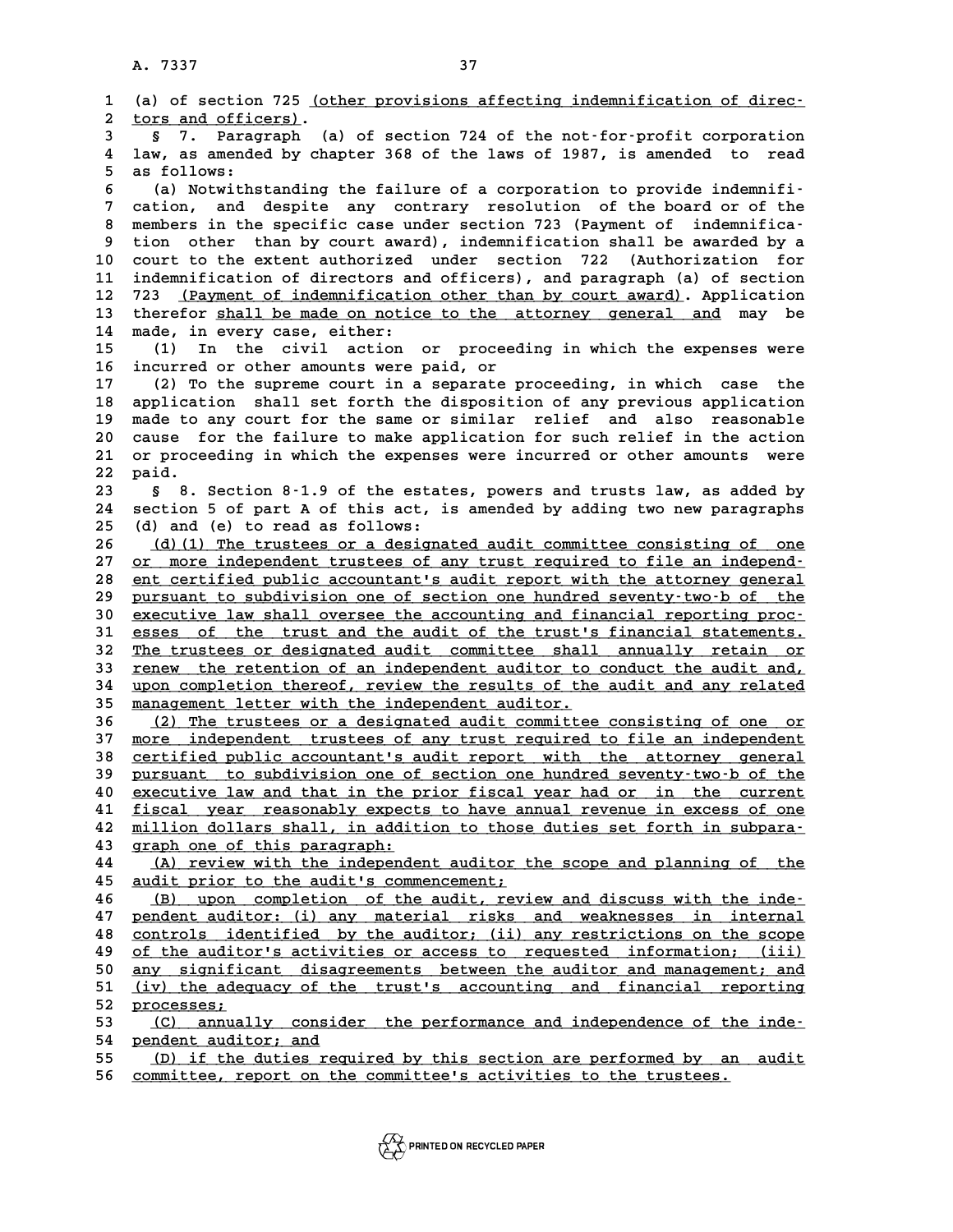|                   | 38<br>A. 7337                                                                                                 |
|-------------------|---------------------------------------------------------------------------------------------------------------|
|                   | The trustees or designated audit committee shall oversee the                                                  |
| $\mathbf{1}$<br>2 | (3)<br>adoption, implementation of, and compliance with any conflict of inter-                                |
| 3                 | est policy or whistleblower policy adopted by the trust if this function                                      |
| 4                 | is not otherwise performed by another committee comprised solely of                                           |
| 5                 | independent trustees.                                                                                         |
| 6                 | (4) If a trust is under the control of another trust or a corporation,                                        |
| 7                 | the trustees or designated audit committee of the controlling trust, or                                       |
| 8                 | the board or designated audit committee of the board of the controlling                                       |
| 9                 | corporation, may perform the duties required by this paragraph.                                               |
| 10                | Only independent trustees may participate in deliberations or<br>(5)                                          |
| 11                | voting relating to matters set forth in this paragraph.                                                       |
| 12                | (e) (1) Notwithstanding any provision of the trust instrument to the                                          |
| 13                | contrary, no trust shall enter into any related party transaction unless                                      |
| 14                | the transaction is fair, reasonable and in the trust's best interest.                                         |
| 15                | Any trustee, officer or key employee who has an interest in a related                                         |
| 16                | party transaction shall disclose in good faith to the trustees, or an                                         |
| 17                | authorized committee thereof, the material facts concerning such inter-                                       |
| 18                | est.                                                                                                          |
| 19                | With respect to any related party transaction in which a related<br>(2)                                       |
| 20<br>21          | party has a substantial financial interest, the trustees, or an author-<br>ized committee thereof, shall:     |
| 22                | (A) Prior to entering into the transaction, consider alternative tran-                                        |
| 23                | sactions to the extent available;                                                                             |
| 24                | (B) Approve the transaction by not less than a majority vote of the                                           |
| 25                | trustees or committee members present at the meeting; and                                                     |
| 26                | (C) Contemporaneously document in writing the basis for the trustees'                                         |
| 27                | or authorized committee's approval, including consideration of any                                            |
| 28                | alternative transactions.                                                                                     |
| 29                | (3) The trust instrument, by-laws or any policy adopted by the trus-                                          |
| 30                | tees may contain additional restrictions on related party transactions                                        |
| 31                | and additional procedures necessary for the review and approval of such                                       |
| 32<br>33          | transactions, or provide that any transaction in violation of such<br>restrictions shall be void or voidable. |
| 34                | (4) The fixing of salaries of officers, if not done in or pursuant to                                         |
| 35                | the by-laws shall require the affirmative vote of a majority of the                                           |
| 36                | trustees unless a higher proportion is set by the trust instrument.                                           |
| 37                | (5) The attorney general may bring an action to enjoin, void<br>or                                            |
| 38                | <u>rescind any related party transaction or proposed related party trans-</u>                                 |
| 39                | action, including the payment of compensation to any officer, trustee or                                      |
| 40                | key employee, that violates any law or is otherwise not fair, reason-                                         |
| 41                | able, or in the best interests of the trust, or to seek other relief,                                         |
| 42                | including but not limited to damages, restitution, and the removal of                                         |
| 43                | trustees or officers, or seek to require any person or entity to:                                             |
| 44                | (A) Account for any profits made from such transaction, and pay them                                          |
| 45                | to the trust;                                                                                                 |
| 46<br>47          | (B) Pay the trust the value of the use of any of its property or other<br>assets used in such transaction;    |
| 48                | (C) Return or replace any property or other assets lost to the trust                                          |
| 49                | as a result of such transaction, together with any income or appreci-                                         |
| 50                | ation lost to the trust by reason of such transaction, or account for                                         |
| 51                | any proceeds of sale of such property, and pay the proceeds to the trust                                      |
| 52                | together with interest at the legal rate; and                                                                 |
| 53                | (D) Pay, in the case of willful conduct, an amount up to double the                                           |
| 54                | amount of any benefit improperly obtained.                                                                    |
|                   |                                                                                                               |

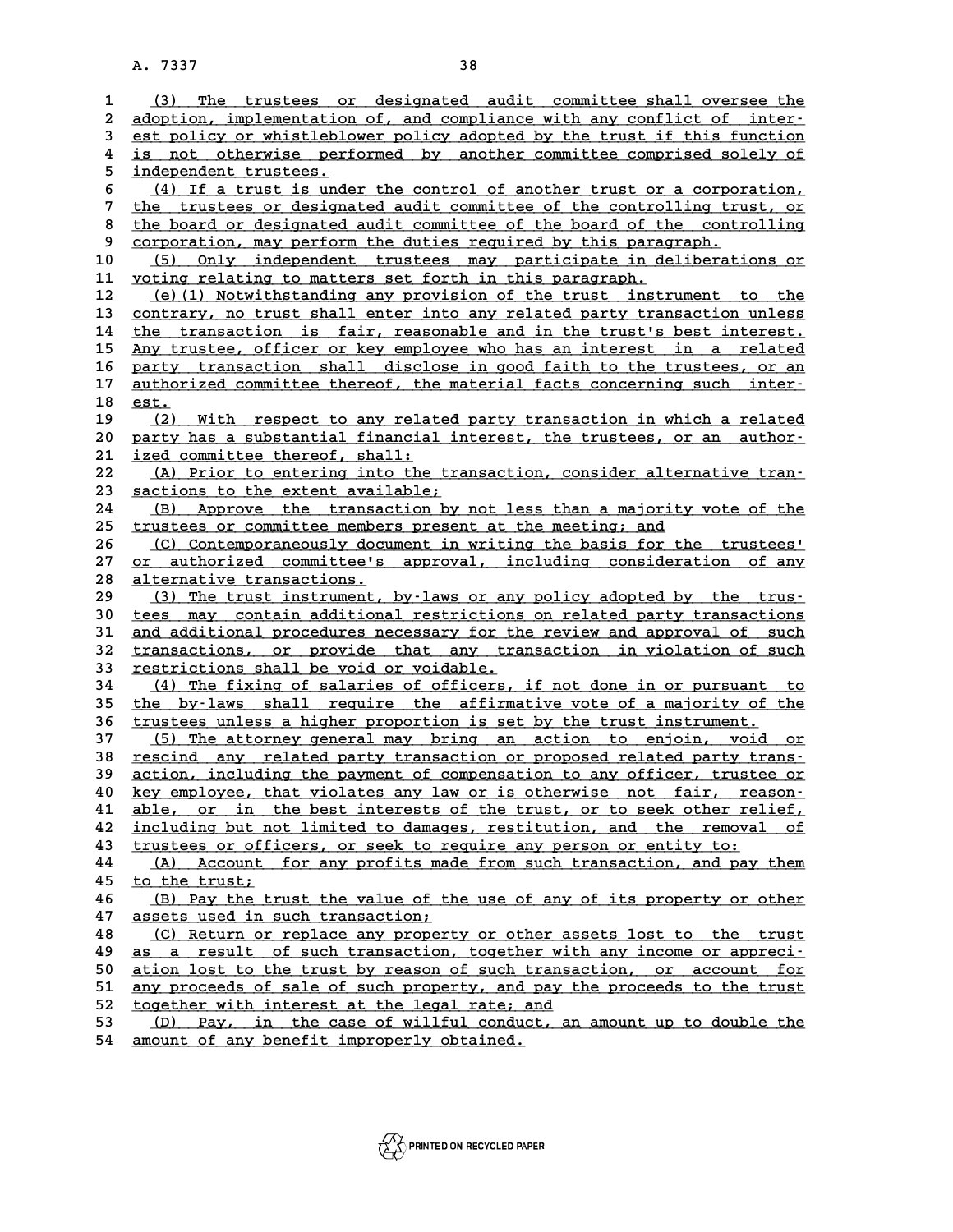|          | 39<br>A. 7337                                                                                                                                  |
|----------|------------------------------------------------------------------------------------------------------------------------------------------------|
|          |                                                                                                                                                |
| 1        | (6) The powers of the attorney general provided in this section are in                                                                         |
| 2        | addition to all other powers the attorney general may have under this                                                                          |
| 3        | chapter or any other law.                                                                                                                      |
| 4        | (7) No related party may participate in deliberations or voting relat-                                                                         |
| 5        | ing to matters set forth in this paragraph.                                                                                                    |
| 6        | Subdivision 2 of section 711 of the surrogate's court procedure<br>9.<br>S.                                                                    |
| 7        | act is amended to read as follows:                                                                                                             |
| 8<br>9   | 2. Where by reason of his having wasted or improperly applied the                                                                              |
| 10       | assets of the estate, or made investments unauthorized by law or other-<br>wise improvidently managed or injured the property committed to his |
| 11       | charge, including by failing to comply with section 8-1.9 of the                                                                               |
| 12       | estates, powers and trusts law, or by reason of other misconduct in the                                                                        |
| 13       | execution of his office or dishonesty, drunkenness, improvidence or want                                                                       |
| 14       | of understanding, he is unfit for the execution of his office.                                                                                 |
| 15       | § 10. Section 509 of the not-for-profit corporation law, as amended by                                                                         |
| 16       | chapter 145 of the laws of 1991, is amended to read as follows:                                                                                |
| 17       | § 509. Purchase, sale, mortgage and lease of real property.                                                                                    |
| 18       | (a) No corporation shall purchase [of] real property [shall be made by                                                                         |
| 19       | corporation and no corporation shall sell, mortgage or lease real<br>a -                                                                       |
| 20       | property, unless authorized by the vote of] unless such purchase is                                                                            |
| 21       | authorized by the vote of a majority of directors of the board or a                                                                            |
| 22       | committee authorized by the board, provided that if such property would,                                                                       |
| 23       | upon purchase thereof, constitute all, or substantially all, of the                                                                            |
| 24       | assets of the corporation, then the vote of two-thirds of the entire                                                                           |
| 25       | board[, provided that if] shall be required, or, if there are twenty-one                                                                       |
| 26       | or more directors, the vote of a majority of the entire board shall be                                                                         |
| 27       | sufficient.                                                                                                                                    |
| 28       | (b) No corporation shall sell, mortgage, lease, exchange or otherwise                                                                          |
| 29       | dispose of its real property unless authorized by the vote of a majority                                                                       |
| 30       | of directors of the board or a committee authorized by the board;                                                                              |
| 31       | provided that if such property constitutes all, or substantially all, of                                                                       |
| 32       | the assets of the corporation, then the vote of two-thirds of the entire                                                                       |
| 33       | board shall be required, or, if there are twenty-one or more directors,                                                                        |
| 34       | the vote of a majority of the entire board shall be sufficient.                                                                                |
| 35       | Paragraph (a) of section 605 of the not-for-profit corporation<br>\$11.                                                                        |
| 36<br>37 | law, as amended by chapter 1058 of the laws of 1971, is amended to read<br>as follows:                                                         |
|          | (a) Whenever under the provisions of this chapter members are required                                                                         |
| 38<br>39 | or permitted to take any action at a meeting, written notice shall state                                                                       |
| 40       | the place, date and hour of the meeting and, unless<br>it<br>is<br>an annual                                                                   |
| 41       | indicate that it is being issued by or at the direction of the<br>meeting,                                                                     |
| 42       | person or persons calling the meeting. Notice of a special meeting shall                                                                       |
| 43       | also state the purpose or purposes for which the meeting is called.<br>A                                                                       |
| 44       | copy of the notice of any meeting shall be given, personally [or], by                                                                          |
| 45       | mail, or by electronic mail, to each member entitled to vote at<br>such                                                                        |
| 46       | If the notice is given personally [or], by first class mail or<br>meeting.                                                                     |
| 47       | by electronic mail, it shall be given not less than ten nor<br>more than                                                                       |
| 48       | fifty days before the date of the meeting; if mailed by any other class                                                                        |
| 49       | of mail, it shall be given not less than thirty nor more than sixty days                                                                       |
| 50       | before such date. If mailed, such notice is given when deposited in the                                                                        |
| 51       | United States mail, with postage thereon prepaid, directed to the member                                                                       |
| 52       | at his address as it appears on the record of members, or, if he shall                                                                         |
| 53       | have filed with the secretary of the corporation a written request that                                                                        |
| 54       | notices to him be mailed to some other address, then directed to him at                                                                        |
| 55       | such other address. If mailed electronically, such notice is given when                                                                        |
| 56       | directed to the member's electronic mail address as it appears on the                                                                          |
|          |                                                                                                                                                |

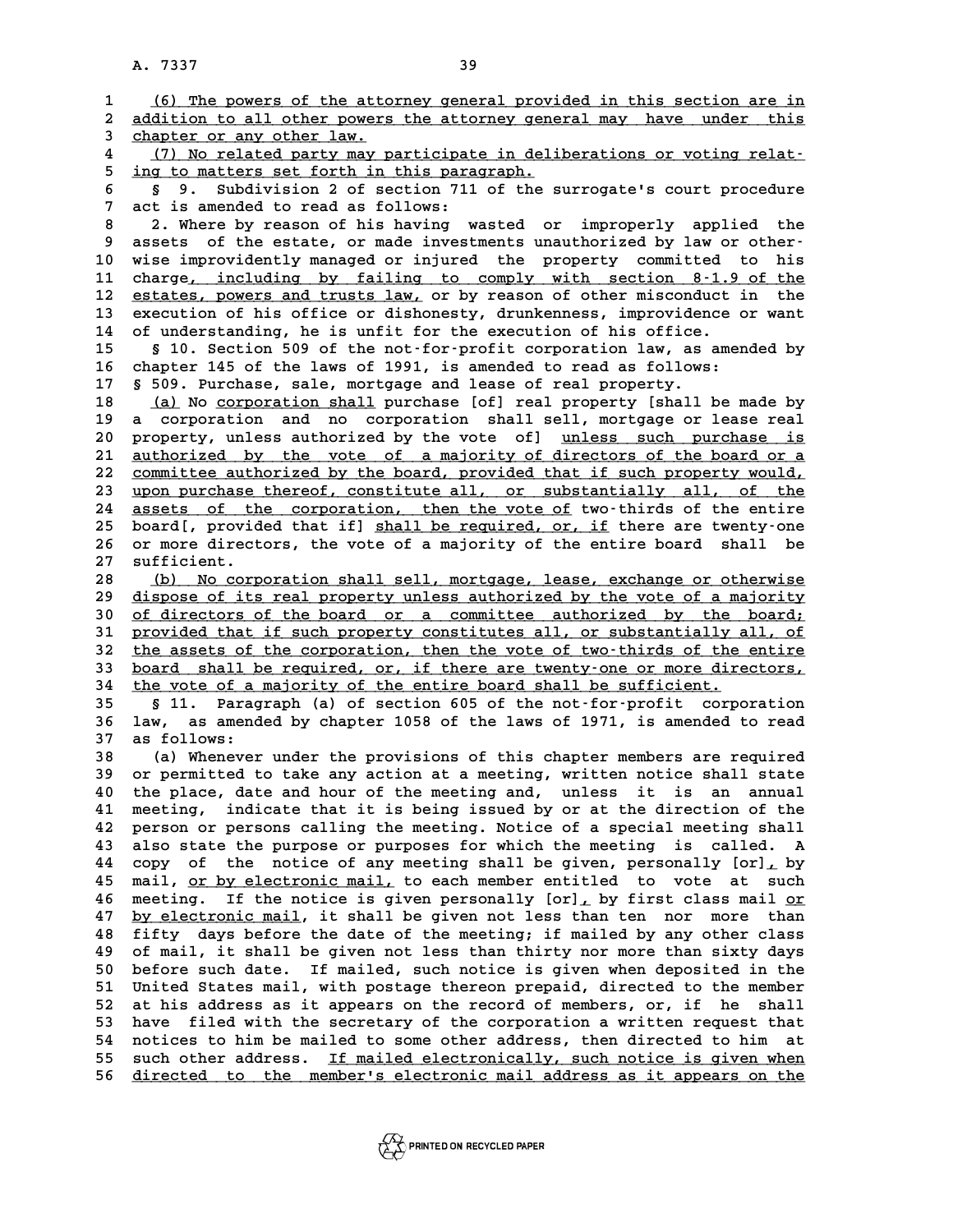A. 7337<br>1 <u>record of members, or, to such other electronic mail address as filed</u><br>2 with the secretary of the corporation Notwithstanding the foregoing **2** record of members, or, to such other electronic mail address as filed<br>2 with the secretary of the corporation. Notwithstanding the foregoing,<br>3 such potice shall not be deemed to have been given electronically (1) if **3** with the secretary of the corporation. Notwithstanding the foregoing,<br>3 such notice shall not be deemed to have been given electronically (1) if<br>4 the corporation is unable to deliver two consecutive notices to the with the secretary of the corporation. Notwithstanding the foregoing,<br>
3 such notice shall not be deemed to have been given electronically (1) if<br>
4 the corporation is unable to deliver two consecutive notices to the<br> **Exa** 5 such notice shall not be deemed to have been given electronically (1) if<br>  $\frac{1}{2}$  the corporation is unable to deliver two consecutive notices to the<br>  $\frac{1}{2}$  member by electronic mail; or (2) the corporation otherwi the corporation is unable to deliver two consecutive notices to the<br>
5 member by electronic mail; or (2) the corporation otherwise becomes<br>
6 aware that notice cannot be delivered to the member by electronic mail.<br>
<sup>7</sup> An **7 7** *12)* **<b>1** *12)* **<b>1** *12)* **12** *12)* **1** *120 <i>n n n n n n a* **<b>***n n a n a n a n a a n a a a a a a a a a* 8 aware that notice cannot be delivered to the member by electronic mail.<br> **8 and all and all and transfer** agent of the corporation that the notice required by this<br> **8 section** has been given shall in the absence of frau **9 an affidavit of the secretary or other person giving the notice or of a**<br>**8 transfer agent of the corporation that the notice required by this**<br>**9 section has been given shall, in the absence of fraud, be prima facie**<br>o 8 transfer agent of the corporation that the notice required by this<br>9 section has been given shall, in the absence of fraud, be prima facie<br>10 evidence of the facts therein stated. Whenever a corporation has more<br>11 than 9 section has been given shall, in the absence of fraud, be prima facie<br>10 evidence of the facts therein stated. Whenever a corporation has more<br>11 than five hundred members, the notice may be served by publication[, in<br>12 10 evidence of the facts therein stated. Whenever a corporation has more<br>11 than five hundred members, the notice may be served by publication[, in<br>12 lieu of mailing,] in a newspaper published in the county in the state i 11 than five hundred members, the notice may be served by publication [, in<br>12 lieu of mailing,] in a newspaper published in the county in the state in<br>13 which the principal office of the corporation is located, once a we 12 lieu of mailing, 1 in a newspaper published in the county in the state in<br>13 which the principal office of the corporation is located, once a week<br>14 for three successive weeks next preceding the date of the meeting,<br>15 which the principal office of the corporation is located, once a week<br>14 for three successive weeks next preceding the date of the meeting,<br>15 <u>provided that the corporation shall also prominently post notice of such</u><br>16 m 14 for three successive weeks next preceding the date of the meeting,<br>15 <u>provided that the corporation shall also prominently post notice of such</u><br>16 <u>meeting on the homepage of any website maintained by the corporation</u><br> 15 provided that the corporation shall also prominently post notice of such<br>16 <u>meeting on the homepage of any website maintained by the corporation</u><br>20 ingleshing the meet-<br>20 ing 16 <u>meeting<br>17 continu</u><br>18 <u>ing</u>. **17** <u>continuously from the date of publication through the date of the meet-</u><br>18 <u>ing</u>.<br>19 § 12. Section 606 of the not-for-profit corporation law is amended to 18 **ing.**<br>19 § 12. Section 60<br>20 read as follows:<br>21 § 606 Waiyers of P. **20** § 12. Section 606 of the 1<br> **20** read as follows:<br> **21** § 606. Waivers of notice. **20 read as follows:**<br> **21 § 606. Waivers of notice.**<br> **22 Notice of meeting need not be given to any member who submits a**<br> **23 Isigned** waiver of notice in person or by provy, whether before or 21 § 606. Waivers of notice.<br>22 Notice of meeting need not be given to any member who submits a<br>23 [signed] waiver of notice, in person or by proxy, whether before or<br>24 after the meeting whiver of notice may be written or Notice of meeting need not be given to any member who submits a<br>23 [signed] waiver of notice, in person or by proxy, whether before or<br>24 after the meeting. <u>Waiver of notice may be written or electronic. If</u><br>25 written th 23 [signed] waiver of notice, in person or by proxy, whether before or<br>24 after the meeting. <u>Waiver of notice may be written or electronic. If</u><br>25 <u>written, the waiver must be executed by the member or the member's</u><br>26 un 24 after the meeting. <u>Waiver of notice may be written or electronic. If</u><br>25 <u>written, the waiver must be executed by the member or the member's</u><br>26 <u>authorized officer, director, employee, or agent by signing such waiver</u> 25 <u>written, the waiver must be executed by the member or the member's<br>26 <u>authorized officer, director, employee, or agent by signing such waiver<br>27 <u>or causing his signature to be affixed to such waiver by any reasonable</u></u></u> 26 <u>authorized officer, director, employee, or agent by signing such waiver<br>27 <u>or causing his signature to be affixed to such waiver by any reasonable</u><br>28 <u>means, including, but not limited to facsimile signature. If elec</u></u> or causing his signature to be affixed to such waiver by any reasonable<br> **28** means, including, but not limited to facsimile signature. If electronic,<br>
<u>the transmission of the waiver must be sent by electronic mail and se</u> means, including, but not limited to facsimile signature. If electronic,<br>
29 the transmission of the waiver must be sent by electronic mail and set<br>
30 <u>forth, or be submitted with, information from which it can reasonably</u> the transmission of the waiver must be sent by electronic mail and set<br>30 <u>forth, or be submitted with, information from which it can reasonably be<br>31 determined that the transmission was authorized by the member. The<br>32 a</u> **30** <u>forth, or be submitted with, information from which it can reasonably be<br>31 determined that the transmission was authorized by the member. The<br>32 attendance of any member at a meeting, in person or by proxy, without<br></u> 31 <u>determined that the transmission was authorized by the member.</u> The<br>32 attendance of any member at a meeting, in person or by proxy, without<br>33 protesting prior to the conclusion of the meeting the lack of notice of<br><sup>3</sup> 32 attendance of any member at a meeting, in person or by proxy, without<br>33 protesting prior to the conclusion of the meeting the lack of notice of<br>34 such meeting, shall constitute a waiver of notice by him.<br>35 s 13. Para **35 § 13. Paragraphs (b) and (c) of section 609 of the not-for-profit** 34 such meeting, shall constitute a waiver of notice by him.<br>35 § 13. Paragraphs (b) and (c) of section 609 of the not-for-profit<br>36 corporation law, as added by chapter 186 of the laws of 1999, are<br><sup>37</sup> amonded to read as **35 § 13. Paragraphs (b)** and<br>36 corporation law, as added by c<br>37 amended to read as follows:<br>(b) Without limiting the many 36 corporation law, as added by chapter 186 of the laws of 1999, are<br>37 amended to read as follows:<br>38 (b) Without limiting the manner in which a member may authorize anoth-<br><sup>39</sup> ar program of portage to act for him as pro 37 amended to read as follows:<br>38 (b) Without limiting the manner in which a member may authorize anoth-<br>39 er person or persons to act for him as proxy pursuant to paragraph (a)<br>40 of this section, the following shall con **40 (b) Without limiting the manner in which a member may authorize anoth-**<br>**40** of this section, the following shall constitute a valid means by which a<br><sup>41</sup> member may graph suthority. **40** of this section, the following shal<br> **41** member may grant such authority:<br> **42** (1) A member may grant such authority: **42 (1) A member may execute a writing authorizing another person or 43 persons to act for him as proxy. Execution may be accomplished by the** 42 (1) A member may execute a writing authorizing another person or<br>43 persons to act for him as proxy. Execution may be accomplished by the<br>44 member or the member's authorized officer, director, employee or agent<br>45 sign 43 persons to act for him as proxy. Execution may be accomplished by the<br>44 member or the member's authorized officer, director, employee or agent<br>45 signing such writing or causing his or her signature to be affixed to<br>46 44 member or the member's authorized officer, director, employee or agent<br>45 signing such writing or causing his or her signature to be affixed to<br>46 such writing by any reasonable means including, but not limited to, by<br><sup></sup> 45 signing such writing or causing his or her signature to be affixed to<br>46 such writing by any reasonable means including, but not limited to, by<br>47 facsimile signature.<br>48 (2) A member may authorize another person or per **46 such writing by any reasonable means including, but not limited to, by<br>47 facsimile signature.**<br>48 (2) A member may authorize another person or persons to act for the<br>49 member 29 provision in itrapomitting or authoriz **47 facsimile signature.**<br> **48** (2) A member may authorize another person or persons to act for the<br> **49 member as proxy by [transmitting or authorizing the transmission of a**<br> **50 tolegy cables and an example of a providi** (2) A member may authorize another person or persons to act for the<br>49 member as proxy by [transmitting or authorizing the transmission of a<br>50 telegram, cablegram or other means of] <u>providing such authorization by</u><br>51 el **50** member as proxy by [transmitting or authorizing the transmission of a<br>50 telegram, cablegram or other means of] <u>providing such authorization by</u><br>51 electronic [transmission] <u>mail</u> to the person who will be the holde 50 telegram, cablegram or other means of] <u>providing such authorization by</u><br>
51 electronic [transmission] <u>mail</u> to the person who will be the holder of<br>
52 the proxy or to a proxy solicitation firm, proxy support service 51 electronic [transmission] <u>mail</u> to the person who will be the holder of<br>52 the proxy or to a proxy solicitation firm, proxy support service organ-<br>53 ization or like agent duly authorized by the person [who will be the 52 the proxy or to a proxy solicitation firm, proxy support service organ-<br>53 ization or like agent duly authorized by the person [who will be the<br>54 holder of the proxy to receive such transmission], provided that any<br>55 53 ization or like agent duly authorized by the person [who will be the<br>54 holder of the proxy to receive such transmission], provided that any<br>55 such [telegram, cablegram or other means of] <u>authorization by</u> electronic<br> 54 holder of the proxy to receive such transmission], provided that any<br>55 such [telegram, cablegram or other means of] <u>authorization by</u> electronic<br>56 [transmission] <u>mail</u> shall either set forth [or be submitted with] i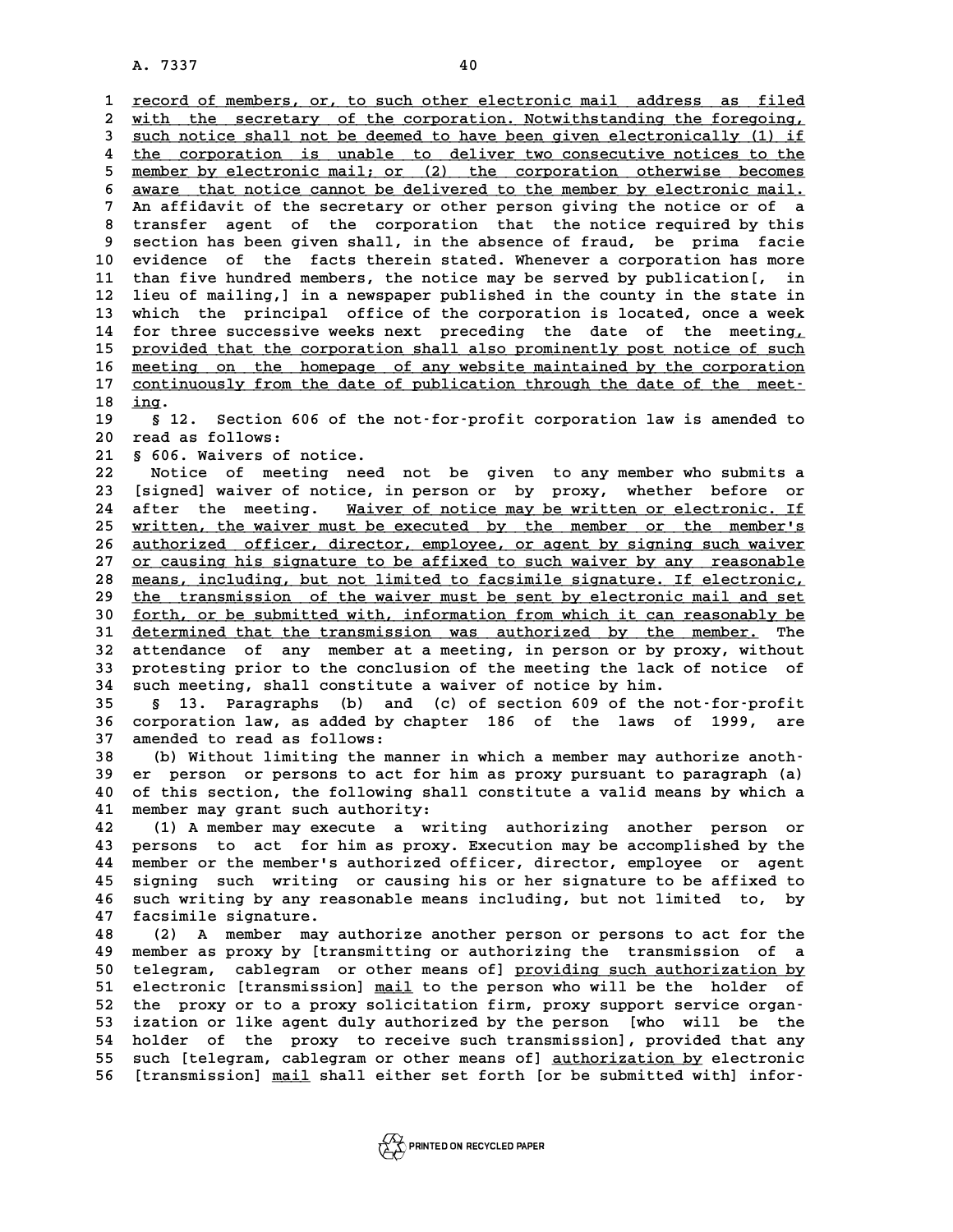**1 mation from which it can be reasonably determined that the [telegram,** 1 mation from which it can be reasonably determined that the [telegram,<br>2 cablegram or other] <u>authorization by</u> electronic [transmission] <u>mail</u> was<br>3 authorized by the member If it is determined that such [telegrams 2 cablegram or other] <u>authorization by</u> electronic [transmission] <u>mail</u> was<br>3 authorized by the member. If it is determined that such [telegrams,<br>4 cablegrams or other] authorization by electronic [transmissions are] 2 cablegram or other] <u>authorization by</u> electronic [transmission] <u>mail</u> was<br>3 authorized by the member. If it is determined that such [telegrams,<br>4 cablegrams or other] <u>authorization by</u> electronic [transmissions are]<br>5 3 authorized by the member. If it is determined that such [telegrams,<br>4 cablegrams or other] <u>authorization by</u> electronic [transmissions are]<br>5 <u>mail is</u> valid, the inspectors or, if there are no inspectors, such other<br>6 4 cablegrams or other] <u>authorization by</u> electronic [transmissions are]<br>
5 <u>mail is</u> valid, the inspectors or, if there are no inspectors, such other<br>
6 persons making that determination shall specify the nature of the in 5 <u>mail is</u> valid, the inspectors or,<br>6 persons making that determination<br>7 mation upon which they relied.<br>(2) Apu sony facsimilatelecom 8 (6 persons making that determination shall specify the nature of the infor-<br>
8 (c) Any copy, facsimile telecommunication or other reliable reprod-<br>
9 uction of the writing or [transmission] electronic mail created pursua

**9** mation upon which they relied.<br>
8 (c) Any copy, facsimile telecommunication or other reliable reprod-<br>
9 uction of the writing or [transmission] electronic mail created pursuant<br>
1 to paragraph (b) of this sostion may 10 (c) Any copy, facsimile telecommunication or other reliable reprod-<br>
10 to paragraph (b) of this section may be substituted or used in lieu of<br>
11 the original writing or transmission for any and all purposes for which 9 uction of the writing or [transmission] <u>electronic mail</u> created pursuant<br>10 to paragraph (b) of this section may be substituted or used in lieu of<br>11 the original writing or transmission for any and all purposes for wh 10 to paragraph (b) of this section may be substituted or used in lieu of<br>11 the original writing or transmission for any and all purposes for which<br>12 the original writing or transmission could be used, provided that such **13 copy, facsimile telecommunication or other reproduction shall be a** 12 the original writing or transmission could be used, provided that such<br>13 copy, facsimile telecommunication or other reproduction shall be a<br>14 complete reproduction of the entire original writing or transmission.<br>15 5 **13 copy, facsimile telecommunication or other reproduction shall be a**<br>**14 complete reproduction of the entire original writing or transmission.**<br>**15 § 14. Paragraphs (a) and (b) of section 614 of the not-for-profit** 

14 complete reproduction of the entire original writi<br>15 § 14. Paragraphs (a) and (b) of section 614<br>16 corporation law are amended to read as follows:<br><sup>17</sup> (a) Whonougr under this shapter members are re 15 § 14. Paragraphs (a) and (b) of section 614 of the not-for-profit<br>16 corporation law are amended to read as follows:<br>17 (a) Whenever, under this chapter, members are required or permitted to<br>18 take any action by vote,

**18 take any action by vote, such action may be taken without a meeting [on** 17 (a) Whenever, under this chapter, members are required or permitted to<br>18 take any action by vote, such action may be taken without a meeting [on<br>19 written] <u>upon the</u> consent[, setting forth the action so taken, signe 18 take any action by vote, such action may be taken without a meeting [on<br>19 written] <u>upon the</u> consent[, setting forth the action so taken, signed<br>20 by] <u>of</u> all of the members entitled to vote thereon<u>, which consent </u> **20 written upon the consent and forth the action so taken, signed**<br> **20 by** <u>of</u> all of the members entitled to vote thereon, which consent shall<br> **21 set forth the action so taken.** Such consent may be written or electro by <u>of</u> all of the members entitled to vote thereon, which consent shall<br>
21 <u>set forth the action so taken. Such consent may be written or electron-</u><br>
22 <u>ic. If written, the consent must be executed by the member or the</u> 21 <u>set forth the action so taken. Such consent may be written or electron-<br>22 ic. If written, the consent must be executed by the member or the<br>23 member's authorized officer, director, employee or agent by signing such<br>2</u> 22 <u>ic. If written, the consent must be executed by the member or the member's authorized officer, director, employee or agent by signing such consent or causing his signature to be affixed to such waiver by any recognable</u> 23 member's authorized officer, director, employee or agent by signing such<br>24 consent or causing his signature to be affixed to such waiver by any<br>25 reasonable means including but not limited to facsimile signature. If<br>2 24 <u>consent or causing his signature to be affixed to such waiver by any</u><br>25 <u>reasonable means including but not limited to facsimile signature. If</u><br>26 <u>electronic, the transmission of the consent must be sent by electroni</u> 25 <u>reasonable means including but not limited to facsimile signature. If</u><br>26 <u>electronic, the transmission of the consent must be sent by electronic</u><br>27 <u>mail and set forth, or be submitted with, information from which it</u> 26 <u>electronic, the transmission of the consent must be sent by electronic</u><br>27 <u>mail and set forth, or be submitted with, information from which it can</u><br>28 <u>reasonably be determined that the transmission was authorized by </u> <u>mail and set forth, or be submitted with, information from which it can<br>28 reasonably be determined that the transmission was authorized by the<br>29 member. This paragraph shall not be construed to alter or modify any<br>20 pr</u> **30 reasonably be determined that the transmission was authorized by the**<br> **30 <u>member</u>. This paragraph shall not be construed to alter or modify any**<br> **30 provision in a certificate of incorporation not inconsistent with** 29 <u>member</u>. This paragraph shall not be construed to alter or modify any<br>30 provision in a certificate of incorporation not inconsistent with this<br>31 chapter under which the written consent of less than all of the members 30 provision in a certificate of incorporation not inconsistent with this<br>31 chapter under which the written consent of less than all of the members<br>32 is sufficient for corporate action.<br>33 (b) Written <u>or electronic</u> con 31 chapter under which the written consent of less than all of the members<br>32 is sufficient for corporate action.<br>33 (b) Written <u>or electronic</u> consent thus given by all members entitled<br>34 to vote shall have the same eff

**32 is sufficient for corporate action.**<br> **33** (b) Written <u>or electronic</u> consent thus given by all members entitled<br> **34** to vote shall have the same effect as a unanimous vote of members and<br> **35** any cortificate with r **33** (b) Written <u>or electronic</u> consent thus given by all members entitled<br>34 to vote shall have the same effect as a unanimous vote of members and<br>35 any certificate with respect to the authorization or taking of any suc 34 to vote shall have the same effect as a unanimous vote of members and<br>35 any certificate with respect to the authorization or taking of any such<br>36 action which is delivered to the department of state shall recite that<br> **35 any certificate with respect to the authorization or taking of any such action which is delivered to the department of state shall recite that the authorization was by [uanimous] <u>unanimous</u> written consent.<br><b>38 5** 1 **36 action which is delivered to the department of state shall recite that**<br>37 the authorization was by [uanimous] <u>unanimous</u> written consent.<br>38 § 15. Paragraph (e) of section 621 of the not-for-profit corporation<br>39 lay

37 the authorization was by [uanimous] <u>unanimous</u> written consent.<br>38 § 15. Paragraph (e) of section 621 of the not-for-profit corporation<br>39 law, as amended by chapter 847 of the laws of 1970, is amended to read<br><sup>40</sup> 35 as amended by chapter 847 of the laws of 1970, is amended to read to read<br>**40** as follows:<br>**41** (e) Upon the written request of any person who shall have been a

**41 (e) Upon the written request of any person who shall have been a 40 as follows:**<br> **41** (e) Upon the written request of any person who shall have been a<br> **42** member of record for at least six months immediately preceding his<br> **43** request or of any person bolding or thereunto authorize 41 (e) Upon the written request of any person who shall have been a<br>42 member of record for at least six months immediately preceding his<br>43 request, or of any person holding, or thereunto authorized in writing by<br><sup>44</sup> the 42 member of record for at least six months immediately preceding his<br>43 request, or of any person holding, or thereunto authorized in writing by<br>44 the holders of, at least five percent of any class of the outstanding<br>45 **43 request, or of any person holding, or thereunto authorized in writing by<br>44 the holders of, at least five percent of any class of the outstanding<br>45 capital certificates, the corporation shall [give or mail] provide to** 44 the holders of, at least five percent of any class of the outstanding<br>45 capital certificates, the corporation shall [give or mail] <u>provide</u> to<br>46 such member an annual balance sheet and profit and loss statement or a<br> 45 capital certificates, the corporation shall [give or mail] <u>provide</u> to<br>46 such member an annual balance sheet and profit and loss statement or a<br>47 financial statement performing a similar function for the preceding<br>48 46 such member an annual balance sheet and profit and loss statement or a<br>47 financial statement performing a similar function for the preceding<br>48 fiscal year, and, if any interim balance sheet or profit and loss or<br>49 si 47 financial statement performing a similar function for the preceding<br>48 fiscal year, and, if any interim-balance sheet or profit and loss or<br>49 similar financial statement has been distributed to its members or<br>50 stherw **50 otherwise made available to the public, the most recent such interim 50 similar financial statement has been distributed to its members or otherwise made available to the public, the most recent such interim balance sheet or profit and loss or similar financial statement. The correction sh** 50 otherwise made available to the public, the most recent such interim<br>51 balance sheet or profit and loss or similar financial statement. The<br>52 corporation shall be allowed a reasonable time to prepare such annual<br>53 ba 51 balance sheet or profit and loss or similar financial statement.<br>52 corporation shall be allowed a reasonable time to prepare such an:<br>53 balance sheet and profit and loss or similar financial statement.<br>54 5.16 Paragra 52 corporation shall be allowed a reasonable time to prepare such annual<br>53 balance sheet and profit and loss or similar financial statement.<br>54 § 16. Paragraph (a) of section 702 of the not-for-profit corporation

53 balance sheet and profit and loss<br>54 § 16. Paragraph (a) of section 7<br>55 law is amended to read as follows:



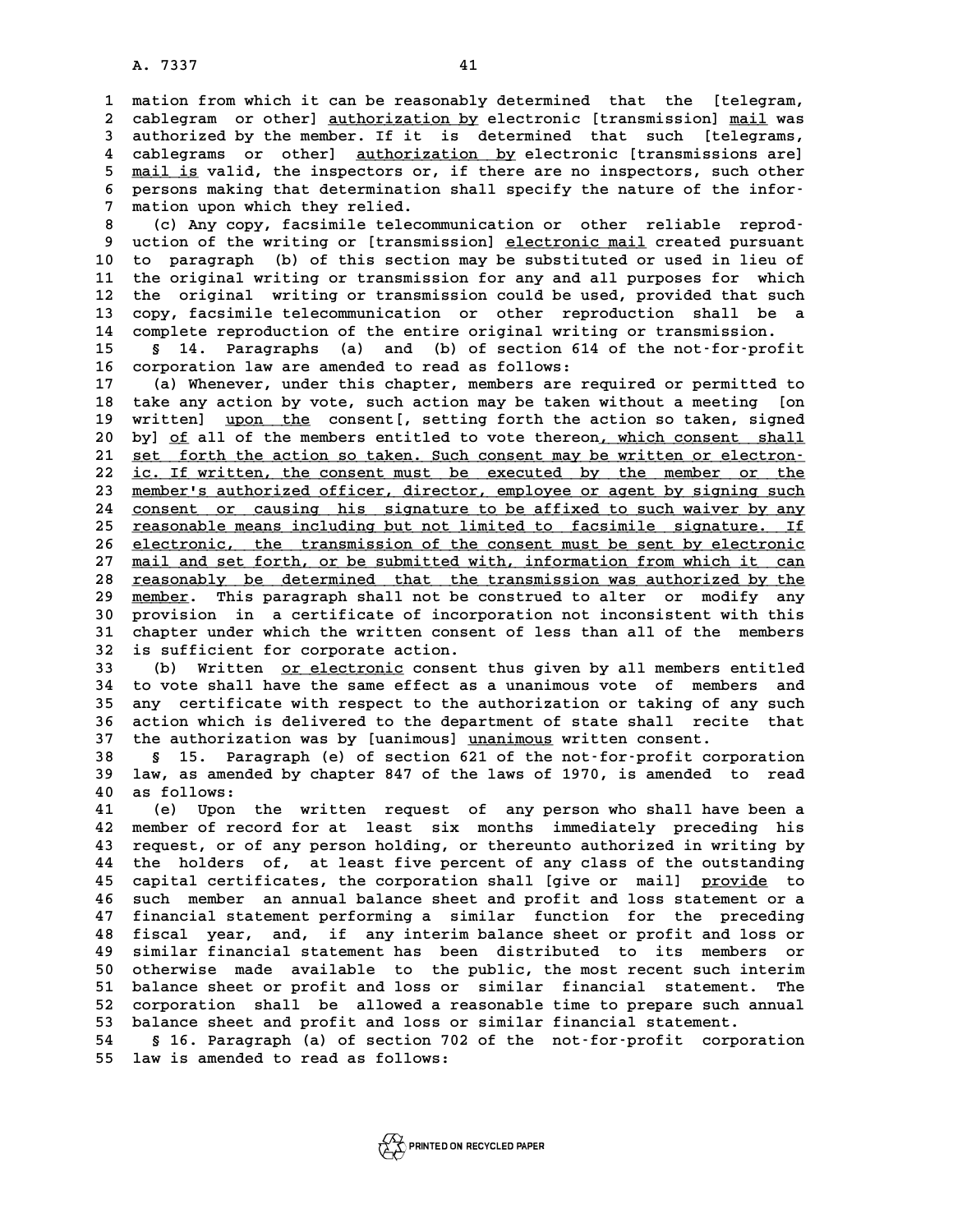**1 (a) The number of directors constituting the entire board shall be not 2** (a) The number of directors constituting the entire board shall be not<br>2 less than three. Subject to such limitation, such number may be fixed by<br>3 the by-laws or [ in the gase of a corporation baying members ] by acti **3 (a) The number of directors constituting the entire board shall be not**<br>2 less than three. Subject to such limitation, such number may be fixed by<br>3 the by-laws or[, in the case of a corporation having members,] by acti 1 ess than three. Subject to such limitation, such number may be fixed by<br>
4 of the members or of the board under the specific provisions of a by-law<br>
<sup>4</sup> of the members or of the board under the specific provisions of a b the by-laws or [, in the case of a corporation having members,] by action<br>4 of the members or of the board under the specific provisions of a by-law<br>5 [adopted by the members] allowing such action, or by any number within 6 **4** of the members or of the board under the specific provisions of a by-law<br>5 [adopted by the members] allowing such action, or by any number within a<br>6 <u>range set forth in the by-laws</u>. If not otherwise fixed under thi 5 [adopted by the members] allowing such action, or by any number within a<br>6 <u>range set forth in the by-laws</u>. If not otherwise fixed under this para-<br>7 graph, the number shall be three. [As used in this article, "entire<br>8 8 **cange set forth in the by-laws.** If not otherwise fixed under this para-<br>7 graph, the number shall be three. [As used in this article, "entire<br>8 board" means the total number of directors entitled to vote which the<br>9 co 9 corporation would have if there. [As used in this article,<br>
9 board" means the total number of directors entitled to vote w<br>
9 corporation would have if there were no vacancies.]<br>
10 § 17. Paragraphs (b) and (c) of secti 8 board" means the total number of directors entitled to vote which the<br>9 corporation would have if there were no vacancies.]<br>10 § 17. Paragraphs (b) and (c) of section 708 of the not-for-profit<br>11 corporation law paragrap

**11 corporation would have if there were no vacancies.]**<br> **10** § 17. Paragraphs (b) and (c) of section 708 of the not-for-profit<br> **11 corporation law, paragraph (b) as amended by chapter 92 of the laws of<br>
<b>12 1983 and par** 10 § 17. Paragraphs (b) and (c) of section 708 of the not-for-profit<br>11 corporation law, paragraph (b) as amended by chapter 92 of the laws of<br>12 1983 and paragraph (c) as amended by chapter 211 of the laws of 2007,<br>13 are 11 corporation law, paragraph (b) as amended by chapter 92 of the laws of 12 1983 and paragraph (c) as amended by chapter 211 of the laws of 2007, are amended to read as follows:<br>14 (b) Unless otherwise restricted by the c 12 1983 and paragraph (c) as amended by chapter 211 of the laws of 2007,<br>13 are amended to read as follows:<br>14 (b) Unless otherwise restricted by the certificate of incorporation or<br>15 the by-laws, any action required or p

**15 the by-laws, any action required or permitted to be taken by the board** (b) Unless otherwise restricted by the certificate of incorporation or<br>15 the by-laws, any action required or permitted to be taken by the board<br>16 or any committee thereof may be taken without a meeting if all members<br><sup>17</sup> 15 the by-laws, any action required or permitted to be taken by the board<br>16 or any committee thereof may be taken without a meeting if all members<br>17 of the board or the committee consent [in writing] to the adoption of a 16 or any committee thereof may be taken without a meeting if all members<br>17 of the board or the committee consent [in writing] to the adoption of a<br>18 resolution authorizing the action. <u>Such consent may be written or ele</u> 17 of the board or the committee consent [in writing] to the adoption of a<br>18 resolution authorizing the action. <u>Such consent may be written or elector</u><br>19 <u>tronic. If written, the consent must be executed by the director</u> resolution authorizing the action. <u>Such consent may be written or elector</u><br>19 <u>signing such consent or causing his or her signature to be affixed to</u><br>20 signing such consent or causing his or her signature to be affixed t 19 <u>tronic. If written, the consent must be executed by the director by signing such consent or causing his or her signature to be affixed to such consent by any reasonable means including, but not limited to, facsimile si</u> 20 signing such consent or causing his or her signature to be affixed to<br>21 <u>such consent by any reasonable means including</u>, but not limited to,<br>22 <u>facsimile signature. If electronic, the transmission of the consent must</u> 21 <u>such consent by any reasonable means including, but not limited to,</u><br>22 <u>facsimile signature. If electronic, the transmission of the consent must</u><br>23 <u>be sent by electronic mail and set forth, or be submitted with, inf</u> 22 <u>facsimile signature. If electronic, the transmission of the consent must<br>23 <u>be sent by electronic mail and set forth, or be submitted with, informa-</u><br>24 <u>tion from which it can reasonably be determined that the transm</u></u> **23** <u>be sent by electronic mail and set forth, or be submitted with, informa-</u><br>24 <u>tion from which it can reasonably be determined that the transmission</u><br>25 was authorized by the director. The resolution and the written c 24 tion from which it can reasonably be determined that the transmission<br>25 was authorized by the director. The resolution and the written consents<br>26 thereto by the members of the board or committee shall be filed with th 25 <u>was authorized by the director.</u> The resolution and the written consents<br>26 thereto by the members of the board or committee shall be filed with the<br>27 minutes of the proceedings of the board or committee.<br>28 (c) Unles

**28 (c) Unless otherwise restricted by the certificate of incorporation or** 29 the by-laws, any one or more members of the board or <u>of</u> any committee 30 thereof [may participate in] who is not physically present at a meeting (c) Unless otherwise restricted by the certificate of incorporation or<br>
29 the by-laws, any one or more members of the board or <u>of</u> any committee<br>
30 thereof [may participate in] who is not physically present at a meeting the by-laws, any one or more members of the board or <u>of</u> any committee<br>30 thereof [may participate in] who is not physically present at a meeting<br>31 of [such] <u>the</u> board or <u>a</u> committee <u>may participate</u> by means of a c 30 thereof [may participate in] who is not physically present at a meeting<br>31 of [such] <u>the</u> board or <u>a</u> committee <u>may participate</u> by means of a confer-<br>32 ence telephone or similar communications equipment [allowing a 31 of [such] <u>the</u> board or <u>a</u> committee <u>may participate</u> by means of a confer-<br>32 ence telephone or similar communications equipment [allowing all persons<br>33 participating in the meeting to hear each other at the same t 32 ence telephone or similar communications equipment [allowing all persons<br>33 participating in the meeting to hear each other at the same time] <u>or by<br>34 electronic video screen communication</u>. Participation by such means 33 participating in the meeting to hear each other at the same time] <u>or by<br>34 electronic video screen communication</u>. Participation by such means<br>35 shall constitute presence in person at a meeting <u>as long as all persons</u> 34 electronic video screen communication. Participation by such means<br>35 shall constitute presence in person at a meeting <u>as long as all persons</u><br>36 <u>participating in the meeting can hear each other at the same time and</u><br> 35 shall constitute presence in person at a meeting <u>as long as all persons</u><br>36 <u>participating in the meeting can hear each other at the same time and<br>37 each director can participate in all matters before the board, inclu</u> 36 participating in the meeting can hear each other at the same time and<br>37 <u>each director can participate in all matters before the board, includ-</u><br>38 ing, without limitation, the ability to propose, object to, and vote<br>3 37 each director can participate in all matters before the board,<br>38 <u>ing, without limitation, the ability to propose, object to, a</u><br>39 <u>upon a specific action to be taken by the board or committee</u>.<br>40 5 19 Paragraph (c) **40 9 40 38 ing, without limitation, the ability to propose, object to, and vote**<br>**40 § 18. Paragraph (c) of section 711 of the not-for-profit corporation**<br>**41 law, as amended by chapter 847 of the laws of 1970, is amended** 

**40 41 law, as amended by chapter 847** of the laws of 1970, is amended to read<br> **41 law, as amended by chapter 847** of the laws of 1970, is amended to read<br> **42** as follows: **40 5 18. Para**<br>**41 law, as amende**<br>**42 as follows:**<br><sup>43</sup> (c) Notice

**43 (c) Notice of a meeting need not be given to any alternate director, 42 as follows:**<br>**43** (c) Notice of a meeting need not be given to any alternate director,<br>**44** nor to any director who submits a [signed] waiver of notice whether<br><sup>45</sup> before ar after the meeting ar who attends the meetin 43 (c) Notice of a meeting need not be given to any alternate director,<br>44 nor to any director who submits a [signed] waiver of notice whether<br>45 before or after the meeting, or who attends the meeting without protest-<br><sup>46</sup> A4 nor to any director who submits a [signed] waiver of notice whether<br>45 before or after the meeting, or who attends the meeting without protest-<br>46 ing, prior thereto or at its commencement, the lack of notice to him.<br><sup>4</sup> before or after the meeting, or who attends the meeting without protest-<br>46 ing, prior thereto or at its commencement, the lack of notice to him.<br>47 <u>Such waiver of notice may be written or electronic. If written, the</u><br>18 46 ing, prior thereto or at its commencement, the lack of notice to him.<br>47 <u>Such waiver of notice may be written or electronic. If written, the waiver must be executed by the director signing such waiver or causing<br>big or</u> **47 Such waiver of notice may be written or electronic. If written, the waiver must be executed by the director signing such waiver or causing his or her signature to be affixed to such waiver by any reasonable**<br> **property 50 maiver must be executed by the director signing such waiver or causing**<br> **49 his or her signature to be affixed to such waiver by any reasonable**<br> **50 means including but not limited to facsimile signature. If electron** A the transmission of the consent must be sent by any reasonable<br>
50 <u>means including</u> but not limited to facsimile signature. If electronic,<br>
<u>the transmission of the consent must be sent by electronic mail and set</u><br>
fort 50 <u>means including but not limited to facsimile signature. If electronic,</u><br>51 <u>the transmission of the consent must be sent by electronic mail and set</u><br>52 <u>forth, or be submitted with, information from which it can reason</u> 51 <u>the transmission of the consent must be sent by electronic mail and set</u><br>52 <u>forth, or be submitted with, information from which it can reasonably be<br>53 <u>determined that the transmission was authorized by the director.</u></u> **52** <u>forth, or be submitted with, information from which it can reasonably be<br>53 determined that the transmission was authorized by the director.<br>54 § 19. Paragraphs (a), (b) and (e) of section 712 of the not-for-profit<br>5</u>

**653** determined that the transmission was authorized by the director.<br>
54 § 19. Paragraphs (a), (b) and (e) of section 712 of the not-for-profit<br>
55 corporation law, paragraph (e) as amended by chapter 961 of the laws of<br> **56 1972, are amended to read as follows:**

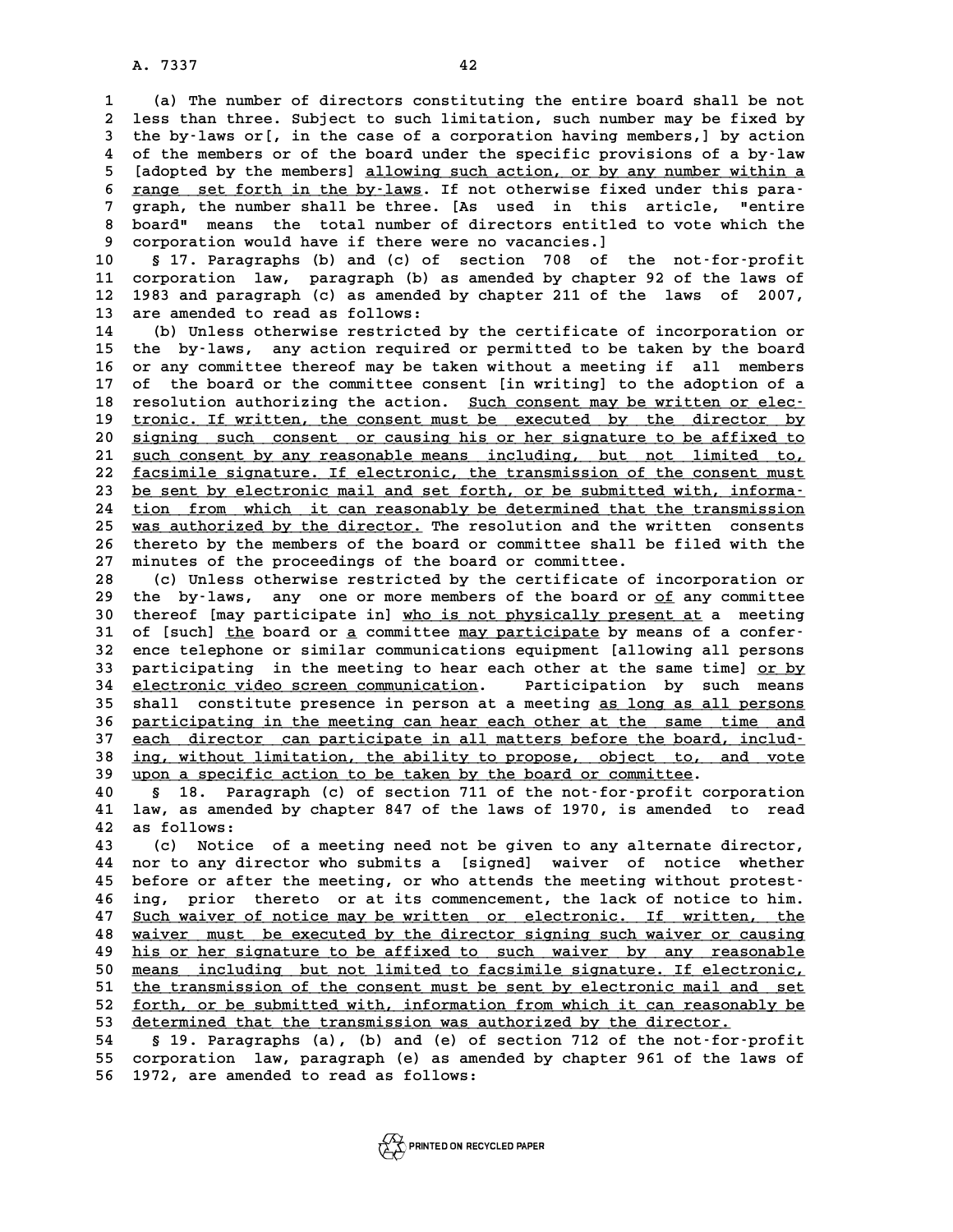**1 (a) If the certificate of incorporation or the by-laws so provide, the 2** (a) If the certificate of incorporation or the by-laws so provide, the board, by resolution adopted by a majority of the entire board, may 1 (a) If the certificate of incorporation or the by-laws so provide, the<br>2 board, by resolution adopted by a majority of the entire board, may<br>3 designate from among its members an executive committee and other<br>4 [standing 2 board, by resolution adopted by a majority of the entire board, may<br>3 designate from among its members an executive committee and other<br>4 [standing] committees, each consisting of three or more directors, and<br>5 angle of 3 designate from among its members an executive committee and other<br>4 [standing] committees, each consisting of three or more directors, and<br>5 each of which, to the extent provided in the resolution or in the<br>6 contificate 4 [standing] committees, each consisting of three or more directors, and<br>5 each of which, to the extent provided in the resolution or in the<br>6 certificate of incorporation or by-laws, shall have all the authority of<br>7 the 5 each of which, to the extent provided in the resolution or in the certificate of incorporation or by-laws, shall have all the authority of the board, except that no such committee shall have authority as to the<br><sup>2</sup> follo 6 certificate of incorp<br>7 the board, except tha<br>8 following matters:<br><sup>9</sup> (1) The submission The board, except that no such committee shall have authority as to the<br>8 following matters:<br>9 (1) The submission to members of any action requiring members' 8 following matters:<br>
9 (1) The submission to mem<br>
10 approval under this chapter.<br>
11 (2) The filling of wagangies 11 (1) The submission to members of any action requiring members<br>
10 approval under this chapter.<br>
11 (2) The filling of vacancies in the board of directors or in any<br>
<sup>12</sup> committee 10 approval unde<br>11 (2) The fil<br>12 committee.<br><sup>13</sup> (3) The f 11 (2) The filling of vacancies in the board of directors or in any<br>12 committee.<br>13 (3) The fixing of compensation of the directors for serving on the<br>14 board or an any committee. 12 committee.<br>13 (3) The fixing of compensation of the directors for serving on the<br>14 board or on any committee.<br>15 (4) The amendment or repeal of the by-laws or the adoption of new **15 (4) The amendment or repeal of the by-laws or the adoption of new** 14 board or on any committee.<br>15 (4) The amendment or rep<br>16 by-laws.<br>17 (5) The amendment or 15 (4) The amendment or repeal of the by-laws or the adoption of new<br>16 by-laws.<br>17 (5) The amendment or repeal of any resolution of the board which by<br>18 its terms shall not be seemandable or repealable. **16 by-laws.**<br> **17** (5) The amendment or repeal of any resolution of<br> **18 its terms shall not be so amendable or repealable.**<br> **19** (b) The beard may designate ane or more directors a

17 (5) The amendment or repeal of any resolution of the board which by<br>18 its terms shall not be so amendable or repealable.<br>19 (b) The board may designate one or more directors as alternate members<br>20 of any [standing] co 18 its terms shall not be so amendable or repealable.<br>
20 (b) The board may designate one or more directors as alternate members<br>
20 of any [standing] committee, who may replace any absent member or<br>
21 members at any meet 19 (b) The board may designate one or more di<br>20 of any [standing] committee, who may repl<br>21 members at any meeting of such committee. 20 of any [standing] committee, who may replace any absent member or<br>21 members at any meeting of such committee.<br>22 (e) Committees, other than [standing or special] committees of the<br>23 board, whether created by the board

**23 board, whether created by the board or by the members, shall be commit-**22 (e) Committees, other than [standing or special] committees of the<br>23 board, whether created by the board or by the members, shall be commit-<br>24 tees of the corporation. Such committees <u>of the corporation</u> may be<br>25 el 23 board, whether created by the board or by the members, shall be commit-<br>24 tees of the corporation. Such committees <u>of the corporation</u> may be<br>25 elected or appointed in the same manner as officers of the corporation,<br> 24 tees of the corporation. Such committees <u>of the corporation</u> may be<br>25 elected or appointed in the same manner as officers of the corporation,<br>26 <u>but no such committee shall have the authority to bind the board</u>.<br>27 P exted or appointed in the same manner as officers of the corporation,<br>26 <u>but no such committee shall have the authority to bind the board</u>.<br>27 Provisions of this chapter applicable to officers generally shall apply<br>28 to 26 <u>but no such committee shall have the authority to bind the board.</u><br>27 Provisions of this chapter applicable to officers generally shall apply<br>28 to members of such committees. <u>Such committees of the corporation shall</u> Provisions of this chapter applicable to officers generally shall apply<br>
28 to members of such committees. <u>Such committees of the corporation shall</u><br>
29 <u>be elected or appointed in the manner set forth in the by-laws, or </u> 28 to members of such committees. <u>Such committees of the corporation shall</u><br>29 <u>be elected or appointed in the manner set forth in the by-laws, or if</u><br>30 <u>not set forth in the by-laws, in the same manner as officers of th</u> **29** <u>be elected or a</u><br>30 <u>not set forth</u><br>31 <u>corporation.</u><br>32 5.30 Paragra

**30** <u>not set forth in the by-laws, in the same manner as officers of the corporation.<br> **32** § 20. Paragraph (c) of section 712 of the not-for-profit corporation<br> **33** law is REPEALED.</u> S 20. Paragraph (c) of section 712 of the not-for-profit corporation<br>33 law is REPEALED.<br>34 S 21. Paragraph (b-1) of section 406 of the not-for-profit corporation **5 20. Paragraph (c) of section 712 of the not-for-profit corporation**<br>**33 law is REPEALED.**<br>**5 21. Paragraph (b-1) of section 406 of the not-for-profit corporation**<br>**25 law is PEPEALED** 

**33 law is REPEALED.**<br> **34 S 21. Paragraph (1986)**<br> **35 law is REPEALED.**<br> **36 5.23 Cootion 530 5 21. Paragraph (b-1) of section 406 of the not-for-profit corporation**<br>**35 law is REPEALED.**<br>**36 § 22. Section 520 of the not-for-profit corporation law, as amended by**<br>**37 sharts:** 58 of the laws of 1981, is amended to

**35 law is REPEALED.**<br>36 § 22. Section 520 of the not-for-profit corporation law, as amended to read as follows:<br>37 chapter 58 of the laws of 1981, is amended to read as follows: **36 § 22. Section 520 of the not-fo<br>37 chapter 58 of the laws of 1981, i<br>38 § 520. Reports of corporation.** 37 chapter 58 of the laws of 1981, is amended to read as follows:<br>38 § 520. Reports of corporation.<br>39 Each domestic corporation, and each foreign corporation authorized to<br>40 Septuat activities in this state, shall from t

**40 conduct activities in the state of corporation.**<br> **40** conduct activities in this state, shall from time to time file such<br> **40** conduct activities in this state, shall from time to time file such<br> **41** reports on its 8 5 520. Reports of corporation.<br>
40 Each domestic corporation, and each foreign corporation authorized to<br>
40 conduct activities in this state, shall from time to time file such<br>
41 reports on its activities as may be req All registration and reporting requirements pursuant to [EPTL] <u>article</u><br>43 <u>seven-A of the executive law, and section</u> 8-1.4 <u>of the estates, powers</u> **41 reports on its activities as may be required by the laws of this state.**<br>42 All registration and reporting requirements pursuant to [EPTL] <u>article</u><br>43 <u>seven-A of the executive law, and section</u> 8-1.4 <u>of the estates,</u> All registration and reporting requirements pursuant to [EPTL] <u>article</u><br>43 <u>seven-A of the executive law, and section</u> 8-1.4 <u>of the estates, powers</u><br>44 <u>and trusts law</u>, or related successor provisions, are, without limi **43 seven-A of the executive law, and section 8-1.4 of the estates, powers**<br>**44 and trusts law, or related successor provisions, are, without limitation**<br>**45 on the foregoing, expressly included as reports required by the** 44 and trusts law, or related successor provisions, are, without limitation<br>45 on the foregoing, expressly included as reports required by the laws of<br>46 this state to be filed within the meaning of this section. Willful f **47 ure of a corporation to file a report as required by law shall consti-**46 this state to be filed within the meaning of this section. Willful fail-<br>47 ure of a corporation to file a report as required by law shall consti-<br>48 tute a breach of the directors' duty to the corporation and shall<br>19 47 ure of a corporation to file a report as required by law shall consti-<br>48 tute a breach of the directors' duty to the corporation and shall<br>49 subject the corporation, at the suit of the attorney-general, to an<br>50 actio 48 tute a breach of the directors' duty to the corporation and shall<br>49 subject the corporation, at the suit of the attorney-general, to an<br>50 action or special proceeding for dissolution under article 11 (Judicial<br>51 diss **50** subject the corporation, at the suit of the attorney-general, to an action or special proceeding for dissolution under article 11 (Judicial dissolution) in the case of a domestic corporation, or under [§] <u>section</u><br> 50 action or special proceeding for dissolution under article<br>51 dissolution) in the case of a domestic corporation, or und<br>52 1303 (Violations) in the case of a foreign corporation.<br>53 6 23 Baragraph (f) of section 555 of 51 dissolution) in the case of a domestic corporation, or under [§] <u>section</u><br>52 1303 (Violations) in the case of a foreign corporation.<br>53 § 23. Paragraph (f) of section 555 of the not-for-profit corporation<br>54 law 25 add

52 1303 (Violations) in the case of a foreign corporation.<br>53 § 23. Paragraph (f) of section 555 of the not-for-profit corporation<br>54 law, as added by chapter 490 of the laws of 2010, is amended to read as<br>55 follows: 53 § 23.<br>54 law, as<br>55 follows:

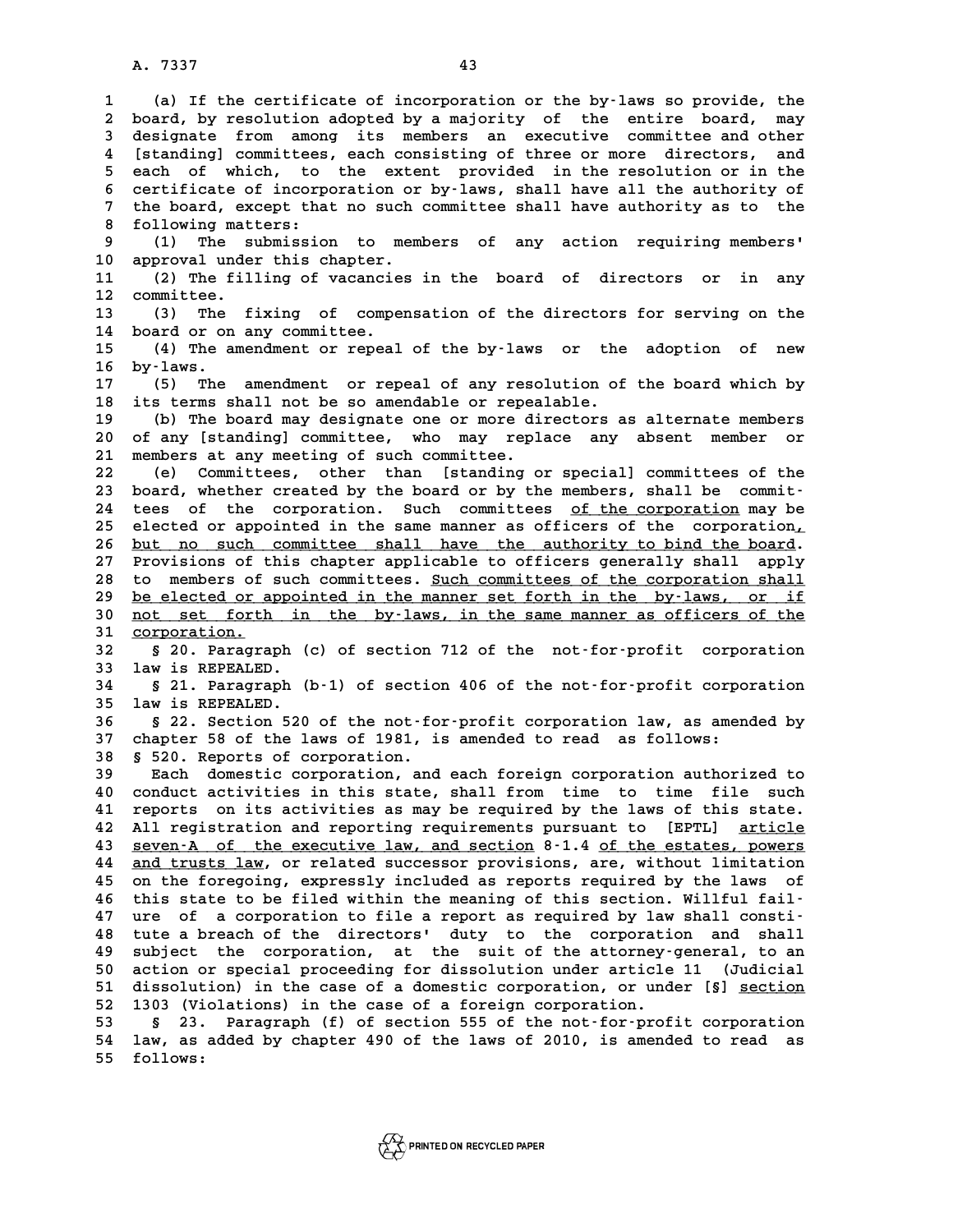**1 (f) This section shall not limit the application of the [doctrine] 2** (f) This section shall not limit<br>2 <u>doctrines</u> of cy pres <u>and deviation</u>.<br>3 5 24 Section 718 of the pot for pro **3 \$ 24. Section 11 of 1 imit the application of the [doctrine]<br>
<u>3 \$ 24. Section</u> 718 of the not-for-profit corporation law, as amended by<br>
4 chapter 992 of the laws of 1970, is amended to read as follows: 4 doctrines of cy pres and deviation.**<br> **4 chapter 992 of the laws of 1970, is amended to read as follows:**<br> **5 5 719 List of directors and officers 5 24. Section 718 of the not-for-profit**<br>4 chapter 992 of the laws of 1970, is amend<br>5 § 718. List of directors and officers. **6** (a) If a member of 1970, is a mended to read as follows:<br> **6** (a) If a member or creditor of a corporation, in person or by his<br> **6** (a) If a member or creditor of a corporation, in person or by his **5** § 718. List of directors and officers.<br> **6** (a) If a member or creditor of a corporation, in person or by his<br>
7 attorney or agent, or a representative of the district attorney or of<br>
<sup>1</sup> the segmentary of state the at **8 (a)** If a member or creditor of a corporation, in person or by his<br>7 attorney or agent, or a representative of the district attorney or of<br>8 the secretary of state, the attorney general, or other state official,<br>2 makes 9 attorney or agent, or a representative of the district attorney or of<br>8 the secretary of state, the attorney general, or other state official,<br>9 makes a written demand on a corporation to inspect a current list of its 10 the secretary of state, the attorney general, or other state official,<br>
10 makes a written demand on a corporation to inspect a current list of its<br>
10 directors and officers [and their residence addresses], the corpora 9 makes a written demand on a corporation to inspect a current list of its<br>10 directors and officers [and their residence addresses], the corporation<br>11 shall, within two business days after receipt of the demand and for a 10 directors and officers [and their residence addresses], the corporation<br>11 shall, within two business days after receipt of the demand and for a<br>12 period of one week thereafter, make the list available for such<br>inspect 11 shall, within two business days after receipt of the period of one week thereafter, make the list availabusiness hours.<br>13 inspection at its office during usual business hours.<br><sup>14</sup> (b) Upon refused by the corporation t 12 period of one week thereafter, make the list available for such<br>13 inspection at its office during usual business hours.<br>14 (b) Upon refusal by the corporation to make a current list of its<br>directors and officers [and t 13 inspection at its office during usual business hours.<br>14 (b) Upon refusal by the corporation to make a current list of its<br>15 directors and officers [and their residence addresses] available, as<br>16 provided in paragraph 16 provided in paragraph (a) <u>of this section</u>, the person making a demand<br>17 for such list may apply, ex parte, to the supreme court at a special 15 directors and officers [and their residence addresses] available, as<br>16 provided in paragraph (a) <u>of this section</u>, the person making a demand<br>17 for such list may apply, ex parte, to the supreme court at a special<br>18 16 provided in paragraph (a) <u>of this section</u>, the person making a demand<br>17 for such list may apply, ex parte, to the supreme court at a special<br>18 term held within the judicial district where the office of the corpo-<br>19 **17** for such list may apply, ex parte, to the supreme court at a special<br>18 term held within the judicial district where the office of the corporation is located for an order directing the corporation to make such<br>20 list 18 term held within the judicial district where the office of the corporation is located for an order directing the corporation to make such 20 list available. The court may grant such order or take such other action as it 19 ration is located for an order directing the corporation to make such 20 list available. The court may grant such order or take such other<br>21 action as it may deem just and proper.<br>22 § 25. Subparagraph 1 of paragraph ( 20 list available. The court may grant such order or take such other<br>
21 action as it may deem just and proper.<br>
22 § 25. Subparagraph 1 of paragraph (a) of section 1207 of the not-for-<br>
23 profit corporation law clause (C 21 action as it may deem just and proper.<br>22 § 25. Subparagraph 1 of paragraph (a) of section 1207 of the not-for-<br>23 profit corporation law, clause (C) as amended by chapter 847 of the laws<br>24 of 1970, is amended to read 22 § 25. Subparagraph 1 of paragraph (a) o<br>23 profit corporation law, clause (C) as amen<br>24 of 1970, is amended to read as follows:<br><sup>25</sup> (1) To give inmediate potice of his appro 23 profit corporation law, clause (C) as amended by chapter 847 of the laws<br>24 of 1970, is amended to read as follows:<br>25 (1) To give immediate notice of his appointment by publication once a<br>26 week for two successive wee 24 of 1970, is amended to read as follows:<br>25 (1) To give immediate notice of his appointment by publication once a<br>26 week for two successive weeks in two newspapers of general circulation<br>27 in the county where the offic 25 (1) To give immediate notice of his appointment by publication once a<br>26 week for two successive weeks in two newspapers of general circulation<br>27 in the county where the office of the corporation is located or, in the<br> 27 in the county where the office of the corporation is located or, in the 28 case of a foreign corporation against which an action has been brought<br>29 under subparagraph [(a)] (4) of paragraph (a) of section 1202 (Appoint 29 under subparagraph [(a)] (4) <u>of paragraph (a)</u> of section 1202 (Appoint-<br>30 ment of receiver of property of a domestic or foreign corporation) of case of a foreign corporation against which an action has been brought<br> **30** under subparagraph [(a)] (4) <u>of paragraph (a</u>) of section 1202 (Appoint-<br> **30** ment of receiver of property of a domestic or foreign corporation 39 under subparagraph [(a)] (4) <u>of paragraph (a)</u> of section 1202 (Appoint-<br>30 ment of receiver of property of a domestic or foreign corporation) <u>of</u><br>31 this article either, as directed by the court, in a newspaper of ge 30 ment of receiver of property of a domestic or foreign corporation) of<br>31 <u>this article either, as directed by the court</u>, in a newspaper of general<br>32 circulation [as directed by the court,] <u>or posted prominently and</u><br> 31 <u>this article either, as directed by the court</u>, in a newspaper of general<br>32 circulation [as directed by the court,] <u>or posted prominently and</u><br>33 <u>continuously for two successive weeks on the homepage of any website</u> 32 circulation [as directed by the court,]<br>33 <u>continuously for two successive weeks on the</u><br>34 <u>maintained by the corporation or</u> requiring:<br><sup>25</sup> (2) all persons indebted to the corporation 33 <u>continuously for two successive weeks on the homepage of any website</u><br>34 <u>maintained by the corporation or</u> requiring:<br>35 (A) All persons indebted to the corporation to render an account of<br>36 all debts owing by them t **34 <u>maintained by the corporation or</u> requiring:<br>35 (A) All persons indebted to the corporation to render an account of<br>36 all debts owing by them to the corporation and to pay the same to the<br>37 requires the apposited pl 35** (A) All persons indebted to the corporation to rend<br>36 all debts owing by them to the corporation and to pay the<br>37 receiver at a specified place and by a specified day.<br>28 (B) all persons begins in their personsion a **36 all debts owing by them to the corporation and to pay the same to the receiver at a specified place and by a specified day.<br>
<b>38** (B) All persons having in their possession any property of the corpo-<br> **39** ration to de 37 receiver at a specified place and by a specified day.<br>38 (B) All persons having in their possession any property of the corpo-<br>39 ration to deliver the same to the receiver at the specified place and by **40 (B) All persons hand a specified day.**<br>**40** the specified day.<br> $\frac{11}{4}$  (C) all greditor **40** ration to deliver the same to the receiver at the specified place and by<br>
40 the specified day.<br>
41 (C) All creditors and claimants, including any with unliquidated or<br>
42 continued plains and any with whom the corpor 40 the specified day.<br>
41 (C) All creditors and claimants, including any with unliquidated or<br>
42 contingent claims and any with whom the corporation has unfulfilled<br>
43 contracts, to present their claims to the receiver i 41 (C) All creditors and claimants, including any with unliquidated or<br>42 contingent claims and any with whom the corporation has unfulfilled<br>43 contracts, to present their claims to the receiver in writing and in<br>44 detai 42 contingent claims and any with whom the corporation has unfulfilled<br>43 contracts, to present their claims to the receiver in writing and in<br>44 detail at a specified place and by a specified day, which shall not be<br><sup>45</sup> 43 contracts, to present their claims to the receiver in writing and in<br>44 detail at a specified place and by a specified day, which shall not be<br>45 less than six months after the first publication of such notice. When-<br>46 44 detail at a specified place and by a specified day, which shall not be<br>45 less than six months after the first publication of such notice. When-<br>46 ever a receiver is appointed in dissolution proceedings under article 1 45 less than six months after the first publication of such notice. When-<br>46 ever a receiver is appointed in dissolution proceedings under article 10<br>47 (Non-judicial dissolution) or article 11 (Judicial dissolution), sect **46 ever a receiver is appointed in dissolution proceedings under article 10**<br>47 (Non-judicial dissolution) or article 11 (Judicial dissolution), section<br>48 1007 (Notice to creditors <u>by corporations intending to dissolve</u> **47 (Non-judicial dissolution) or article 11 (Judicial dissolution), section<br>48 1007 (Notice to creditors <u>by corporations intending to dissolve</u>; filing<br>49 or barring claims) <u>of this chapter</u> shall apply and shall contro 50 1007** (Notice to creditors <u>by corporations intending to dissolve</u>; filing<br>**49 or barring claims**) <u>of this chapter</u> shall apply and shall control the<br>50 giving of notice to creditors and claimants and the filing and b 49 or barring<br>50 giving of not<br>51 of claims.<br>52 526 Para 50 giving of notice to creditors and claimants and the filing and barring<br>51 of claims.<br>52 § 26. Paragraph (a) of section 1211 of the not-for-profit corporation<br>53 law is amended to read as follows: 51 of claims.<br>52 § 26. Paragraph (a) of section 121<br>53 law is amended to read as follows:<br>54 (a) If there remains preparty 52 § 26. Paragraph (a) of section 1211 of the not-for-profit corporation<br>53 law is amended to read as follows:<br>(a) If there remains property of the corporation after the first<br>55 distribution the receiver shall within one

**53 law is amended to read as follows:**<br> **54** (a) If there remains property of the corporation after the first<br> **55 distribution, the receiver shall, within one year thereafter, make a**<br> **56 final distribution among the cr 56 final distribution among the creditors entitled thereto. Notice that**

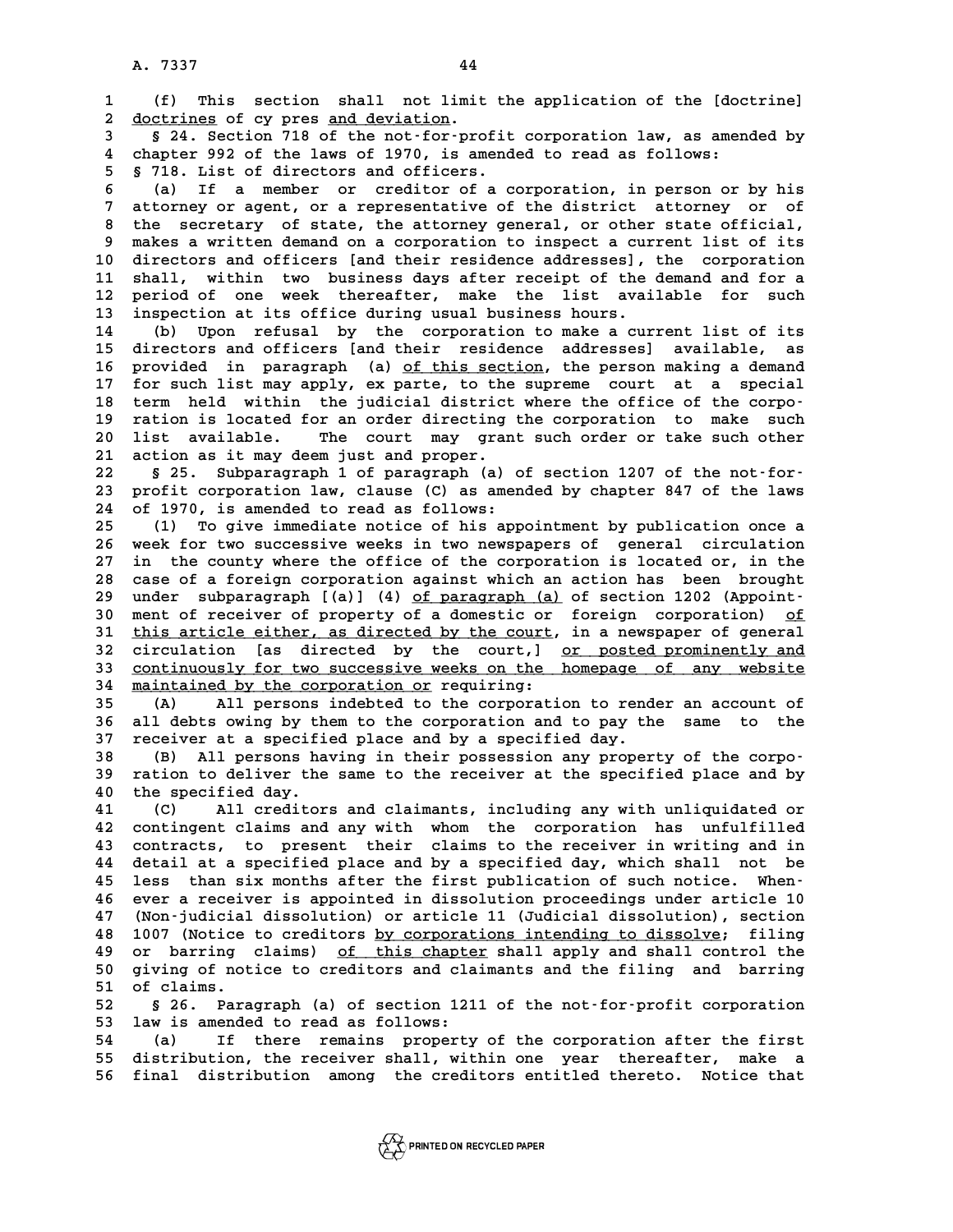**1 such distribution will be the final distribution to creditors shall be** 1 such distribution will be the final distribution to creditors shall be<br>2 published once a week for two consecutive weeks in a newspaper of gener-1 such distribution will be the final distribution to creditors shall be<br>2 published once a week for two consecutive weeks in a newspaper of gener-<br>3 al circulation in the county where the office of the corporation is<br>1 lo 2 published once a week for two consecutive weeks in a newspaper of gener-<br>3 al circulation in the county where the office of the corporation is<br>4 located <u>or posted prominently and continuously for two consecutive weeks</u><br> 3 al circulation in the county where the office of the corpor<br>4 located <u>or posted prominently and continuously for two consecuti</u><br>5 <u>on the homepage of any website maintained by the corporation</u>.<br>5 27 December (b) of soct decript 1 and the section of the consecutive weeks<br> **6 6 8** 27. Paragraph (b) of section 1215 of the not-for-profit corporation<br> **6** 8 27. Paragraph (b) of section 1215 of the not-for-profit corporation<br> **7** law is amend

5 <u>on the homepage of any website mainta</u><br>6 § 27. Paragraph (b) of section 121<br>7 law is amended to read as follows:<br><sup>8</sup> (b) mbo potition shall be accom-**8 27. Paragraph (b) of section 1215 of the not-for-profit corporation<br>
7 law is amended to read as follows:**<br> **8** (b) The petition shall be accompanied by a verified account of all<br>
the account of the corporation received

**9 the assets of the corporation received by him, of all payments or other** 10 (b) The petition shall be accompanied by a verified account of all<br>
10 the assets of the corporation received by him, of all payments or other<br>
10 disposition thereof made by him, of the remaining assets of the corpo-<br> 9 the assets of the corporation received by him, of all payments or other<br>10 disposition thereof made by him, of the remaining assets of the corpo-<br>11 ration in respect to which he was appointed receiver and the situation<br> 10 disposition thereof made by him, of the remaining assets of the corpo-<br>11 ration in respect to which he was appointed receiver and the situation<br>12 of the same, and of all his transactions as receiver. Thereupon, the<br>20 11 ration in respect to which he was appointed receiver and the situation<br>12 of the same, and of all his transactions as receiver. Thereupon, the<br>13 court shall grant an order directing notice to be given to the sureties<br>1 12 of the same, and of all his transactions as receiver. Thereupon, the<br>13 court shall grant an order directing notice to be given to the sureties<br>14 on his official bond and to all persons interested in the property of<br>15 13 court shall grant an order directing notice to be given to the sureties<br>14 on his official bond and to all persons interested in the property of<br>15 the corporation to show cause, at a time and place specified, why the<br>1 14 on his official bond and to all persons interested in the property of<br>15 the corporation to show cause, at a time and place specified, why the<br>16 receiver should not be permitted to resign. Such notice shall <u>either,</u><br>1 the corporation to show cause, at a time and place specified, why the<br>16 receiver should not be permitted to resign. Such notice shall either,<br>17 <u>as directed by the court</u>, be published once in each week for six succes-<br>1 16 receiver should not be permitted to resign. Such notice shall <u>either,</u><br>17 <u>as directed by the court</u>, be published once in each week for six succes-<br>18 sive weeks in one or more newspapers [as the court shall direct] <u></u> 17 <u>as directed by the court,</u> be published once in each week for six successive weeks in one or more newspapers [as the court shall direct] <u>or</u> posted prominently and continuously for six successive weeks on the pornor o 18 sive weeks in one or more newspapers [as the court shall direct] or<br>19 <u>posted prominently and continuously for six successive weeks on the</u><br>20 <u>homepage of any website maintained by the corporation</u>. If it shall<br>21 app **20 posted prominently and continuously for six successive weeks on the homepage of any website maintained by the corporation. If it shall appear that the proceedings of the receiver in the discharge of his**<br>22 trust have 20 homepage of any website maintained by the corporation. If it shall<br>21 appear that the proceedings of the receiver in the discharge of his<br>22 trust have been fair and honest and that there is no good cause to the<br>23 cont 21 appear that the proceedings of the receiver in the discharge of his<br>22 trust have been fair and honest and that there is no good cause to the<br>23 contrary, the court shall make an order permitting such receiver to<br>24 rec 22 trust have been fair and honest and that there is no good cause to the<br>23 contrary, the court shall make an order permitting such receiver to<br>24 resign. Thereupon he shall be discharged and his powers as receiver<br>25 sha 23 contrary, the court shall make an order permitting such receiver to<br>24 resign. Thereupon he shall be discharged and his powers as receiver<br>25 shall cease, but he shall remain subject to any liability incurred prior<br>26 t 24 resign. Thereupon he shall be discharged and his powers as receiver<br>25 shall cease, but he shall remain subject to any liability incurred prior<br>26 to the making of such order. The court, in its discretion, may require<br>2 25 shall cease, but he shall remain subject to any liability incurred prior<br>26 to the making of such order. The court, in its discretion, may require<br>27 the expense of such proceeding to be paid by the receiver presenting 26 to the making of such order. The court, in its discretion, may require<br>27 the expense of such proceeding to be paid by the receiver presenting the<br>28 petition.<br>29 § 28. Subparagraph 3 of paragraph (a) of section 1218 of 27 the expense of such proceeding to be paid by the receiver presenting the<br>28 petition.<br>29 § 28. Subparagraph 3 of paragraph (a) of section 1218 of the not-for-<br>20 profit corporation law is appened to read as follows:

**38 petition.**<br> **30 § 28. Subparagraph 3 of paragraph (a) of section 1218**<br> **30 profit corporation law is amended to read as follows:**<br> **31 (3)** The order directing service of the surmons sha **31 (3) The order directing service of the summons shall require the**

30 profit corporation law is amended to read as follows:<br>31 (3) The order directing service of the summons shall require the<br>32 publication thereof either in a newspaper published in the state of New<br>33 York in the English 31 (3) The order directing service of the summons shall require the<br>32 publication thereof <u>either</u> in a newspaper published in the state of New<br>33 York in the English language at least once a week for four successive<br><sup>34</sup> 32 publication thereof <u>either</u> in a newspaper published in the state of New<br>33 York in the English language at least once a week for four successive<br>34 weeks, <u>or posted prominently and continuously for four successive we</u> 33 York in the English language at least once a week for four successive<br>34 weeks, <u>or posted prominently and continuously for four successive weeks</u><br>35 <u>on any appropriate website,</u> and shall also require the mailing on o **34 weeks, <u>or posted prominently and continuously for four successive weeks**<br>35 <u>on any appropriate website</u>, and shall also require the mailing on or<br>36 before the date of the first publication of a copy of the summons,<br></u> **35 <u>on any appropriate website</u>, and shall also require the mailing on or<br>36 before the date of the first publication of a copy of the summons,<br>37 complaint and order to the corporation at its last known principal or<br>28 b 36 before the date of the first publication of a copy of complaint and order to the corporation at its last known p<br>38 head office in the state or country of its incorporation.<br>39 5 39 Personante (c) of soction 1511 of th 37 complaint and order to the corporation at its last known principal or**<br>**38 head office in the state or country of its incorporation.**<br>**39 \$ 29. Paragraph (e) of section 1611 of the not-for-profit corporation**<br>**40 law,** 

**40 law, as added by chapter 257 of the laws of 2011, is amended to read as 40 6 29. Pa**<br>**40 law, as add**<br>**41 follows:**<br>**42** (o) Bonds

**42 (e) Bonds issued by the land bank shall be issued, sold, and delivered 43 in accordance with the terms and provisions of a resolution adopted by 42** (e) Bonds issued by the land bank shall be issued, sold, and delivered<br>**43** in accordance with the terms and provisions of a resolution adopted by<br>**44** the board. The board may sell such bonds in such manner, either a 43 in accordance with the terms and provisions of a resolution adopted by<br>44 the board. The board may sell such bonds in such manner, either at<br>45 public or at private sale, and for such price as it may determine to be<br>46 44 the board. The board may sell such bonds in such manner, either at<br>45 public or at private sale, and for such price as it may determine to be<br>46 in the best interests of the land bank. The resolution issuing bonds<br>47 sh 45 public or at private sale, and for such price as it may determine to be 46 in the best interests of the land bank. The resolution issuing bonds 47 shall be published in a newspaper of general circulation within the juri 46 in the best interests of the land bank. The resolution issuing bonds<br>47 shall be published in a newspaper of general circulation within the<br>48 jurisdiction of the land bank <u>and posted prominently and continuously on</u><br>t 47 shall be published in a newspaper of general circulati<br>48 jurisdiction of the land bank <u>and posted prominently and co:</u><br>49 <u>the homepage of any website maintained by the land bank</u>. 48 jurisdiction of the land bank <u>and</u><br>49 <u>the homepage of any website mainta</u><br>50 § 30. Intentionally omitted.<br>51 § 31 Baragraph (b) of section

**51 Exercise 19 SET SET SET SET SET SET SET SET SET SAMPLE SET S 30. Intentionally omitted.<br>
51 § 31. Paragraph (h) of section 8-1.4 of the estates, powers and<br>
52 trusts law as amonded by shapter 43 of the laws of 2002,** 50 § 30. Intentionally omitted.<br>
51 § 31. Paragraph (h) of section 8-1.4 of the estates, powers and<br>
52 trusts law, as amended by chapter 43 of the laws of 2002, is amended to<br>
53 read as follows: 51 § 31. Paragraph<br>
52 trusts law, as ame:<br>
53 read as follows:<br>
54 (b) The atternay 52 trusts law, as amended by chapter 43 of the laws of 2002, is amended to<br>53 read as follows:<br>(h) The attorney general shall make rules and regulations necessary<br>55 for the administration of this section, including rules

53 read as follows:<br>54 (h) The attorney general shall make rules and regulations necessary<br>55 for the administration of this section, including rules and regulations<br>56 as to the time for filing reports, the contents there as to the time for filing reports, the contents thereof, and [the] any

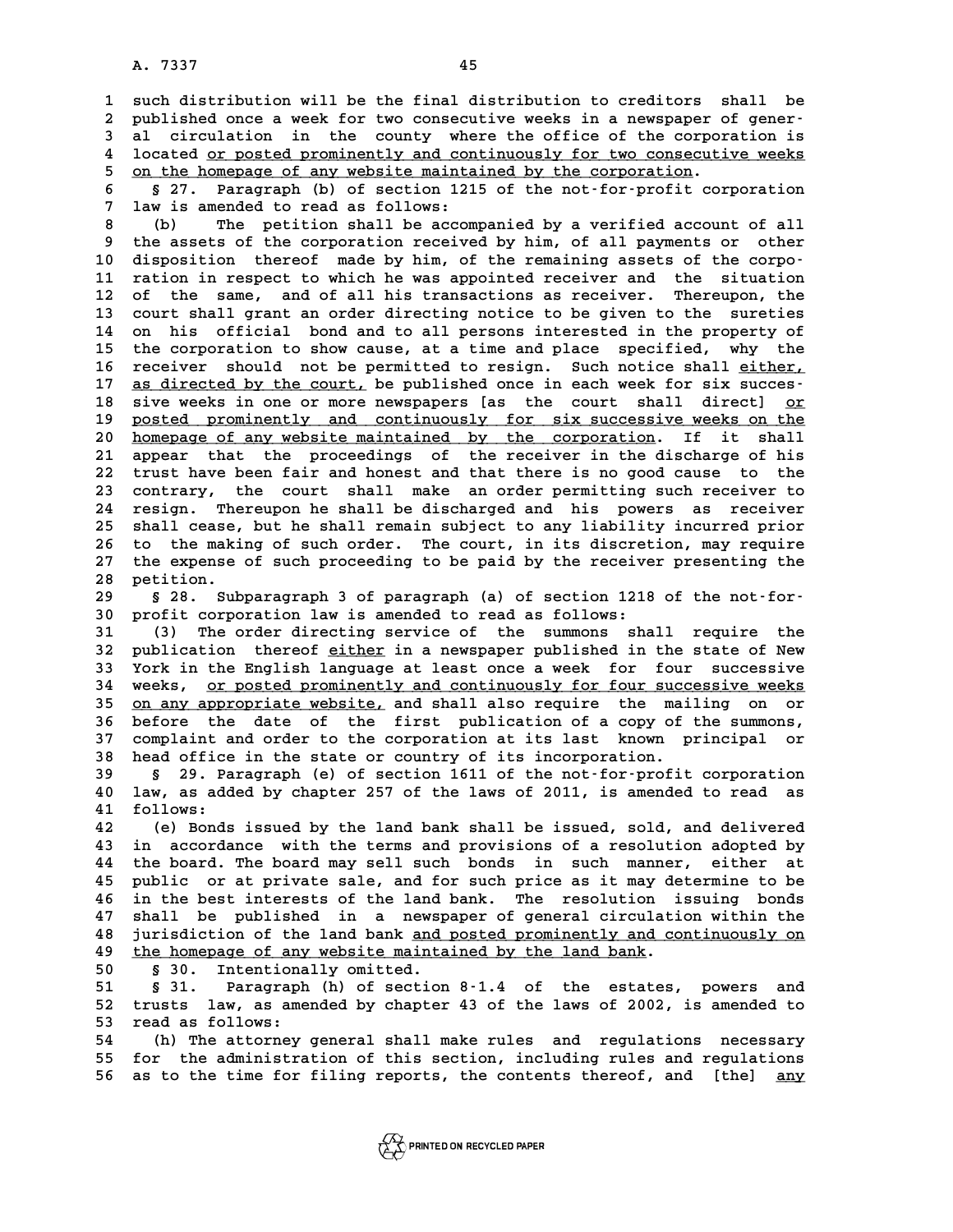A. 7337<br>1 manner of executing and filing them<u>, including but not limited to allow-</u><br>2 ing or requiring any quantisian to the atterney general to be effected 1 manner of executing and filing them<u>, including but not limited to allow-</u><br>2 <u>ing or requiring any submission to the attorney general to be effected</u><br>3 by electronic means and electronic signatures. He or she may classif **3** manner of executing and filing them<u>, including but not limited to allow-<br> **2** ing or requiring any submission to the attorney general to be effected<br> **3** by electronic means and electronic signatures. He or she may cl</u> 2 ing or requiring any submission to the attorney general to be effected<br> **4 by electronic means and electronic signatures**. He or she may classify<br>
4 trusts, estates, corporations and other trustees as to purpose, nature<br> **5 by electronic means and electronic signatures.** He or she may classify trusts, estates, corporations and other trustees as to purpose, nature of assets, duration, amount of assets, amounts to be devoted to charita-<br>
<sup>5</sup> 4 trusts, estates, corporations and other trustees as to purpose, nature<br>5 of assets, duration, amount of assets, amounts to be devoted to charita-<br>6 ble purposes, or otherwise, and may establish different rules for<br>7 diff 5 of assets, duration, amount of assets, amounts to be devoted to charita-<br>6 ble purposes, or otherwise, and may establish different rules for<br>7 different classes as to time and nature of the reports required, to the<br>2 and **8 ble purposes, or otherwise, and may establish different rules for<br>
7 different classes as to time and nature of the reports required, to the<br>
8 ends that he or she shall receive current financial reports as to all<br>
8 gu** 9 different classes as to time and nature of the reports required, to the<br>**9** ends that he or she shall receive current financial reports as to all<br>**9** such trusts, estates, corporations or other trustees which will enable 8 ends that he or she shall receive current financial reports as to all<br>9 such trusts, estates, corporations or other trustees which will enable<br>10 him or her to ascertain whether they are being properly administered.<br><sup>11</sup> 9 such trusts, estates, corporations or other trustees which will enable<br>10 him or her to ascertain whether they are being properly administered.<br>11 The attorney general may suspend the filing of financial reports as to a<br> 10 him or her to ascertain whether they are being properly administered.<br>11 The attorney general may suspend the filing of financial reports as to a<br>12 particular trustee for a reasonable, specifically designated time upon 11 The attorney general may suspend the filing of financial reports as to a<br>12 particular trustee for a reasonable, specifically designated time upon<br>13 written application of the trustee, signed under penalties for perjur 12 particular trustee for a reasonable, specifically designated time upon<br>13 written application of the trustee, signed under penalties for perjury,<br>14 and filed with the attorney general and after the attorney general has 13 written application of the trustee, signed under penalties for perjury,<br>14 and filed with the attorney general and after the attorney general has<br>15 filed in the register of trustees a written statement that the interes 14 and filed with the attorney general and after the attorney general has<br>15 filed in the register of trustees a written statement that the interests<br>16 of the beneficiaries will not be prejudiced thereby and that periodic 15 filed in the register of trustees a written statement that the interests<br>16 of the beneficiaries will not be prejudiced thereby and that periodic<br>17 reports during the term of such suspension are not required for proper 16 of the beneficiaries will not be prejudiced thereby and that periodic<br>17 reports during the term of such suspension are not required for proper<br>18 supervision by his or her office. The filing of the financial reports<br>20 17 reports during the term of such suspension are not required for proper<br>18 supervision by his or her office. The filing of the financial reports<br>19 required by this section, or the exemption from such filing or the<br>20 su 18 supervision by his or her office. The filing of the financial reports<br>19 required by this section, or the exemption from such filing or the<br>20 suspension therefrom, shall not have the effect of absolving trustees<br><sup>21 fr</sup> 19 required by this section, or the exemption from such filing or the<br>20 suspension therefrom, shall not have the effect of absolving trustees<br>21 from any responsibility for accounting for property or income held by **22 them for charitable purposes. A copy of an account or other financial** 21 from any responsibility for accounting for property or income held by<br>22 them for charitable purposes. A copy of an account or other financial<br>23 report filed by a trustee in any court in this state, if the account or<br>2 22 them for charitable purposes. A copy of an account or other financial<br>
23 report filed by a trustee in any court in this state, if the account or<br>
24 other financial report substantially complies with the rules and regu 23 report filed by a trustee in any court in this state, if the account or<br>24 other financial report substantially complies with the rules and regu-<br>25 lations of the attorney general, may be filed as a financial report 24 other financial report<br>25 lations of the atto<br>26 under this section. 25 lations of the attorney general, may be filed as a financial report<br>26 under this section.<br>27 § 32. Paragraph (b-1) of section 8-1.8 of the estates, powers and<br>28 trusts lay is PEPEALED.

26 under this section.<br>27 § 32. Paragraph (b–1) of section 8–1.8 of the estates, powers and<br>28 trusts law is REPEALED.<br>29 § 33. Subdivision 9 of section 171–a of the executive law, as amended **8 32. Paragraph (b-1) of section 8-1.8 of the estates, powers and<br>28 trusts law is REPEALED.**<br>29 § 33. Subdivision 9 of section 171-a of the executive law, as amended<br>20 by chapter 353 of the laws of 1987, is amended to r

<sup>28</sup> trusts law is REPEALED.<br>
<sup>29</sup> § 33. Subdivision 9 of section 171 a of the executive law, as amended to read as follows:<br>
<sup>30</sup> by chapter 353 of the laws of 1987, is amended to read as follows:<br>
<sup>31</sup> <sup>0</sup> "Eund raising

**31 9. "Fund raising counsel." Any person who for compensation consults 30 by chapter 353 of the laws of 1987, is amended to read as follows:**<br> **31 9. "Fund raising counsel." Any person who for compensation consults**<br> **32 with a charitable organization or who plans, manages, advises, or**<br> **33 31** 9. "Fund raising counsel." Any person who for compensation consults<br>32 with a charitable organization or who plans, manages, advises, or<br>33 assists with respect to the solicitation in this state of contributions<br>34 fo 32 with a charitable organization or who plans, manages, advises, or<br>33 assists with respect to the solicitation in this state of contributions<br>34 for or on behalf of a charitable organization, but who does not have<br>35 ago 33 assists with respect to the solicitation in this state of contributions<br>34 for or on behalf of a charitable organization, but who does not have<br>35 access to contributions or other receipts from a solicitation or author-**34 for or on behalf of a charitable organization, but who does not have**<br>**35 access to contributions or other receipts from a solicitation or author**<br>**36 ity to pay expenses associated with a solicitation and who does not** 35 access to contributions or other receipts from a solicitation or author-<br>36 ity to pay expenses associated with a solicitation and who does not<br>37 solicit. A bona fide officer, volunteer, or employee of a charitable<br>38 **36 ity to pay expenses associated with a solicitation and who does not solicit. A bona fide officer, volunteer, or employee of a charitable organization or an attorney at law retained by a charitable organization<br>29 or an** 37 solicit. A bona fide officer, volunteer, or employee of a charitable<br>38 organization or an attorney at law retained by a charitable organization<br>39 <u>or an individual engaged solely to draft applications for funding from</u> organization or an attorney at law retained by a charitable organization<br>
<u>or an individual engaged solely to draft applications for funding from a</u><br>
<u>qovernmental agency or an entity exempt from taxation pursuant to</u><br>  $\frac$ 39 <u>or an individual engaged solely to draft applications for funding from a</u><br>40 governmental agency or an entity exempt from taxation pursuant to<br>41 section 501(c)(3) of the internal revenue code, shall not be deemed a<br>42 40 **governmental agency or**<br>41 **section 501(c)(3) of**<br>42 fund raising counsel.<br>43 **5.34 Subdivisions** 1 40 governmental agency or an entity exempt from taxation pursuant to<br>41 <u>section 501(c)(3) of the internal revenue code</u>, shall not be deemed a<br>42 fund raising counsel.<br>43 § 34. Subdivisions 1, 2 and 2-a of section 172-b o

**42 fund raising counsel.**<br>43 § 34. Subdivisions 1, 2 and 2–a of section 172–b of the executive law,<br>44 as amended by section 43 of the laws of 2002, are amended to read as<br>45 follows: **43 6 34.** Sub<br>**44 as amended 45 follows:** 44 as amended by section 43 of the laws of 2002, are amended to read as<br>
45 follows:<br>
1. Every charitable organization registered or required to be regis-<br>
<sup>17</sup> tered purguant to section one bundred seventy-type of this ar

**45 follows:**<br>46 1. Every charitable organization registered or required to be regis-<br>47 tered pursuant to section one hundred seventy-two of this article which<br>48 shall resoive in any fissal vear grass revenue and support 1. Every charitable organization registered or required to be regis-<br>47 tered pursuant to section one hundred seventy-two of this article which<br>48 shall receive in any fiscal year gross revenue and support in excess of<br>19 47 tered pursuant to section one hundred seventy-two of this article which<br>48 shall receive in any fiscal year gross revenue and support in excess of<br>19 [two hundred fifty] <u>five hundred</u> thousand dollars [and every charit 48 shall receive in any fiscal year gross revenue and support in excess of<br>49 [two hundred fifty] <u>five hundred</u> thousand dollars [and every charitable<br>50 organization whose fund-raising functions are not carried on solely **50 [two hundred fifty] <u>five hundred</u> thousand dollars [and every charitable organization whose fund-raising functions are not carried on solely by persons who are unpaid for such services] shall file with the attorney** 50 organization whose fund-raising functions are not carried on solely by<br>51 persons who are unpaid for such services] shall file with the attorney<br>52 general an annual written financial report, on forms prescribed by the<br> 51 persons who are unpaid for such services] shall file with the attorney<br>52 general an annual written financial report, on forms prescribed by the<br>53 attorney general, on or before the fifteenth day of the fifth calendar<br> 52 general an annual written financial report, on forms prescribed by the<br>53 attorney general, on or before the fifteenth day of the fifth calendar<br>54 month after the close of such fiscal year. The annual financial report<br> 53 attorney general, on or before the fifteenth day of the fifth calendar<br>54 month after the close of such fiscal year. The annual financial report<br>55 shall be accompanied by an annual financial statement which includes an 54 month after the close of such fiscal year. The annual financial report<br>55 shall be accompanied by an annual financial statement which includes an<br>56 independent certified public accountant's audit report containing an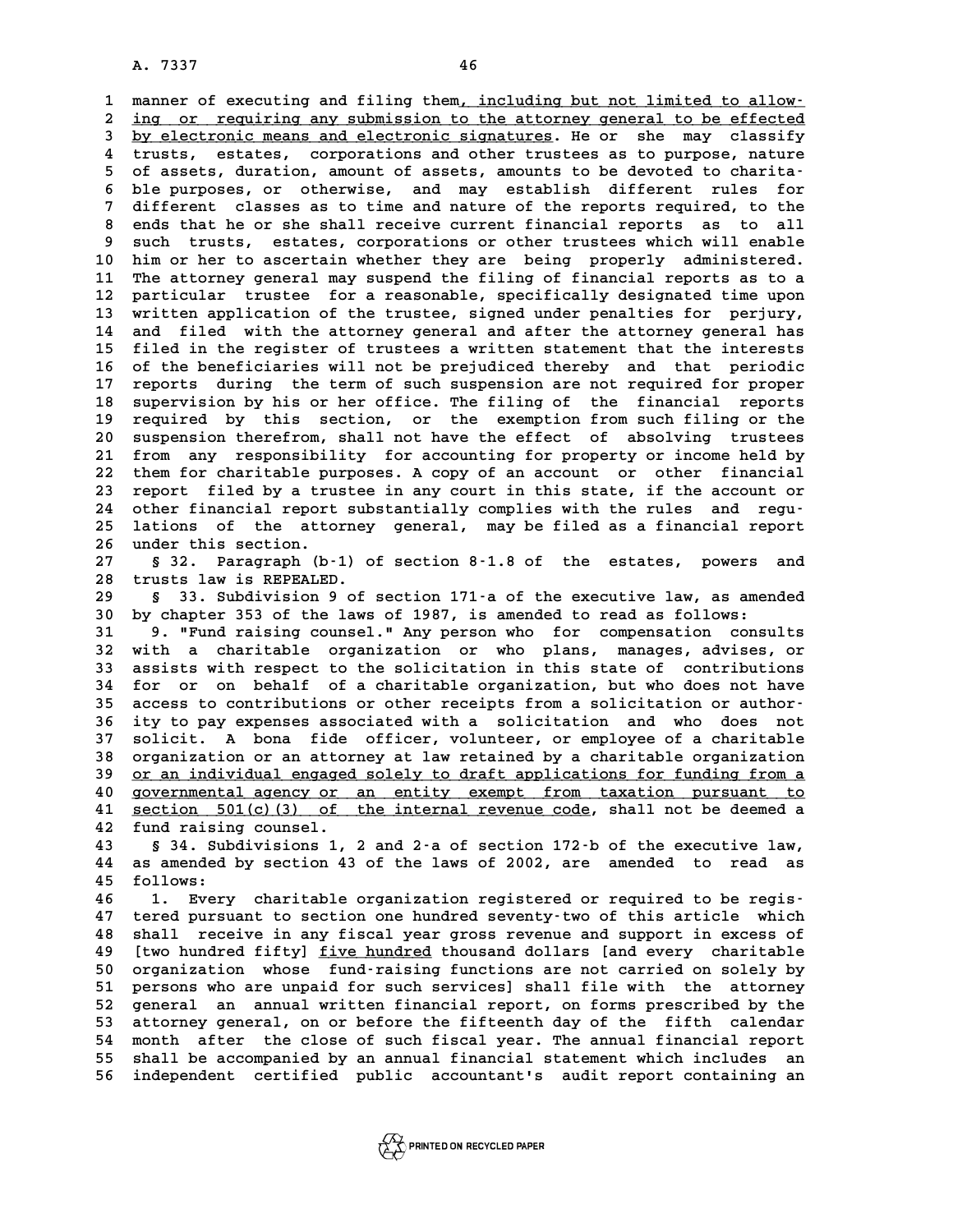A. 7337<br>1 opinion that the financial statements are presented fairly in all mate-<br>2 rial regnects and in conformity with conorally accounted accounting prin-1 opinion that the financial statements are presented fairly in all mate-<br>2 rial respects and in conformity with generally accepted accounting prin-<br>3 ciples singluding compliance with all propouncements of the financial 1 opinion that the financial statements are presented fairly in all mate-<br>2 rial respects and in conformity with generally accepted accounting prin-<br>3 ciples, including compliance with all pronouncements of the financial<br>2 2 rial respects and in conformity with generally accepted accounting prin-<br>3 ciples, including compliance with all pronouncements of the financial<br>4 accounting standards board and the American Institute of Certified<br>5 Publ 3 ciples, including compliance with all pronouncements of the financial<br>4 accounting standards board and the American Institute of Certified<br>5 Public Accountants that establish accounting principles relevant to<br>5 Public Ac 4 accounting standards board and the American Institute of Certified<br>5 Public Accountants that establish accounting principles relevant to<br>6 not-for-profit organizations. Such financial report shall include a<br>5 statement o Fublic Accountants that establish accounting principles relevant to<br>6 not-for-profit organizations. Such financial report shall include a<br>7 statement of any changes in the information required to be contained in<br>the regist 8 not-for-profit organizations. Such financial report shall include a<br> **8 statement of any changes in the information required to be contained in**<br> **8 the registration form filed on behalf of such organization. The finan-**9 statement of any changes in the information required to be contained in<br>8 the registration form filed on behalf of such organization. The finan-<br>9 cial report shall be signed by the president or other authorized officer<br> 10 8 and the registration form filed on behalf of such organization. The finan-<br>10 cial report shall be signed by the president or other authorized officer<br>10 and the chief fiscal officer of the organization who shall cert 9 cial report shall be signed by the president or other authorized officer<br>10 and the chief fiscal officer of the organization who shall certify under<br>11 penalties for perjury that the statements therein are true and corre 10 and the chief fiscal officer of the organization who shall certify under<br>11 penalties for perjury that the statements therein are true and correct<br>12 to the best of their knowledge, and shall be accompanied by an opinio 11 penalties for perjury that the statements therein are true and correct<br>12 to the best of their knowledge, and shall be accompanied by an opinion<br>13 signed by an independent public accountant that the financial statement 12 to the best of their knowledge, and shall be accompanied by an opinion<br>13 signed by an independent public accountant that the financial statement<br>14 and balance sheet therein present fairly the financial operations and<br> 13 signed by an independent public accountant that the financial statement<br>14 and balance sheet therein present fairly the financial operations and<br>15 position of the organization. A fee of twenty-five dollars payable to<br>1 14 and balance sheet therein present fairly the financial operations and<br>15 position of the organization. A fee of twenty-five dollars payable to<br>16 the attorney general shall accompany such financial report at the time<br>17 15 position of the organization. A fee of twenty-five dollars payable to<br>16 the attorney general shall accompany such financial report at the time<br>17 of filing, provided however, that any such organization that is regis-<br>1 16 the attorney general shall accompany such financial report at the time<br>17 of filing, provided however, that any such organization that is regis-<br>18 tered with the attorney general pursuant to article eight of the<br>21 cet 17 of filing, provided however, that any such organization that is regis-<br>18 tered with the attorney general pursuant to article eight of the<br>19 estates, powers and trusts law is required to file only one annual<br>20 financi 18 tered with the attorney general pursuant to article eight of the estates, powers and trusts law is required to file only one annual 20 financial report which meets the filing requirements of this article and section 8-1 19 estates, powers and trusts law is required to file<br>20 financial report which meets the filing requirements of<br>21 section 8-1.4 of the estates, powers and trusts law.<br>22 . Fuery sharitable examination registered or regul 20 financial report which meets the filing requirements of this article and<br>
21 section 8-1.4 of the estates, powers and trusts law.<br>
22 2. Every charitable organization registered or required to be regis-<br>
23 tered pursua

21 section 8-1.4 of the estates, powers and trusts law.<br>22 2. Every charitable organization registered or required to be regis-<br>23 tered pursuant to section one hundred seventy-two of this article which<br>24 shall require in 22 2. Every charitable organization registered or required to be regis-<br>23 tered pursuant to section one hundred seventy-two of this article which<br>24 shall receive in gross revenue and support in any fiscal year at least<br>2 23 tered pursuant to section one hundred seventy two of this article which<br>24 shall receive in gross revenue and support in any fiscal year at least<br>25 [one hundred] <u>two hundred fifty</u> thousand dollars but not more than [ 24 shall receive in gross revenue and support in any fiscal year at least<br>25 [one hundred] <u>two hundred fifty</u> thousand dollars but not more than [two<br>26 hundred fifty] <u>five hundred</u> thousand dollars shall file an annual 25 [one hundred] <u>two hundred fifty</u> thousand dollars but not more than [two<br>26 hundred fifty] <u>five hundred</u> thousand dollars shall file an annual finan-<br>27 cial report. The annual financial report shall be accompanied by 26 hundred fifty] <u>five hundred</u> thousand dollars shall file an annual financial report. The annual financial report shall be accompanied by an annual financial statement which includes an independent certified<br>28 nublie a 27 cial report. The annual financial report shall be accompanied by an<br>28 annual financial statement which includes an independent certified<br>29 public accountant's review report in accordance with "statements on<br>20 standar 28 annual financial statement which includes an independent certified<br>29 public accountant's review report in accordance with "statements on<br>30 standards for accounting and review services" issued by the American<br>31 Instit public accountant's review report in accordance with "statements on<br>30 standards for accounting and review services" issued by the American<br>31 Institute of Certified Public Accountants. The annual financial state-<br><sup>32</sup> mon 30 standards for accounting and review services" issued by the American<br>31 Institute of Certified Public Accountants. The annual financial state-<br>32 ment shall be prepared in conformity with generally accepted accounting<br>3 31 Institute of Certified Public Accountants. The annual financial state-<br>
32 ment shall be prepared in conformity with generally accepted accounting<br>
33 principles, including compliance with all pronouncements of the fina **32 ment shall be prepared in conformity with generally accepted accounting<br>33 principles, including compliance with all pronouncements of the finan-<br>34 cial accounting standards board and the American Institute of Certifi** 33 principles, including compliance with all pronouncements of the finan-<br>34 cial accounting standards board and the American Institute of Certified<br>35 Public Accountants that establish accounting principles relevant to<br>26 **34 cial accounting standards board and the American Institute of Certified**<br>35 Public Accountants that establish accounting principles relevant to<br>36 not-for-profit organizations. Such financial report shall be filed with Public Accountants that establish accounting principles relevant to<br>36 not-for-profit organizations. Such financial report shall be filed with<br>37 the attorney general, upon forms prescribed by the attorney general on<br>28 ap **36 not-for-profit organizations. Such financial report shall be filed with**<br>37 the attorney general, upon forms prescribed by the attorney general on<br>38 an annual basis on or before the fifteenth day of the fifth calendar 37 the attorney general, upon forms prescribed by the attorney general on<br>38 an annual basis on or before the fifteenth day of the fifth calendar<br>39 month after the close of such fiscal year, which shall include a finan-<br><sup></sup> 38 an annual basis on or before the fifteenth day of the fifth calendar<br>
39 month after the close of such fiscal year, which shall include a finan-<br>
40 cial report covering such fiscal year in accordance with such require-39 month after the close of such fiscal year, which shall include a finan-<br>40 cial report covering such fiscal year in accordance with such require-<br>41 ments as the attorney general may prescribe. Such financial report sha **40 cial report covering such fiscal year in accordance with such require-**<br>**41 ments as the attorney general may prescribe. Such financial report shall**<br>**42 include a statement of any changes in the information required t** 41 ments as the attorney general may prescribe. Such financial report shall<br>42 include a statement of any changes in the information required to be<br>43 contained in the registration form filed on behalf of such organization 42 include a statement of any changes in the information required to be<br>43 contained in the registration form filed on behalf of such organization.<br>44 The financial report shall be signed by the president or other author-<br> 43 contained in the registration form filed on behalf of such organization.<br>44 The financial report shall be signed by the president or other author-<br>45 ized officer and the chief fiscal officer of the organization who sha The financial report shall be signed by the president or other author-<br>45 ized officer and the chief fiscal officer of the organization who shall<br>46 certify under penalties for perjury that the statements therein are true<br> 45 ized officer and the chief fiscal officer of the organization who shall<br>46 certify under penalties for perjury that the statements therein are true<br>47 and correct to the best of their knowledge. A fee of [ten] <u>twenty-f</u> **46 certify under penalties for perjury that the statements therein are true**<br>47 and correct to the best of their knowledge. A fee of [ten] <u>twenty-five</u><br>48 dollars payable to the attorney general shall accompany such fina 47 and correct to the best of their knowledge. A fee of [ten] <u>twenty-five</u><br>48 dollars payable to the attorney general shall accompany such financial<br>49 report at the time of filing, provided, however, that any such organi **50 dollars payable to the attorney general shall accompany such financial**<br> **49 report at the time of filing, provided, however, that any such organiza-**<br> **50 tion that is registered with the attorney general pursuant to 49 report at the time of filing, provided, however, that any such organiza-**<br>50 tion that is registered with the attorney general pursuant to article<br>51 eight of the estates, powers and trusts law is required to file only 50 tion that is registered with the attorney general pursuant to article<br>51 eight of the estates, powers and trusts law is required to file only one<br>52 annual financial report which meets the filing requirements of this<br>53 51 eight of the estates, powers and trusts law is required to file only one<br>52 annual financial report which meets the filing requirements of this<br>53 article and section 8-1.4 of the estates, powers and trusts law.<br>54 Notw 52 annual financial report which meets the filing requirements of this<br>53 article and section 8-1.4 of the estates, powers and trusts law.<br><u>Notwithstanding the requirements of this section, if upon review of an</u><br>independen 53 article and section 8-1.4 of the estates, powers and trusts law.<br>54 <u>Notwithstanding the requirements of this section, if upon review of an</u><br>55 <u>independent certified public accountant's review report filed pursuant</u><br>56 55 <u>independent certified public accountant's review report filed pursuant</u><br>56 <u>to this subdivision, the attorney general determines that a charitable</u>

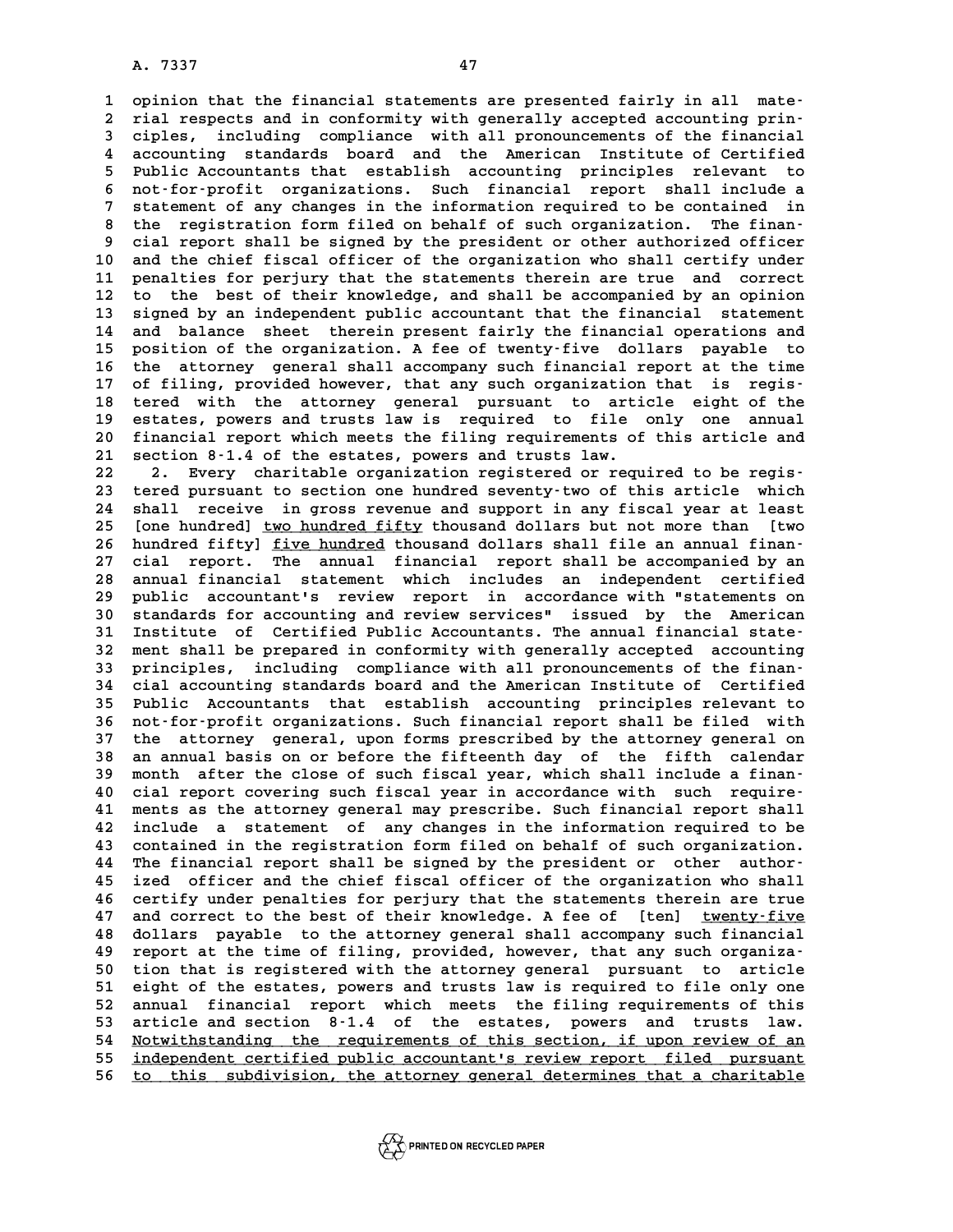A. 7337<br>1 <u>organization should obtain an independent certified public accountant's</u><br>2 audit repert such ersapiration shall obtain and file with the atterney. **2** <u>organization should obtain an independent certified public accountant's audit report, such organization shall obtain and file with the attorney<br>2 quotized an audit report that meets the requirements of subdivision, on</u> **3** <u>general an independent</u> certified public accountant's<br> **3** <u>general an audit report that meets the requirements of subdivision one</u><br> **3 general an audit report that meets the requirements of subdivision one**<br> **1 9** audit report, such organization shall obtain and file with the attorney<br> **4** <u>of this section within sixty</u> days of the attorney general's request for<br>
auch report 3 <u>general an audi</u><br>4 <u>of this section</u><br>5 <u>such report.</u> **6 2-a. Every charitable organization registered or required to be regis-**<sup>5</sup> <u>such report.</u><br>
<sup>6</sup> <sup>2</sup> - a. Every charitable organization registered or required to be registered pursuant to section one hundred seventy-two of this article which<br>
<sup>7</sup> tered pursuant to section one hundred seventy-tw 2 -a. Every charitable organization registered or required to be registered pursuant to section one hundred seventy two of this article which<br>8 shall receive in any fiscal year of such organization gross revenue and<br>8 supp tered pursuant to section one hundred seventy-two of this article which<br>
8 shall receive in any fiscal year of such organization gross revenue and<br>
9 support not in excess of [one hundred thousand] <u>two hundred fifty thou-</u> 8 shall receive in any fiscal year of such organization gross revenue and<br>9 support not in excess of [one hundred thousand] <u>two hundred fifty thou</u>-<br>10 <u>sand</u> dollars shall file with the attorney general an unaudited fina 9 support not in excess of [one hundred thousand] <u>two hundred fifty thou-</u><br>10 <u>sand</u> dollars shall file with the attorney general an unaudited financial<br>11 report on forms prescribed by the attorney general, on or before **10** sand dollars shall file with the attorney general an unaudited financial<br>11 report on forms prescribed by the attorney general, on or before the<br>12 fifteenth day of the fifth calendar month after the close of such fis 11 report on forms prescribed by the attorney general, on or before the<br>12 fifteenth day of the fifth calendar month after the close of such fiscal<br>13 year. Such financial report shall include a statement of any changes in 12 fifteenth day of the fifth calendar month after the close of such fiscal<br>13 year. Such financial report shall include a statement of any changes in<br>14 the information required to be contained in the registration form fi 13 year. Such financial report shall include a statement of any changes in<br>14 the information required to be contained in the registration form filed<br>15 on behalf of such organization. The financial report shall be signed 14 the information required to be contained in the registration form filed<br>15 on behalf of such organization. The financial report shall be signed by<br>16 the president or other authorized officer and the chief fiscal office 15 on behalf of such organization. The financial report shall be signed by<br>16 the president or other authorized officer and the chief fiscal officer<br>17 of the organization who shall certify under penalties for perjury that 16 the president or other authorized officer and the chief fiscal officer<br>17 of the organization who shall certify under penalties for perjury that<br>18 the statements therein are true and correct to the best of their know-<br> 17 of the organization who shall certify under penalties for perjury that<br>18 the statements therein are true and correct to the best of their know-<br>19 ledge. A fee of ten dollars payable to the attorney general shall<br>20 ac 18 the statements therein are true and correct to the best of their know-<br>19 ledge. A fee of ten dollars payable to the attorney general shall<br>20 accompany such financial report at the time of filing. Provided, howev-<br>21 e 19 ledge. A fee of ten dollars payable to the attorney general shall<br>20 accompany such financial report at the time of filing. Provided, howev-<br>21 er, that any such organization that is registered with the attorney<br>22 cono **22 general pursuant to article eight of the estates, powers and trusts law** 21 er, that any such organization that is registered with the attorney<br>22 general pursuant to article eight of the estates, powers and trusts law<br>23 is required to file only one annual financial report which meets the<br>24 f 22 general pursuant to article eight of the estates, powers and trusts law<br>23 is required to file only one annual financial report which meets the<br>24 filing requirements of this article and section 8-1.4 of the estates, 23 is required to file only<br>24 filing requirements of<br>25 powers and trusts law.<br>26 feath Cubdivision 1 of 24 filing requirements of this article and section 8-1.4 of the estates,<br>25 powers and trusts law.<br>26 § 35. Subdivision 1 of section 177 of the executive law, as amended by<br>27 sharts 83 of the laws of 1995, is amended to r 25 powers and trusts law.<br>26 § 35. Subdivision 1 of section 177 of the executive law, as amended to read as follows:<br>27 chapter 83 of the laws of 1995, is amended to read as follows: **26** § 35. Subdivision 1 of section 177 of the executive law, as amended by<br>27 chapter 83 of the laws of 1995, is amended to read as follows:<br>1. The attorney general shall make rules and regulations necessary for<br>the admin 27 chapter 83 of the laws of 1995, is amended to read as follows:<br>
28 1. The attorney general shall make rules and regulations necessary for<br>
29 the administration of this article including, but not limited to regu-<br>
20 la 1. The attorney general shall make rules and regulations necessary for<br>
29 the administration of this article including, but not limited to regu-<br>
30 lations and waiver procedures that will ensure that charitable organiza-1. The attorney general shall make rules and regulations necessary for<br>29 the administration of this article including, but not limited to regu-<br>30 lations and waiver procedures that will ensure that charitable organiza-<br>3 30 lations and waiver procedures that will ensure that charitable organiza-<br>31 tions do not have to register twice in relation to the solicitation and<br>32 administration of assets<u>, and rules or regulations allowing or requ</u> 31 tions do not have to register twice in relation to the solicitation and<br>32 administration of assets<u>, and rules or regulations allowing or requiring</u><br>33 <u>any submission to the attorney general to be effected by electron</u> 32 administr<br>33 <u>any submi</u><br>34 <u>means</u>. any submission to the attorney general to be effected by electronic<br>
34 <u>means</u>.<br> **35** § 36. Intentionally omitted.<br> **36** § 37. The section heading and paragraph (a) of section 511 of the **34 means.**<br> **35 § 36. Intentionally omitted.**<br> **36 § 37. The section heading and paragraph (a) of section 511 of the**<br> **37 pot for paragraph (a) as 35 5** 36. Intentionally omitted.<br> **36 5** 37. The section heading and paragraph (a) of section 511 of the<br>
37 not-for-profit corporation law, subparagraph 6 of paragraph (a) as<br>
28 aported by chapter 261 of the laws of **36 § 37. The section heading and paragraph (a) of section 511 of the not-for-profit corporation law, subparagraph 6 of paragraph (a) as amended by chapter 961 of the laws of 1972, are amended to read as**<br>**38 amended by ch** 37 not-for-profit corporation law, subparagraph 6 of paragraph (a) amended by chapter 961 of the laws of 1972, are amended to read<br>39 follows:<br>40 Petition for [leave of] court approval. 38 amended by chapter 961 of the laws o<br>39 follows:<br>40 Petition for [leave of] court <u>approval</u>.<br>41 (a) [A corporation required by law to] **41 (a) [A corporation required by law to] To obtain [leave of] court \_\_ 40 Petition for [leave of] court <u>approval</u>.<br>41 (a) [A corporation required by law to] <u>To</u> obtain [leave of] court<br>42 <u>approval</u> to sell, lease, exchange or otherwise dispose of all or<br>43 substantially all its assets a c 41** (a) [A corporation required by law to] <u>To</u> obtain [leave of] court<br>42 <u>approval</u> to sell, lease, exchange or otherwise dispose of all or<br>43 substantially all its assets, <u>a corporation</u> shall present a verified<br>44 po 42 <u>approval</u> to sell, lease, exchange or otherwise dispose of all or<br>43 substantially all its assets, <u>a corporation</u> shall present a verified<br>44 petition to the supreme court of the judicial district, or the county<br>45 so 43 substantially all its assets, <u>a corporation</u> shall present a verified<br>44 petition to the supreme court of the judicial district, or the county<br>45 court of the county, wherein the corporation has its office or principal 44 petition to the supreme court of the judicial district, or the county<br>45 court of the county, wherein the corporation has its office or principal<br>46 place of carrying out the purposes for which it was formed. The petiti 45 court of the county<br>46 place of carrying of<br>47 shall set forth:<br><sup>49</sup> <sup>1</sup> mbs name of the 46 place of carrying out the purposes for which it was formed. The petition<br>47 shall set forth:<br>48 1. The name of the corporation, the law under or by which it was<br>19 incorporated 47 shall set forth:<br>48 1. The name of<br>49 incorporated. **50 1.** The name of the corporation, the law under or by which it was<br>**50 2. The names of its directors and principal officers, and their places**<br>**51 of residence** 49 incorporated.<br>50 2. The names o<br>51 of residence.<br>52 3 The activit **50** 2. The names of its directors and principal of residence.<br> **52** 3. The activities of the corporation.<br> **53** 4. A description, with reasonable certain 51 of residence.<br>
52 3. The activities of the corporation.<br>
53 4. A description, with reasonable certainty, of the assets to be sold,<br>
54 leased, exchanged, or otherwise disposed of, or a statement that it is **52 3. The activities of the corporation.**<br> **53 4. A description, with reasonable certainty, of the assets to be sold,**<br> **54 leased, exchanged, or otherwise disposed of, or a statement that it is**<br> **55 proposed to solly le 55 proposed to sell, lease, exchange or otherwise dispose of all or** 54 leased, exchanged, or otherwise disposed of, or a statement that it is<br>55 proposed to sell, lease, exchange or otherwise dispose of all or<br>56 substantially all the corporate assets more fully described in a sched-

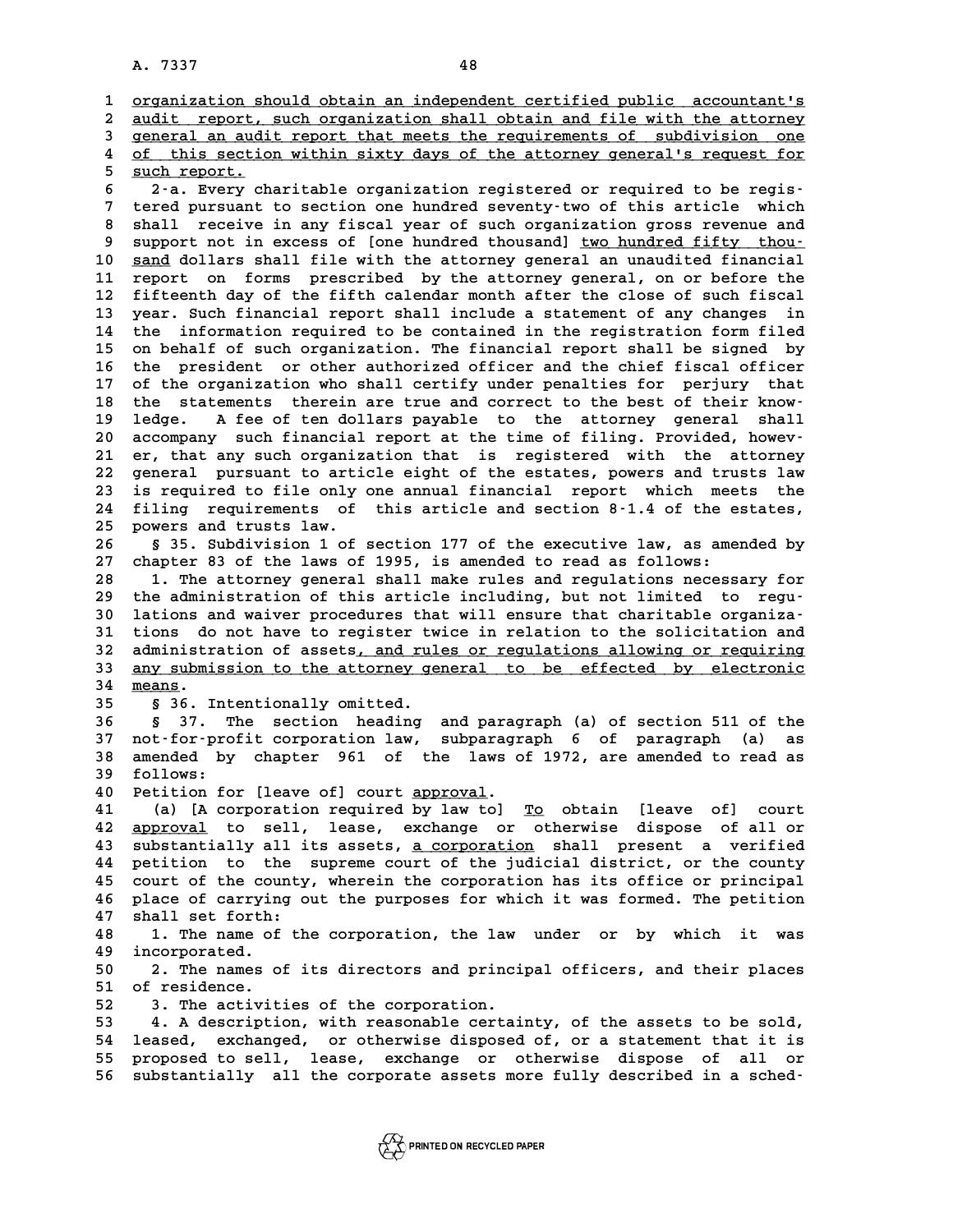A. 7337<br>1 ule attached to the petition; and a statement of the fair value of such<br>2 assets and the amount of the corporationis debts and liabilities and 1 ule attached to the petition; and a statement of the fair value of such<br>2 assets, and the amount of the corporation's debts and liabilities and<br>3 how sequred 1 ule attached to<br>2 assets, and t.<br>3 how secured. 2 assets, and the amount of the corporation's debts and liabilities and<br>
3 how secured.<br>
4 5. The consideration to be received by the corporation and the dispo-<br>
5 sition proposed to be made thereof, together with a statem **5.** The consideration to be received by the corporation and the dispo-<br> **5.** The consideration to be medecived by the corporation and the dispo-<br> **5.** Signalution of the corporation is or is not contemplated thereofter 5. The consideration to be received by the corporation and the dispo<br>5 sition proposed to be made thereof, together with a statement that the<br>6 dissolution of the corporation is or is not contemplated thereafter.<br><sup>7</sup> 6 mba 5 sition proposed to be made thereof, together with a statement that the<br>6 dissolution of the corporation is or is not contemplated thereafter.<br>7 6. That the consideration and the terms of the sale, lease, exchange<br>8 or ot **8** dissolution of the corporation is or is not contemplated thereafter.<br> **8** or other disposition of the assets of the corporation are fair and<br> **8** corporation is a corporation and that the purposes of the corporation **9 8. That the consideration and the terms of the sale, lease, exchange**<br>**9 or other disposition of the assets of the corporation are fair and<br><b>9 reasonable to the corporation, and that the purposes of the corporation,**<br>2. 8 or other disposition of the assets of the corporation are fair and<br>9 reasonable to the corporation, and that the purposes of the corporation,<br>10 or the interests of its members will be promoted thereby, and a concise<br><sup>11</sup> 9 reasonable to the corporation, and th<br>10 or the interests of its members will<br>11 statement of the reasons therefor.<br><sup>12</sup> <sup>7</sup> <sup>mbat</sup> such sale legge exphange. 10 or the interests of its members will be promoted thereby, and a concise<br>11 statement of the reasons therefor.<br>12 7. That such sale, lease, exchange or disposition of corporate assets,<br>13 bas been recommended or authoriz 11 statement of the reasons therefor.<br> **12 7. That such sale, lease, exchange or disposition of corporate assets,**<br> **13 has been recommended or authorized by vote of the directors in accord-**<br> **14 ance with law, at a meeti 14 ance with law, at a meeting duly called and held, as shown in a schedule** 13 has been recommended or authorized by vote of the directors in accord-<br>14 ance with law, at a meeting duly called and held, as shown in a schedule<br>15 annexed to the petition setting forth a copy of the resolution granti 14 ance with law, at a meeting duly called and held, as sh<br>15 annexed to the petition setting forth a copy of the re<br>16 such authority with a statement of the vote thereon.<br><sup>17</sup> <sup>8</sup> Whore the consont of membors of the corp 15 annexed to the petition setting forth a copy of the resolution granting<br>16 such authority with a statement of the vote thereon.<br>17 8. Where the consent of members of the corporation is required by law,<br>that such consent 16 such authority with a statement of the vote thereon.<br>
17 8. Where the consent of members of the corporation is required by law,<br>
18 that such consent has been given, as shown in a schedule annexed to the<br>
19 petition se 17 8. Where the consent of members of the corporation is required by law,<br>18 that such consent has been given, as shown in a schedule annexed to the<br>19 petition setting forth a copy of such consent, if in writing, or of a<br> 18 that such consent has been given, as shown in a schedule annexed to the<br>19 petition setting forth a copy of such consent, if in writing, or of a<br>20 resolution giving such consent, adopted at a meeting of members duly<br>21 **20** petition setting forth a copy of such consent, if in w<br>20 resolution giving such consent, adopted at a meeting of<br>21 called and held, with a statement of the vote thereon. 20 resolution giving such consent, adopted at a meeting of members duly<br>21 called and held, with a statement of the vote thereon.<br>22 9. A [prayer] <u>request</u> for [leave] <u>court approval</u> to sell, lease,<br>23 exchange or other 21 called and held, with a statement of the vote thereon.<br>22 9. A [prayer] <u>request</u> for [leave] <u>court approval</u> to sell, lease,<br>23 exchange or otherwise dispose of all or substantially all the assets of<br>24 the corporatio 22 9. A [prayer] <u>request</u> for [leave] <u>court</u><br>23 exchange or otherwise dispose of all or substant<br>24 the corporation as set forth in the petition. 23 exchange or otherwise dispose of all or substantially all the assets of<br>24 the corporation as set forth in the petition.<br>25 \$ 38. The not-for-profit corporation law is amended by adding a new<br>26 section 511.3 to read as 24 the corporation as set forth in the 1<br>25 § 38. The not-for-profit corpor<br>26 section 511-a to read as follows:<br><sup>27 \$ 511-a Dotition for atterned general</sup> **25** § 38. The not-for-profit corporation law is am<br>26 section 511-a to read as follows:<br>27 § 511-a. Petition for attorney general approval.<br>28 (2) In lieu of obtaining sourt approval under 50 26 section 511 a to read as follows:<br>
27 <u>§ 511 a. Petition for attorney general approval.</u><br>
28 <u>(a) In lieu of obtaining court approval under section 511 (Petition</u><br>
29 for court approval) of this article to sell, lease, 29 <u>for court approval) of this article to sell, lease, exchange or other-</u><br>30 wise dispose of all or substantially all of its assets, the corporation 30 <u>wise dispose of all or substantially all of its assets, the corporation</u><br>31 may alternatively seek approval of the attorney general by verified **39** <u>for court approval</u> of this article to sell, lease, exchange or other-<br>30 wise dispose of all or substantially all of its assets, the corporation<br>31 <u>may alternatively seek approval of the attorney general by verifie</u> 30 wise dispose of all or substantially all of its assets, the corporation<br>31 <u>may alternatively seek approval of the attorney general by verified</u><br>32 petition, except in the following circumstances: 1. The corporation is<br> 31 <u>may alternatively seek approval of the attorney general by verified</u><br>32 <u>petition, except in the following circumstances: 1. The corporation is<br>33 insolvent, or would become insolvent as a result of the transaction, an</u> 32 <u>petition, except in the following circumstances: 1. The corporation is<br>33 <u>insolvent, or would become insolvent as a result of the transaction, and</u><br>34 <u>must proceed on notice to creditors pursuant to paragraph (c) of </u></u> **33** insolvent, or would become insolvent as a result of the transaction, and<br>34 <u>must proceed on notice to creditors pursuant to paragraph (c) of section</u><br>35 <u>511 of this article; or 2. The attorney general, in his or her</u> 34 <u>must proceed on notice to creditors pursuant to paragraph (c) of section</u><br>35 <u>511 of this article; or 2. The attorney general, in his or her<br>36 discretion, concludes that a court should review the petition and make a<br>3</u> 35 511 of this article;<br>36 <u>discretion, concludes tha</u><br>37 <u>determination thereon.</u><br>28 (b) The unrified potition discretion, concludes that a court should review the petition and make a<br>
38 (b) The verified petition to the attorney general shall set forth (i)<br>
39 <u>all of the information required to be included in a verified petition </u> <u>(b) The verified petition to the attorney general shall set forth (i)</u><br>39 <u>all of the information required to be included in a verified petition to</u><br>40 obtain court approval pursuant to subparagraphs one through nine of (b) The verified petition to the attorney general shall set forth (i)<br> **40** <u>obtain court approval pursuant to subparagraphs one through nine of</u><br> **11** paragraph (a) of section 511 of this article, (ii) a statement that th **41** of the information required to be included in a verified petition to obtain court approval pursuant to subparagraphs one through nine of paragraph (a) of section 511 of this article; (ii) a statement that the corporat **40** obtain court approval pursuant to subparagraphs one through nine of paragraph (a) of section 511 of this article; (ii) a statement that the corporation is not insolvent and will not become insolvent as a result of the 41 <u>paragraph (a) of section 511 of this article;</u> (ii) a statement that the<br>42 <u>corporation is not insolvent and will not become insolvent as a result</u><br>43 <u>of the transaction; and (iii) a statement as to whether any perso</u> **42** <u>corporation is not insolvent and will not become insolvent as a result</u><br>43 <u>of the transaction; and (iii) a statement as to whether any persons have<br>raised, or have a reasonable basis to raise, objections to the sale</u> **43** <u>of the transaction; and (iii) a statement as to whether any persons have raised, or have a reasonable basis to raise, objections to the sale, lease, exchange or other disposition that is the subject of the peti-<br> **16</u> 44** <u>raised, or have a reasonable basis to raise, objections to the sale,</u><br>45 <u>lease, exchange or other disposition that is the subject of the peti-</u><br>46 <u>tion, including a statement setting forth the names and addresses o</u> **15** <u>lease, exchange or other disposition that is the subject of the peti-</u><br> **46** <u>such persons, the nature of their interest</u>, and a description of their<br> **47** such persons, the nature of their interest, and a descriptio **46** <u>tion, including a statement setting forth the names and addresses of such persons, the nature of their interest, and a description of their objections. The attorney general, in his or her discretion, may direct the c</u> **47** such persons, the nature of their interest, and a description of their<br>48 objections. The attorney general, in his or her discretion, may direct<br>the corporation to provide notice of such petition to any interested<br>por 60 persons. The attorney general, in his or her discretion, may direct<br>
49 the corporation to provide notice of such petition to any interested<br>
50 person, and the corporation shall provide the attorney general with a<br>
51 49 the corporation to provide notice of such petiti<br>50 person, and the corporation shall provide the attorn<br>51 certification that such notice has been provided.<br>52 (a) If it shall appear to the satisfaction of person, and the corporation shall provide the attorney general with a<br>
51 <u>certification</u> that such notice has been provided.<br>
52 (c) If it shall appear, to the satisfaction of the attorney general<br>
that the consideration 51 certification that such notice has been provided.<br>
52 (c) If it shall appear, to the satisfaction of the attorney general<br>
53 that the consideration and the terms of the transaction are fair and<br>
54 recognable to the co 52 (c) If it shall appear, to the satisfaction of the attorney general<br>53 that the consideration and the terms of the transaction are fair and<br>54 reasonable to the corporation and that the purposes of the corporation<br>55 or that the consideration and the terms of the transaction are fair and<br>
<u>reasonable</u> to the corporation and that the purposes of the corporation<br>
or the interests of the members will be promoted, the attorney general<br>
set mo 54 <u>reasonable to the corporation and that the purposes of the corporation</u><br>55 <u>or the interests of the members will be promoted, the attorney general</u><br>56 <u>may authorize the sale, lease, exchange or other disposition of al</u>

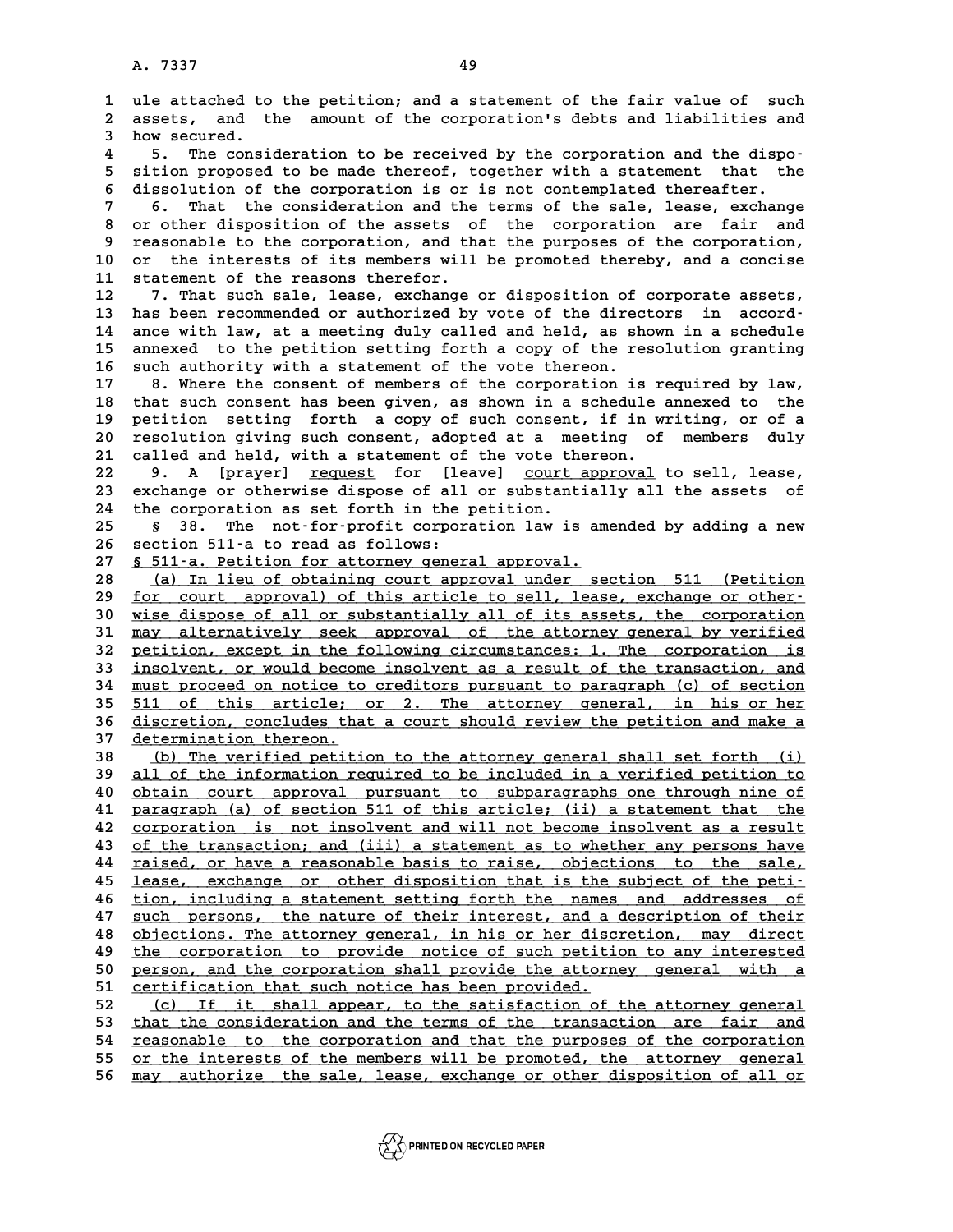A. 7337<br>1 <u>substantially all the assets of the corporation, as described in the</u><br>2 potition for such consideration and upon such terms as the atterney 2 <u>substantially all the assets of the corporation, as described in the petition, for such consideration and upon such terms as the attorney<br>2 general may prescribe. The authorization of the attorney general, shall</u> 3 <u>substantially all the assets of the corporation, as described in the petition, for such consideration and upon such terms as the attorney general may prescribe. The authorization of the attorney general shall<br>
4 direct </u> petition, for such consideration and upon such terms as the attorney<br> **4** direct the disposition of the consideration to be received thereunder by<br>
<sup>4</sup> the corporation 3 <u>general may prescription</u><br>4 <u>direct the disposit</u><br>5 the corporation. 4 <u>direct the disposition of the consideration to be received thereunder by<br>
5 the corporation.<br>
6 (d) If the attorney general does not approve the petition, or if the<br>
7 attorney general concludes that court review is app</u> the corporation.<br>
(d) If the attorney general does not approve the petition, or if the<br>
7 attorney general concludes that court review is appropriate, the peti-<br>
ioner meu sol sourt ennoural or potise to the attorney senso **8 (d) If the attorney general does not approve the petition, or if the<br>
7 attorney general concludes that court review is appropriate, the peti-<br>
<u>tioner may seek court approval on notice to the attorney general pursu-</u><br>** attorney general concludes that court review is appropriate, the p<br> **8** tioner may seek court approval on notice to the attorney general pu<br> **ant to section 511 (Petition for court approval)** of this article. 8 <u>tioner may seek court approval on notice to the attorney general pursu-</u><br>10 **b** 39. Intentionally omitted.<br>10 **8 39. Intentionally omitted.**<br>11 **8 40. Section 907 of the not-for-profit** corporation law is amended to 9 ant to section 511 (Petition for court approval) of this article.<br>
10 § 39. Intentionally omitted.<br>
11 § 40. Section 907 of the not-for-profit corporation law is amended to<br>
12 road as follows. 5 39. Intentionally omitted.<br>11 § 40. Section 907 of the not-for-profit corporation law<br>12 read as follows:<br>13 § 907. Approval by the supreme court <u>or attorney general</u>. **11** § 40. Section 907 of the not-for-profit corporation law is<br> **12** read as follows:<br> **13** § 907. Approval by the supreme court <u>or attorney general</u>.<br> **14** [(a)] Where any constituent corporation or the consoli **14 [(a)] Where any constituent corporation or the consolidated corpo-15 ration is, or would be if formed under this chapter, a [Type B or a Type** 16 C] charitable corporation under section 201 (Purposes) of this chapter,<br>17 no certificate shall be filed pursuant to section 904 (Certificate of **17 no certificate shall be filed pursuant to section 904 (Certificate of** 16 C] <u>charitable</u> corporation under section 201 (Purposes) of this chapter,<br>17 no certificate shall be filed pursuant to section 904 (Certificate of<br>18 merger or consolidation; contents) or section 906 (Merger or consol-<br> 17 no certificate shall be filed pursuant to section 904 (Certificate of<br>18 merger or consolidation; contents) or section 906 (Merger or consol-<br>19 idation of domestic and foreign corporations) until <u>(a) the supreme</u><br>20 g 18 merger or consolidation; contents) or section 906 (Merger or consol-<br>19 idation of domestic and foreign corporations) until <u>(a) the supreme</u><br>20 <u>court has granted</u> an order approving the plan of merger or consolidation 19 idation of domestic and foreign corporations) until <u>(a) the supreme</u><br>20 <u>court has granted</u> an order approving the plan of merger or consolidation<br>21 and authorizing the filing of the certificate [has been made by the 20 <u>court has granted</u> an order approving the plan of merger or consolidation<br>21 and authorizing the filing of the certificate [has been made by the<br>22 supreme court], as provided in [this] section[. A certified copy of su 21 and authorizing the filing of the certificate [has been made by the<br>22 supreme court], as provided in [this] section[. A certified copy of such<br>23 order shall be annexed to the certificate of merger or consolidation.<br>24 22 supreme court], as provided in [this] section[. A certified copy of such<br>23 order shall be annexed to the certificate of merger or consolidation.<br>24 Application for the order may be made in the judicial district in whic 23 order shall be annexed to the certificate of merger or consolidation.<br>24 Application for the order may be made in the judicial district in which<br>25 the principal office of the surviving or consolidated corporation is to Application for the order may be made in the judicial district in which<br>25 the principal office of the surviving or consolidated corporation is to<br>26 be located, or in which the office of one of the domestic constituent<br>27 25 the principal office of the surviving or consolidated corporation is to<br>26 be located, or in which the office of one of the domestic constituent<br>27 corporations is located. The application shall be made by all the<br>28 co 26 be located, or in which the office of one of the domestic constituent<br>27 corporations is located. The application shall be made by all the<br>28 constituent corporations jointly and shall set forth by affidavit (1)<br>the phr 27 corporations is located. The application shall be made by all the 28 constituent corporations jointly and shall set forth by affidavit (1) the plan of merger or consolidation, (2) the approval required by section 903 (A **30 section 30 section 30 section 30 section 130 section 903 (Approval of plan) or paragraph (b) of section 906 (Merger**<br> **30 section 903 (Approval of plan) or paragraph (b) of section 906 (Merger**<br> **31 or consolidation of** 29 the plan of merger or consolidation, (2) the approval required by<br>
30 section 903 (Approval of plan) or paragraph (b) of section 906 (Merger<br>
31 or consolidation of domestic and foreign corporations) for each constit-<br> 30 section 903 (Approval of plan) or paragraph (b) of section 906 (Merger<br>31 or consolidation of domestic and foreign corporations) for each constit-<br>32 uent corporation, (3) the objects and purposes of each such corporati 31 or consolidation of domestic and foreign corporations) for each constit-<br>32 uent corporation, (3) the objects and purposes of each such corporation<br>33 to be promoted by the consolidation, (4) a statement of all property **32 uent corporation, (3) the objects and purposes of each such corporation**<br>**33 to be promoted by the consolidation, (4) a statement of all property,<br><b>34 and the manner in which it is held, and of all liabilities and of t** 33 to be promoted by the consolidation, (4) a statement of all property,<br>34 and the manner in which it is held, and of all liabilities and of the<br>35 amount and sources of the annual income of each such corporation, (5)<br>36 **34 and the manner in which it is held, and of all liabilities and of the amount and sources of the annual income of each such corporation, (5)**<br>36 whether any votes against adoption of the resolution approving the plan<br>27 35 amount and sources of the annual income of each such corporation, (5)<br>36 whether any votes against adoption of the resolution approving the plan<br>37 of merger or consolidation were cast at the meeting at which the resol-**36 whether any votes against adoption of the resolution approving the plan**<br>37 of merger or consolidation were cast at the meeting at which the resol-<br>38 ution as adopted by each constituent corporation, and (6) facts sho 37 of merger or consolidation were cast at the meeting at which the resol-<br>38 ution as adopted by each constituent corporation, and (6) facts showing<br>39 that the consolidation is authorized by the laws of the jurisdictions **40 ution as adopted by each constituent corporation, and (6) facts showing<br>
<b>40** under which each of the constituent corporations is incorporated]  $\frac{907-a}{a}$ <br> **41** (Application for approval of the supreme court) of this that the consolidation is authorized by the laws of the jurisdictions<br>40 under which each of the constituent corporations is incorporated] <u>907-a</u><br>41 <u>(Application for approval of the supreme court) of this article or (b)</u> 40 under which each of the constituent corporations is incorporated] <u>907-a</u><br>41 <u>(Application for approval of the supreme court) of this article or (b)</u><br>42 <u>the attorney general has approved the plan of merger or consolida</u> **41 (Application for approval of the supreme court) of this article or (b)**<br>42 <u>the attorney general has approved the plan of merger or consolidation</u><br>43 <u>and authorized the filing of the certificate, as provided in sectio</u> 42 <u>the attorney general has approved the plan of merger or consolidation</u><br>43 <u>and authorized the filing of the certificate, as provided in section</u><br>907-b (Application for approval of the attorney general) of this<br>15 artic **43** <u>and authori</u><br>**44** <u>907-b (App</u><br>**45** article. **44 <u>907-b (Application for approval of the attorney general) of this**<br>**45 <u>article</u>. [(b) Upon the filing of the application the court shall fix a time for<br><b>47 hearing thereof and shall direct that notice thereof be given**</u> **45 article.**<br> **46** [(b) Upon the filing of the application the court shall fix a time for<br> **47** hearing thereof and shall direct that notice thereof be given to such<br> **48** persons as may be interested including the atte **46 [(b) Upon the filing of the application the court shall fix a time for<br>47 hearing thereof and shall direct that notice thereof be given to such<br>48 persons as may be interested, including the attorney general, any<br>49 ge** 47 hearing thereof and shall direct that notice thereof be given to such<br>48 persons as may be interested, including the attorney general, any<br>49 governmental body or officer and any other person or body whose consent<br>50 or 80 persons as may be interested, including the attorney general, any governmental body or officer and any other person or body whose consent 50 or approval is required by section 909 (Consent to filing), in such form<br>51 an **51** and manner as the court may prescribe. If no votes against adoption of<br>51 and manner as the court may prescribe. If no votes against adoption of<br>52 the resolution approximation of merger or consolidation were gast 50 or approval is required by section 909 (Consent to filing), in such form<br>51 and manner as the court may prescribe. If no votes against adoption of<br>52 the resolution approving the plan of merger or consolidation were cas 51 and manner as the court may prescribe. If no votes against adoption of<br>52 the resolution approving the plan of merger or consolidation were cast<br>53 at the meeting at which the resolution was adopted by any constituent<br>5 52 the resolution approving the plan of merger or consolidation were cast<br>53 at the meeting at which the resolution was adopted by any constituent<br>54 corporation the court may dispense with notice to anyone except the<br>55 a 53 at the meeting at which the resolution was adopted by any constituent<br>54 corporation the court may dispense with notice to anyone except the<br>55 attorney-general, any governmental body or officer and any other person<br>56 **56 or body whose consent or approval is required by section 909 (Consent to**

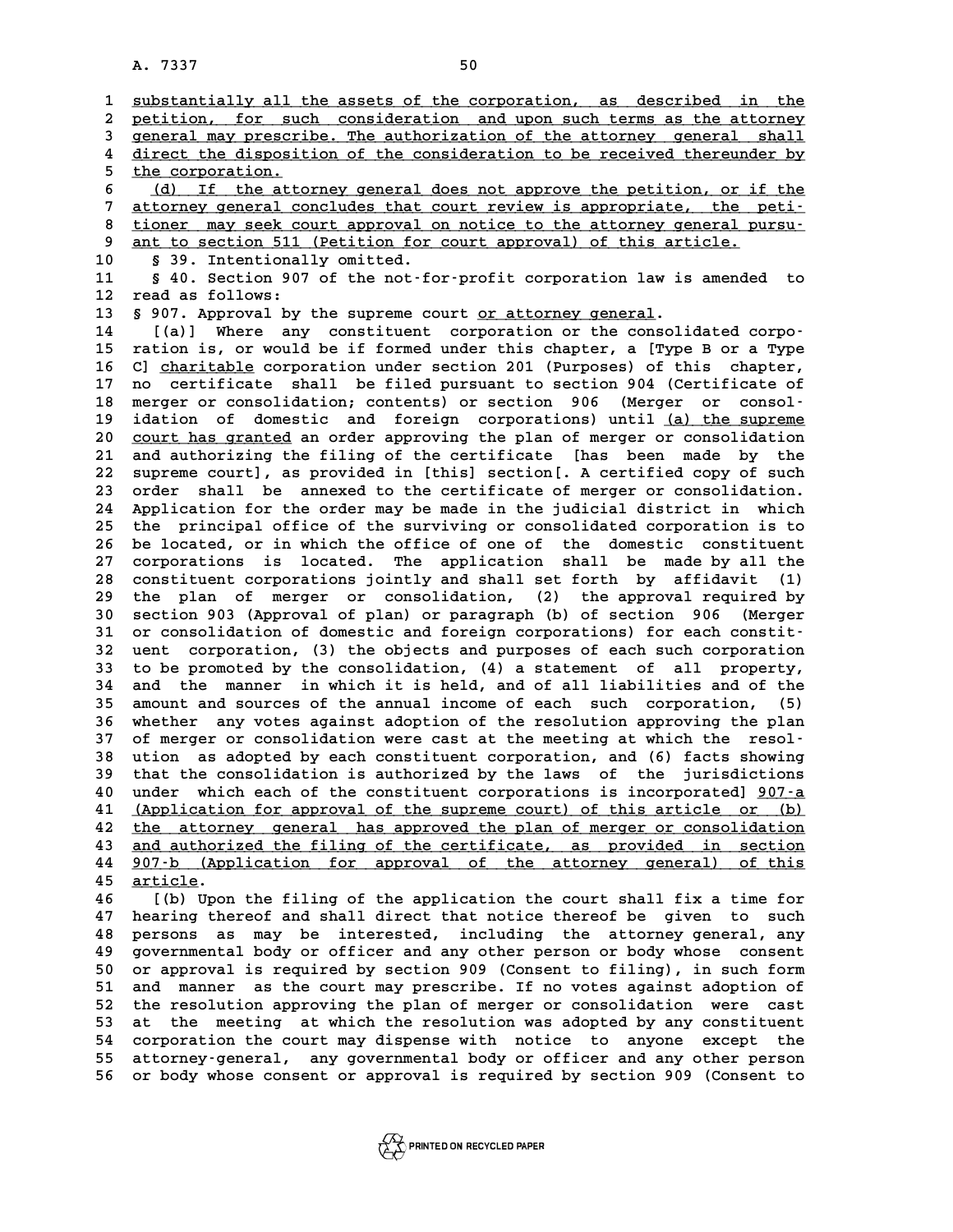A. 7337<br>1 filing). Any person interested may appear and show cause why the appli-<br><sup>2</sup> sation should not be sranted **2** filing). Any person interested m<br>2 cation should not be granted.<br>3 (c) If the court shall fi **3** (c) If the court shall find that any of the application should not be granted.<br> **3** (c) If the court shall find that any of the assets of any of the<br> **3** (c) If the court shall find that any of the assets of any of the

a cation should not be granted.<br>
4 constituent corporations are held for a purpose specified as Type B in<br>
<sup>4</sup> constituent corporations are held for a purpose specified as Type B in<br>
<sup>5</sup> parameter in the section 201 or are **5** (c) If the court shall find that any of the assets of any of the constituent corporations are held for a purpose specified as Type B in paragraph (b) of section 201 or are legally required to be used for a<br>f particular 4 constituent corporations are held for a purpose specified as Type B in<br>5 paragraph (b) of section 201 or are legally required to be used for a<br>6 particular purpose, but not upon a condition requiring return, transfer<br>7 c 5 paragraph (b) of section 201 or are legally required to be used for a<br>6 particular purpose, but not upon a condition requiring return, transfer<br>7 or conveyance by reason of the merger or consolidation, the court may,<br>8 i 8 particular purpose, but not upon a condition requiring return, transfer<br>7 or conveyance by reason of the merger or consolidation, the court may,<br>8 in its discretion, direct that such assets be transferred or conveyed to<br> 9 or conveyance by reason of the merger or consolidation, the court may,<br>8 in its discretion, direct that such assets be transferred or conveyed to<br>9 the surviving or consolidated corporation subject to such purpose or<br>10 **10 use, or that such assets be transferred or conveyed to the surviving or** 9 the surviving or consolidated corporation subject to such purpose or 10 use, or that such assets be transferred or conveyed to the surviving or consolidated corporation or to one or more other domestic or foreign corpora 10 use, or that such assets be transferred or conveyed to the surviving or<br>
11 consolidated corporation or to one or more other domestic or foreign<br>
12 corporations or organizations engaged in substantially similar activ-<br> 11 consolidated corporation or to one or more other domestic or foreign<br>12 corporations or organizations engaged in substantially similar activ-<br>13 ities, upon an express trust the terms of which shall be approved by the<br>1 12 corporations or organizations engaged in substantially similar activ-<br>13 ities, upon an express trust the terms of which shall be approved by the<br>14 court.<br>(d) If the court shall find that the interests of non-consentin 13 ities, upon an express trust the terms of which shall be approved by the<br>14 court.<br>15 (d) If the court shall find that the interests of non-consenting<br>16 members are or may be substantially prejudiced by the proposed me

14 court.<br>
15 (d) If the court shall find that the interests of non-consenting<br>
16 members are or may be substantially prejudiced by the proposed merger or<br>
17 consolidation, the court may disapprove the plan or may direct 15 (d) If the court shall find that the interests of non-consenting<br>16 members are or may be substantially prejudiced by the proposed merger or<br>17 consolidation, the court may disapprove the plan or may direct a modifi-<br>18 16 members are or may be substantially prejudiced by the proposed merger or<br>17 consolidation, the court may disapprove the plan or may direct a modifi-<br>18 cation thereof. In the event of a modification, if the court shall 17 consolidation, the court may disapprove the plan or may direct a modifi-<br>18 cation thereof. In the event of a modification, if the court shall find<br>19 that the interests of any members may be substantially prejudiced by 20 proposed merger or consolidation as modification, if the court shall find<br>20 proposed merger or consolidation as modified, the court shall direct<br>21 that the modified plan be submitted to wote of the members of the 19 that the interests of any members may be substantially prejudiced by the<br>20 proposed merger or consolidation as modified, the court shall direct<br>21 that the modified plan be submitted to vote of the members of the<br>22 co 20 proposed merger or consolidation as modified, the court shall direct<br>21 that the modified plan be submitted to vote of the members of the<br>22 constituent corporations, or if the court shall find that there is not<br>23 such 21 that the modified plan be submitted to vote of the members of the<br>
22 constituent corporations, or if the court shall find that there is not<br>
23 such substantial prejudice, it shall approve the agreement as so modi-<br>
24 22 constituent corporations, or if the court shall find that there is not<br>
23 such substantial prejudice, it shall approve the agreement as so modi-<br>
24 fied without further approval by the members. If the court, upon dire 23 such substantial prejudice, it shall approve the agreement as so modi-<br>24 fied without further approval by the members. If the court, upon direct-<br>25 ing a modification of the plan of merger or consolidation, shall dire 24 fied without further approval by the members. If the court, upon direct-<br>25 ing a modification of the plan of merger or consolidation, shall direct<br>26 that a further approval be obtained from members of the constituent<br> 25 ing a modification of the plan of merger or consolidation, shall direct<br>26 that a further approval be obtained from members of the constituent<br>27 corporations or any of them, such further approval shall be obtained in<br>t 26 that a further approval be obtained from members of the constituent<br>27 corporations or any of them, such further approval shall be obtained in<br>28 the manner specified in section 903 (Approval of plan) or section 906(b)<br> 27 corporations or any of them, such further approval shall be obtained in<br>28 the manner specified in section 903 (Approval of plan) or section 906(b)<br>29 (Merger or consolidation of domestic and foreign corporations) of th 28 the manner<br>29 (Merger or<br>30 chapter.<br><sup>31</sup> (e) If it **39** (Merger or consolidation of domestic and foreign corporations) of this 30 chapter.<br>31 (e) If it shall appear, to the satisfaction of the court, that the provisions of this section have been complied with, and that the

<sup>30</sup> chapter.<br>
31 (e) If it shall appear, to the satisfaction of the court, that the<br>
32 provisions of this section have been complied with, and that the inter-<br>
<sup>33</sup> ests of the constituent corporations and the public int **31** (e) If it shall appear, to the satisfaction of the court, that the provisions of this section have been complied with, and that the inter-<br>33 ests of the constituent corporations and the public interest will not be<br>24 32 provisions of this section have been complied with, and that the inter-<br>33 ests of the constituent corporations and the public interest will not be<br>34 adversely affected by the merger or consolidation, it shall approve 33 ests of the constituent corporations and the public interest will not be adversely affected by the merger or consolidation, it shall approve the merger or consolidation upon such terms and conditions as it may **34** adversely affe<br> **35** merger or com<br> **36** prescribe.] 35 merger or consolidation upon such terms and conditions as it may<br>36 prescribe.]<br>37 § 41. The not-for-profit corporation law is amended by adding a new<br>38 section 907-a to read as follows:

**38 section 907-a to read as follows:**

**39 § 907–a. Application for approval of the supreme court.**<br>40 (a) Application for an order approving the plan of me

**40 (a) Application for an order approving the plan of merger and author- \_\_\_\_\_\_\_\_\_\_\_\_\_\_\_\_\_\_\_\_\_\_\_\_\_\_\_\_\_\_\_\_\_\_\_\_\_\_\_\_\_\_\_\_\_\_\_\_\_\_\_\_\_\_\_\_\_\_\_\_\_\_\_\_\_\_\_\_\_\_ 40** <u>(a)</u> Application for approval of the supreme court.<br> **40** (a) Application for an order approving the plan of merger and author-<br> **41** in which the principal office of the surviving or consolidated sermo. 40 (a) Application for an order approving the plan of merger and author-<br>41 <u>izing the filing of the certificate may be made in the judicial district</u><br>42 <u>in which the principal office of the surviving or consolidated corp</u> **41 <u>izing the filing of the certificate may</u> be made in the judicial district<br>42 <u>in which the principal office of the surviving or consolidated corpo-</u><br><u>ration is to be located, or in which the office of one of the domes**</u> 42 <u>in which the principal office of the surviving or consolidated corpo-</u><br>43 <u>ration is to be located, or in which the office of one of the domestic</u><br>20 <u>constituent corporations is located</u>. The application shall be made **43** <u>ration is to be located, or in which the office of one of the domestic</u><br>44 <u>constituent corporations is located</u>. The application shall be made by<br>45 all the constituent corporations jointly and shall set forth by af constituent corporations is located. The application shall be made by<br>45 <u>all the constituent corporations jointly and shall set forth by affida-</u><br>46 <u>vit: (1) the plan of merger or consolidation, (2) the approval required</u> **45** all the constituent corporations jointly and shall set forth by affida-<br>46 vit: (1) the plan of merger or consolidation, (2) the approval required<br>47 by section 903 (Approval of plan) or paragraph (b) of section 906 ( **47 by section 903 (Approval of plan) or paragraph (b) of section 906 (Merg-**<br>**48 er or consolidation of domestic and foreign corporations) of this arti-**<br>49 cle for each constituent corporation, (3) the objects and purpos **by section 903 (Approval of plan) or paragraph (b) of section 906 (Merg-**<br>**48** er or consolidation of domestic and foreign corporations) of this arti-<br><u>cle for each constituent corporation</u>, (3) the objects and purposes o **50 er or consolidation of domestic and foreign corporations) of this arti-**<br> **49 cle for each constituent corporation, (3) the objects and purposes of<br>
<u>each such corporation to be promoted by the merger or consolidation,**</u> **50** <u>cle for each constituent corporation,</u> (3) the objects and purposes of each such corporation to be promoted by the merger or consolidation, (4) <br>51 <u>a statement of all property, and the manner in which it is held, an</u> **52 all liabilities and of the amount and sources of the annual income of \_\_\_\_\_\_\_\_\_\_\_\_\_\_\_\_\_\_\_\_\_\_\_\_\_\_\_\_\_\_\_\_\_\_\_\_\_\_\_\_\_\_\_\_\_\_\_\_\_\_\_\_\_\_\_\_\_\_\_\_\_\_\_\_\_\_\_\_\_\_\_\_** 51 <u>a statement of all property, and the manner in which it is held, and of all liabilities and of the amount and sources of the annual income of each such corporation, (5) whether any votes against adoption of the recolut</u> 52 <u>all liabilities and of the amount and sources of the annual income of each such corporation, (5) whether any votes against adoption of the resolution approving the plan of merger or consolidation were cast at the mecti</u> **Example 153**<br> **53** each such corporation, (5) whether any votes against adoption of the<br>
<u>resolution approving the plan of merger or consolidation were cast at<br>
the meeting at which the resolution was adopted by each cons</u> 54 <u>resolution approving the plan of merger or consolidation were cast at</u><br>55 <u>the meeting at which the resolution was adopted by each constituent</u><br>56 <u>corporation, and (6) facts showing that the consolidation is authorize</u>

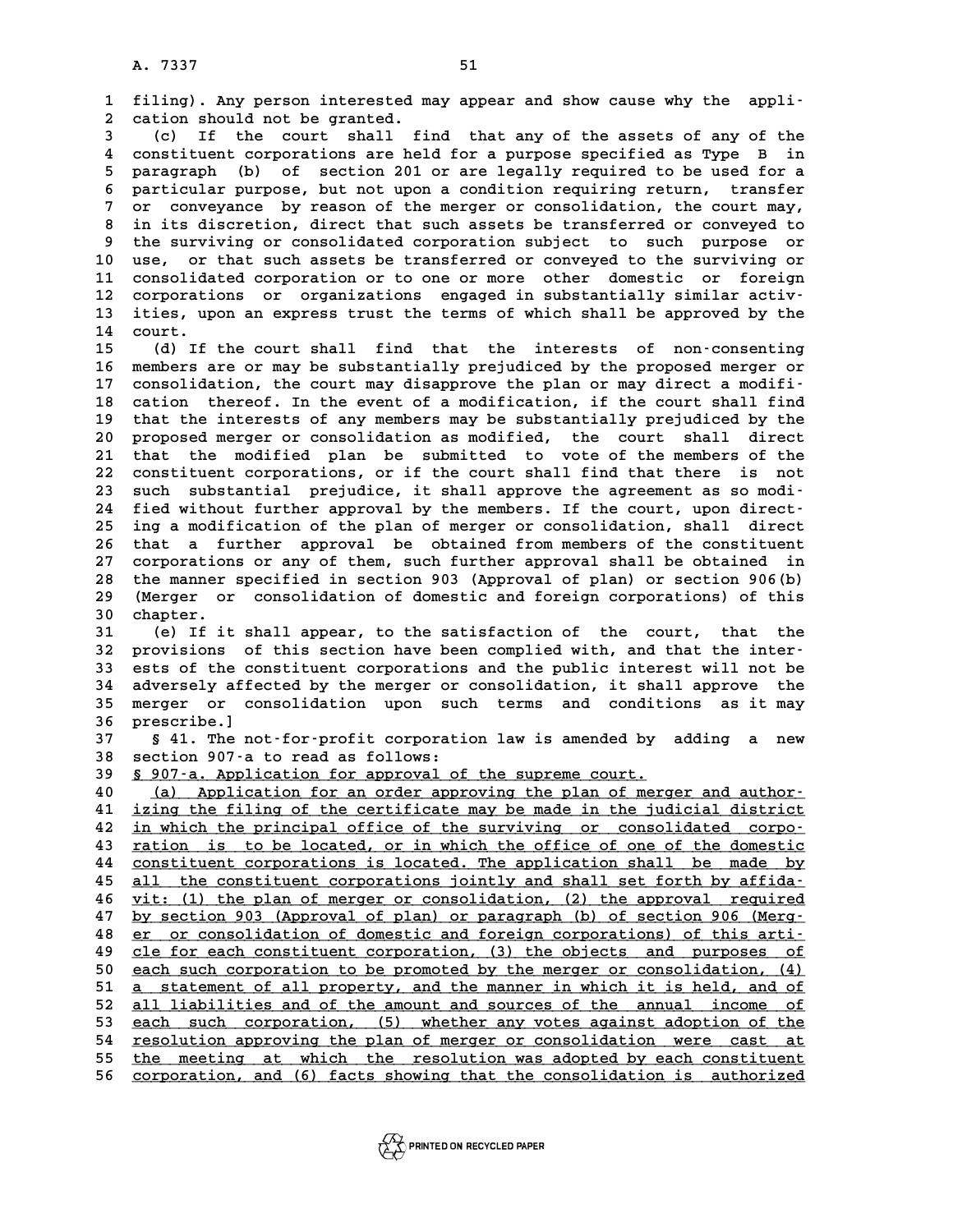A. 7337<br> **1** <u>by the laws of the jurisdictions under which each of the constituent</u><br> **2** corporations is incorporated **2** by the laws of the jurisdict<br>2 <u>corporations is incorporated.</u><br>3 (b) Upon the filing of the appro **3 (b)** the laws of the jurisdictions under which each of the constituent<br> **3** (b) Upon the filing of the application the court shall fix a time for<br> **4** hearing thereof and shall direct that notice thereof be given to suc 4 <u>hearing thereof and shall direct that notice thereof be given to such</u><br>5 persons as may be interested, including the attorney general, any (b) Upon the filing of the application the court shall fix a time for<br>4 hearing thereof and shall direct that notice thereof be given to such<br>5 persons as may be interested, including the attorney general, any<br>5 september 4 hearing thereof and shall direct that notice thereof be given to such<br>5 persons as may be interested, including the attorney general, any<br>6 governmental body or officer and any other person or body whose consent<br>7 crippi **7** persons as may be interested, including the attorney general, any governmental body or officer and any other person or body whose consent or approval is required by section 909 (Consent to filing) of this arti-<br><sup>7</sup> or 8 governmental body or officer and any other person or body whose consent<br>
<sup>7</sup> or approval is required by section 909 (Consent to filing) of this arti-<br>
<u>cle, in such form and manner as the court may prescribe. If no votes</u> or approval is required by section 909 (Consent to filing) of this arti-<br>
<u>ele, in such form and manner as the court may prescribe. If no votes</u><br> **9** against adoption of the resolution approving the plan of merger or<br>
cons 8 cle, in such form and manner as the court may prescribe. If no votes<br>9 against adoption of the resolution approving the plan of merger or<br>10 <u>consolidation were cast at the meeting at which the resolution was</u><br>3dopted by 9 against adoption of the resolution approving the plan of merger or<br>10 <u>consolidation were cast at the meeting at which the resolution was</u><br>11 adopted by any constituent corporation the court may dispense with<br>notice to a consolidation were cast at the meeting at which the resolution was<br>
11 adopted by any constituent corporation the court may dispense with<br>
12 <u>notice to anyone except the attorney-general</u>, any governmental body or<br>
25 off 11 <u>adopted by any constituent corporation the court may dispense with</u><br>12 <u>notice to anyone except the attorney-general</u>, any governmental body or<br>13 <u>officer and any other person or body whose consent or approval is</u><br>14 notice to anyone except the attorney-general, any governmental body or<br>
13 officer and any other person or body whose consent or approval is<br>
14 required by section 909 (Consent to filing) of this article. Any person<br>
inte **13** <u>officer and any other person or body</u> whose consent or approval is<br>14 <u>required by section 909 (Consent to filing) of this article. Any person</u><br>15 interested may appear and show cause why the application should not b 14 <u>required b</u><br>15 <u>interested</u><br>16 granted. interested may appear and show cause why the application should not be<br>16 granted.<br>17 (c) If the court shall find that any of the assets of any of the<br>constituent componentions are held for a sharitable nurrese or are less 16 <u>granted.</u><br>17 (c) If the court shall find that any of the assets of any of the<br>18 constituent corporations are held for a charitable purpose or are legal-<br>19 ly required to be used for a partiqular purpose, but not upon 17 (c) If the court shall find that any of the assets of any of the<br>18 <u>constituent corporations are held for a charitable purpose or are legal-</u><br>19 <u>ly required to be used for a particular purpose, but not upon a condi-</u><br> 20 **20 the metally required to be used for a particular purpose, but not upon a condi-**<br>
20 <u>tion requiring return, transfer or conveyance by reason of the merger or</u><br>
21 **consolidation** the court may in its discretion dir 19 ly required to be used for a particular purpose, but not upon a condi-<br>20 <u>tion requiring return, transfer or conveyance by reason of the merger or</u><br>21 <u>consolidation, the court may, in its discretion, direct that such </u> 20 tion requiring return, transfer or conveyance by reason of the merger or<br>21 <u>consolidation, the court may, in its discretion, direct that such assets</u><br>22 <u>be transferred or conveyed to the surviving or consolidated corp</u> 21 <u>consolidation, the court may, in its discretion, direct that such assets</u><br>22 <u>be transferred or conveyed to the surviving or consolidated corporation</u><br>23 <u>subject to such purpose or use, or that such assets be transfer</u> 22 <u>be transferred or conveyed to the surviving or consolidated corporation</u><br>23 <u>subject to such purpose or use, or that such assets be transferred or<br>24 conveyed to the surviving or consolidated corporation or to one or m</u> <sup>23</sup> subject to such purpose or use, or that such assets be transferred or conveyed to the surviving or consolidated corporation or to one or more other domestic or foreign corporations or organizations engaged in substant 24 <u>conveyed to the surviving or consolidated corporation or to one or more</u><br>25 <u>other domestic or foreign corporations or organizations engaged in</u><br>26 <u>substantially similar activities, upon an express trust the terms of</u> 25 other domestic or foreign corporations<br>
26 <u>substantially similar activities</u>, upor<br>
27 which shall be approved by the court.<br>
28 (d) If the court shall find that the 26 <u>substantially similar activities, upon an express trust the terms of</u><br>27 <u>which shall be approved by the court.</u><br>28 (d) If the court shall find that the interests of non-consenting<br>29 members are or may be substantiall **27** which shall be approved by the court.<br>
28 (d) If the court shall find that the interests of non-consenting<br>
29 members are or may be substantially prejudiced by the proposed merger or<br>
20 consolidation the court may d (d) If the court shall find that the interests of non-consenting<br>29 <u>members are or may be substantially prejudiced by the proposed merger or<br>30 <u>consolidation, the court may disapprove the plan or may direct a modifi-</u><br>31</u> members are or may be substantially prejudiced by the proposed merger or<br>30 <u>consolidation, the court may disapprove the plan or may direct a modifi-</u><br>31 <u>cation thereof. In the event of a modification, if the court shall </u> consolidation, the court may disapprove the plan or may direct a modifi-<br>31 cation thereof. In the event of a modification, if the court shall find<br>32 that the interests of any members may be substantially prejudiced by th 31 <u>cation thereof. In the event of a modification, if the court shall find</u><br>32 <u>that the interests of any members may be substantially prejudiced by the<br>33 proposed merger or consolidation as modified, the court shall dir</u> 32 that the interests of any members may be substantially prejudiced by the<br>33 proposed merger or consolidation as modified, the court shall direct<br>34 that the modified plan be submitted to vote of the members of the<br>35 co 33 proposed merger or consolidation as modified, the court shall direct<br>34 that the modified plan be submitted to vote of the members of the<br>35 constituent corporations, or if the court shall find that there is not<br>36 quab 34 that the modified plan be submitted to vote of the members of the constituent corporations, or if the court shall find that there is not such substantial prejudice, it shall approve the agreement as so modi-<br>37 fied wit 35 constituent corporations, or if the court shall find that there is not<br>36 <u>such substantial prejudice, it shall approve the agreement as so modi-</u><br><u>ited without further approval by the members. If the court, upon direct</u> 36 <u>such substantial prejudice, it shall approve the agreement as so modi-</u><br>37 <u>fied without further approval by the members. If the court, upon direct-</u><br>38 <u>ing a modification of the plan of merger or consolidation, shall</u> **fied without further approval by the members. If the court, upon direct-**<br> **38** <u>that a further approval be obtained from members of the constituent</u><br> **parameters** conservations or any of them, such further approval shall ing a modification of the plan of merger or consolidation, shall direct<br> **40** corporations or any of them, such further approval shall be obtained in<br>
the manner specified in section 903 (Approval of plan) or paragraph (b) that a further approval be obtained from members of the constituent<br>40 <u>corporations or any of them, such further approval shall be obtained in</u><br>41 <u>the manner specified in section 903 (Approval of plan) or paragraph (b)</u><br> corporations or any of them, such further approval shall be obtained in<br>
<sup>41</sup> the manner specified in section 903 (Approval of plan) or paragraph (b)<br>
<u>of section 906 (Merger or consolidation of domestic and foreign corpo-</u> 41 <u>the manner specified in sec</u><br>42 <u>of section 906 (Merger or computed</u><br>43 <u>rations) of this article.</u><br>44 (0) If it shall appear **42** <u>of section 906 (Merger or consolidation of domestic and foreign corpo-</u><br> **43** <u>(e) If it shall appear, to the satisfaction of the court, that the</u><br> **44** (e) If it shall appear, to the satisfaction of the court, that **43** <u>rations) of this article.</u><br> **44** (e) If it shall appear, to the satisfaction of the court, that the<br> **45** provisions of this section have been complied with, and that the inter-<br> **46** other of the constituent corpora **44** (e) If it shall appear, to the satisfaction of the court, that the provisions of this section have been complied with, and that the inter-<br>46 ests of the constituent corporations and the public interest will not be<br>27 provisions of this section have been complied with, and that the inter-<br>46 ests of the constituent corporations and the public interest will not be<br>47 adversely affected by the merger or consolidation, it shall approve the 46 ests of the constituent corporations and the public interest will not be adversely affected by the merger or consolidation, it shall approve the merger or consolidation upon such terms and conditions as it may processib 47 <u>adversely af</u><br>48 <u>merger or con</u><br>49 <u>prescribe.</u><br>50 (f) corti A special merger or consolidation upon such terms and conditions as it may<br> **50** (f) A certified copy of such order shall be annexed to the certificate<br> **51** of merger or consolidation 49 <u>prescribe.</u><br>50 <u>(f) A certified copy of such</u><br>51 <u>of merger or consolidation.</u><br>52 5 42 The pot-for-profit. **50 (f)** A certified copy of such order shall be annexed to the certificate<br>51 of merger or consolidation.<br>52 § 42. The not-for-profit corporation law is amended by adding a new<br>53 section 907-b to read as follows: 51 <u>of merger or consolidation.</u><br>
52 § 42. The not-for-profit corpor<br>
53 section 907-b to read as follows:<br>
54 § 907-b Application for approval of 52 § 42. The not-for-profit corporation law is amended by a<br>53 section 907-b to read as follows:<br>54 <u>§ 907-b. Application for approval of the attorney general.</u><br>55 (2) In lieu of obtaining an order approving the plan of 53 section 907-b to read as follows:<br>54 <u>§ 907-b. Application for approval of the attorney general.</u><br>55 (a) In lieu of obtaining an order approving the plan of merger or<br>56 secondidation and authorizing the filing of the s 54 <u>§ 907–b. Application for approval of the attorney general.</u><br>55 <u>(a) In lieu of obtaining an order approving the plan of merger or</u><br>56 <u>consolidation and authorizing the filing of the certificate, the corpo-</u>

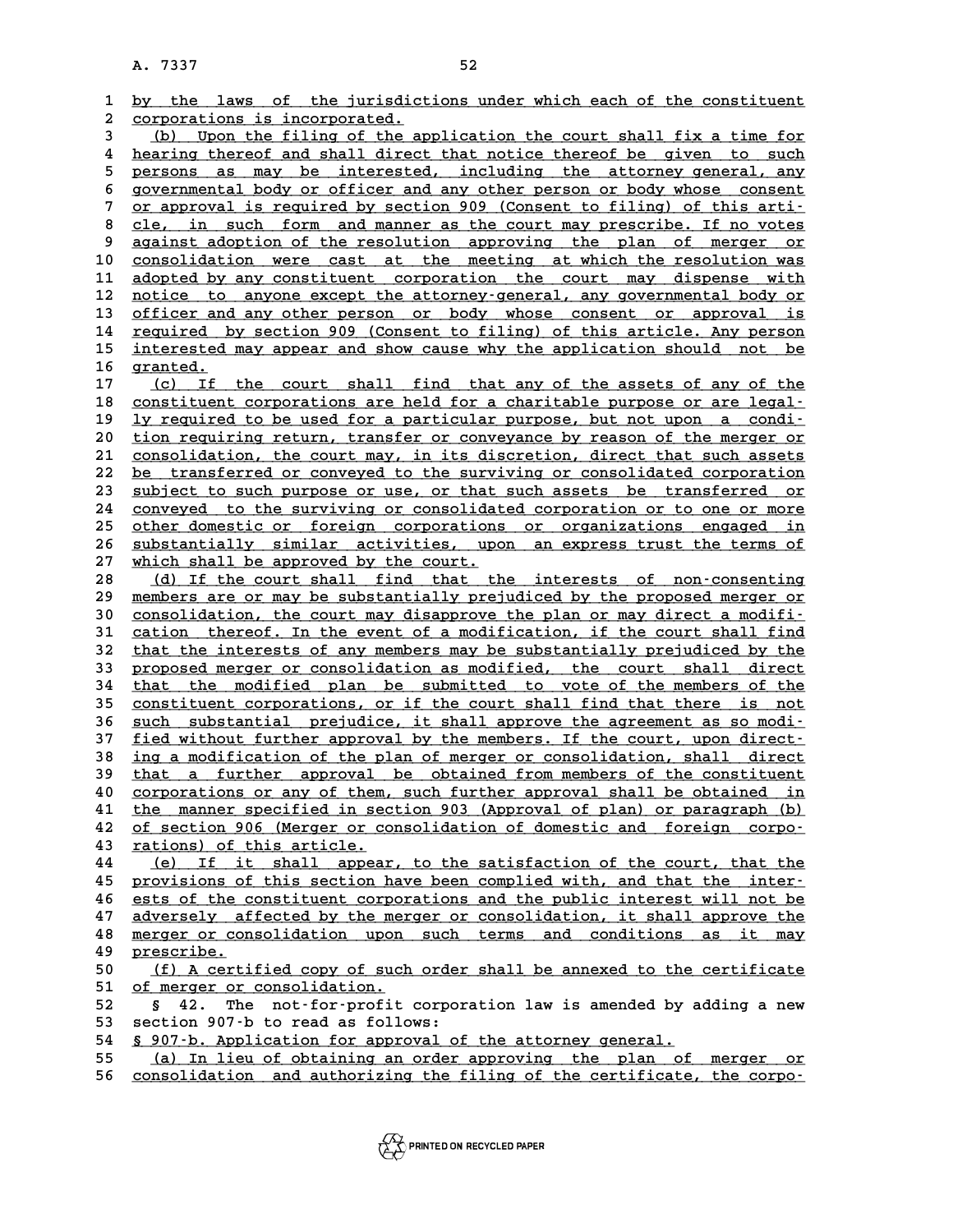A. 7337<br>1 <u>ration may alternatively make an application to the attorney general for</u><br>2 processly exact the strategy conoral in his or hor discretion 2 <u>ration may alternatively make an application to the attorney general for</u><br>2 <u>approval, except where the attorney general, in his or her discretion,</u><br>3 concludes that a court should review the application and make a dete **3** <u>ration may alternatively make an application to the attorney general for approval, except where the attorney general, in his or her discretion, concludes that a court should review the application and make a determi-<br></u> approval, except where the attorney general, in his or her discretion,<br>
<u>concludes</u> that a court should review the application and make a determi-<br>
<u>4 nation thereon.</u><br>
(b) The application to the attorney general shall be 5 <u>concludes that a court should review the application and make a determi-<br>
4 nation thereon.<br>
5 (b) The application to the attorney general shall be made by all the<br>
6 constituent corporations jointly and shall set forth</u> 4 <u>nation thereon.</u><br>
5 (b) The application to the attorney general shall be made by all the<br>
6 constituent corporations jointly and shall set forth by affidavit: (i)<br>
7 all of the information required to be included in an (b) The application to the attorney general shall be made by all the constituent corporations jointly and shall set forth by affidavit: (i) all of the information required to be included in an application to obtain gourt a 8 <u>constituent corporations jointly and shall set forth by affidavit: (i)</u><br>
8 <u>obtain court approval pursuant to section 907-a</u> (Application for<br>
8 approval of the supproval of this article (ii) all consents and 9 all of the information required to be included in an application to<br>8 <u>obtain court approval pursuant to section 907-a</u> (Application for<br>9 approval of the supreme court) of this article, (ii) all consents and<br>10 approval 8 <u>obtain court approval pursuant to section 907-a (Application for</u><br>9 <u>approval of the supreme court) of this article, (ii) all consents and</u><br>10 <u>approvals required by section 909 (Consent to filing), and (iii) a</u><br>11 stat 9 approval of the supreme court) of this article, (ii) all consents and approvals required by section 909 (Consent to filing), and (iii) a statement as to whether any persons have raised, or have a reasonable begins to rai approvals required by section 909 (Consent to filing), and (iii) a<br>
11 <u>statement as to whether any persons have raised, or have a reasonable</u><br>
12 <u>basis to raise, objections to the merger or consolidation that is the</u><br>
13 11 <u>statement as to whether any persons have raised, or have a reasonable<br>
12 basis to raise, objections to the merger or consolidation that is the<br>
13 <u>subject of the application, including a statement setting forth the</u><br></u> 12 <u>basis to raise, objections to the merger or consolidation that is the subject of the application, including a statement setting forth the names and addresses of such persons, the nature of their interest, and a decorri</u> 13 <u>subject of the application, including a statement setting forth the</u><br>14 <u>names and addresses of such persons, the nature of their interest, and a</u><br>15 <u>description of their objections.</u><br>16 (c) Upon the filing of the app 14 names and addresses of such persons, the nature of their interest, and a<br>15 <u>description of their objections.</u><br>16 (c) Upon the filing of the application, the attorney general, in his<br>27 or her discretion may direct that **15 description of their objections.**<br> **16** (c) Upon the filing of the application, the attorney general, in his<br>
<u>17 or her discretion, may direct that the constituent corporations provide</u><br> **provides the such persons as** 16 (c) Upon the filing of the application, the attorney general, in his<br>17 <u>or her discretion, may direct that the constituent corporations provide</u><br>18 notice to such persons as may be interested, including any governmenta or her discretion, may direct that the constituent corporations provide<br>
18 <u>notice to such persons as may be interested, including any governmental</u><br>
19 <u>body or officer and any other person or body that is required eithe</u> notice to such persons as may be interested, including any governmental<br>
20 give consent or be notified under section 404 (Approvals, notices and<br>
21 generats) of this article or 909 (Consent to filing) of this article body or officer and any other person or body that is required either to<br>
20 give consent or be notified under section 404 (Approvals, notices and<br>
21 consents) of this article or 909 (Consent to filing) of this article.<br>
2 20 give consent or be notified under section 404 (Approvals, notices and consents) of this article or 909 (Consent to filing) of this article.<br>22 <u>The constituent corporations shall provide the attorney general with a</u><br>23 21 <u>consents) of this article or 909 (Consent to fili</u><br>
22 <u>The constituent corporations shall provide the attor</u><br>
23 <u>certification that such notice has been provided.</u><br>
24 (d) If any aggots of any of the constituent corp The constituent corporations shall provide the attorney general with a<br>
23 certification that such notice has been provided.<br>
24 (d) If any assets of any of the constituent corporations are held for<br>
25 a sharitable purpos <u>certification that such notice has been provided.</u><br>
24 (d) If any assets of any of the constituent corporations are held for<br>
25 <u>a charitable purpose or are assets received for a specific purpose and</u><br>
1073<sup>11</sup> required 24 (d) If any assets of any of the constituent corporations are held for<br>25 <u>a charitable purpose or are assets received for a specific purpose and</u><br>26 <u>legally required to be used for a particular purpose, but not upon a</u> a charitable purpose or are assets received for a specific purpose and<br>26 <u>legally required to be used for a particular purpose, but not upon a</u><br>27 <u>condition requiring return, transfer or conveyance by reason of the</u><br>28 m 16 <u>legally required to be used for a particular purpose, but not upon a</u><br>27 <u>condition requiring return, transfer or conveyance by reason of the</u><br>28 <u>merger or consolidation, the attorney general may, in his or her</u><br>diger 27 condition requiring return, transfer or conveyance by reason of the<br>28 <u>merger or consolidation, the attorney general may, in his or her</u><br>29 discretion, direct that such assets be transferred or conveyed to the<br>20 discr **38 merger or consolidation, the attorney general may, in his or her**<br> **29 discretion, direct that such assets be transferred or conveyed to the**<br> **30 surviving or consolidated corporation subject to such purpose or use.**<br> discretion, direct that such assets be transferred or conveyed to the<br>30 <u>surviving or consolidated corporation subject to such purpose or use.</u><br>31 (e) If the attorney general shall find that the interests of non-con-<br>32 s 30 surviving or consolidated corporation subject to such purpose or use.<br>
31 (e) If the attorney general shall find that the interests of non-con-<br>
<u>senting members are or may be substantially prejudiced by the proposed</u><br> 31 (e) If the attorney general shall find that the interests of non-con-<br>32 <u>senting members are or may be substantially prejudiced by the proposed</u><br>33 <u>merger or consolidation, the attorney general may disapprove of the</u><br> 32 <u>senting members are or may be substantially prejudiced by the proposed</u><br>33 <u>merger or consolidation, the attorney general may disapprove of the<br>34 application or may condition approval of the application upon modifica-</u> 33 merger or consolidation, the attorney general may disapprove of the application or may condition approval of the application upon modifica-<br>35 <u>tion of the plan of merger or consolidation in accordance with this</u><br>26 sha **34** application or may condition approval<br>35 <u>tion of the plan of merger or compose</u><br>36 <u>chapter and any other law or rule.</u><br>27 (f) If it shall appear to the sation 35 tion of the plan of merger or consolidation in accordance with this<br>36 chapter and any other law or rule.<br>37 (f) If it shall appear, to the satisfaction of the attorney general,<br>that the provisions of this section have 36 chapter and any other law or rule.<br>
37 (f) If it shall appear, to the satisfaction of the attorney general,<br>
38 the interests of the constituent corporations and the public interest 37 (f) If it shall appear, to the satisfaction of the attorney general,<br>38 that the provisions of this section have been complied with, and that<br>39 the interests of the constituent corporations and the public interest<br><sup>40</sup> that the provisions of this section have been complied with, and that<br>
40 <u>will not be adversely affected by the merger or consolidation, the</u><br>
41 attorney general shall approve the merger or consolidation upon such the interests of the constituent corporations and the public interest<br>40 <u>will not be adversely affected by the merger or consolidation, the</u><br>41 attorney general shall approve the merger or consolidation upon such<br>42 terms 40 <u>will not be adversely affected by the attorney general shall approve the merger of the strains and conditions as it may prescribe.</u> 41 <u>attorney general shall approve the merger or consolidation upon such</u><br>42 <u>terms and conditions as it may prescribe.</u><br>43 (g) The approval of the attorney general shall be annexed to the<br>44 sortificate of merger or conso 42 <u>terms and conditions as it may prescribe.</u><br>43 (g) The approval of the attorney g<br>44 certificate of merger or consolidation. 43 (g) The approval of the attorney general shall be annexed to the<br>44 certificate of merger or consolidation.<br>45 (h) If the attorney general does not approve the application, or if<br>the attorney general generalides that se detappoint that the attorney general does not approve the application, or if<br>
46 the attorney general concludes that court review is appropriate, the<br>
47 constituent corporations may seek court approval on notice to the at 45 (h) If the attorney general does not approve the application, or if<br>46 the attorney general concludes that court review is appropriate, the<br><u>constituent corporations</u> may seek court approval on notice to the attor-<br>20 n the attorney general concludes that court review is appropriate, the<br>47 <u>constituent corporations may seek court approval on notice to the attor-</u><br><u>ney general pursuant to section 907-a</u> (Application for approval of the<br>di 47 constituent corporations may seek<br>48 <u>ney general pursuant to section 90</u><br>49 <u>supreme court) of this article.</u><br>50 5.43 Intentionally emitted **50 \$10 & 43. Intentionally omitted.**<br> **50 \$43. Intentionally omitted.**<br> **51 \$44. Paragraph** (c) of section **51 \$13. Intentionally omitted.**<br>
51 \$14. Paragraph (c) of section 1001 of the not-for-profit corporation<br>
52 law is PEPEALED 50 **5 43. Intentional**<br>51 **5 44. Paragraph**<br>52 law is REPEALED.<br>53 5 45. Intentional 51 § 44. Paragraph (c) of section<br>52 law is REPEALED.<br>53 § 45. Intentionally omitted.<br>54 § 46. Paragraphs (a) and (a) of 52 law is REPEALED.<br>53 § 45. Intentionally omitted.<br>54 § 46. Paragraphs (a) and (c) of section 1002–a of the not-for-profit<br>55 corporation law, as amended by chapter 434 of the laws of 2006, are 53 § 45. Intentionally omitted.<br>54 § 46. Paragraphs (a) and (c) of section 1002–a of the not-for-profit<br>55 corporation law, as amended by chapter 434 of the laws of 2006, are<br>56 corporated to reader 5ellows: 54 § 46. Paragraphs (a) and<br>55 corporation law, as amen<br>56 amended to read as follows:

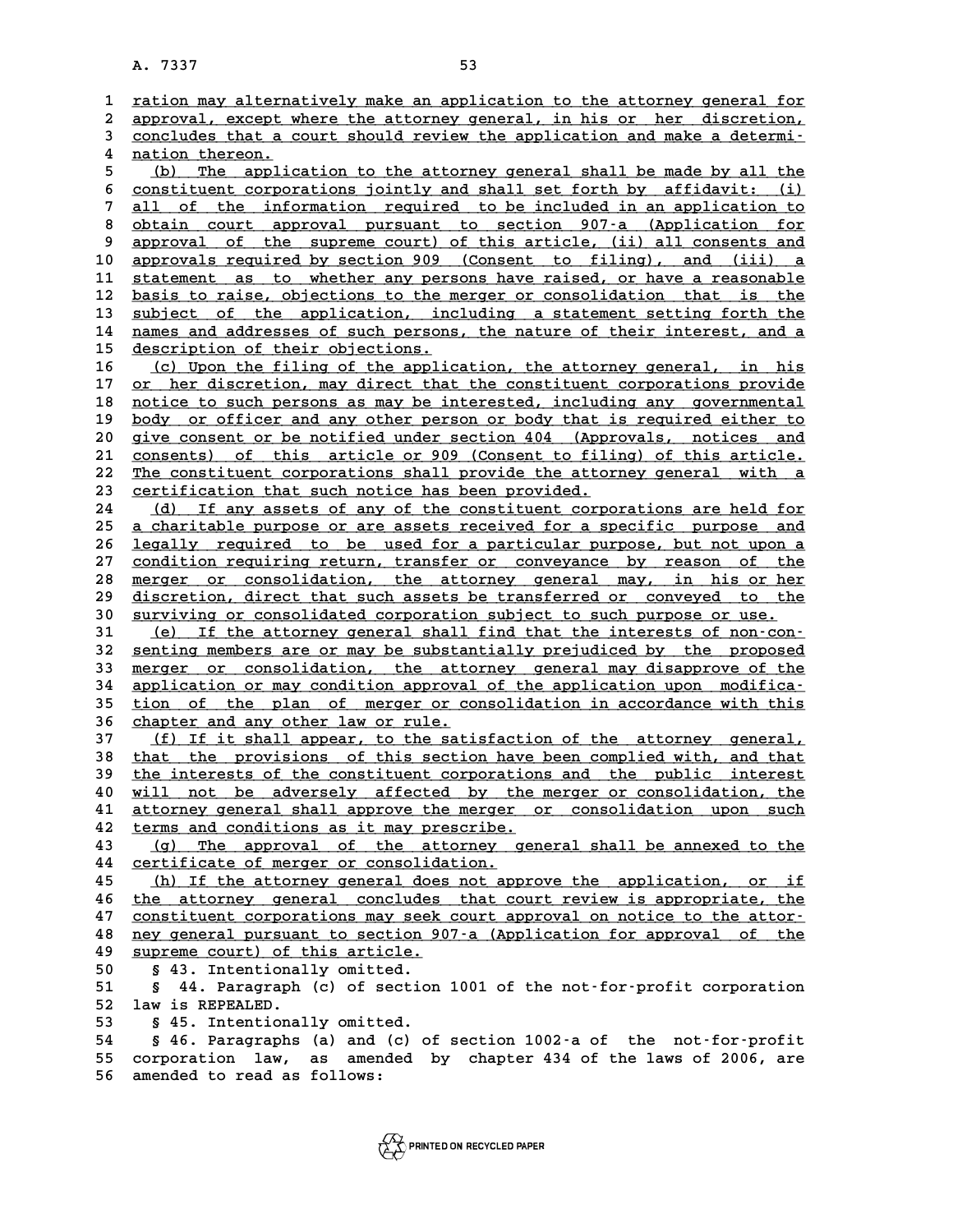A. 7337<br> **1** (a) Carry out the plan of dissolution and distribution of assets, pay<br>
<sup>2</sup> its lightlities and distribute its assets in asserdance therewith within **2** (a) Carry out the plan of dissolution and distribution of assets, pay<br>2 its liabilities and distribute its assets in accordance therewith within<br>3 type bundred, seventy, days, from, the date the plan of dissolution and **3 (a) Carry out the plan of dissolution and distribution of assets, pay**<br>2 its liabilities and distribute its assets in accordance therewith within<br>3 two hundred seventy days from the date the plan of dissolution and<br>4 di 2 its liabilities and distribute its assets in accordance therewith within<br>3 two hundred seventy days from the date the plan of dissolution and<br>4 distribution of assets shall have been (1) authorized as provided in<br>5 secti 5 two hundred seventy days from the date the plan of dissolution and<br>4 distribution of assets shall have been (1) authorized as provided in<br>5 section 1002 <u>(Authorization of plan)</u> of this article, (2) approved by<br>5 any co 4 distribution of assets shall have been (1) authorized as provided in<br>5 section 1002 <u>(Authorization of plan)</u> of this article, (2) approved by<br>6 any governmental body or officer whose approval is required pursuant to<br>7 p 5 section 1002 <u>(Authorization of plan)</u> of this article, (2) approved by<br>6 any governmental body or officer whose approval is required pursuant to<br>7 paragraph (c) of section 1002 <u>(Authorization of plan)</u> of this article, 8 any governmental body or officer whose approval is required pursuant to<br>
8 paragraph (c) of section 1002 <u>(Authorization of plan)</u> of this article,<br>
8 and (3) approved by <u>either the attorney general or</u> a justice of the **9 paragraph** (c) of section 1002 <u>(Authorization of plan)</u> of this article,<br>
8 and (3) approved by <u>either the attorney general or</u> a justice of the<br>
9 supreme court[, if such approval is required] pursuant to paragraph ( 8 and (3) approved by <u>either the attorney general or</u> a justice of the<br>9 supreme court[, if such approval is required] pursuant to paragraph (d)<br>10 of section 1002 <u>(Authorization of plan</u>) of this article[, or filed with 9 supreme court[, if such approval is required] pursuant to paragraph (d)<br>10 of section 1002 <u>(Authorization of plan</u>) of this article[, or filed with<br>11 the attorney general, if such filing is required pursuant to paragra 10 of section 1002 <u>(Authorization of plan)</u> of this article[, or filed with<br>11 the attorney general, if such filing is required pursuant to paragraph<br>12 (d) of section 1002 of this article]. Evidence of the disposition of **13 assets and payment of its liabilities pursuant to the plan of dissol-**12 (d) of section 1002 of this article]. Evidence of the disposition of its<br>13 assets and payment of its liabilities pursuant to the plan of dissol-<br>14 ution and distribution of assets shall be submitted by the corporation 13 assets and payment of its liabilities pursuant to the plan of dissol-<br>14 ution and distribution of assets shall be submitted by the corporation<br>15 to the attorney general and any other governmental body or officer, as<br>1 14 ution and distribution of assets shall be submitted by the corporation<br>
15 to the attorney general and any other governmental body or officer, as<br>
16 required under applicable laws. If the plan of dissolution and distri 15 to the attorney general and any other governmental body or officer, as<br>16 required under applicable laws. If the plan of dissolution and distrib-<br>17 ution of assets cannot be carried out within the prescribed time, the<br> 16 required under applicable laws. If the plan of dissolution and distrib-<br>17 ution of assets cannot be carried out within the prescribed time, the<br>18 attorney general may upon good cause shown extend such time, or any<br>219 17 ution of assets cannot be carried out within the prescribed time, the<br>18 attorney general may upon good cause shown extend such time, or any<br>19 extended period of time, by not fewer than thirty days nor more than one<br>20 18 attorney<br>19 extended<br>20 year;<br><sup>21 (c)</sup> <sup>Di</sup> 21 extended period of time, by not fewer than thirty days nor more than one<br>
20 year;<br>
21 (c) Distribute the assets of the corporation that remain after paying<br>
22 or adequately providing for the payment of its liabilities

**20 year;**<br>21 (c) Distribute the assets of the corporation that remain after paying<br>22 or adequately providing for the payment of its liabilities, in the<br>23 following manner: 21 (c) Distribute the<br>22 or adequately prov<br>23 following manner:<br><sup>24</sup> (1) agasts reseive 22 or adequately providing for the payment of its liabilities, in the<br>23 following manner:<br>24 (1) assets received and held by the corporation either for a <u>charita-</u><br>25 ble nurpose [specified 25 Tupe B in paragraph (b) of

23 following manner:<br>
24 (1) assets received and held by the corporation either for a <u>charita-</u><br>
25 <u>ble</u> purpose [specified as Type B in paragraph (b) of section 201<br>
26 (Purposes)] or which are legally required to be us 24 (1) assets received and held by the corporation either for a <u>charita-</u><br>25 <u>ble</u> purpose [specified as Type B in paragraph (b) of section 201<br>26 (Purposes)] or which are legally required to be used for a particular<br>27 n **25 <u>ble</u> purpose [specified as Type B in paragraph (b) of section 201<br>
26 (Purposes)] or which are legally required to be used for a particular<br>
27 purpose, shall be distributed to one or more domestic or foreign corpo-<br>** 26 (Purposes)] or which are legally required to be used for a particular purpose, shall be distributed to one or more domestic or foreign corporations or other organizations engaged in activities substantially simi-<br><sup>28</sup> l 27 purpose, shall be distributed to one or more domestic or foreign corpo-<br>28 rations or other organizations engaged in activities substantially simi-<br>29 lar to those of the dissolved corporation pursuant to the plan of<br>20 rations or other organizations engaged in activities substantially simi-<br>29 lar to those of the dissolved corporation pursuant to the plan of<br>30 dissolution and distribution or, if applicable, as <u>approved by the</u><br>31 attor 1 ar to those of the dissolved corporation pursuant to the plan of<br>
30 dissolution and distribution or, if applicable, as <u>approved by the</u><br>
31 <u>attorney general or</u> ordered by the <u>supreme</u> court <u>pursuant</u> to [which such **30 dissolution and distribution or, if applicable, as <u>approved by the</u><br>31 <u>attorney general or</u> ordered by the <u>supreme</u> court <u>pursuant</u> to [which such<br>32 plan is submitted for approval under] section 1002 (Authorizatio** 31 <u>attorney general or</u> ordered by the <u>supreme</u> court <u>pursuant</u> to [which such<br>32 plan is submitted for approval under] section 1002 (Authorization of<br>33 plan) <u>of this article</u>. Any disposition of assets contained in a 32 plan is submitted for approval under] section 1002 (Authorization of plan) <u>of this article</u>. Any disposition of assets contained in a will or 34 other instrument, in trust or otherwise, made before or after the dissolu 33 plan) of this article. Any disposition of assets contained in a will or 34 other instrument, in trust or otherwise, made before or after the<br>35 dissolution, to or for the benefit of any corporation so dissolved shall<br>36 inure to or for the benefit of the corporation or organization acquiring<br>3 **35 dissolution, to or for the benefit of any corporation so dissolved shall**<br>36 inure to or for the benefit of the corporation or organization acquiring<br>37 such assets of the dissolved corporation as provided in this sect 36 inure to or for the benefit of the corporation or organization acquiring<br>37 such assets of the dissolved corporation as provided in this section,<br>38 and so far as is necessary for that purpose the corporation or organiz 37 such assets of the dissolved corporation as provided in this section,<br>38 and so far as is necessary for that purpose the corporation or organiza-<br>39 tion acquiring such disposition shall be deemed a successor to the<br>dis and so far as is necessary for that purpose the corporation or organiza-<br>
40 dissolved corporation with respect to such assets; provided, however,<br>
41 that such disposition shall be devoted by the acquiring corporation or 39 tion acquiring such disposition shall be deemed a successor to the<br>40 dissolved corporation with respect to such assets; provided, however,<br>41 that such disposition shall be devoted by the acquiring corporation or<br>42 or **42 organization to the purposes intended by the testator, donor or grantor.** 41 that such disposition shall be devoted by the acquiring corporation or<br>42 organization to the purposes intended by the testator, donor or grantor.<br>43 (2) assets other than those described by subparagraph one of this<br>44 42 organization to the purposes intended by the testator, donor or grantor.<br>43 (2) assets other than those described by subparagraph one of this<br>44 paragraph, if any, shall be distributed in accordance with the specifi-<br>45 43 (2) assets other than those described by subparagraph one of this<br>44 paragraph, if any, shall be distributed in accordance with the specifi-<br>45 cations of the plan of dissolution and distribution of assets or, to the<br>46 44 paragraph, if any, shall be distributed in accordance with the specifi-<br>45 cations of the plan of dissolution and distribution of assets or, to the<br>46 extent that the certificate of incorporation prescribes the distribu 45 cations of the plan of dissolution and distribution of assets or, to the extent that the certificate of incorporation prescribes the distributive rights of members, or of any class or classes of members, as provided in 46 extent that the cert<br>47 rights of members, o<br>48 such certificate;<br><sup>49</sup> 5.47 Intontional 47 rights of members, or of any class<br>48 such certificate;<br>49 § 47. Intentionally omitted.<br>50 § 48 Baragraph (a) of sostion 1

**50 § 48. Paragraph (a) of section 1007 of the not-for-profit corporation 51 11. Superiorally of Sammand Ally 2018**<br>**50 5 48. Paragraph (a) of section 1007 of the not-for-profit corporation<br>51 law, as amended by chapter 434 of the laws of 2006, is amended to read<br>52. 35 follows:** 50 **§ 48. Paragr**<br>51 law, as amen<br>52 as follows:<br>53 (a) 1t any t 51 law, as amended by chapter 434 of the laws of 2006, is amended to read<br>52 as follows:<br>(a) At any time after the plan of dissolution and distribution of<br>54 aggests shall have been (1) authorized as provided in section 10

52 as follows:<br>
53 (a) At any time after the plan of dissolution and distribution of<br>
54 assets shall have been (1) authorized as provided in section 1002 of<br>
55 this article (Authorization of plan), (2) approved by any go **55 this article (Authorization of plan), (2) approved by any governmental 56 body or officer whose approval is required pursuant to paragraph (c) of**

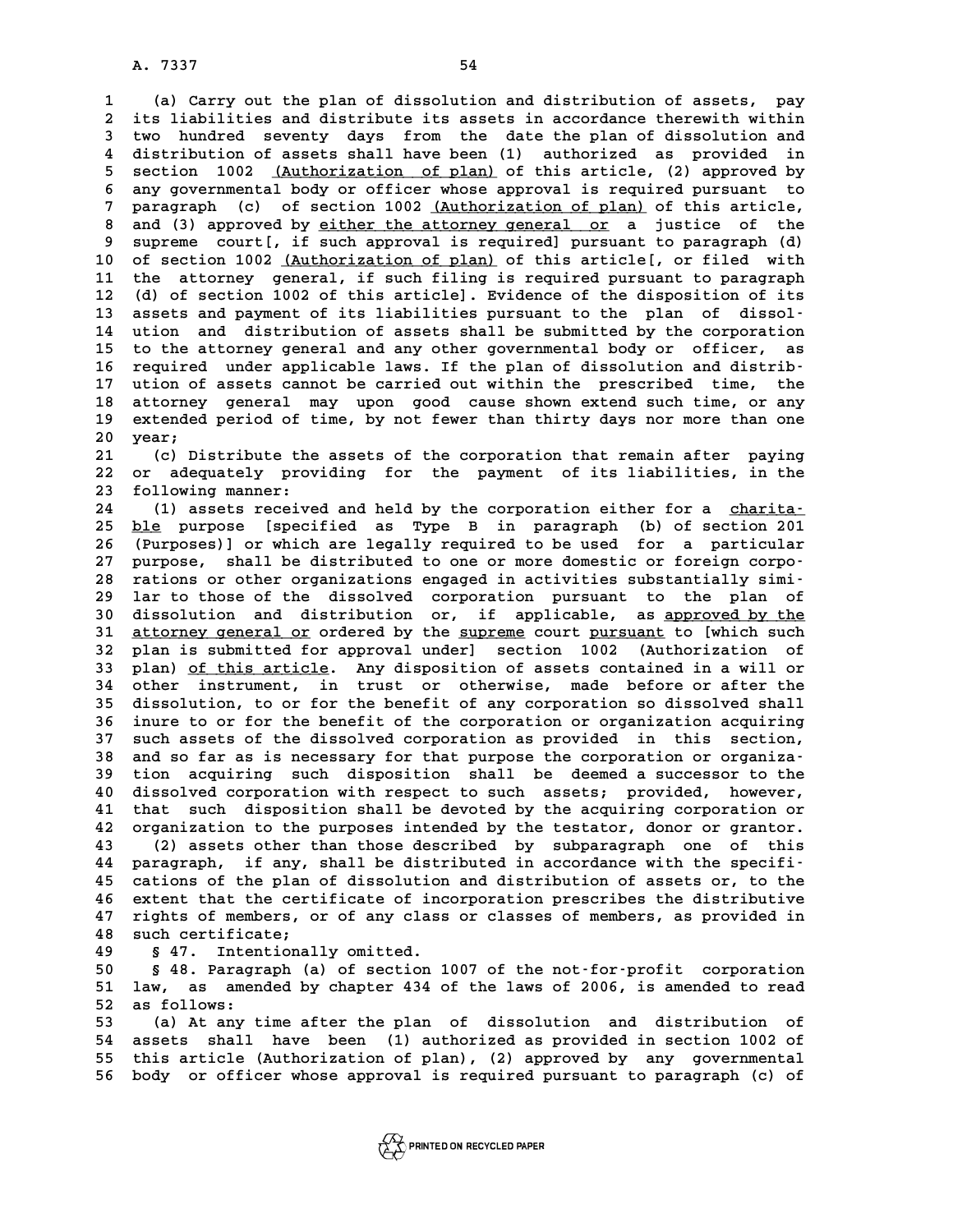**1** section 1002 of this article, and (3) approved by <u>either by the attorney</u><br>1 section 1002 of this article, and (3) approved by <u>either by the attorney</u><br>2 separal or a justice of the supreme sourt! if such approval is r **2** section 1002 of this article, and (3) approved by <u>either by the attorney</u><br>2 <u>general or</u> a justice of the supreme court[, if such approval is required<br>3 pursuant to paragraph (d) of section 1002 of this article or fil **3 section 1002 of this article, and (3) approved by <u>either by the attorney</u><br><b>2 <u>general or</u>** a justice of the supreme court[, if such approval is required<br>**3 pursuant to paragraph (d)** of section 1002 of this article, or **4 degeral or a justice of the supreme court [, if such approval is required**<br>**4 the attorney general, if such filing is required] pursuant to paragraph**<br>**4** the attorney general, if such filing is required] pursuant to pa **5** pursuant to paragraph (d) of section 1002 of this article, or filed with<br>
4 the attorney general, if such filing is required] pursuant to paragraph<br>
5 (d) of section 1002 of this article, and prior to filing the certif 4 the attorney general, if such filing is required] pursuant to paragraph<br>
5 (d) of section 1002 of this article, and prior to filing the certificate<br>
6 of dissolution, the corporation may give a notice requiring all credi 7 (d) of section 1002 of this article, and prior to filing the certificate<br>6 of dissolution, the corporation may give a notice requiring all credi-<br>7 tors and claimants, including any with unliquidated or contingent claims 6 of dissolution, the corporation may give a notice requiring all credi-<br>7 tors and claimants, including any with unliquidated or contingent claims<br>8 and any with whom the corporation has unfulfilled contracts, to present<br> **1** tors and claimants, including any with unliquidated or contingent claims<br> **8** and any with whom the corporation has unfulfilled contracts, to present<br> **9** their claims in writing and in detail at a specified place and 8 and any with whom the corporation has unfulfilled contracts, to present<br>
9 their claims in writing and in detail at a specified place and by a<br>
10 specified day, which shall not be less than six months after the first<br>
1 9 their claims in writing and in detail at a specified place and by a<br>10 specified day, which shall not be less than six months after the first<br>11 publication of such notice. Such notice shall be published at least once<br>12 10 specified day, which shall not be less than six months after the first<br>11 publication of such notice. Such notice shall be published at least once<br>12 a week for two successive weeks in a newspaper of general circulation 11 publication of such notice. Such notice shall be published at least once<br>12 a week for two successive weeks in a newspaper of general circulation in<br>13 the county in which the office of the corporation was located at th 12 a week for two successive weeks in a newspaper of general circulation in<br>13 the county in which the office of the corporation was located at the<br>14 date of authorization of its plan of dissolution and distribution of 13 the county in which the office of the corporation was located at the<br>14 date of authorization of its plan of dissolution and distribution of<br>15 assets as provided in section 1002 of this article (Authorization of<br>16 pla 14 date of authorization of its plan of dissolution and distribution of<br>15 assets as provided in section 1002 of this article (Authorization of<br>16 plan), <u>or, upon consent of the attorney general, posted prominently and</u><br>2 **15** assets as provided in section 1002 of this article (Authorization of plan), or, upon consent of the attorney general, posted prominently and continuously for two successive weeks on the homepage of any website maintai **16 plan), or, upon consent of the attorney general, posted prominently and<br>17 continuously for two successive weeks on the homepage of any website<br>18 maintained by the corporation. On or before the date of the first<br>nubli** 17 continuously for two successive weeks on the homepage of any website<br>18 <u>maintained by the corporation</u>. On or before the date of the first<br>19 publication <u>or posting on a website</u> of such notice, the corporation<br>20 sha 18 <u>maintained by the corporation</u>. On or before the date of the first<br>19 publication <u>or posting on a website</u> of such notice, the corporation<br>20 shall mail a copy thereof, postage prepaid, to each person believed to<br>21 b publication <u>or posting on a website</u> of such notice, the corporation<br>20 shall mail a copy thereof, postage prepaid, to each person believed to<br>21 be a creditor of or claimant against the corporation whose current name **20** shall mail a copy thereof, postage prepaid, to each person believed to be a creditor of or claimant against the corporation whose current name and address are known to or can with due diligence be ascertained by the c 21 be a creditor of or claimant against the corporation whose current name<br>
22 and address are known to or can with due diligence be ascertained by the<br>
23 corporation. The giving of such notice shall not constitute a reco 22 and address are known to or can with due diligence be ascertained by the<br>23 corporation. The giving of such notice shall not constitute a recogni-<br>24 tion that any person is a proper creditor or claimant, and shall not<br> 23 corporation. The giving of such notice shall not constitute a recogni-<br>24 tion that any person is a proper creditor or claimant, and shall not<br>25 revive or make valid, or operate as a recognition of the validity of, or<br> 24 tion that any person is a proper creditor or claimant, and shall not<br>25 revive or make valid, or operate as a recognition of the validity of, or<br>26 a waiver of any defense or counterclaim in respect of any claim against 25 revive or make valid, or operate as a recognition of the validity of, or<br>26 a waiver of any defense or counterclaim in respect of any claim against<br>27 the corporation, its assets, directors, officers or members, which h 26 a waiver of any defense or counterclaim in respect of any claim against<br>27 the corporation, its assets, directors, officers or members, which has<br>28 been barred by any statute of limitations or become invalid by any<br>29 27 the corporation, its assets, directors, officers or members, which has<br>28 been barred by any statute of limitations or become invalid by any<br>29 cause, or in respect of which the corporation, its directors, officers<br>20 c 28 been barred by any statute of limitations<br>29 cause, or in respect of which the corporation,<br>30 or members, has any defense or counterclaim. cause, or in respect of which the corporation, its directors, officers<br>30 or members, has any defense or counterclaim.<br>31 § 49. Paragraph c of subdivision 4 of section 216-a of the education<br>32 law, as added by chapter 901

**30 or members, has any defense or counterclaim.**<br>**31 § 49. Paragraph c of subdivision 4 of section 216–a of the education<br>32 law, as added by chapter 901 of the laws of 1972, is amended to read as<br>33 follows: 31 s** 49. **P**<br>**32 law, as add**<br>**33 follows: 32 law, as added by chapter 901 of the laws of 1972, is amended to read as<br>
<b>33 follows:**<br> **34 c. The following provisions of the not-for-profit corporation law**<br> **35 shall not analy to education corporations, section one** 

**53 follows:**<br> **34 c. The following provisions of the not-for-profit corporation law**<br> **35 shall not apply to education corporations: section one hundred five,<br>
is interesting one hundred thirteen location one hundred four 34 c. The following provisions of the not-for-profit corporation law**<br>**35 shall not apply to education corporations: section one hundred five,**<br>**36 [section one hundred thirteen,] section one hundred fourteen, paragraph**<br> **35 shall not apply to education corporations: section one hundred five,<br>36 [section one hundred thirteen, ] section one hundred fourteen, paragraph**<br>37 (a) of section two hundred one, paragraphs (b) and (c) of section two **36 [section one hundred thirteen, ] section one hundred fourteen, paragraph**<br>**37 (a) of section two hundred one, paragraphs (b) and (c) of section two**<br>**38 hundred two, section two hundred five, section three hundred one, 37** (a) of section two hundred one, paragraphs (b) and (c) of section two<br>38 hundred two, section two hundred five, section three hundred one,<br>39 section three hundred two, section three hundred three, article four<br>20 exa **40 and 10 except paragraphs (b)** through three indeed three hundred one,<br> **40** except paragraphs (b) through (p) of section four hundred four and<br> **40** except paragraphs (b) through (p) of section four hundred four and<br> **40** section three hundred two, section three hundred three, article four<br> **40** except paragraphs (b) through (p) of section four hundred four and<br> **41** section four hundred five, section five hundred nine, [section five<br> **40 except paragraphs (b) through (p) of section four hundred four and section four hundred five, section five hundred nine, [section five hundred eighteen,] section five hundred twenty-one to the extent that it<br>
<b>42 hundr** 41 section four hundred five, section five hundred nine, [section five<br>42 hundred eighteen,] section five hundred twenty-one to the extent that it<br>43 refers to [section five hundred eighteen,] paragraph (d) of section<br>44 s A sumdred eighteen, cation five hundred twenty-one to the extent that it<br>
43 refers to [section five hundred eighteen, paragraph (d) of section<br>
44 seven hundred six, article eight except section eight hundred four,<br>
15 se 43 refers to [section five hundred eighteen,] paragraph (d) of section<br>44 seven hundred six, article eight except section eight hundred four,<br>45 section nine hundred seven, [section one thousand eleven,] section one<br>46 tho 44 seven hundred six, article eight except<br>45 section nine hundred seven, [section on<br>46 thousand twelve and article fourteen. **45 section nine hundred seven, [section one thousand eleven,] section one**<br>**46 thousand twelve and article fourteen.**<br>**47** § 50. Section 223 of the education law, as amended by chapter 106 of<br>**48** the laws of 1974 is amen

46 thousand twelve and article fourteen.<br>47 § 50. Section 223 of the education law, as amende<br>48 the laws of 1974, is amended to read as follows:<br><sup>49</sup> § 223 Consolidation or morger of corporation **47** § 50. Section 223 of the education law, as amended by chapter 106 of<br>48 the laws of 1974, is amended to read as follows:<br>5 § 223. Consolidation <u>or merger</u> of corporations. Any two or more

**50 corporations chartered in the laws of 1974, is amended to read as follows:**<br> **50 corporations chartered under the powers of the regents or incorporated**<br> **51 under a special act of the legislature or under a general la 5223.** Consolidation <u>or merger</u> of corporations. Any two or more<br>
50 corporations chartered under the powers of the regents or incorporated<br>
51 under a special act of the legislature or under a general law for<br>
52 nurros 50 corporations chartered under the powers of the regents or incorporated<br>51 under a special act of the legislature or under a general law for<br>52 purposes for which a charter may be granted by the regents may enter<br>into an 51 under a special act of the legislature or under a general law for<br>52 purposes for which a charter may be granted by the regents may enter<br>53 into an agreement for the consolidation <u>or merger</u> of such corporations,<br>54 s 54 setting forth the terms and conditions of consolidation <u>or merger</u>, the<br>55 name of the proposed c<u>onsolidated or merged</u> corporation, the place or 53 into an agreement for the consolidation <u>or merger</u> of such corporations,<br>54 setting forth the terms and conditions of consolidation <u>or merger</u>, the<br>55 name of the proposed <u>consolidated or merged</u> corporation, the pla 54 setting forth the terms and conditions of consolidation <u>or merger</u>, the<br>55 name of the proposed <u>consolidated or merged</u> corporation, the place or<br>56 places where the institution or institutions to be maintained is or

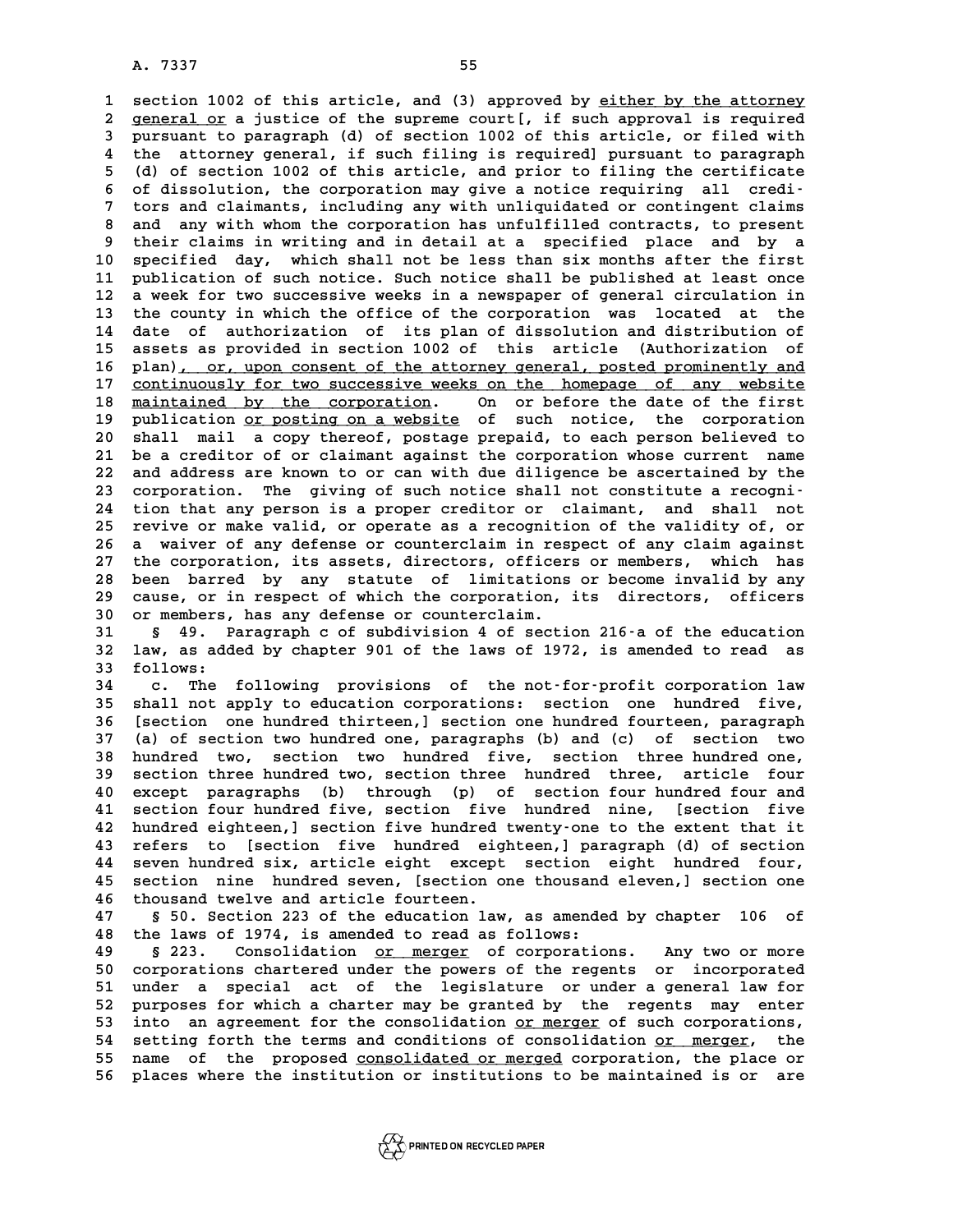A. 7337<br>1 to be located, the number of its directors, which may be five or more,<br>2 the time of the annual election and the names of the persons to be 1 to be located, the number of its directors, which may be five or more,<br>2 the time of the annual election and the names of the persons to be<br>3 directors until the first or next annual meeting 1 to be located, the number of its directors, which 1<br>2 the time of the annual election and the names of<br>3 directors until the first <u>or next</u> annual meeting.<br><sup>4</sup> mbo agreement must be approved by three-fourth 2 the time of the annual election and the names of the persons to be<br>3 directors until the first <u>or next</u> annual meeting.<br>4 The agreement must be approved by three-fourths of the trustees or<br>5 directors of such [corporati

3 directors until the first <u>or next</u> annual meeting.<br>4 The agreement must be approved by three-fourths of the trustees or<br>5 directors of such [corporation] <u>corporations</u> at a meeting of the trus-<br>5 tees or directors of e The agreement must be approved by three-fourths of the trustees or<br>5 directors of such [corporation] <u>corporations</u> at a meeting of the trus-<br>6 tees or directors of each corporation, separately and specially called<br>7 for t 5 directors of such [corporation] <u>corporations</u> at a meeting of the trus-<br>6 tees or directors of each corporation, separately and specially called<br>7 for that purpose, which approval, duly verified by the chairman and<br>3 sl **8 tees or directors of each corporation, separately and specially called<br>
7 for that purpose, which approval, duly verified by the chairman and<br>
8 clerk of such meeting, shall be annexed to the petition. On presenta-<br>
<sup>8</sup>** 9 for that purpose, which approval, duly verified by the chairman and<br>8 clerk of such meeting, shall be annexed to the petition. On presenta-<br>9 tion of a petition, together with the certificate of approval and the<br>10 agree 8 clerk of such meeting, shall be annexed to the petition. On presenta-<br>9 tion of a petition, together with the certificate of approval and the<br>10 agreement for consolidation <u>or merger</u>, and on such notice to interested<br>1 9 tion of a petition, together with the certificate of approval and the<br>
10 agreement for consolidation <u>or merger</u>, and on such notice to interested<br>
11 parties as the regents shall prescribe, and after hearing such inter 10 agreement for consolidation <u>or merger</u>, and on such notice to interested<br>11 parties as the regents shall prescribe, and after hearing such inter-<br>12 ested parties as desire to be heard, the regents may make and execute 11 parties as the regents shall prescribe, and after hearing such inter-<br>12 ested parties as desire to be heard, the regents may make and execute an<br>13 order for the consolidation <u>or merger</u> of the corporations on such te 12 ested parties as desire to be heard, the regents may make and execute an<br>13 order for the consolidation <u>or merger</u> of the corporations on such terms<br>14 and conditions as the regents may prescribe. When such order is ma 13 order for the consolidation <u>or merger</u> of the corporations on such terms<br>14 and conditions as the regents may prescribe. When such order is made,<br>15 such corporations shall become one corporation by the name designated 14 and conditions as the regents may prescribe. When such order is made,<br>15 such corporations shall become one corporation by the name designated in<br>16 the order, and shall be subject only to such duties and obligations as **15 such corporations shall become one corporation by the name designated in**<br>16 the order, and shall be subject only to such duties and obligations as a<br>17 corporation formed under this chapter for the same purposes; and 16 the order, and shall be subject only to such duties and obligations as a<br>17 corporation formed under this chapter for the same purposes; and all the<br>18 property belonging to the corporations so consolidated <u>or merged</u> 17 corporation formed under this chapter for the same purposes; and all the<br>18 property belonging to the corporations so consolidated <u>or merged</u> shall<br>19 be vested in and transferred to the new <u>or surviving</u> corporation, 18 property belonging to the corporations so consolidated <u>or merged</u> shall<br>19 be vested in and transferred to the new <u>or surviving</u> corporation, which<br>20 shall be subject to all the liabilities of the former corporations 19 be vested in and transferred to the new <u>or surviving</u> corporation, which<br>20 shall be subject to all the liabilities of the former corporations, to<br>21 the same extent as if they had been contracted or incurred by it. If 20 shall be subject to all the liabilities of the former corporations, to 21 the same extent as if they had been contracted or incurred by it. If any corporation so consolidated <u>or merged</u> was incorporated under a general 21 the same extent as if they had been contracted or incurred by it. If<br>22 any corporation so consolidated <u>or merged</u> was incorporated under a<br>23 special act of the legislature or under a general law pursuant to which<br>24 22 any corporation so consolidated <u>or merged</u> was incorporated under a<br>23 special act of the legislature or under a general law pursuant to which<br>24 its certificate of incorporation was filed with the department of state, 23 special act of the legislature or under a general law pursuant to which<br>24 its certificate of incorporation was filed with the department of state,<br>25 the regents shall deliver a certified copy of the order of consolida 24 its certificate of incorporation<br>25 the regents shall deliver a cert<br>26 <u>or merger</u> to such department.<br>27 5 51 Section 13 of the r 25 the regents shall deliver a certified copy of the order of consolidation<br>26 <u>or merger</u> to such department.<br>27 § 51. Section 13 of the religious corporations law, as amended by<br>28 shapter 705 of the laws of 1970, is are

**28 chapter 705 of the laws of 1970, is amended to read as follows:**

**8 13. Consolidation <u>or merger</u> of incorporated churches. Two or more 30** incorporated churches may enter into an agreement, under their respec-**30 incorporated churches may enter into an agreement, under their respec-31 13.** Consolidation <u>or merger</u> of incorporated churches. Two or more<br>30 incorporated churches may enter into an agreement, under their respec-<br>31 tive corporate seals, for the consolidation <u>or merger</u> of such corpo-<br>2 30 incorporated churches may enter into an agreement, under their respec-<br>31 tive corporate seals, for the consolidation <u>or merger</u> of such corpo-<br>32 rations, setting forth the name of the proposed new corporation <u>or</u><br>33 31 tive corporate seals, for the consolidation <u>or merger</u> of such corpo-<br>32 rations, setting forth the name of the proposed new corporation or<br>33 <u>surviving corporation</u>, the denomination, if any, to which it is to<br>24 bel 32 rations, setting forth the name of the proposed new corporation or<br>33 <u>surviving corporation</u>, the denomination, if any, to which it is to<br>34 belong, and if the churches of such denomination have more than one<br><sup>35</sup> meth 33 surviving corporation, the denomination, if any, to which it is to<br>34 belong, and if the churches of such denomination have more than one<br>35 method of choosing trustees, by which of such methods the trustees are<br><sup>36</sup> to **34 belong, and if the churches of such denomination have more than one**<br>35 method of choosing trustees, by which of such methods the trustees are<br>36 to be chosen, the number of such trustees, the names of the persons to<br>3 35 method of choosing trustees, by which of such methods the trustees are<br>36 to be chosen, the number of such trustees, the names of the persons to<br>37 be the first trustees of the new corporation, and the date of its first **36 to be chosen, the number of such trustees, the names of the persons to**<br>37 be the first trustees of the new corporation, and the date of its first<br>38 annual corporate meeting. Such an agreement shall not be valid for<br>3 37 be the first trustees of the new corporation, and the date of its first<br>38 annual corporate meeting. Such an agreement shall not be valid for<br>39 United Methodist churches unless proposed by a majority vote of the<br>40 sha **40 annual corporate meeting. Such an agreement shall not be valid for**<br>**40 Charge conference of each church and approved by the superintendent or**<br>**41 superintendents of the district or districts in which the consolidatio** 39 United Methodist churches unless proposed by a majority vote of the 40 charge conference of each church and approved by the superintendent or 41 superintendents of the district or districts in which the consolidating ch do charge conference of each church and approved by the superintendent or<br>41 superintendents of the district or districts in which the consolidating<br>42 churches are located, and by the majority of the members of each of su 41 superintendents of the district or districts in which the consolidating<br>42 churches are located, and by the majority of the members of each of such<br>43 churches, over the age of twenty-one years, present and voting at a<br> 42 churches are located, and by the majority of the members of each of such<br>43 churches, over the age of twenty-one years, present and voting at a<br>44 meeting thereof held in the usual place of public worship and called for 43 churches, over the age of twenty-one years, present and voting at a<br>44 meeting thereof held in the usual place of public worship and called for<br>45 the purpose of considering such agreement by announcement made at public A meeting thereof held in the usual place of public worship and called for<br>45 the purpose of considering such agreement by announcement made at public<br>46 service in such churches on two Sundays, the first not less than ten the purpose of considering such agreement by announcement made at public<br>46 service in such churches on two Sundays, the first not less than ten<br>47 days next preceding the date of such meeting. Such agreement shall not<br>48 46 service in such churches on two Sundays, the first not less than ten<br>47 days next preceding the date of such meeting. Such agreement shall not<br>48 be valid unless approved in the case of Protestant Episcopal churches by<br> days next preceding the date of such meeting. Such agreement shall not<br>48 be valid unless approved in the case of Protestant Episcopal churches by<br>49 the bishop and standing committee of the diocese in which such churches<br> **50 are situated and in the case of Protestant Episcopal churches by**<br>**49 the bishop and standing committee of the diocese in which such churches**<br>**50 are situated and in the case of churches of other denominations by the** 49 the bishop and standing committee of the diocese in which such churches<br>50 are situated and in the case of churches of other denominations by the<br>51 governing body of the denomination, if any, to which each church<br>52 be 50 are situated and in the case of churches of other denominations by the<br>51 governing body of the denomination, if any, to which each church<br>52 belongs, having jurisdiction over such church. Each corporation shall<br>53 ther 51 governing body of the denomination, if any, to which each church<br>52 belongs, having jurisdiction over such church. Each corporation shall<br>53 thereupon make a separate petition to the supreme court for an order<br>54 consol 53 thereupon make a separate petition to the supreme court for an order<br>54 consolidating <u>or merging</u> the corporations, setting forth the denomi<br>55 nation, if any, to which the church belongs, that the consent of the **55 nation, if any, to which the church belongs, that the consent of the 56 governing body to the consolidation or merger, if any, of that denomi- \_\_\_\_\_\_\_\_\_**

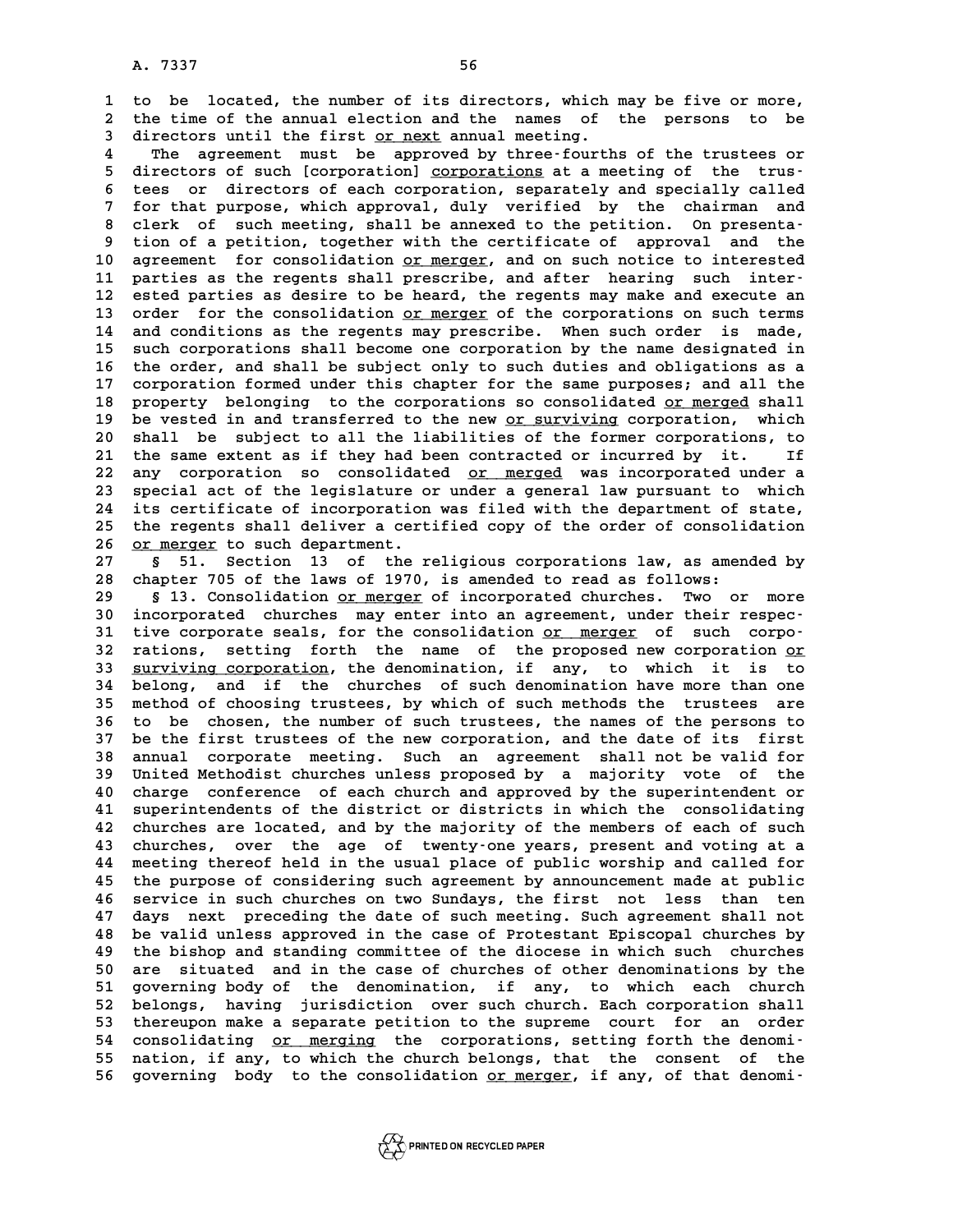**1 nation having jurisdiction over such church has been obtained, the 2** antion having jurisdiction over such church has been obtained, the agreement therefor, and a statement of all the property and liabilities 1 nation having jurisdiction over such church has been obtained, the<br>2 agreement therefor, and a statement of all the property and liabilities<br>3 and the amount and sources of the annual income of such petitioning<br>4 corpora agreement therefor, and a statement of all the property and liabilities<br>3 and the amount and sources of the annual income of such petitioning<br>4 corporation. In its discretion the court may direct that notice of the<br>5 begri 3 and the amount and sources of the annual income of such petitioning<br>4 corporation. In its discretion the court may direct that notice of the<br>5 hearing of such petition be given to the parties interested therein in<br>5 quar **6** for such manner and for such periods of the parties interested therein in<br> **6** such manner and for such time as it may prescribe. After hearing all<br>
<sup>7</sup> the parties interested present and desiring to be beard the court 5 hearing of such petition be given to the parties interested therein in<br>6 such manner and for such time as it may prescribe. After hearing all<br>7 the parties interested, present and desiring to be heard, the court may<br>8 ma 8 such manner and for such time as it may prescribe. After hearing all<br>
<sup>7</sup> the parties interested, present and desiring to be heard, the court may<br>
<sup>8</sup> make an order for the consolidation <u>or merger</u> of the corporations o The parties interested, present and desiring to be heard, the court may<br> **9 make an order for the consolidation** <u>or merger</u> of the corporations on the<br> **9 terms of such agreement and such other terms and conditions as it** 8 make an order for the consolidation <u>or merger</u> of the corporations on the<br>9 terms of such agreement and such other terms and conditions as it may<br>10 prescribe, specifying the name of such new <u>or surviving</u> corporation 9 terms of such agreement and such other terms and conditions as it may<br>10 prescribe, specifying the name of such new <u>or surviving</u> corporation and<br>11 the [first] trustees thereof, and the method by which their successors 10 prescribe, specifying the name of such new <u>or surviving</u> corporation and<br>11 the [first] trustees thereof, and the method by which their successors<br>12 shall be chosen and the date of its first <u>or next</u> annual corporate 11 the [first] trustees thereof, and the method by which their successors<br>12 shall be chosen and the date of its first <u>or next</u> annual corporate meet-<br>13 ing. When such order is made and duly entered, the persons constitu 12 shall be chosen and the date of its first <u>or next</u> annual corporate meet-<br>13 ing. When such order is made and duly entered, the persons constituting<br>14 such <u>consolidated or merged</u> corporations shall <u>be or</u> become an 13 ing. When such order is made and duly entered, the persons constituting<br>14 such <u>consolidated or merged</u> corporations shall <u>be or</u> become an incorpo-<br>15 rated church by, and said petitioning churches shall become conso 14 such <u>consolidated or merged</u> corporations shall <u>be or</u> become an incorpo-<br>15 rated church by, and said petitioning churches shall become consolidated<br>16 <u>or merged</u> under, the name designated in the order, and the tru 15 rated church by, and said petitioning churches shall become consolidated<br>16 <u>or merged</u> under, the name designated in the order, and the trustees<br>17 therein named shall be the [first] trustees thereof, and the future 16 <u>or merged</u> under, the name designated in the order, and the trustees<br>17 therein named shall be the [first] trustees thereof, and the future<br>18 trustees thereof shall be chosen by the method therein designated, and<br>19 a 17 therein named shall be the [first] trustees thereof, and the future 18 trustees thereof shall be chosen by the method therein designated, and all the estate, rights, powers and property of whatsoever nature belong-<br>
20 18 trustees thereof shall be chosen by the method therein designated, and<br>19 all the estate, rights, powers and property of whatsoever nature belong-<br>20 ing to either corporation shall without further act or deed be vested 20 all the estate, rights, powers and property of whatsoever nature belong-<br>20 ing to either corporation shall without further act or deed be vested in<br>21 and transferred to the new <u>or surviving</u> corporation as effectuall 20 ing to either corporation shall without further act or deed be vested in<br>21 and transferred to the new <u>or surviving</u> corporation as effectually as<br>22 they were vested in or belonging to the former corporations; and the 21 and transferred to the new <u>or surviving</u> corporation as effectually as<br>22 they were vested in or belonging to the former corporations; and the<br>23 said new <u>or surviving</u> corporation shall be liable for all the debts an 22 they were vested in or belonging to the former corporations; and the<br>23 said new <u>or surviving</u> corporation shall be liable for all the debts and<br>24 liabilities of the former corporations in the same manner and as effec 23 said new <u>or surviving</u> corporation shall be liable for all the debts and 14 liabilities of the former corporations in the same manner and as effector tually as if said debts or liabilities had been contracted or incurr 24 liabilities of the former corporations in the same manner and as effec-<br>25 tually as if said debts or liabilities had been contracted or incurred<br>26 by the new <u>or surviving</u> corporation. A certified copy of such order<br> 25 tually as if said debts or liabilities had been contracted or incurred<br>
26 by the new <u>or surviving</u> corporation. A certified copy of such order<br>
27 shall be recorded in the book for recording certificates of incorpo-<br> 27 shall be recorded in the book for recording certificates of incorpo-<br>28 ration in each county clerk's office in which the certificate of incor-<br>29 poration of each consolidating or merging church was recorded; or if no 27 shall be recorded in the book for recording certificates of incorpo-<br>28 ration in each county clerk's office in which the certificate of incor-<br>29 poration of each consolidating <u>or merging</u> church was recorded; or if n 28 ration in each county clerk's office in which the certificate of incor-<br>29 poration of each consolidating <u>or merging</u> church was recorded; or if no<br>30 such certificate was so recorded, then in the clerk's office of the **29 poration of each consolidating <u>or merging</u> church was recorded; or if no<br>30 such certificate was so recorded, then in the clerk's office of the<br>31 county in which the principal place of worship or principal office of<br>** 30 such certificate was so recorded, then in the clerk's office of the county in which the principal place of worship or principal office of the new <u>or surviving</u> corporation is, or is intended to be, situated.<br>
<sup>33</sup> 52 S 31 county in which the principal place of worship or principal office of<br>32 the new <u>or surviving</u> corporation is, or is intended to be, situated.<br>33 § 52. Section 15-a of the religious corporations law, as added by<br><sup>34</sup> S

32 the new <u>or surviving</u> corporation is, or is intended to be, situated.<br>33 § 52. Section 15-a of the religious corporations law, as added by<br>34 chapter 108 of the laws of 1965, subdivisions 2, 3 and 8 as amended by **552. Section 15-a of the religious corporations law, as add chapter 108 of the laws of 1965, subdivisions 2, 3 and 8 as amended to read as follows:**<br>35 chapter 381 of the laws of 1985, is amended to read as follows:<br>36 s 34 chapter 108 of the laws of 1965, subdivisions 2, 3 and 8 as amended by<br>35 chapter 381 of the laws of 1985, is amended to read as follows:<br>36 § 15-a. Consolidation of incorporated presbyteries. 1. Two or more<br>37 incorpor

35 chapter 381 of the laws of 1985, is amended to read as follows:<br>
36 § 15-a. Consolidation of incorporated presbyteries. 1. Two or more<br>
37 incorporated presbyteries may enter into an agreement for the consol-<br>
38 idning **36 s** 15-a. Consolidation of incorporated presbyteries. 1. Two or more<br>37 incorporated presbyteries may enter into an agreement for the consol-<br>38 idation <u>or merger</u> of such corporations and such corporations may be<br>co 37 incorporated presbyteries may enter into an agreement for the consol-<br>38 idation <u>or merger</u> of such corporations and such corporations may be<br>39 consolidated <u>or merged</u> so as to form a single corporation which may be<br> dation <u>or merger</u> of such corporations and such corporations may be<br>39 consolidated <u>or merged</u> so as to form a single corporation which may be<br>40 either a new corporation or one of the [constitutent] <u>constituent</u> corpo-39 consolidated <u>or merged</u> so as to form a single corporation which may be<br>40 either a new corporation or one of the [constitutent] <u>constituent</u> corpo-<br>41 rations. Said agreement shall set forth the name of the proposed 40 either a new corporation or one of the [constitutent] <u>constituent</u> corpo-<br>41 rations. Said agreement shall set forth the name of the proposed new<br>42 corporation or the name of the existing corporation if it is to becom 41 rations. Said agreement shall set forth the name of the proposed new<br>42 corporation or the name of the existing corporation if it is to become<br>43 the consolidated <u>or merged</u> corporation, the method of choosing trustees 42 corporation or the name of the existing corporation if it is to become<br>43 the consolidated <u>or merged</u> corporation, the method of choosing trustees,<br>44 the names of the persons to be the first trustees of the new corpor 43 the consolidated <u>or merged</u> corporation, the method of choosing trustees,<br>44 the names of the persons to be the first trustees of the new corporation<br>45 if the consolidated <u>or merged</u> corporation is to be a new corpor 44 the names of the persons to be the first trustees<br>45 if the consolidated <u>or merged</u> corporation is to be<br>46 the date of the first annual corporate meeting.<br>47 2 Such acrogent must be authorized and approve 45 if the consolidated <u>or merged</u> corporation is to be a new corporation and<br>46 the date of the first annual corporate meeting.<br>47 2. Such agreement must be authorized and approved by a majority vote<br>48 of the members of

**46 the date of the first annual corporate meeting.**<br>47 2. Such agreement must be authorized and approved by a majority vote<br>48 of the members of each contracting presbytery taken at a meeting at<br>49 which a guerum is prese **47 2. Such agreement must be authorized and approved by a majority vote**<br>**48 of the members of each contracting presbytery taken at a meeting at**<br>**49 which a quorum is present duly called in accordance with the form of**<br> 48 of the members of each contracting presbytery taken at a meeting at<br>49 which a quorum is present duly called in accordance with the form of<br>50 government of the Presbyterian Church (U.S.A.) and the notice of such<br>51 mee which a quorum is present duly called in accordance<br>50 government of the Presbyterian Church (U.S.A.)<br>51 meeting shall state the purpose of the meeting.<br>52 a Pofore such acrogment is approved as aforesai 50 government of the Presbyterian Church (U.S.A.) and the notice of such<br>51 meeting shall state the purpose of the meeting.<br>52 3. Before such agreement is approved as aforesaid, such consolidation<br>53 or merger must be dire

51 meeting shall state the purpose of the meeting.<br>52 3. Before such agreement is approved as aforesaid, such consolidation<br>53 <u>or merger</u> must be directed and approved by the Synod of the Northeast<br>54 and the Conoral Asse 3. Before such agreement is approved as aforesaid, such conso<br>
53 <u>or merger</u> must be directed and approved by the Synod of the N<br>
54 and the General Assembly of the Presbyterian Church (U.S.A.).<br>
55 and Each presbytery sh 53 <u>or merger</u> must be directed and approved by the Synod of the Northeast<br>54 and the General Assembly of the Presbyterian Church (U.S.A.).<br>55 4. Each presbytery shall thereafter join in a petition to the supreme<br>56 gours

54 and the General Assembly of the Presbyterian Church (U.S.A.).<br>55 4. Each presbytery shall thereafter join in a petition to the supreme<br>56 court for an order consolidating <u>or merging</u> the corporation, setting

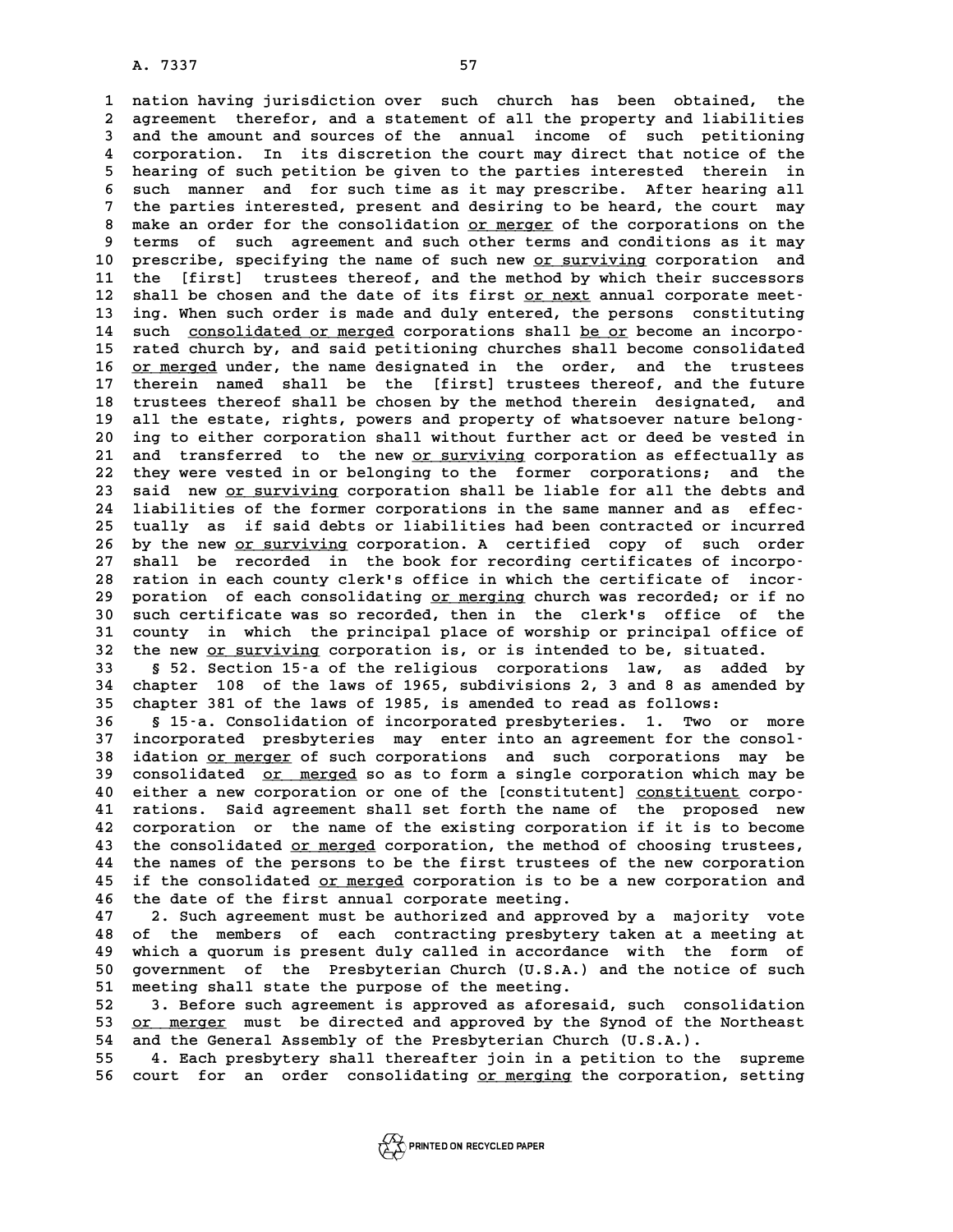A. 7337<br>1 forth the agreement of the contracting presbyteries, the direction and<br>2 approvel of the bodies as set forth in subdivision three [bereaf] of **2** forth the agreement of the contracting presbyteries, the direction and<br>2 approval of the bodies as set forth in subdivision three [hereof] <u>of</u><br>3 this section, a statement of all the property and liabilities, and the 1 forth the agreement of the contracting presbyteries, the direction and<br>2 approval of the bodies as set forth in subdivision three [hereof] <u>of</u><br>3 <u>this section</u>, a statement of all the property and liabilities and the<br>2 2 approval of the bodies as set forth in subdivision three [hereof] <u>of</u><br>3 <u>this section</u>, a statement of all the property and liabilities and the<br>4 sources of the annual income of each presbytery and a description of any<br> **5 finis section, a statement of all the property and liabilities and the sources of the annual income of each presbytery and a description of any property held by such presbyteries in trust for specific purposes. In tru** 4 sources of the annual income of each presbytery and a description of any<br>5 property held by such presbyteries in trust for specific purposes. In<br>6 its discretion the court may direct that notice of the hearing of such<br>7 5 property held by such presbyteries in trust for specific purposes. In<br>6 its discretion the court may direct that notice of the hearing of such<br>7 petition be given to the parties interested therein in such manner as it<br>8 6 its discretion the court may direct that notice of the hearing of such<br>7 petition be given to the parties interested therein in such manner as it<br>8 may prescribe.<br>9 5. After hearing all the parties interested, present an **9 5. After hearing all the parties interested, present and desiring to**

**10 be heart in the following 10** be hearty interested, present and desiring to<br> **10** be heard, the court may make an order for the consolidation <u>or merger</u> of<br> **11** the presbyteries on the terms of such agreement and suc <sup>9</sup> <sup>5</sup>. After hearing all the parties interested, present and desiring to<br>10 be heard, the court may make an order for the consolidation <u>or merger</u> of<br>11 the presbyteries on the terms of such agreement and such other ter 10 be heard, the court may make an order for the consolidation <u>or merger</u> of 11 the presbyteries on the terms of such agreement and such other terms and 12 conditions as it may prescribe, specifying the name of the new co 11 the presbyteries on the terms of such agreement and such other terms and<br>12 conditions as it may prescribe, specifying the name of the new corpo-<br>13 ration or the name the continuing corporation will have if one of the<br> 12 conditions as it may prescribe, specifying the name of the new corpo-<br>13 ration or the name the continuing corporation will have if one of the<br>14 [constitutent] <u>constituent</u> corporations is to become the consolidated o 13 ration or the name the continuing corporation will have if one of the<br>14 [constitutent] <u>constituent</u> corporations is to become the consolidated <u>or</u><br>15 <u>merged</u> corporation, the first trustees thereof if a new corporat 14 [constitutent] <u>constituent</u> corporations is to become the consolidated or<br>15 <u>merged</u> corporation, the first trustees thereof if a new corporation is<br>16 to be created and the method by which their successors shall be c 15 <u>merged</u> corporation, the first trustees thereof if a new corporation is<br>16 to be created and the method by which their successors shall be chosen<br>17 and the date of the first annual corporate meeting if a new corporati 16 to be created and<br>17 and the date of the<br>18 is to be created. 17 and the date of the first annual corporate meeting if a new corporation<br>18 is to be created.<br>19 6. When such order is made and duly entered, the persons constituting<br>20 such corporate presbyteries shall become one incor

<sup>21</sup> is to be created.<br>
20 such corporate presbyteries shall become one incorporated consolidated<br>
21 or merged presbytery by and said petitioning presbyteries shall become **20** 6. When such order is made and duly entered, the persons constituting<br>20 such corporate presbyteries shall become one incorporated consolidated<br>21 <u>or merged</u> presbytery by, and said petitioning presbyteries shall bec 21 <u>or merged</u> presbytery by, and said petitioning presbyteries shall become<br>22 consolidated <u>or merged</u> under, the name designated in the order, and the<br>23 trustees therein named, if it is a new corporation, shall be the 21 <u>or merged</u> presbytery by, and said petitioning presbyteries shall become<br>22 consolidated <u>or merged</u> under, the name designated in the order, and the<br>23 trustees therein named, if it is a new corporation, shall be the 22 consolidated <u>or merged</u> under, the name designated in the order, and the<br>23 trustees therein named, if it is a new corporation, shall be the first<br>24 trustees thereof, and if it is a new corporation the trustees thereo 23 trustees therein named, if it is a new corporation, shall be the first<br>24 trustees thereof, and if it is a new corporation the trustees thereof<br>25 shall be chosen by the method therein designated, and all the estate,<br>26 24 trustees thereof, and if it is a new corporation the trustees thereof<br>25 shall be chosen by the method therein designated, and all the estate,<br>26 rights, powers and property of whatsoever nature, belonging to either<br>27 26 rights, powers and property of whatsoever nature, belonging to either<br>27 corporation shall without further act or deed be vested in and/or trans-<br>28 ferred to the new corporation as effectually as they were vested in or **26 rights, powers and property of whatsoever nature, belonging to either**<br>27 corporation shall without further act or deed be vested in and/or trans-<br>28 ferred to the new corporation as effectually as they were vested in 27 corporation shall without further act or deed be vested in and/or trans-<br>28 ferred to the new corporation as effectually as they were vested in or<br>29 belonging to the former corporations, and the new or continuing corpo **30 ferred to the new corporation as effectually as they were vested in or**<br>**29 belonging to the former corporations, and the new or continuing corporations shall be liable for all the debts and liabilities of the former**<br> **39 belonging to the former corporations, and the new or continuing corpo-**<br>30 rations shall be liable for all the debts and liabilities of the former<br>31 corporations in the same manner and as effectually as if said debts 30 rations shall be liable for all the debts and liabilities of the form<br>31 corporations in the same manner and as effectually as if said debts<br>32 liabilities had been contracted or incurred by the new corporation.<br><sup>33</sup> <sup>7</sup>

31 corporations in the same manner and as effectually as if said debts or<br>32 liabilities had been contracted or incurred by the new corporation.<br>33 7. The order or a certified copy thereof shall be recorded in the book<br>34 **32 liabilities had been contracted or incurred by the new corporation.**<br> **33 7. The order or a certified copy thereof shall be recorded in the book**<br> **34 for recording certificates of incorporation in each county clerk's** 33 3 7. The order or a certified copy thereof shall be recorded in the book<br>34 for recording certificates of incorporation in each county clerk's<br>35 office in which the certificate of incorporation of each constituent<br>26 p 34 for recording certificate<br>35 office in which the certifier<br>36 presbytery was recorded.<br><sup>37</sup> <sup>8</sup> Such consolidated 2 35 office in which the certificate of incorporation of each constituent<br>36 presbytery was recorded.<br>37 8. Such consolidated <u>or merged</u> presbytery shall have all the powers<br>38 and responsibilities conferred upon presbyteri

**36 presbytery was recorded.**<br> **37** 8. Such consolidated <u>or merged</u> presbytery shall have all the powers<br> **38 and responsibilities conferred upon presbyteries by the constitution and**<br> **39 form of concernant of the Presby** 37 8. Such consolidated <u>or merged</u> presbytery shall have<br>38 and responsibilities conferred upon presbyteries by the component of the Presbyterian Church (U.S.A.).<br>40 5 53 Sostion 208 of the religious corporations law and responsibilities conferred upon presbyteries by the constitution and<br> **40** § 53. Section 208 of the religious corporations law, as added by chap-<br>
<sup>41</sup> ter 117 of the laws of 1927 is amended to read as follows.

**40** form of government of the Presbyterian Church (U.S.A.).<br>40 § 53. Section 208 of the religious corporations law, as adde<br>41 ter 117 of the laws of 1927, is amended to read as follows:<br>42 § 208. Consolidation, Aputive o **40** § 53. Section 208 of the religious corporations law, as added by chap-<br>**41** ter 117 of the laws of 1927, is amended to read as follows:<br>**42** § 208. Consolidation. Any two or more religious corporations of the<br>**43** Jew

**43 Jewish faith, incorporated under or by general or special laws, may 42** § 208. Consolidation. Any two or more religious corporations of the<br>43 Jewish faith, incorporated under or by general or special laws, may<br>44 enter into an agreement for the consolidation <u>or merger</u> of such corpo-<br>45 **43 Jewish faith, incorporated under or by general or special laws, may**<br>44 enter into an agreement for the consolidation <u>or merger</u> of such corpo-<br>45 rations, setting forth the terms and conditions of consolidation, the<br> **44 enter into an agreement for the consolidation <u>or merger</u> of such corpo-<br>45 rations, setting forth the terms and conditions of consolidation, the<br>46 name of the proposed <u>or surviving</u> corporation, the number of its tr** 45 rations, setting forth the terms and conditions of consolidation, the<br>46 name of the proposed <u>or surviving</u> corporation, the number of its trus-<br>47 tees, the time of the annual election and the names of the persons to **46** name of the proposed <u>or surviving</u> corporation, the number of its trus-<br>47 tees, the time of the annual election and the names of the persons to be<br>48 its trustees until the first <u>or next</u> annual meeting. Each corpo **47 tees, the time of the annual election and the names of the persons to be**<br>**48 its trustees until the first <u>or next</u> annual meeting. Each corporation<br><b>49 may petition the supreme court for an order consolidation or mer 50 48 its trustees until the first <u>or next</u> annual meeting. Each corporation<br>
<b>50 corporations, setting forth the agreement for consolidation** <u>or merger</u><br> **51 and a statement of its real property and of its liabilities. 50 may petition the supreme court for an order consolidating <u>or merging</u> the corporations, setting forth the agreement for consolidation <u>or merger</u><br>51 and a statement of its real property and of its liabilities. Before** 50 corporations, setting forth the agreement for consolidation <u>or merger</u><br>51 and a statement of its real property and of its liabilities. Before the<br>52 presentation of the petition to the court the agreement and petition<br> 51 and a statement of its real property and of its liabilities. Before the<br>52 presentation of the petition to the court the agreement and petition<br>53 must be approved by two-thirds of the votes cast in person or by proxy<br>5 52 presentation of the petition to the court the agreement and petition<br>53 must be approved by two-thirds of the votes cast in person or by proxy<br>54 at a meeting of the members of each corporation called for the purpose<br>55 53 must be approved by two-thirds of the votes cast in person or by proxy<br>54 at a meeting of the members of each corporation called for the purpose<br>55 of considering the proposed consolidation <u>or merger</u> in the manner<br>56 54 at a meeting of the members of each corporation called for the purpose<br>55 of considering the proposed consolidation <u>or merger</u> in the manner<br>56 prescribed by section [forty-three of the membership corporations law]

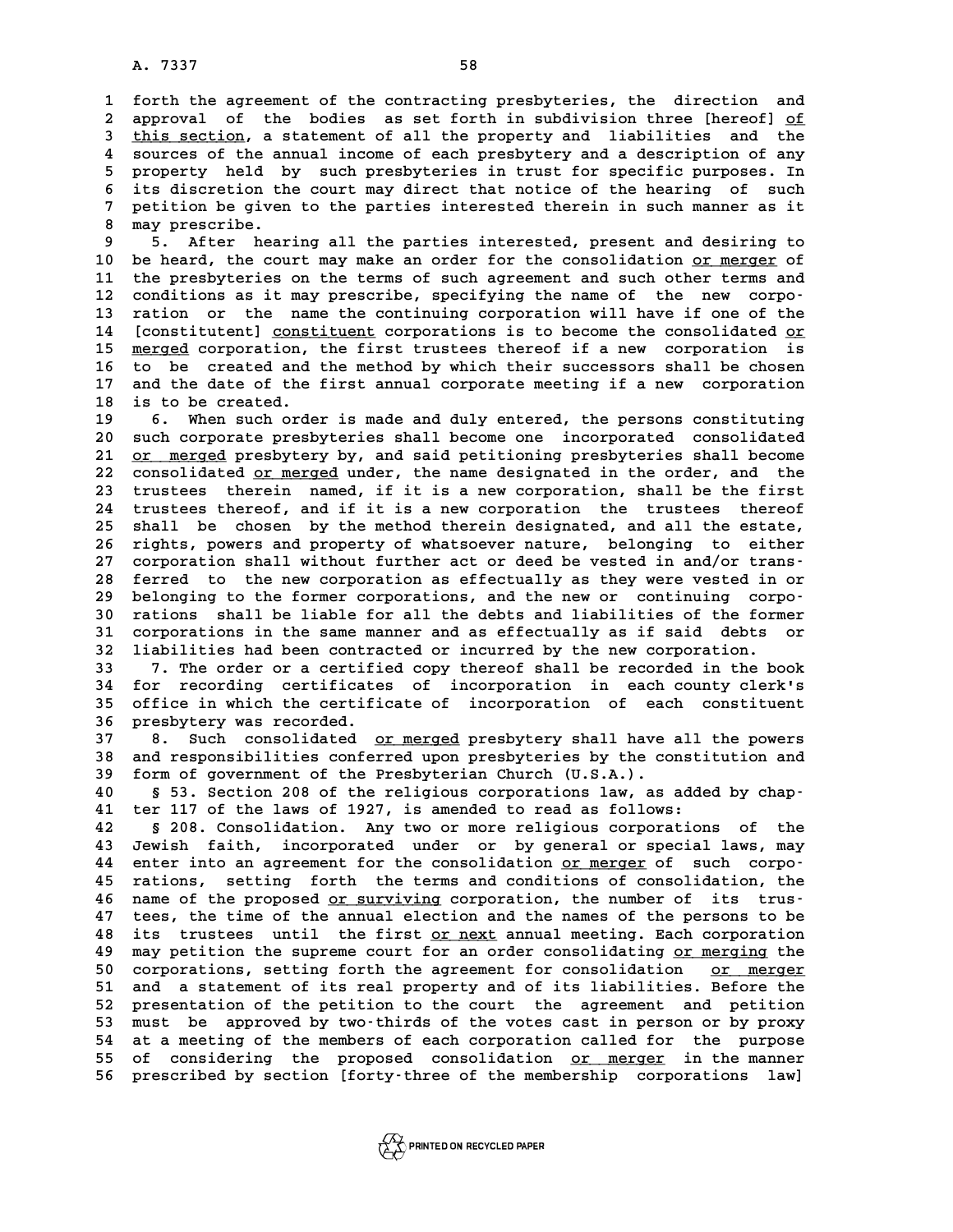A. 7337<br>1 <u>six hundred five of the not-for-profit corporation law</u>. An affidavit by<br>2 the president and the secretary of each corporation, stating that such **2** the president and the secretary of each corporation law. An affidavit by<br>2 the president and the secretary of each corporation stating that such<br>3 approval bas, been given shall be appeyed to the petition. On presenta. 2 the president and the secretary of each corporation stating that such<br>3 approval has been given shall be annexed to the petition. On presenta-<br>4 tion to the court of such petition and agreement for consolidation or the president and the secretary of each corporation stating that such<br>3 approval has been given shall be annexed to the petition. On presenta-<br>4 tion to the court of such petition and agreement for consolidation <u>or</u><br>5 mer 3 approval has been given shall be annexed to the petition. On presenta-<br>4 tion to the court of such petition and agreement for consolidation <u>or</u><br>5 <u>merger</u> and on such notice as the court may direct, the court after hear 4 tion to the court of such petition and agreement for consolidation or<br>
5 <u>merger</u> and on such notice as the court may direct, the court after hear-<br>
6 ing all the parties interested desiring to be heard, may make an orde 5 <u>merger</u> and on such notice as the court may direct, the court after hear-<br>6 ing all the parties interested desiring to be heard, may make an order<br>7 approving the consolidation <u>or merger</u>. When such order is made and d **8 ing all the parties interested desiring to be heard, may make an order approving the consolidation <u>or merger</u>. When such order is made and duly entered and a certified copy thereof filed with the secretary of state**<br>an 9 approving the consolidation <u>or merger</u>. When such order is made and duly<br>
9 entered and a certified copy thereof filed with the secretary of state<br>
9 and in the offices of the clerks of the counties in which the certif-8 entered and a certified copy thereof filed with the secretary of state<br>
9 and in the offices of the clerks of the counties in which the certif-<br>
10 icates of incorporation of the several constituent corporations were<br>
11 9 and in the offices of the clerks of the counties in which the certif-<br>10 icates of incorporation of the several constituent corporations were<br>11 recorded, or if no such certificate was recorded, then in the office of<br><sup>12</sup> 10 icates of incorporation of the several constituent corporations were<br>11 recorded, or if no such certificate was recorded, then in the office of<br>12 the clerk of the county in which the principal place of worship of the<br>1 11 recorded, or if no such certificate was recorded, then in the office of<br>12 the clerk of the county in which the principal place of worship of the<br>13 new <u>or surviving</u> corporation is intended to be situated, such corpo-12 the clerk of the county in which the principal place of worship of the<br>13 new <u>or surviving</u> corporation is intended to be situated, such corpo-<br>14 rations shall become one corporation by the name designated in the orde 13 new <u>or surviving</u> corporation is intended to be situated, such corpo-<br>14 rations shall become one corporation by the name designated in the order<br>15 aboll be the [first] trustees of the consolidated corporation 14 rations shall become one corporation by the name designated in the and the trustees named in the agreement for consolidation <u>or</u> 16 shall be the [first] trustees of the consolidated corporation. 15 and the trustees named in the agreement for consolidation <u>or merger</u><br>16 shall be the [first] trustees of the consolidated corporation.<br>17 § 54. Section 209 of the religious corporations law, as added by chap-<br>18 tor 11

**16** shall be the [first] trustees of the consolidated corporation.<br> **17** § 54. Section 209 of the religious corporations law, as added by chap-<br> **18** ter 117 of the laws of 1927, is amended to read as follows:<br> **19** § 209 § 54. Section 209 of the religious corporations law, as added by chap-<br>18 ter 117 of the laws of 1927, is amended to read as follows:<br>**§** 209. Effect of consolidation. The consolidated <u>or merged</u> corpo-<br>20 ration shall po

18 ter 117 of the laws of 1927, is amended to read as follows:<br>19 § 209. Effect of consolidation. The consolidated <u>or merged</u> corporations and<br>20 ration shall possess all the powers of the constituent corporations and<br>21 **21 s** 209. Effect of consolidation. The consolidated <u>or merged</u> corporation shall possess all the powers of the constituent corporations and shall have the power and be subject to the duties and obligations of a<br>22 separ 20 ration shall possess all the powers of the constituent corporations and<br>21 shall have the power and be subject to the duties and obligations of a<br>22 congregation of the Jewish faith formed for like purposes under the<br>23 21 shall have the power and be subject to the duties and obligations of a<br>22 congregation of the Jewish faith formed for like purposes under the<br>23 religious corporations law. All the rights, privileges and interests of<br>24 22 congregation of the Jewish faith formed for like purposes under the<br>23 religious corporations law. All the rights, privileges and interests of<br>24 each of the constituent corporations, all the property, real, personal<br>25 23 religious corporations law. All the rights, privileges and interests of<br>24 each of the constituent corporations, all the property, real, personal<br>25 and mixed, and all the debts due on whatever account to either of them **26 and all things in action, belonging to either of them, shall be deemed 27 to be transferred to and vested in such new corporation without further** and all things in action, belonging to either of them, shall be deemed<br>27 to be transferred to and vested in such new corporation without further<br>28 act or deed; and all claims, demands[.], property, and every other<br>intere 27 to be transferred to and vested in such new corporation without further<br>28 act or deed; and all claims, demands[.], property, and every other<br>29 interest, belonging to the several constituent corporations, shall be as<br>2 act or deed; and all claims, demands[.], property, and every other<br>29 interest, belonging to the several constituent corporations, shall be as<br>30 effectually the property of the new corporation as they were of the<br>31 const 29 interest, belonging to the several constituent corporations, shall be as<br>30 effectually the property of the new corporation as they were of the<br>31 constituent corporations, and the title to all real property, held or<br>32 30 effectually the property of the new corporation as they were of the<br>31 constituent corporations, and the title to all real property, held or<br>32 taken by deed or otherwise under the laws of this state, vested in the<br>33 s 31 constituent corporations, and the title to all real property, held or<br>32 taken by deed or otherwise under the laws of this state, vested in the<br>33 several constituent corporations shall not be deemed to revert or to be<br> 32 taken by deed or otherwise under the laws of this state, vested in the<br>33 several constituent corporations shall not be deemed to revert or to be<br>34 in any way impaired by reason of the consolidation but shall be vested 33 several constituent corporations shall not be deemed to revert or to be<br>34 in any way impaired by reason of the consolidation but shall be vested<br>35 in the new corporation. Any devise, bequest, gift, grant, or declarati **34 in any way impaired by reason of the consolidation but shall be vested**<br>**35 in the new corporation. Any devise, bequest, gift, grant, or declaration**<br>**36 of trust, contained in any deed, will, or other instrument, in t** 35 in the new corporation. Any devise, bequest, gift, grant, or declaration<br>36 of trust, contained in any deed, will, or other instrument, in trust or<br>37 otherwise, made before or after such consolidation, <u>or merger</u> to o 36 of trust, contained in any deed, will, or other instrument, in trust or<br>37 otherwise, made before or after such consolidation, <u>or merger</u> to or for<br>38 any of the constituent corporations, shall inure to the benefit of 37 otherwise, made before or after such consolidation, <u>or merger</u> to or for<br>38 any of the constituent corporations, shall inure to the benefit of the<br>39 consolidated <u>or merged</u> corporation. The consolidated corporation s any of the constituent corporations, shall inure to the benefit of the<br> **40** be deemed to have assumed and shall be liable for all debts and obli-<br>
<sup>41</sup> cations of the constituent corporations in the same manner as if such 39 consolidated <u>or merged</u> corporation. The consolidated corporation shall<br>40 be deemed to have assumed and shall be liable for all debts and obli-<br>41 gations of the constituent corporations in the same manner as if such<br>

**42 new corporation had itself incurred such debts or obligations. 43 § 55. This act shall take effect January 1, 2014, provided that 42 new corporation had itself incurred such debts or obligations.**<br>**43** § 55. This act shall take effect January 1, 2014, provided that<br>**44 section three of this act and paragraph** (d) of section 8-1.9 of the<br>45 settion p **43** § 55. This act shall take effect January 1, 2014, provided that<br>44 section three of this act and paragraph (d) of section 8-1.9 of the<br>45 estates, powers and trusts law as added by section eight of this act<br>46 shall n **44 section three of this act and paragraph (d) of section 8-1.9 of the estates, powers and trusts law as added by section eight of this act shall not be applicable until January 1, 2015 for any corporation or trust that h** 45 estates, powers and trusts law as added by section eight of this act<br>46 shall not be applicable until January 1, 2015 for any corporation or<br>47 trust that had annual revenues of less than 10,000,000 dollars in the<br>48 la **48 last fiscal year ending prior to January 1, 2014.** 47 trust that had annual revenues of less than 10,000,000 dollars in the<br>
48 last fiscal year ending prior to January 1, 2014.<br>
9 § 2. Severability clause. If any clause, sentence, paragraph, subdivi-<br>
50 sion, section or

**50 follow 1 since 1 since 1 since 1 since 1 since 1 since 1 since 1 since 1 since 1 since 1 since 1 since 1 since 1 since 1 since 1 since 1 since 1 since 1 since 1 since 1 since 1 since 1 since 1 since 1 since 1 since 1 s 52. Severability clause. If any clause, sentence, paragraph, subdivi-**<br>
50 sion, section or part of this act shall be adjudged by any court of<br>
51 competent jurisdiction to be invalid, such judgment shall not affect,<br>
52 50 sion, section or part of this act shall be adjudged by any court of<br>51 competent jurisdiction to be invalid, such judgment shall not affect,<br>52 impair, or invalidate the remainder thereof, but shall be confined in<br>53 it 51 competent jurisdiction to be invalid, such judgment shall not affect,<br>52 impair, or invalidate the remainder thereof, but shall be confined in<br>53 its operation to the clause, sentence, paragraph, subdivision, section<br>54 52 impair, or invalidate the remainder thereof, but shall be confined in<br>53 its operation to the clause, sentence, paragraph, subdivision, section<br>54 or part thereof directly involved in the controversy in which such judg-53 its operation to the clause, sentence, paragraph, subdivision, section<br>54 or part thereof directly involved in the controversy in which such judg<br>55 ment shall have been rendered. It is hereby declared to be the intent